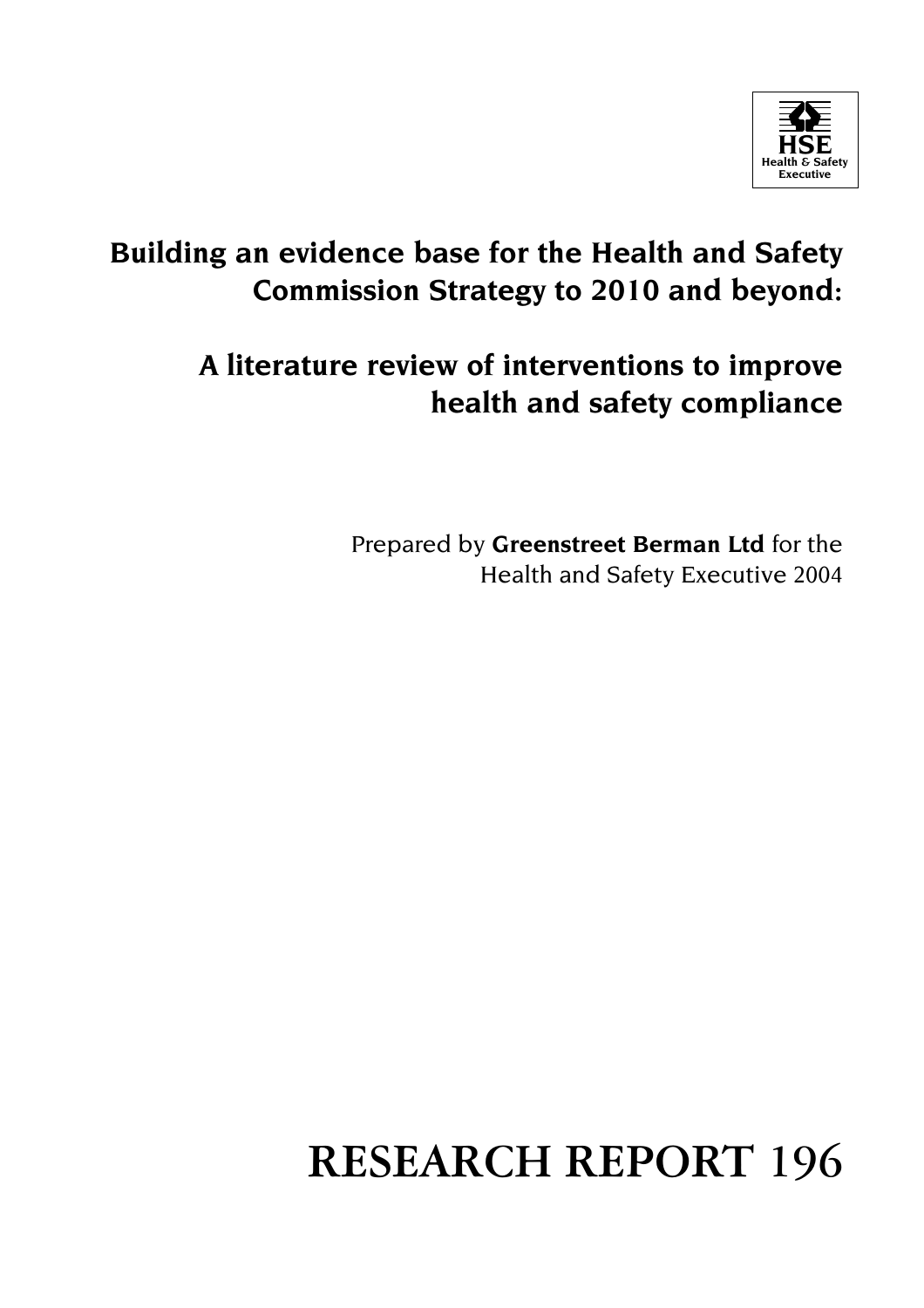

## **Building an evidence base for the Health and Safety Commission Strategy to 2010 and beyond:**

## **A literature review of interventions to improve health and safety compliance**

## **Michael Wright, Sara Marsden and Ali Antonelli**

Greenstreet Berman Ltd Fulcrum House 5 Southern Court South Street Reading Berkshire RG1 4QS

This review of research has been completed as an input to the Health and Safety Commission (HSC)'s Strategy for 2004-10 and beyond. There is strong evidence to support the continuation of established Health and Safety Executive (HSE) and Local Authority (LA) activities because such activities have been in effect for long enough to be evaluated. There is a weaker evidence base on which to evaluate new proposals and recent Occupational Health strategy. In many cases they have been limited to initial evaluations. It is also clear that the potential role played by certain "levers", such as Employers' Liability Compulsory Insurance (ELCI) and reputational risk, are currently evolving and developing. Evidence to date though, indicates that they have more to offer.

There remain a significant proportion of organisations, especially Small and Medium sized Enterprises (SMEs), which do not "go to" the HSE for advice and are not aware of HSE's promotional activity. It is clear that the HSE need to reach out to these organisations and develop new ways of doing this. Working with intermediaries can amplify the impact of the HSE. However, the relative effectiveness of intermediaries is less well researched.

Whilst there is some evidence that some SMEs fear to approach the HSE, numerous SMEs and large organisations do approach and welcome the HSE's advice. The need to develop an advisory service that is perceived to be independent of the HSE mainly arises from those SME's and new organisations that have not had prior contact with the HSE.

Those sectors that are least aware of health and safety and least receptive to HSE advice tend to be those sectors characterised as lower risk. Organisations' interest in health and safety is linked to their perception of health and safety risks. Thus, if interventions are prioritised on the basis of current levels of awareness this could lead to lower risk sectors gaining a higher ranking.

This report and the work it describes were funded by the Health and Safety Executive (HSE). Its contents, including any opinions and/or conclusions expressed, are those of the authors alone and do not necessarily reflect HSE policy.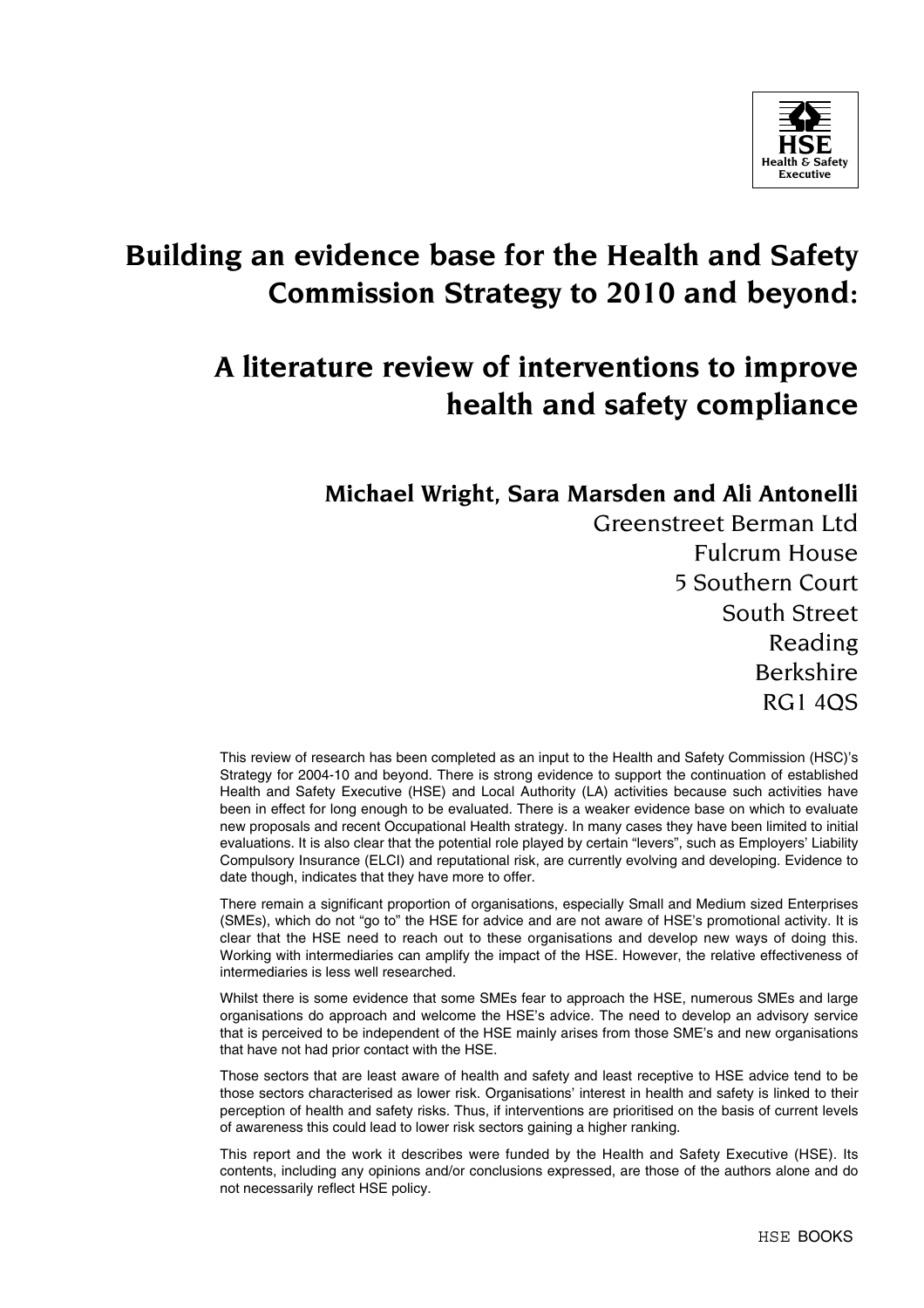#### © Crown copyright 2004

#### First published 2004

#### ISBN 0 7176 2812 4

All rights reserved. No part of this publication may be reproduced, stored in a retrieval system, or transmitted in any form or by any means (electronic, mechanical, photocopying, recording or otherwise) without the prior written permission of the copyright owner.

Applications for reproduction should be made in writing to: Licensing Division, Her Majesty's Stationery Office, St Clements House, 2-16 Colegate, Norwich NR3 1BQ or by e-mail to hmsolicensing@cabinet-office.x.gsi.gov.uk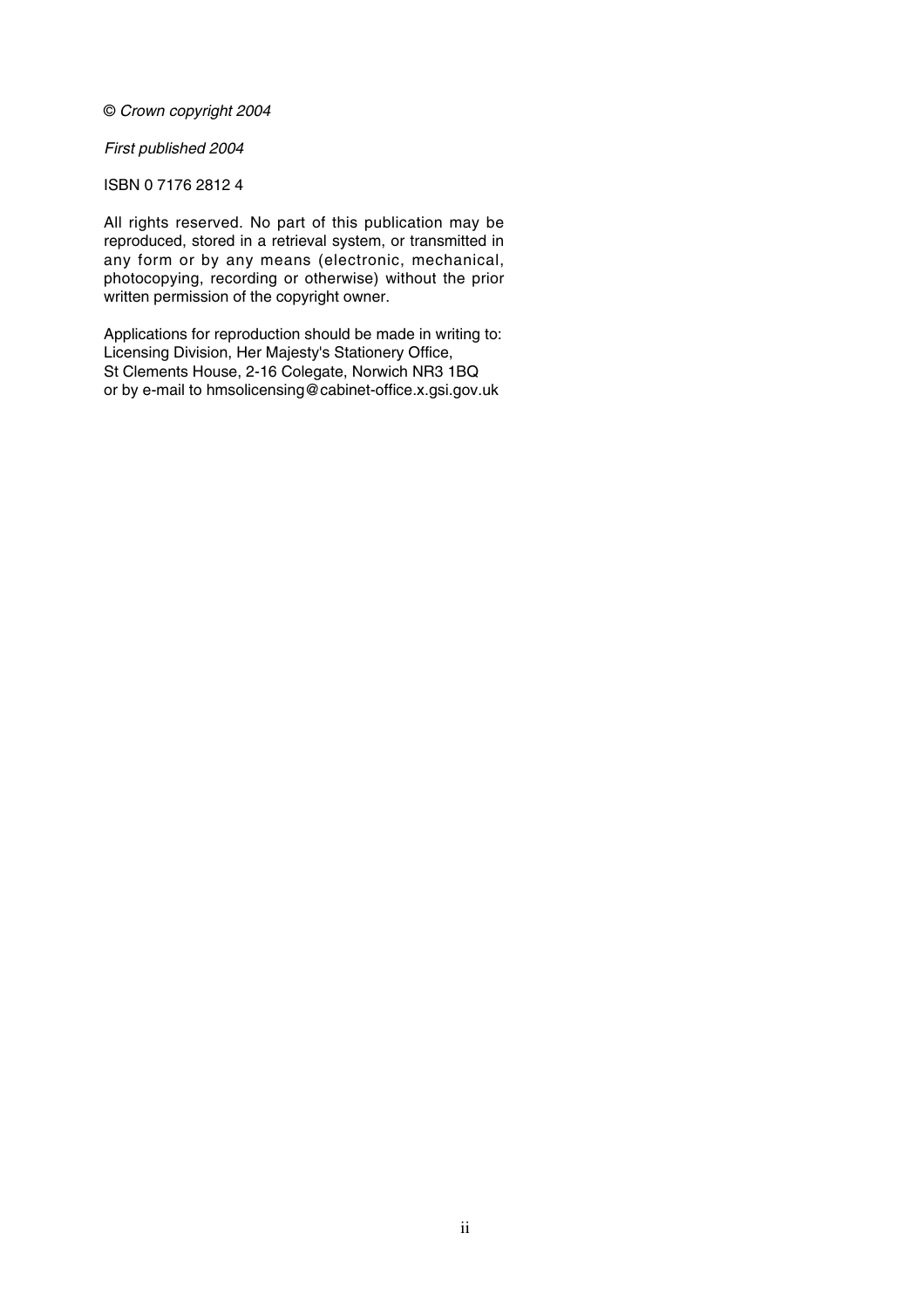## **CONTENTS**

|              |       | <b>EXECUTIVE SUMMARY</b>                                                                  | $V-X$ |
|--------------|-------|-------------------------------------------------------------------------------------------|-------|
| $\mathbf{1}$ |       |                                                                                           |       |
|              | 1.1   |                                                                                           |       |
|              | 1.2   |                                                                                           |       |
| $\mathbf{2}$ |       |                                                                                           |       |
|              | 2.1   |                                                                                           |       |
|              | 2.2   |                                                                                           |       |
|              | 2.2.1 |                                                                                           |       |
|              | 2.2.2 |                                                                                           |       |
|              | 2.2.3 |                                                                                           |       |
|              | 2.2.4 |                                                                                           |       |
|              | 2.3   |                                                                                           |       |
|              | 2.3.1 |                                                                                           |       |
|              | 2.3.2 |                                                                                           |       |
|              | 2.3.3 | Inspection, enforcement and occupational health and safety management15                   |       |
|              | 2.3.4 |                                                                                           |       |
|              | 2.3.5 |                                                                                           |       |
|              | 2.3.6 |                                                                                           |       |
|              | 2.3.7 |                                                                                           |       |
|              | 2.3.8 |                                                                                           |       |
|              | 2.4   |                                                                                           |       |
|              | 2.4.1 |                                                                                           |       |
|              | 2.4.2 |                                                                                           |       |
|              | 2.4.3 |                                                                                           |       |
|              | 2.4.4 |                                                                                           |       |
|              | 2.4.5 | Other business benefits: Cost reduction, productivity and profitability33                 |       |
|              | 2.5   |                                                                                           |       |
|              | 2.5.1 |                                                                                           |       |
|              | 2.5.2 |                                                                                           |       |
|              | 2.5.3 |                                                                                           |       |
|              | 2.5.4 | The influence of culture, size and sector on the effectiveness of advisory activities  42 |       |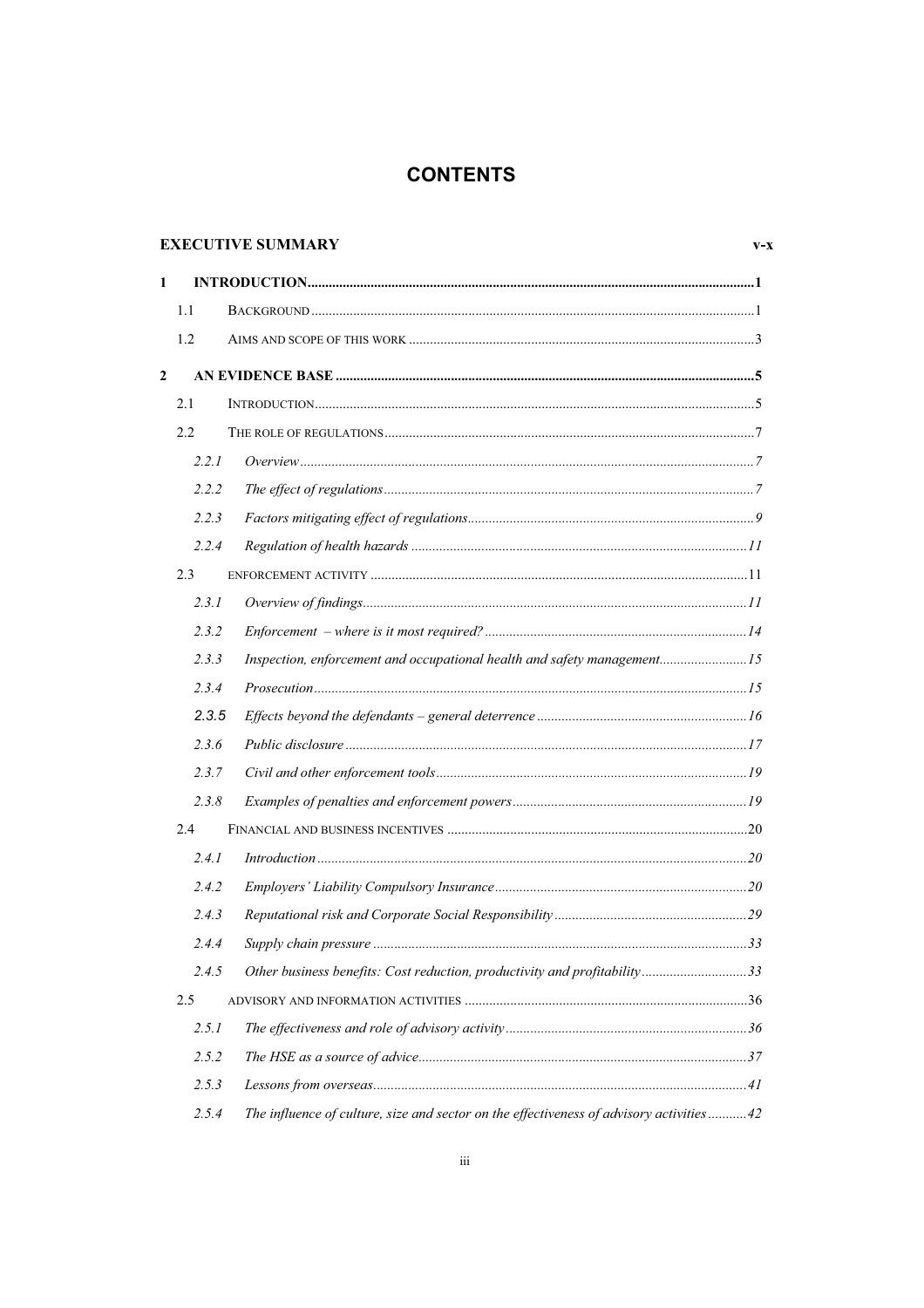| 2.5.5      |                                                                         |  |
|------------|-------------------------------------------------------------------------|--|
| 2.6        |                                                                         |  |
| 2.6.1      |                                                                         |  |
| 2.6.2      |                                                                         |  |
| 2.6.3      |                                                                         |  |
| 2.6.4      |                                                                         |  |
| 2.6.5      |                                                                         |  |
| 2.6.6      |                                                                         |  |
| 2.6.7      |                                                                         |  |
| 2.6.8      |                                                                         |  |
| 2.6.9      |                                                                         |  |
| 2.7        |                                                                         |  |
| 2.7.1      |                                                                         |  |
|            |                                                                         |  |
| 2.7.2      |                                                                         |  |
| 2.7.3<br>3 | APPLICATION OF EVIDENCE BASE TO THE HSC'S STRATEGY FOR 2010 AND         |  |
|            |                                                                         |  |
| 3.1        |                                                                         |  |
| 3.2        |                                                                         |  |
| 3.3        |                                                                         |  |
| 3.4        |                                                                         |  |
| 3.5        |                                                                         |  |
| 3.6        |                                                                         |  |
| 3.6.1      |                                                                         |  |
| 3.6.2      |                                                                         |  |
| 3.6.3      |                                                                         |  |
| 3.7        |                                                                         |  |
| 3.7.1      |                                                                         |  |
| 3.7.2      | Provision of occupational heath and rehabilitation advice and support76 |  |
| 3.8        |                                                                         |  |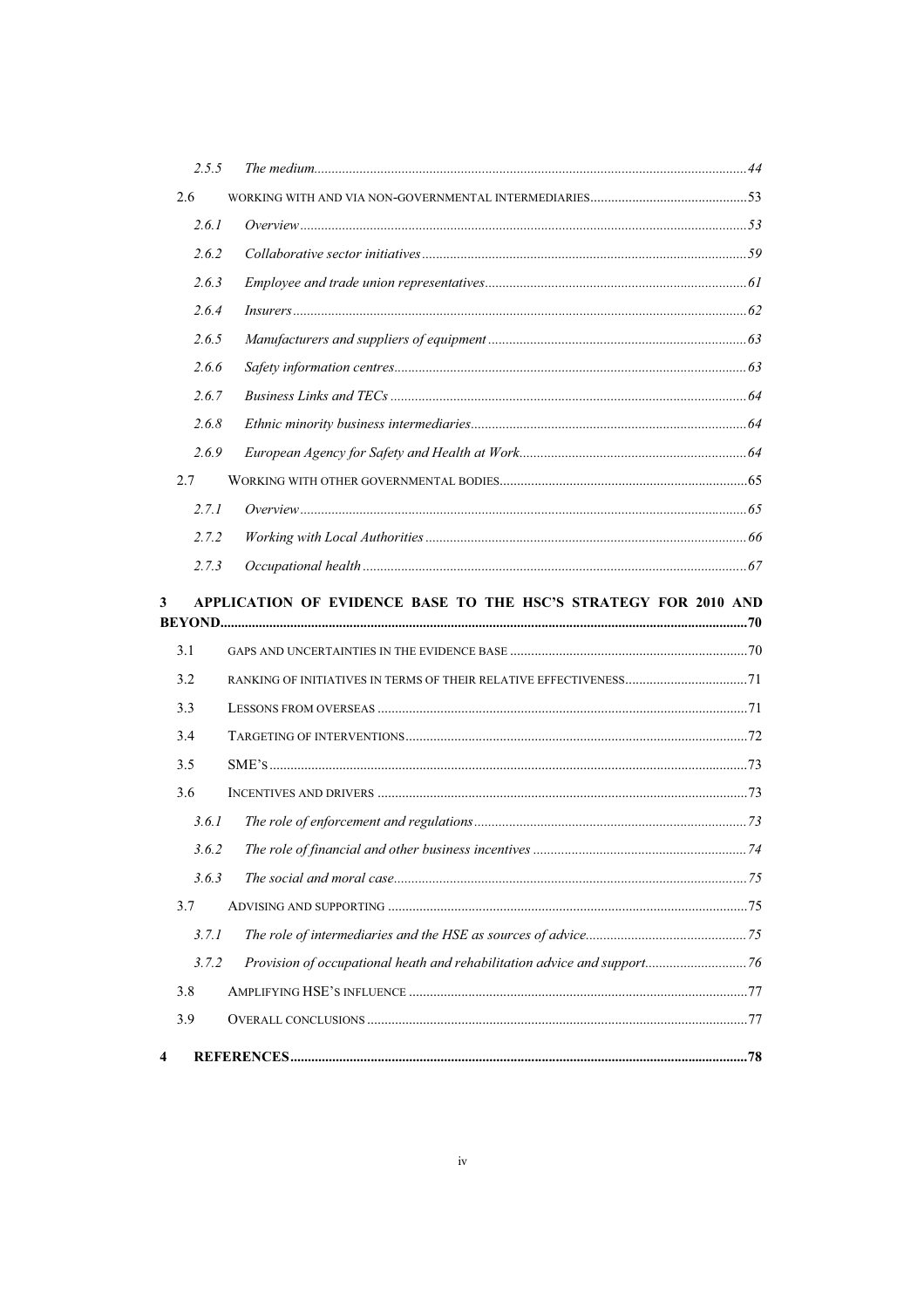#### **EXECUTIVE SUMMARY**

#### **INTRODUCTION**

This project has been completed as an input to the Health and Safety Commission (HSC)'s strategy for 2004-10. Its findings will complement those of the consultation in the autumn of 2003 and feedback on the early work in progress consultation paper in the summer of 2003 "Strategic thinking – work in progress".

The strategy emphasises the changing context in which it works, both in terms of the changing world of work and the changing expectations of the actions of a regulator. As the document says, the world of work has become more complex and fast-paced and "*we recognise that we need to do far more to prioritise our interventions and target them to have maximum impact, even stopping doing some things altogether"*. Another key factor is the increasing expectation that the Health and Safety Executive (HSE) and local authorities provide justice for those involved when people and organisations harm members of the public. So, with increasing expectations and facing a broadening range of issues, prioritisation and effectiveness is becoming increasingly important.

It is commonly accepted that "traditional" methods of HSE/Local Authority (LA) intervention are effective in the context of the traditional industries and large organisations. These traditional methods include "educational" information and advice activities, such as issuing advisory documents, inspection based advice and enforcement work, and accident investigation. Such work also include the issue of new regulations supported by guidance and enforced by inspections / notices. There are a large number of studies that indicate that these intervention methods are effective.

On the other hand, whilst the resources available to the HSE/LA are finite, they are faced with increasing demands. For example, there is increasing pressure from certain stakeholders to prosecute offenders. In addition, there is increasing interest in vocational rehabilitation. Also, reliance on traditional "contact" based methods is particularly challenged in the context of SMEs. There are approximately 3.7 million SMEs but only 1.5 thousand HSE and 1,300 Local Authority inspectors. Local Authority inspectors are also responsible for food safety and fire safety in houses in multiple occupation.

The purpose of this research is to build an evidence base on what interventions can help improve health and safety and compliance and what factors determine the success. This includes evidence available from abroad. As part of the review, an assessment has been completed of whether interventions / strategies that have reportedly worked overseas would add value to the UK.

The study provides:

An up-to-date review of research on the effectiveness of interventions, nationally and internationally, and the factors which mediate their success, with an analysis of the likely relevance to the current UK situation.  $\bullet$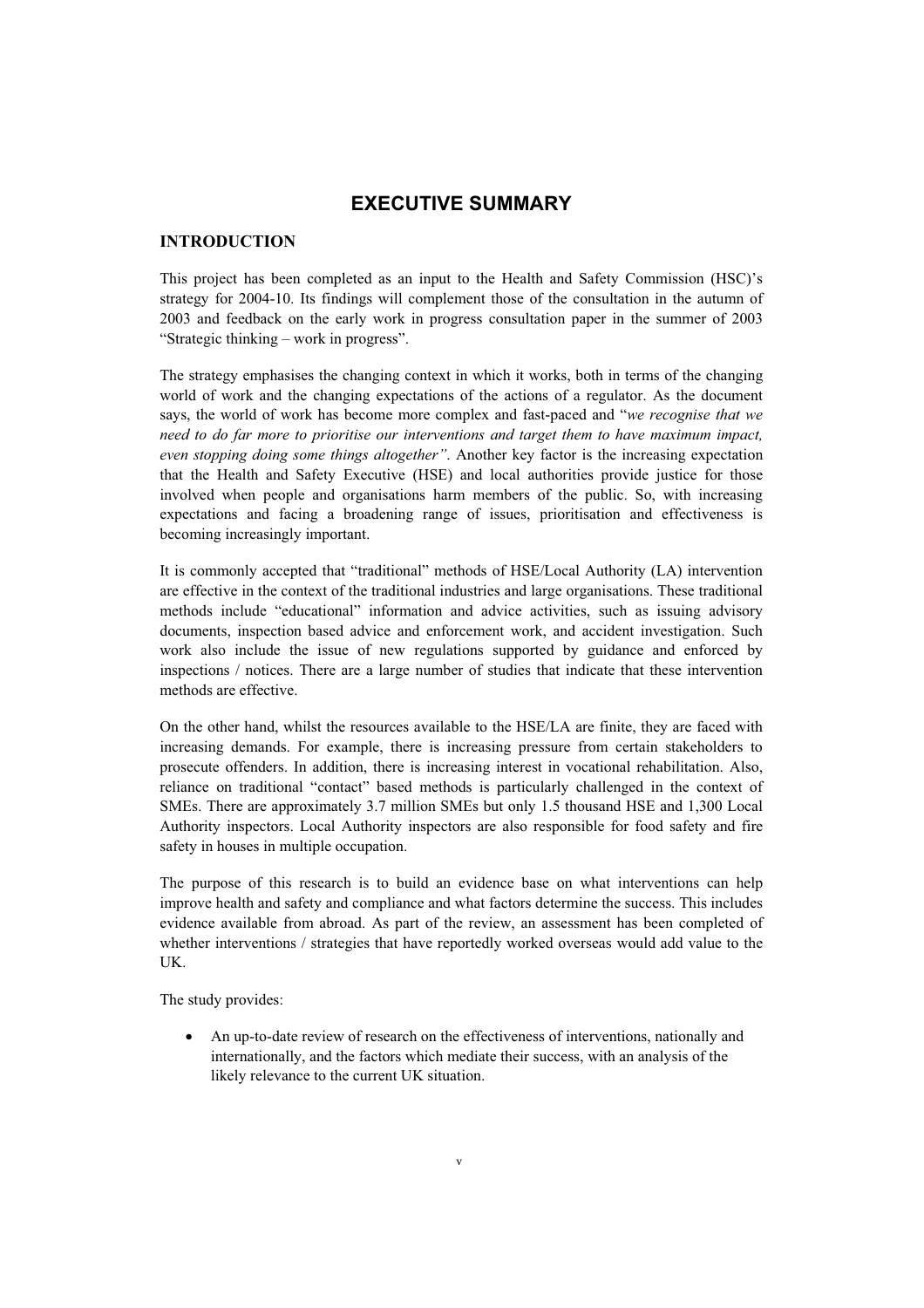• A report pulling together all the summaries and findings in one place, and providing an independent assessment of their relevance to the HSC/E strategic plan.

Within this review we have considered the different contexts in which strategies need to be assessed, such as different sectors, sizes of firms, hazards, forms of employment etc.

#### **SOURCES AND TYPES OF EVIDENCE REVIEWED**

There are a number of sources of information and evidence. These include:

- Commissioned systematic evaluations of the impact and effectiveness of HSE/LA interventions, including the Institute of Employment Studies (IES) summary of such interventions completed in 2001;
- Commissioned evaluations of interventions by other UK regulators, such as the Food Standards Agency (FSA);
- HSE statistics for sub-sectors, which have on occasion been reviewed in the light of sector specific initiatives;
- Reviews and research into the impact and effectiveness of strategies adopted in other countries.

We have collated currently available research studies and themed the main findings. First, we report the strength of evidence regarding whether each type of intervention "works" in general. Next we draw out the findings about the relative effectiveness of each type of intervention in different types of sectors and organisations. The aim is to identify the factors that influence the effectiveness of interventions across sectors, so that more general conclusions can be reached about the extent to which each intervention can be applied with effect to other sectors.

#### **CONCLUSIONS**

There is strong evidence to support the continuation of a balanced mixture of advice (persuasion), enforcement and business incentives. Our findings on particular issues are summarised below.

#### **Enforcement and regulations**

- The application of enforcement is an effective means of securing compliance, creating an incentive for self-compliance and a fear of adverse business impacts such as reputational damage in all sectors and sizes of organisations, including major hazard sectors.
- As the fear of enforcement is a significant motivator for organisations, there may be value in exploring new types of penalties, charging regimes and enforcement strategies so as to maximise the deterrent effect of enforcement, such as court ordered publicity.
- There is evidence that enforcement and HSE leadership is an important element in prompting major hazard firms to manage health and safety, including major accident prevention.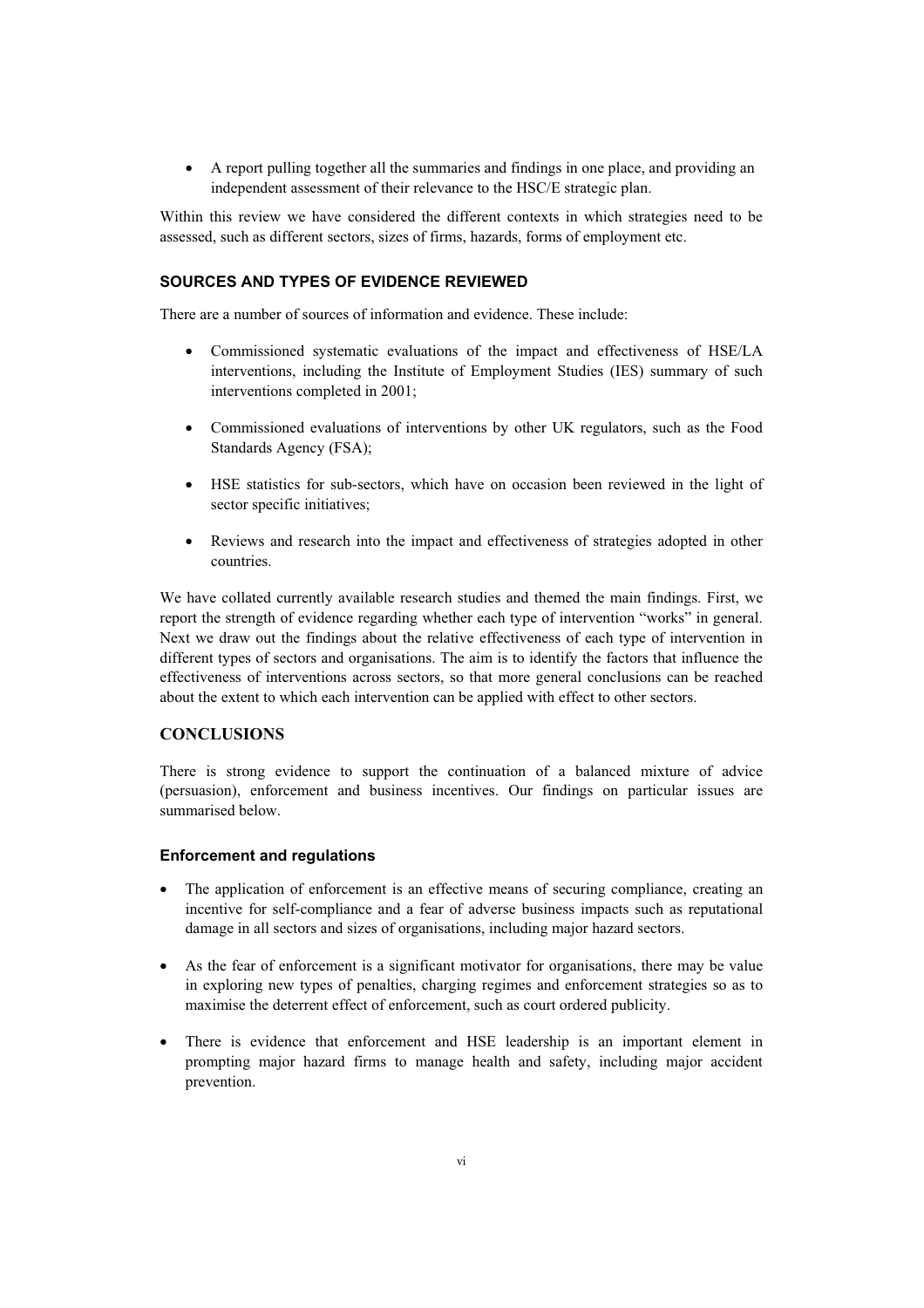- Enforcement supported by advice and guidance is considered to be of equal benefit to health hazards, such as noise, passive smoking, manual handling and stress, as it is to safety risks.
- There is some evidence that advice and information is less effective in the absence of the possibility of enforcement.

#### **Advisory activities and intermediaries**

- Advisory, awareness raising and educational work is of great importance for all sizes and sectors, but particularly for Small and Medium sized Enterprises (SMEs).
- There is a need to amplify the effect of the HSE by working with and via intermediaries, especially in the case of SMEs. A wide range of intermediaries have been identified as probable "good" partners, but further larger scale trials and assessment would help confirm which partners offer the best prospect, such as trade associations, clients, business advisory bodies (e.g. Business Link), professional bodies, educational and training bodies, etc. There is evidence that working with intermediaries is effective. The resource implications of working with intermediaries are uncertain.
- As the representation of SMEs by intermediaries is varied within and between sectors, it is likely that multiple avenues are needed to reach SMEs.
- A number, as yet unknown, of SMEs do not approach the HSE for advice and are not receptive to HSE awareness raising activities, possibly due to their fear of the HSE. The characteristics of these firms are uncertain but probably include firms that have not had prior contact with the HSE. This indicates there is a need to either identify new ways of providing advice for these organisations such as via intermediaries and / or allaying their fears of the HSE through promotional activity, or for the creation of a "virtually" separate advisory service for organisations.
- The high level of usage of HSE advice and information, and the positive reviews of HSE/LA advisory work along with the expressed desire for authoritative advice from the regulatory body provides support for the continuation, or expansion, of HSE advisory activities in all sizes and sectors of organisations. Many organisations actively seek out HSE advice because of the wish to secure authoritative information and guidance on how to comply and best manage health and safety.
- Small firms prefer "specific" advice and information that they do not need to interpret in order to apply to their activities and which identifies the control measures they need to take (without having to carry out a risk assessment to identify what they need to do). Direct contact in the workplace is preferred.
- It is clear that employee involvement is beneficial and that new ways of facilitating their involvement would particularly benefit the non-union sector, although facilitating increased uptake of safety representatives' roles would also be beneficial. The Worker Safety Advisor (WSA) pilot project was a successful example. It would be useful to have examples of analogous work or larger scale trials on which to judge how best to expand schemes such as WSA.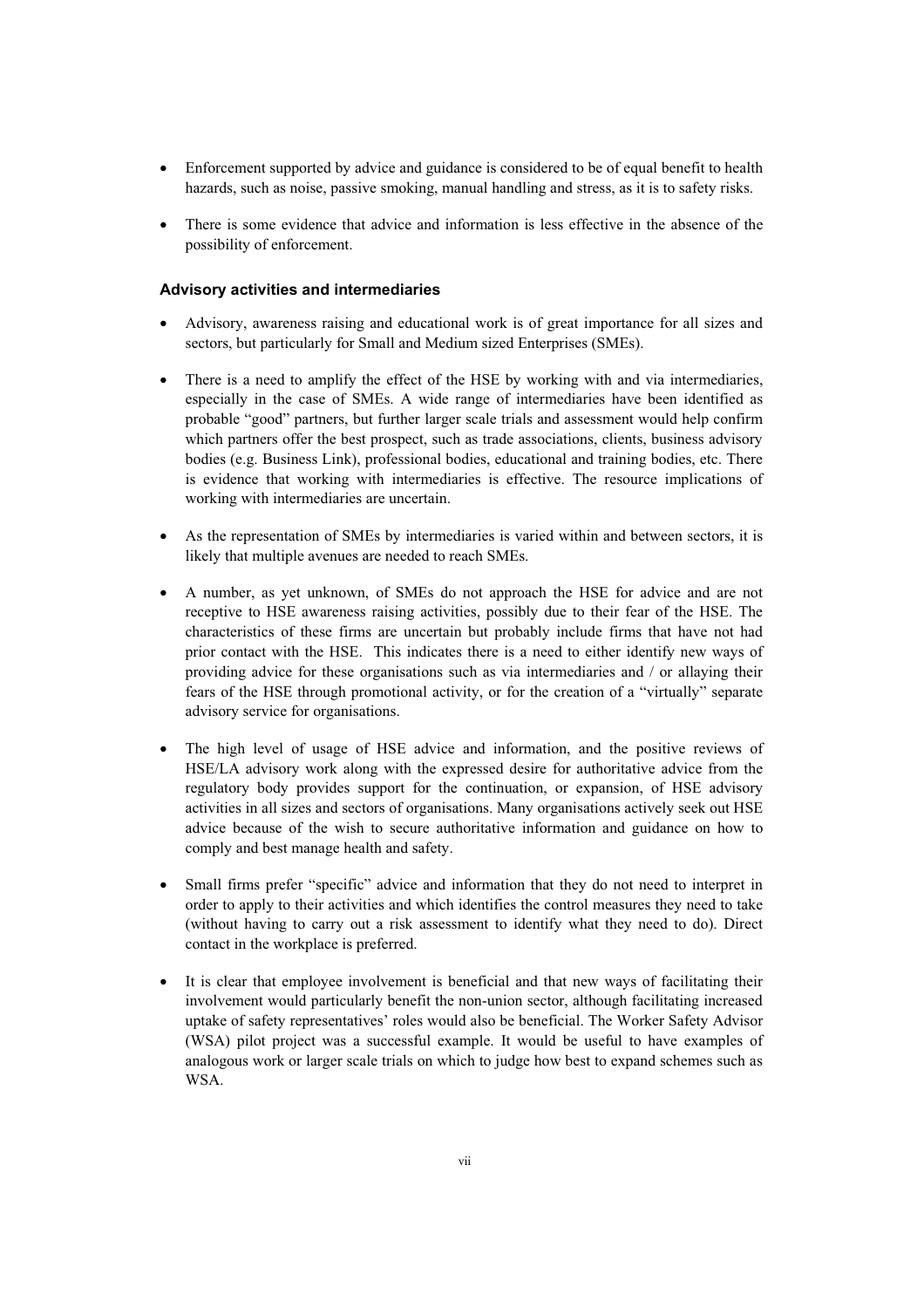#### **Working with Local Authorities**

There is evidence that nationally co-ordinated sector based initiatives are effective in some sectors. There is also evidence that inconsistency in enforcement practices creates confusion and diminishes respect for the law. Hence there is evidence supporting the idea of greater national co-ordination of health and safety enforcement.

#### **Working with other government bodies**

There is some evidence that the HSE can successfully bring about change by working with other government bodies, as witnessed by the success of the work related deaths protocol with the police. Opportunities exist with the NHS, Department of Work and Pensions (DWP), Lord Chancellors Department, Department of Health and others for the HSE to extend its influence by working with other bodies.

#### **Targeting interventions**

- As the level of pro-action by organisations is influenced by their size and perceived risk, if you were to target interventions only on the basis of organisational propensity to selfcomply, small low risk organisations would be awarded top priority. This could be interpreted to imply that organisations that wrongly perceive the risk to be low require top priority, and / or that hazards wrongly perceived by organisations as low risk require cross sector prioritisation, such as focusing on assault risks in those high street businesses otherwise regarded as lower risk.
- x Whilst larger and high risk organisations present an easier challenge in terms of access, receptiveness and in-house competence, they nonetheless seek out, require and welcome HSE advice, direction and support. Targeting only on the basis of which organisations will respond the most to HSE advice would lead to the prioritisation of large and higher risk organisations/sectors.

#### **Financial and other business incentives**

- x Whilst it appears that progress has been made in convincing organisations of the business case, the results are mixed and hence further work in promoting the business case is needed.
- It is also clear that certain aspects of the business case, specifically the financial cost of Employers' Liability Compulsory Insurance (ELCI) and reputational risk, are emerging as powerful and are now widely recognised incentives. Greater use could be made of financial and reputational incentives to promote both better health and safety management and better rehabilitation. Indeed, there is evidence that the financial cost of insurance can act as a powerful motivator for organisations to seek out and act on health and safety and rehabilitation advice.
- It is also clear that, when exercised, supply chain pressure can have a significant effect on suppliers and contractors. However, there is mixed evidence about whether such pressure is being exerted by clients. Further work to increase the exercise of client pressure appears warranted. Such pressure is currently most apparent in the highly regulated sectors, reinforcing the benefit of continued regulation and enforcement in the major hazard sectors.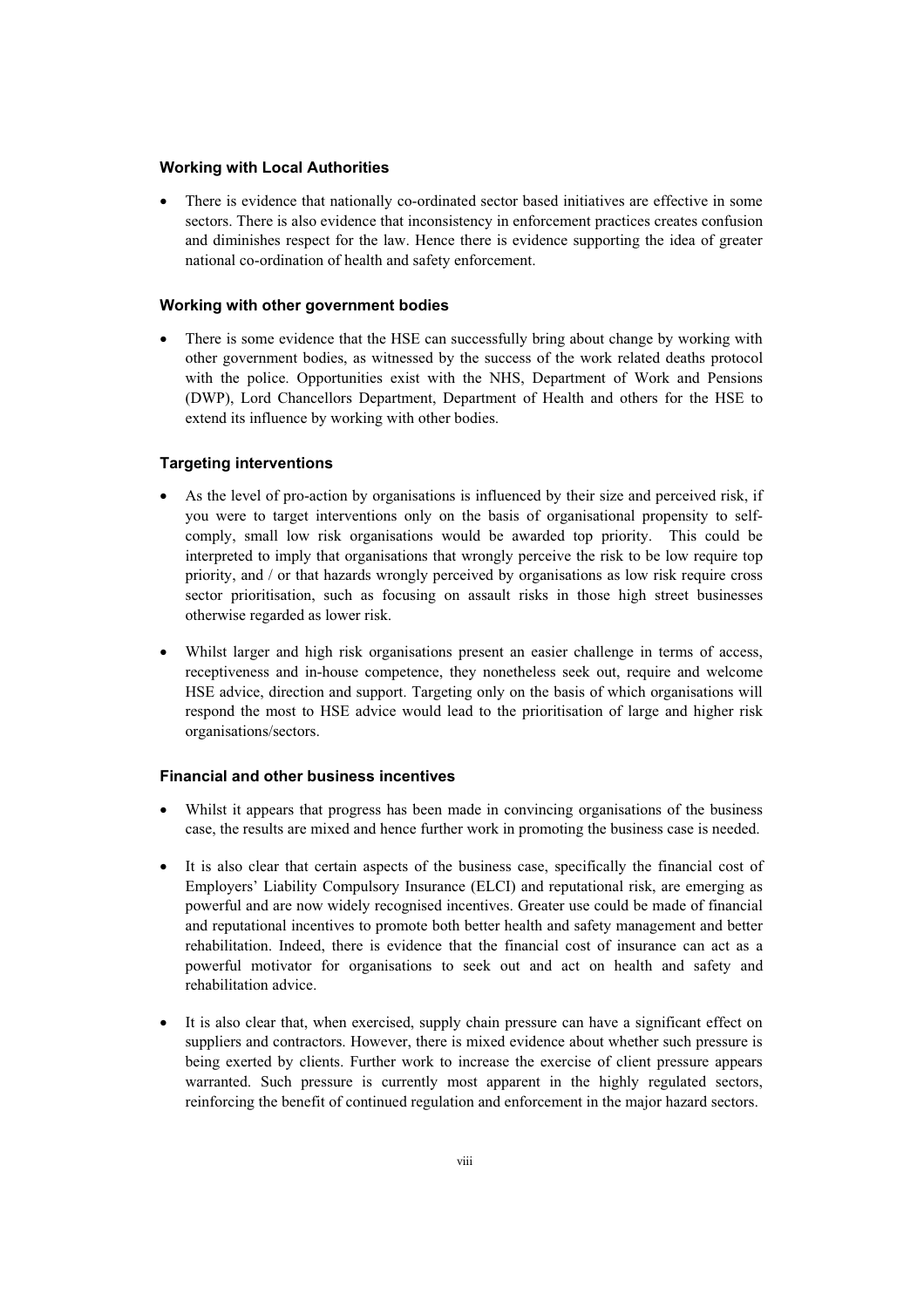#### **Societal and moral case**

- It is apparent that the social and moral case is important in many respects, including justifying regulations, creating reputational risk and increasing society's (employees, customers and members of the public) expectations, awareness and demands in the arena of health and safety. Public awareness and perception of risks, such as stress, leads to and facilitates an expectation of improved health and safety amongst all stakeholders.
- It is apparent that the HSE is an actor in the creation of societal concern and awareness of health and safety issues. There is little evidence to date of societal concern for occupational health and safety being created by consumer or other non-governmental organisations with the exception of employee representatives (trade unions), civil suits (solicitors) and health and safety professionals/ bodies such as the Royal Society for the Prevention of Accidents (ROSPA).

#### **Provision of occupational heath and rehabilitation advice and support**

- There is clear evidence that there is significant scope for improvement in the provision of occupational heath and rehabilitation advice and support in the UK. A number of potential providers have been identified and incentives such as the cost of ELCI are emerging.
- It is also clear from overseas experience that employers have a critical role in initiating, supporting and facilitating early return to work by people injured or ill. Workplace focused return to work schemes initiated by employers, with professional health care support, are the principal means for reducing work related absence in many countries.
- It is also clear that employee incentives (and disincentives), such as linking compensation to participation in rehabilitation, are critical as the motivation of employees to return to work greatly influences the success of such schemes.
- $\bullet$  There are also many other methods of influencing the implementation of rehabilitation, such as employment law provisions, tax rules, regulation and subsidies etc. The value of these options for the UK could be usefully explored.

#### **Gaps and uncertainties**

There is as yet little evidence on which to support discussion of:

- How to influence health and safety amongst home workers;
- The relative benefits of working with alternative intermediaries to amplify the HSE's awareness raising work and whether working via intermediaries could water down the HSE brand;
- How best to amplify the impact of prosecution and preventive enforcement activities;
- There is little evidence on which to gauge the relative effect of alternative mixtures of education, incentives and enforcement, although it is clear that all three are mutually reinforcing rather than mutually exclusive;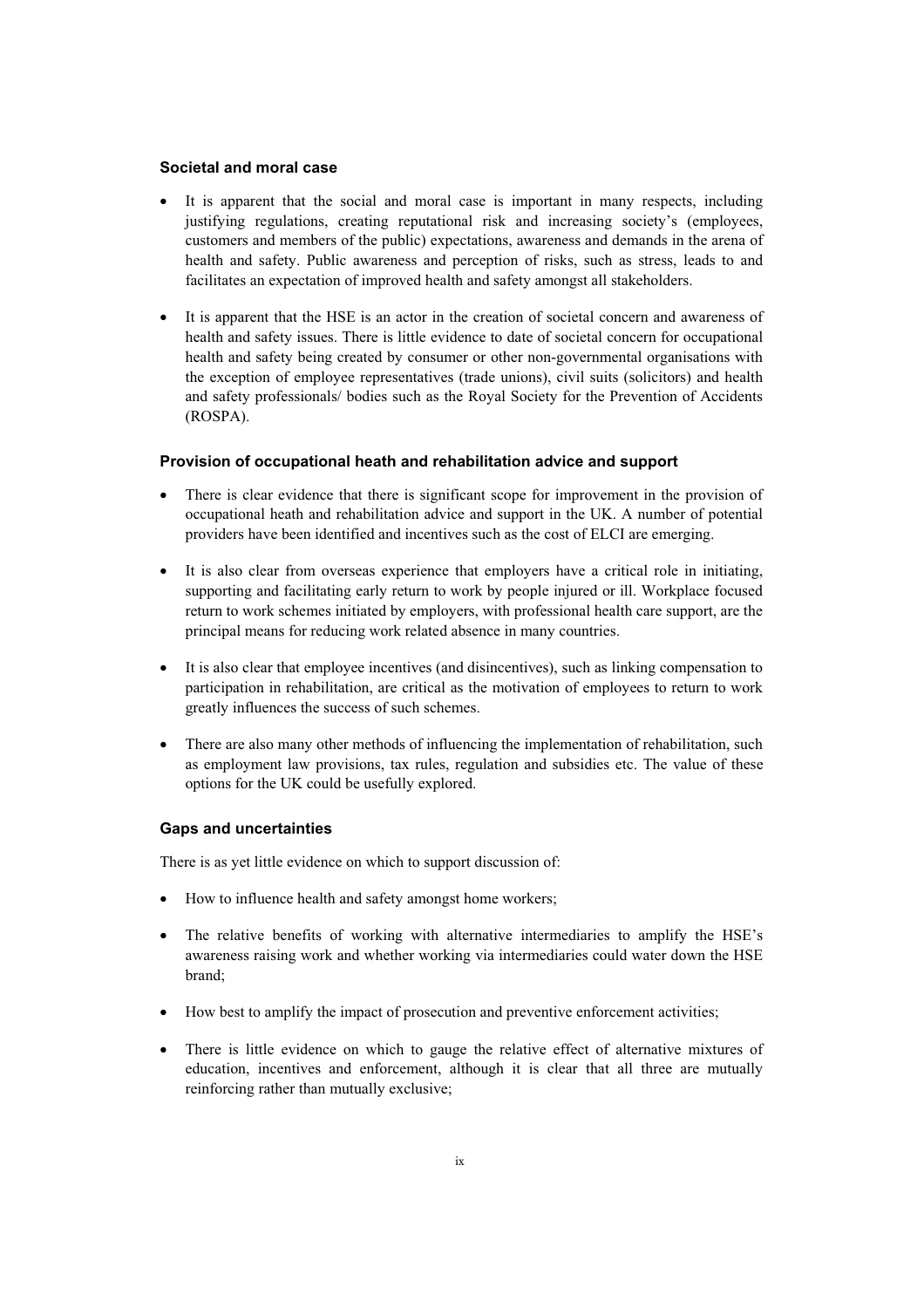x It is very uncertain whether self-regulation occurs without the proactive direction, support and real prospect of enforcement by the regulator even amongst major hazard organisations that recognise the business consequences of major accidents.

#### **Overall conclusion**

The evidence available from current studies does indicate that there is a range of new ways (such as working via intermediaries and insurance incentives) of accessing, contacting and influencing employers, including the hard to reach SME sector. Accepting that there is a need to effect greater influence on SMEs, these avenues offer opportunities for the HSC/E and LAs to amplify their effect. The exact balance and composition of these methods requires further research, piloting and evaluation before definitive conclusions can be reached on the benefit to be gained from specific types of new interventions. This is inevitable given the novel nature of some of these interventions.

There is, at the same time, evidence to support the continuation of current advisory, enforcement and regulation based activities in all sectors and sizes of organisations.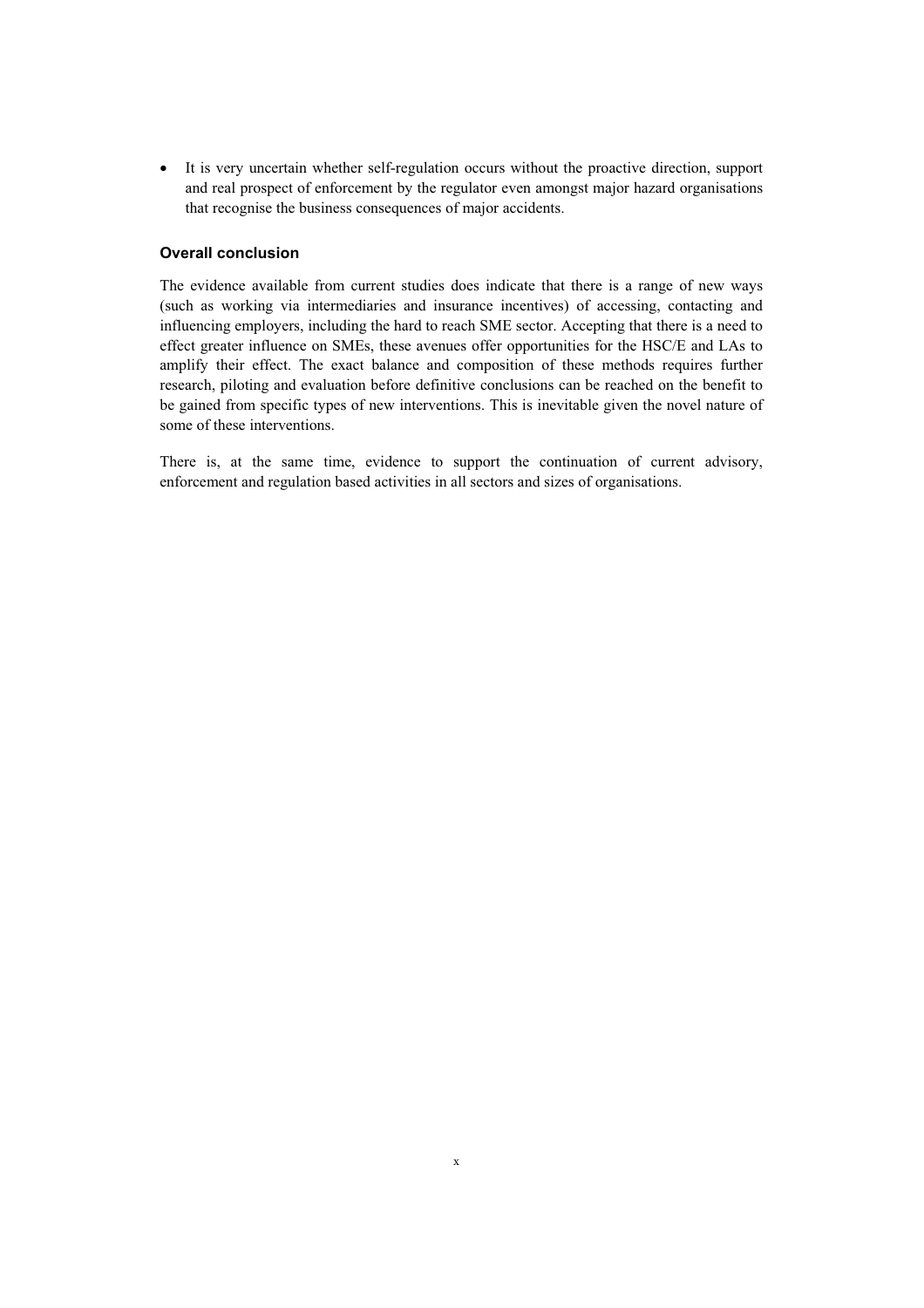#### **1 INTRODUCTION**

#### **1.1 BACKGROUND**

This project has been completed as an input to the HSC strategy plan for 2004-10. Its findings will complement those of the consultation in the autumn of 2003 and feedback on the early work in progress consultation paper in the summer of 2003 "Strategic thinking – work in progress".

The strategy emphasises the changing context in which it works, both in terms of the changing world of work and the changing expectations of the actions of a regulator. As the strategy says the world of work has become more complex and fast-paced and "*we recognise that we need to do far more to prioritise our interventions and target them to have maximum impact, even stopping doing some things altogether"*. Another key factor is the increasing expectation that the HSE and local authorities provide justice for those involved when people and organisations harm members of the public. So, with increasing expectations and facing a broadening range of issues, prioritisation and effectiveness is becoming increasingly important.

It is commonly accepted that "traditional" methods of HSE intervention are effective in the context of the traditional industries and large organisations. These traditional methods include "educational" information and advice activities, such as issuing advisory documents, inspection based advice and enforcement work, and accident investigation. Such work also includes the issue of new regulations supported by guidance and enforced by inspections / notices. There are a large number of studies that indicate that these intervention methods are effective. For example, studies by the Institute of Employment Studies (Hillage et al.,2001) and by the University of East Anglia (Rakel et al.,1999) have found that direct contact techniques, specifically inspection, are effective in respect of improving duty holders' knowledge and gaining improved precautions. Similarly, a European Agency for Safety and Health at Work's review of member states regimes indicates that all states have a mixed regime of enforcement, regulation, incentives and advice, and that each element plays an important role. As concluded by Hillage et al., (2001):

"Legislation and associated guidance is a major form of leverage over employers and most employers are motivated to change policies to comply with the law.

Inspection is key in securing employer compliance and can bring about major improvements in health and safety performance" (p4)

There has also been a series of evaluations of the impact of new regulations that have shown an improved level of knowledge and precautions, including evaluations of the manual handling regulations, provision and use of work equipment regulations (PUWER), lifting operations and lifting equipment regulations (LOLER), etc. Similarly, studies such as the Evaluation of Good Health is Good Business campaign demonstrated that such campaigns are associated with good levels of recognition and action.

There is also a reasonable body of evidence that safety performance in Great Britain compares well with other economically developed countries and that there is a long term positive trend. For example, Davies and Elias (2000) reported that there is a long term (1986 –1997) downward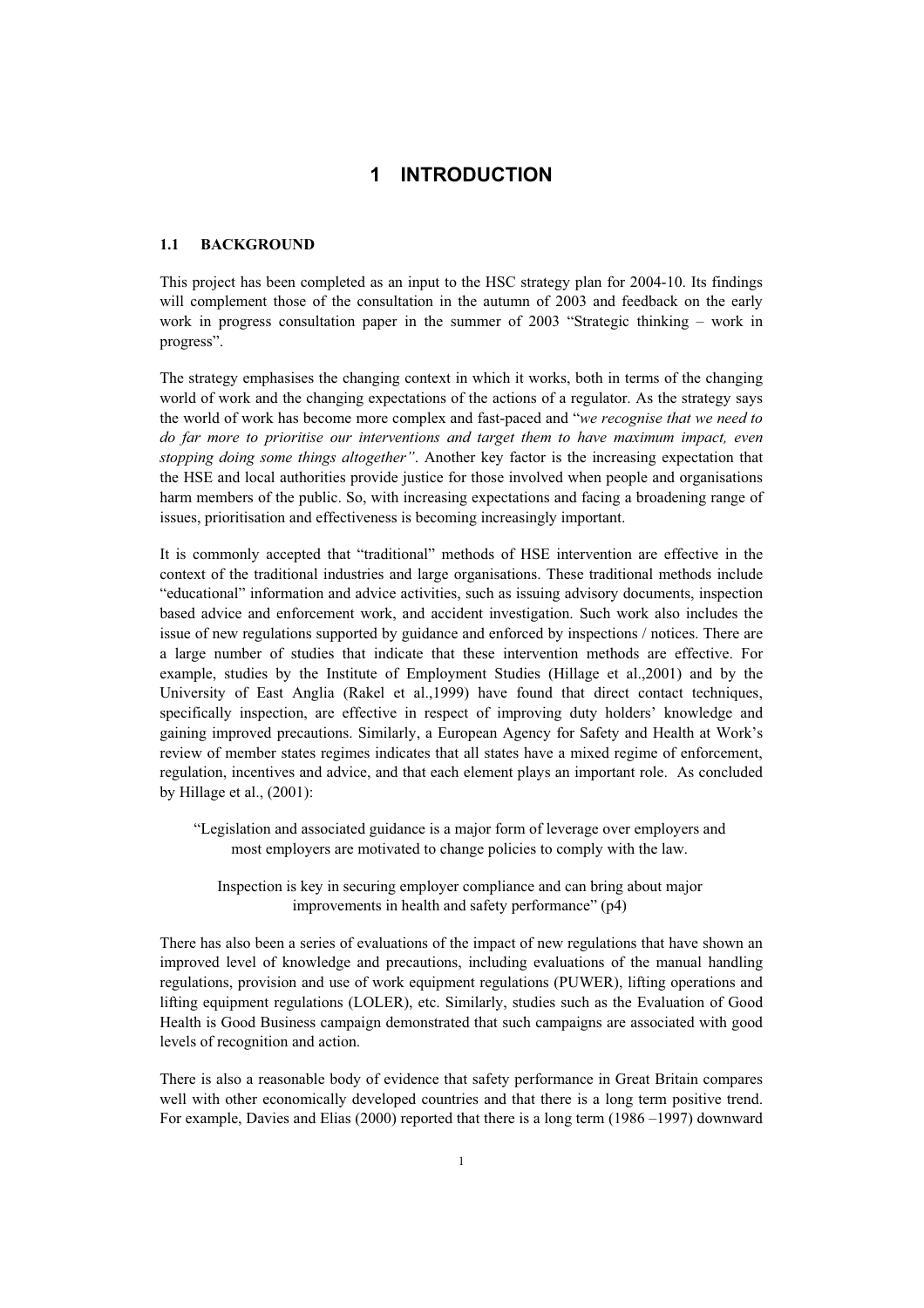trend in injuries in Great Britain that can be attributed to improved safety performance, having controlled for changes in industrial structures, the economic cycle and patterns of employment. They also note that improvements in the reporting of workplace injury under RIDDOR (reporting of injuries, diseases and dangerous occurrences regulations) in the 1990's obscure the level of improvement in workplace safety. The standard of occupational health risk management is less clear due to the difficulties in accurately detecting and recording work related ill-health. However, it is thought that there is significant scope for improvement in occupational health performance in Great Britain. Davies and Elias (2000) also note that the downward trend in injuries is dominated by the predominance of male injuries in the data, masking an upward trend in injuries amongst women.

In contrast previous surveys in the UK have shown that the level of rehabilitation is very low in the UK. A TUC survey<sup>1</sup> of safety representatives found that only 13% to 23% of workplaces have access to rehabilitation in 1998. Given the fact that these workplaces are unionised this is probably a "better than average" result. A Health and Safety Executive commissioned survey (Pilkington et al, 2001) that found that only 1 in 7 workers in the UK have the benefit of a comprehensive occupational health support mirrored this result. Pilkington et al. (2002) found in a survey of 4,930 organisations that 27% provide employee counselling, 35% had rehabilitation programmes (mostly work place adjustments or reduced hours) and 22% of private firms had a private health care scheme. It has been estimated by the IUA-ABI bodily injury study of 1999 that the return to work rate of persons left tetraplegic is in 1in 3 in the USA and 50:50 in Scandinavia, compared to 1 in 6 in the UK. On a more positive note, Goldstone (2002) found that two thirds of employers with sick/disabled workers had made adjustments and that two thirds would be willing to take steps to help people continue working. These studies suggest that there is significant scope for improvement in the UK in the provision and hence the impact of vocational rehabilitation.

Also, the world of work is changing. Changes include;

- More home working;
- A switch from traditional manufacturing to service industries;
- Globalisation;

1

 $\bullet$  A more mobile workforce

On the other hand, whilst the resources available to the HSE are finite, they are faced with increasing demands. For example, there is increasing pressure from certain stakeholders to prosecute offenders. In addition, there is increasing interest in vocational rehabilitation.

Reliance on traditional "contact" based methods is particularly challenged in the context of SMEs. There are approximately 1.04 million SMEs (with employees) but only 1.5 thousand HSE and 1,300 Local Authority inspectors. Local Authority inspectors are also responsible for food safety and fire safety in houses in multiple occupation.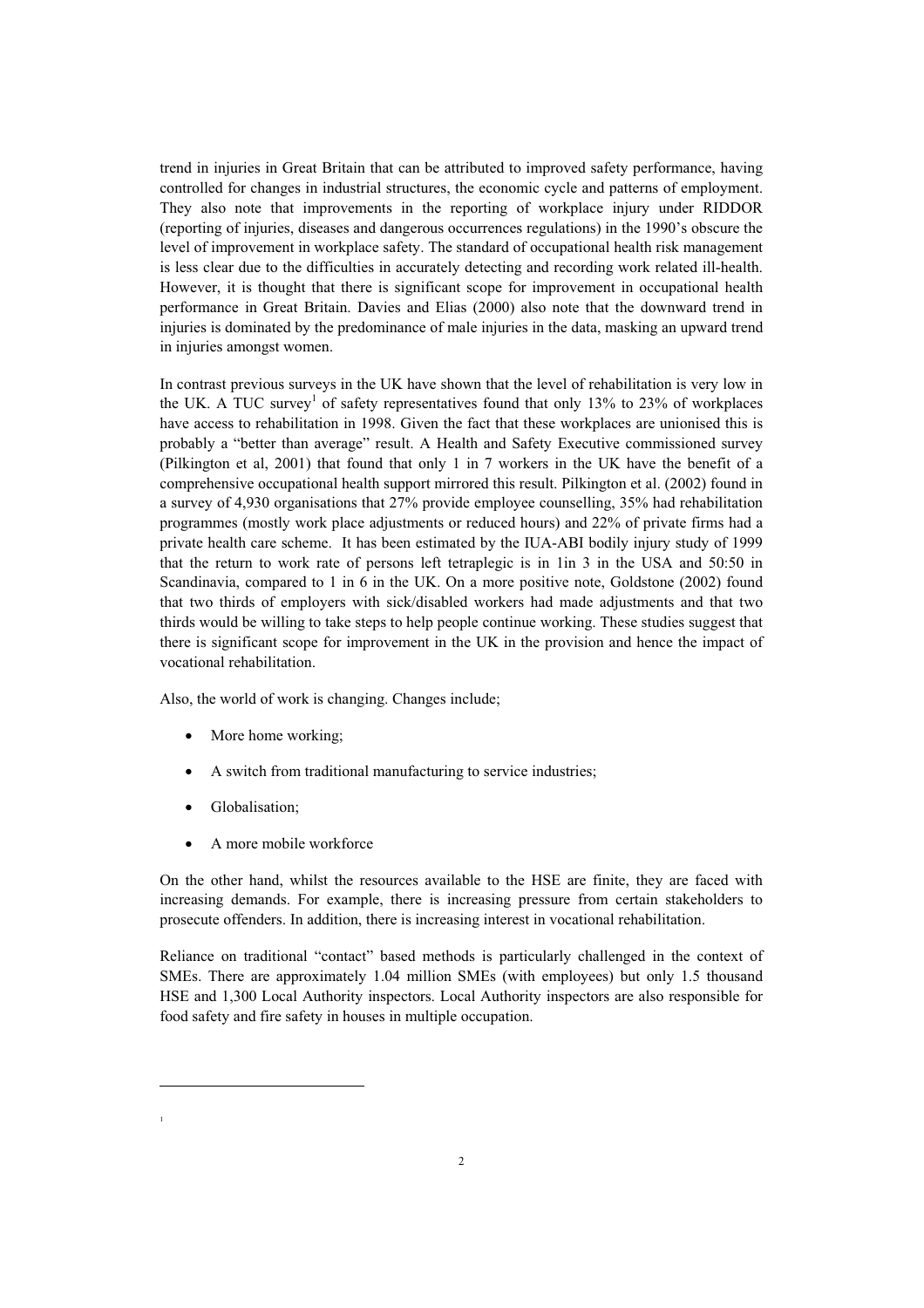Previous evaluations have focused on assessing the effectiveness and impact of current initiatives. Indeed, the IES study (Hillage et al, 2001) focused on assessing the HSE's current impact. It was not scoped to consider the relative impact of interventions in different sectors, nor was it scoped to consider new strategies or the lessons learnt from overseas. Therefore, this study aims to draw together evidence regarding how to improve the effectiveness and outcomes of British health and safety, *in the context of the changing world of work*. The focus is on how to improve the health and safety system and its outcomes, not just on the role played by the HSE and local authorities. So key issues include:

- What role can other organisations and stakeholders play?
- What evidence is there of the benefits of separating advice from enforcement, including occupational health advice?
- What evidence is there regarding how best to develop a new intervention strategy with local authorities?
- How can inspection be put to best effect in the context of new world of work, such as SMEs and home working? What evidence is there about how inspection works in the new world of work? Where and how can inspection be put to best effect?
- How can you reach "hard to access" employers?
- What can be learnt from others in and outside of the UK? Within the UK it is interesting to note the FSA have introduced new HACCP (hazard analysis and critical control point) for butchers. In Australia advice and insurance was separated from enforcement with the creation of WorkCover and Worksafe. Australia has also mandated vocational rehabilitation. What impact has this had on outcomes? Canada has introduced schemes focused on SMEs – do these work?

However, this review also aims to address questions and issues arising from stakeholders outwith the HSE. In particular, there are a number of lines of interest with regards to prosecution. First, there is pressure to increase prosecution as means of securing justice for victims. Secondly, it is thought that prosecution could have a deterrent effect, thereby having an impact beyond the prosecuted organisation. Thirdly, the need to maintain respect for health and safety is seen as a reason for prosecuting those whom continue to disregard health and safety requirements.

#### **1.2 AIMS AND SCOPE OF THIS WORK**

The purpose of this research is to build an evidence base on what interventions can help to improve health and safety and compliance and what factors determine the success. This includes evidence available from abroad. As part of the review, an assessment has been completed of whether interventions / strategies that have reportedly worked overseas would add value to the UK.

The study provides: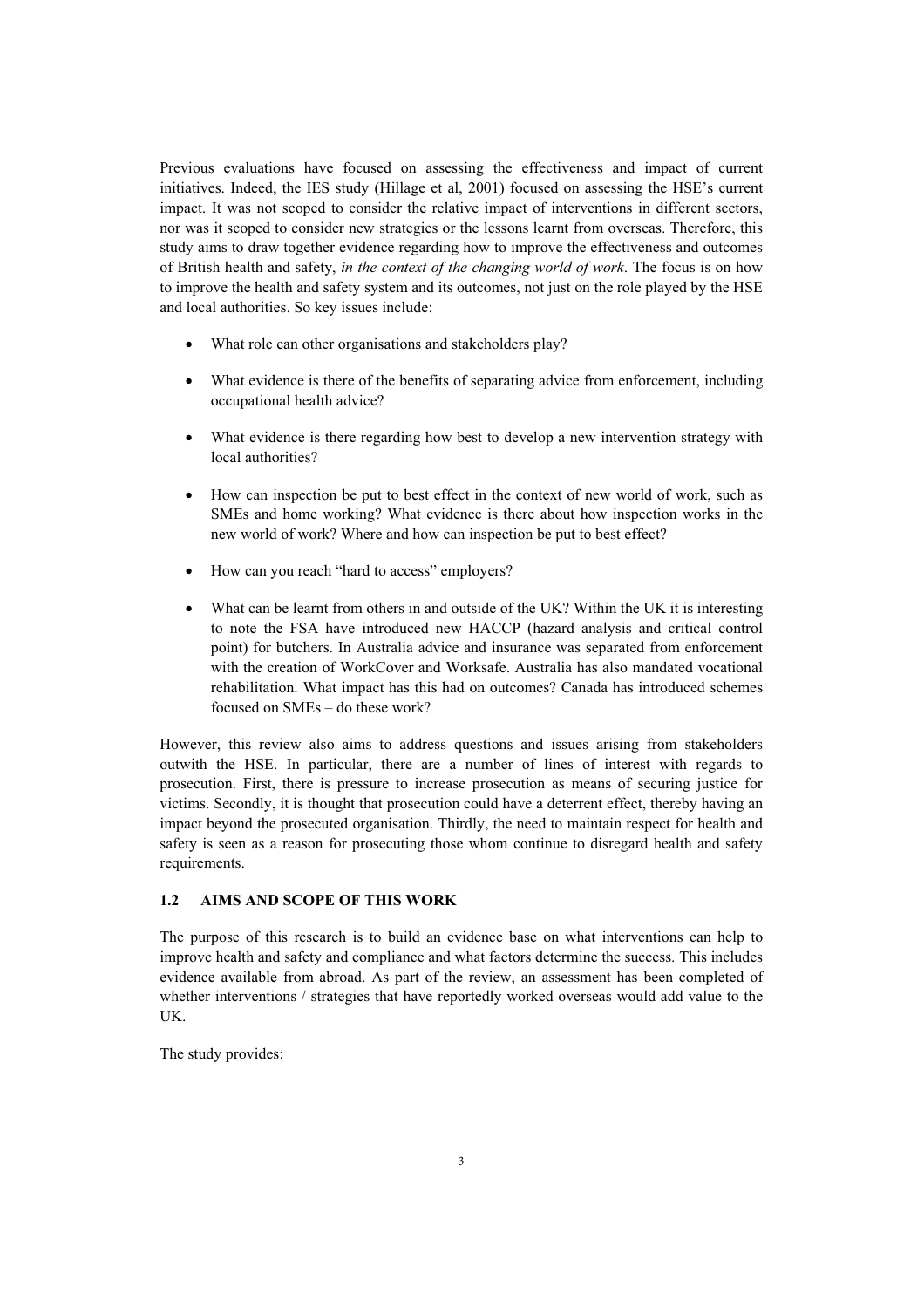- An up-to-date review of research on the effectiveness of interventions, nationally and internationally, and the factors which mediate their success, with an analysis of the likely relevance to the current UK situation.
- x A report pulling together all the summaries and findings in one place, and providing an independent assessment of their relevance to the HSC/E strategic plan.

Within this review we have considered:

- What are the different contexts in which strategies need to be assessed, such as different sectors, sizes of firms, hazards, forms of employment etc?
- What other factors should be taken into account when assessing the relevance of "evidence" to the HSC's objectives such as health and safety/risk culture, economic development, legal systems etc?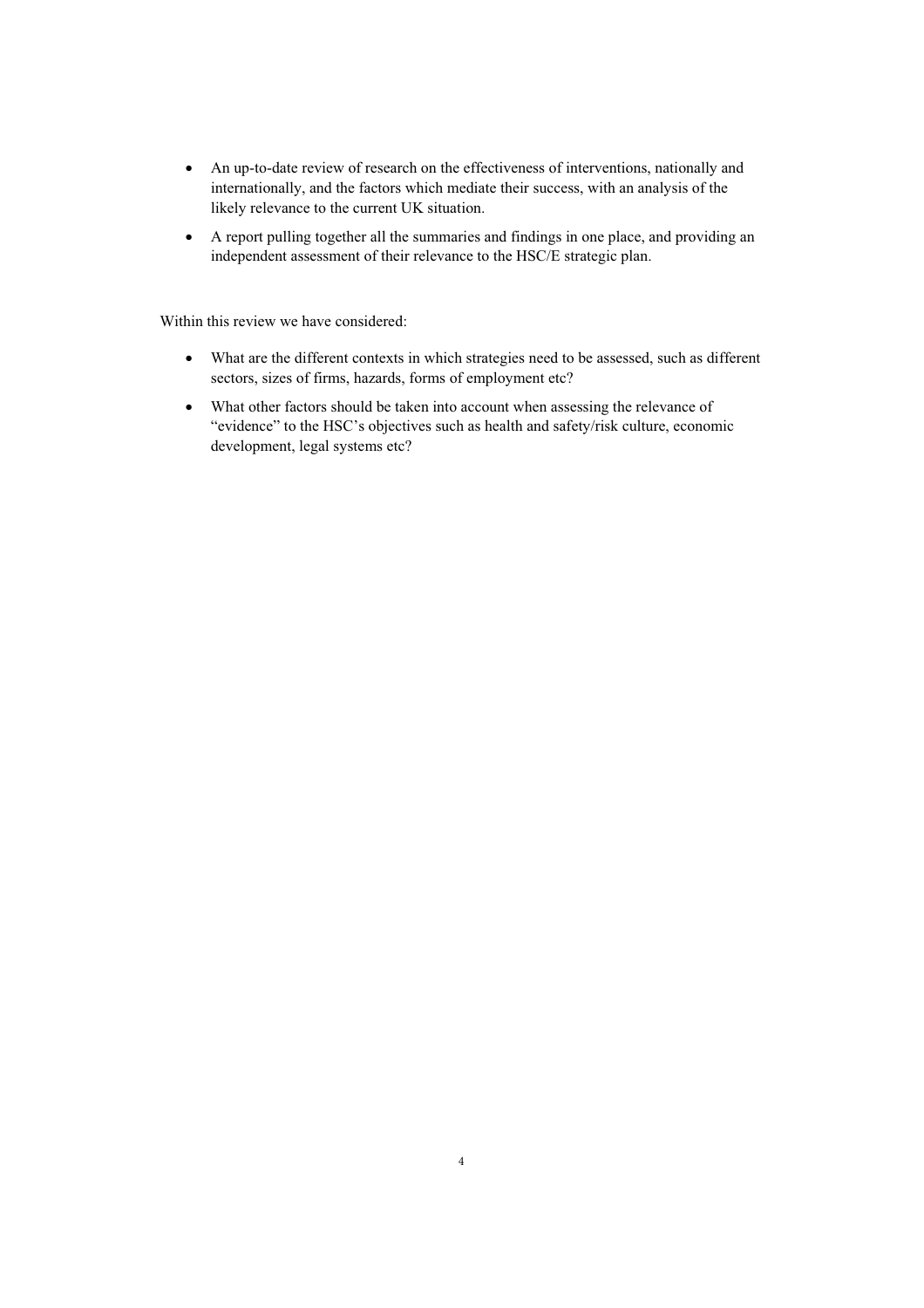### **2 AN EVIDENCE BASE**

#### **2.1 INTRODUCTION**

There are a number of sources of information and evidence. These include:

- x Commissioned systematic evaluations of the impact and effectiveness of HSE interventions, including the IES summary of such interventions completed in 2001;
- Commissioned evaluations of interventions by other UK regulators, such as the FSA;
- HSE statistics for sub-sectors, which have on occasion been reviewed in the light of sector specific initiatives;
- Reviews and research into the impact and effectiveness of strategies adopted in other countries, including European Agency for Safety and Health at Work studies and studies from America, Canada, Australia and New Zealand.

Since this review is intended to be a wide overview of an evidence base, the search strategy employed was targeted, widening where gaps in evidence were found. We searched for the latest empirical evidence of what works, why, where and how. Where other reviews had established findings based on review of research the original literature was not necessarily revisited. Searching was stopped once robust evidence for any point was found. Only evidence considered robust was included. Where information was only anecdotal or not robust, such as small scale surveys or purely theoretical work, it has not been included. No reanalysis of data was carried out.

Actions to locate literature included:

- Review of all HSE research reports, including studies which reviewed the HSELine database (e.g. Atkins 2003);
- Request to HSE to provide unpublished research;
- Search of HSE web site and IAC newsletters for articles;
- Search of web sites of relevant health and safety institutions including overseas e.g. European Agency for Safety and Health at Work, OSHA, NIOSH, CCOHS, Securing Health Together, Australia Workcover;
- Search of websites of and direct contact with some institutions with a related interest (e.g. TUC, home office, Health Education Board, Health Development Agency, Australian National University, Australian Centre for Environmental Law, Australian Institute for Criminology, Centre for Corporate Accountability, Cardiff University);
- Search based on the names of key researchers e.g. Kenny, Johnstone, Walters, Braithwaite, Fisse, Gunningham etc;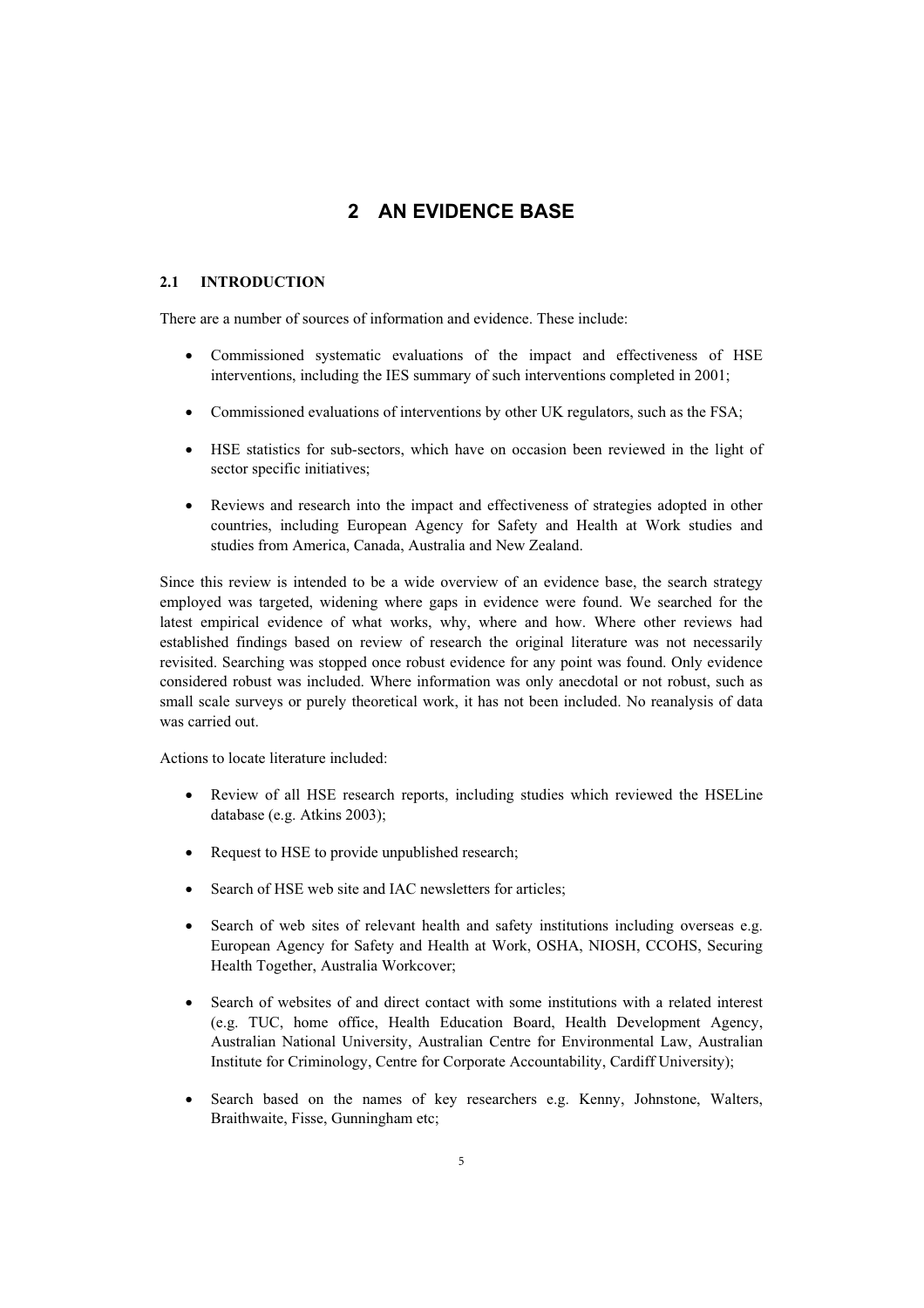- Search of all Home Office reports for relevant work on crime prevention in general;
- Limited search of HSE Line and OSH Line including search terms (Evaluation+ effectiveness + regulator), (evaluation + effectiveness + inspection), (evaluation + effectiveness + regulation), (regulator + effectiveness), (regulator + intervention + evaluation), (compliance + regulator), (effectiveness + compliance) + (evaluation + regulator), (enforcement + effectiveness). (Note that other reviews included identified literature via these databases);
- Review of HSE statistical information and reports on campaigns;
- General search of the internet primarily using Google, using search terms as above, but focussing primarily on identified gaps such as evidence on enforcement effectiveness, and searching on terms from related areas such as food safety, environment, general/corporate crime.

We have collated currently available research studies and themed the main findings. First, we report the strength of evidence regarding the role of regulations, enforcement, financial and other incentives. Next we draw out the findings about the effectiveness of different forms of advisory and information support. Within this we aim to identify the factors that influence the effectiveness of interventions across sectors, so that more general conclusions can be reached about the extent to which each intervention can be applied with effect to other sectors.

The study focused on those aspects of the strategy that are novel or likely to be the subject of discussion, such as the increased focus on working via intermediaries. We placed less emphasis on those elements of the strategy that have already been the subject of research and are considered to have a strong evidence base already. In particular, we have not placed emphasis on the evidence supporting the need to increase the standard of occupational health management in the UK, or the need to expand occupational health management resources in the UK. These points have been researched and consulted upon already (e.g. HSC 1999) and this is outlined later in section 2.7.3 of this report. Similarly, we have not revisited the debate about whether 'inspection works', or whether 'education' and 'incentives' are needed per se. Previous studies have established that all three of these are, in general, needed as part of a balanced compliance strategy. Instead we have aimed to identify research into how the need for and impact of these three activities varies across sectors and sizes of organisations, as well as identifying research on novel ideas, to help inform the debate on the future balance of activities.

Unfortunately this does mean that in some cases it is hard to offer research based evidence for new ideas due to their very novelty, i.e. they have yet to be researched or are so new that there has yet to be any opportunity to evaluate their virtues.

As part of our review we have aimed to identify pertinent research from other countries. There is a significant body of research available from America, Canada and Australia on the relative virtues and effectiveness of alternative enforcement, incentive and educational activities. The health and safety systems in each of these countries have been the subject of reform and significant change. This has prompted renewed interest in health and safety systems and led to the completion of large bodies of research. The level of research available from other countries is relatively low. This may be associated with the lower level of change and hence policy driven research elsewhere.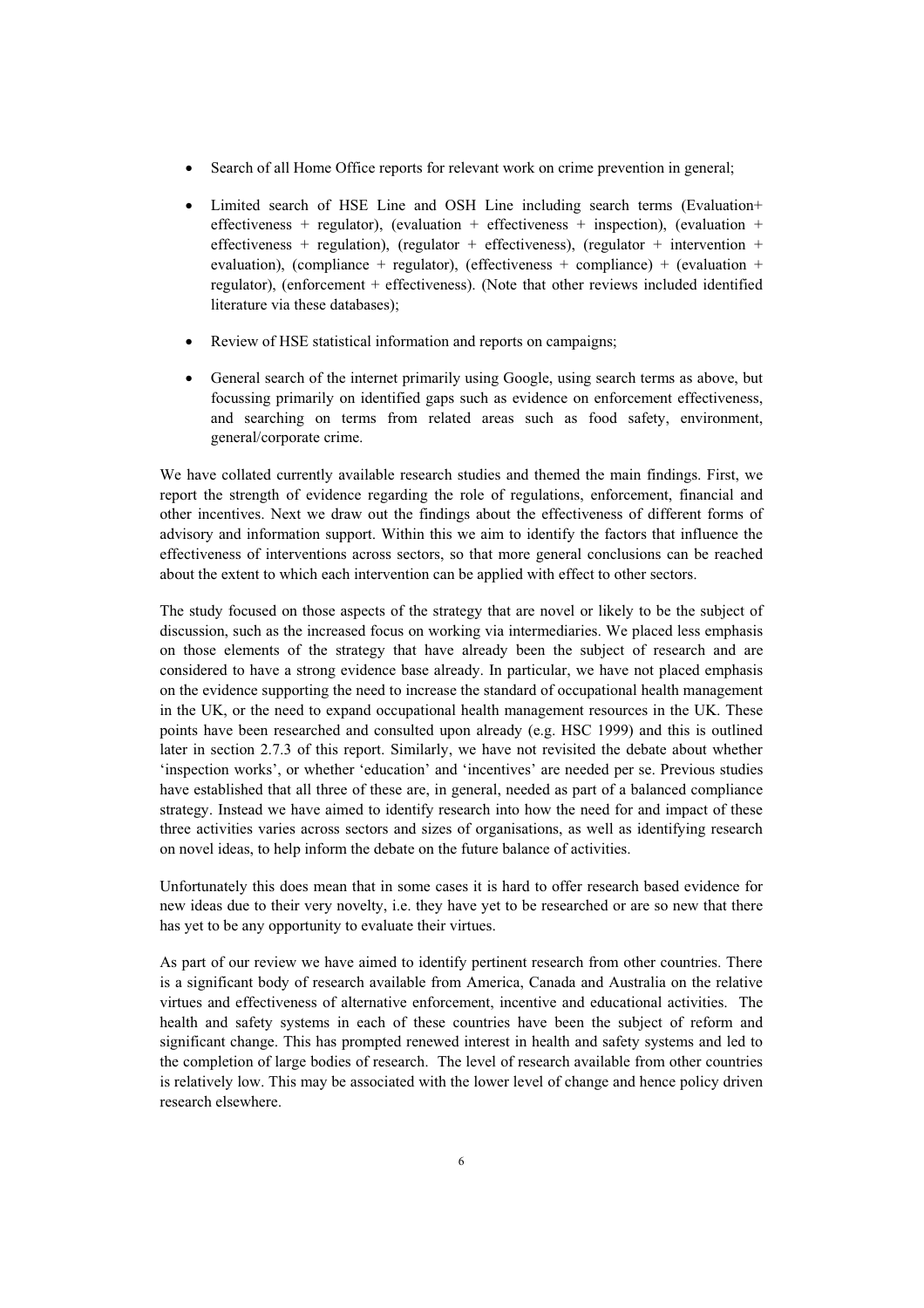The focus in Europe has been upon the implementation of European Union directives, motivated by the aims of harmonization and a single market. Thus, the focus in Europe has been upon harmonization rather than fundamental review of the relative virtues of enforcement, incentives and advice. Notwithstanding this, it is clear that European Union member states share the need for and desire to better support and influence SME's. Accordingly there is evidence available from continental Europe of novel schemes and strategies for assisting SMEs. Indeed, the European Agency has launched a new online guide of occupational safety and health advice for Europe's 19 million small and medium-sized enterprises (SMEs). These examples complement and reinforce those piloted in the UK, often mirroring their design and objectives.

#### **2.2 THE ROLE OF REGULATIONS**

#### **2.2.1 Overview**

A series of evaluations have been completed of the impact of new health and safety regulations in the UK. The majority of studies have been limited, by necessity, to an evaluation of selfreported awareness and compliance. A few studies have attempted to track the impact of accident rates. The results from these evaluations, as summarised by the Institute of Employment Studies (Hillage et al 2001) indicate that they are associated with increases in the level of awareness, compliance and improved health and safety standards, although this is dependent upon size and industry sector. However, barriers to their impact include low levels of awareness of specific legislation, lack of understanding of the legislation and not knowing how to access information pertaining to how to implement the regulations.

A study by the European Agency for Safety and Health at Work (no date) found evidence from a number of European Union member states that regulations had a clear and positive effect on accident statistics.

Of particular relevance, in terms of successfully interpreting regulations and putting them into working practice, is the employment of a health and safety professional, see for example MTS (1994). It is apparent that large organisations are in a better position than SME's who tend to lack in-house expertise.

#### **2.2.2 The effect of regulations**

Reviews of opinion surveys such as the Evaluation of Good Health is Good Business and regulation impact assessment, such as the impact of COMAH regulations on new entrants and focus group studies, indicate that:

- x Respondents to many surveys indicate that regulations are a key driver for improving health and safety. In some cases, regulations are the principal reason cited by firms for taking specific measures, such as health surveillance;
- Regulations are a valuable resource for health and safety professionals and enforcement authority regulators (whether employed directly or not);
- Evaluations of the effect of regulations indicate that employers do improve their health and safety arrangements in response to new regulations – including 50% of respondents indicating that they had done a risk assessment for the first time due to the 1992 Six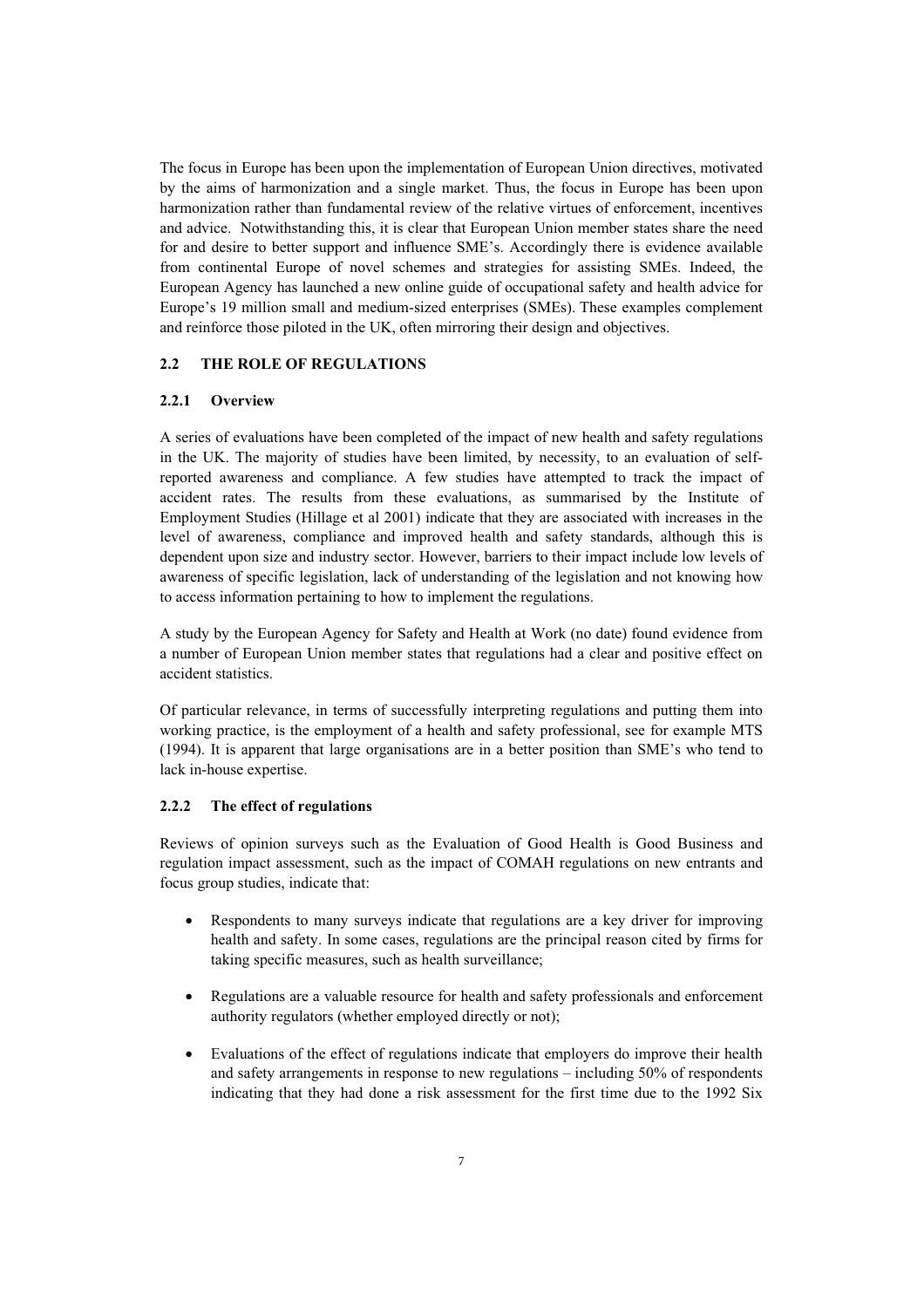Pack regulations, and 80% employing a consultant or member of staff as a competent person;

- Studies have shown that hazard specific regulations can lead to greater improvements of risk management compared to hazards only covered by general regulations (e.g. Peretz et al., 1992, quoted in Wright 1998);
- Many evaluations of regulations report both qualitative and quantitative benefits from the specific regulation. For example, the survey and consultation based study by Brabazon et al (2000) found that the CDM regulations are thought to have helped in many respects, such as defining the responsibilities of the different roles in the complex organisational setting of the construction industry and prompting improvement in procedural controls on worksites;
- It is also apparent that regulations can (but not necessarily always) have an impact by requiring industry to focus on and prioritise a particular hazard, such as the CDM regulations (The Consultancy Company, 1997). This follows the theme of "forcing" health and safety up the list of competing demands on management time;
- On the whole employers believe the benefits of regulations equal or outweigh the costs of compliance (including CDM, manual handling, COMAH, 1992 Six pack regulations etc);
- The extent to which employers comply with regulations varies according to their perception of the risk posed by the specific hazard covered by the regulation and awareness of the regulations – awareness is a key factor in the level of compliance;
- Large and high hazard operations are equally driven by new regulations as smaller organisations, if not more so, although smaller firms are less aware of such regulations;
- Regulations in high hazard sectors lead to changes in health and safety arrangements and are an important driver in these sectors (nuclear, chemicals, railways etc), as shown by the recent review of the impact of COMAH regulations;
- Hopkins (1995) commented that regulation may be required to apply pressure to manage contractors safely since any costs of poor health and safety are not directly borne by the client reducing other incentives. He makes a similar argument for incentives to manage rare but catastrophic events, dangerous occurrences, the selfemployed, and some illnesses and health hazards where monetary incentives are weak.
- Some academic research suggests that regulations (including related sanctions) could do more to increase internal accountability within companies to ensure that both individuals and corporate bodies are held responsible where appropriate (e.g. Fisse 1993), although Hopkins (1995) notes that individuals may employ strategies to avoid sanctions and penalties including less legitimate strategies;
- Compliance with product safety and environmental regulations have been shown in developed countries to give them a competitive advantage, by raising standards early and thus being ready to satisfy demand for the better standard (Porter 1990, quoted in Braithwaite, J. 1993).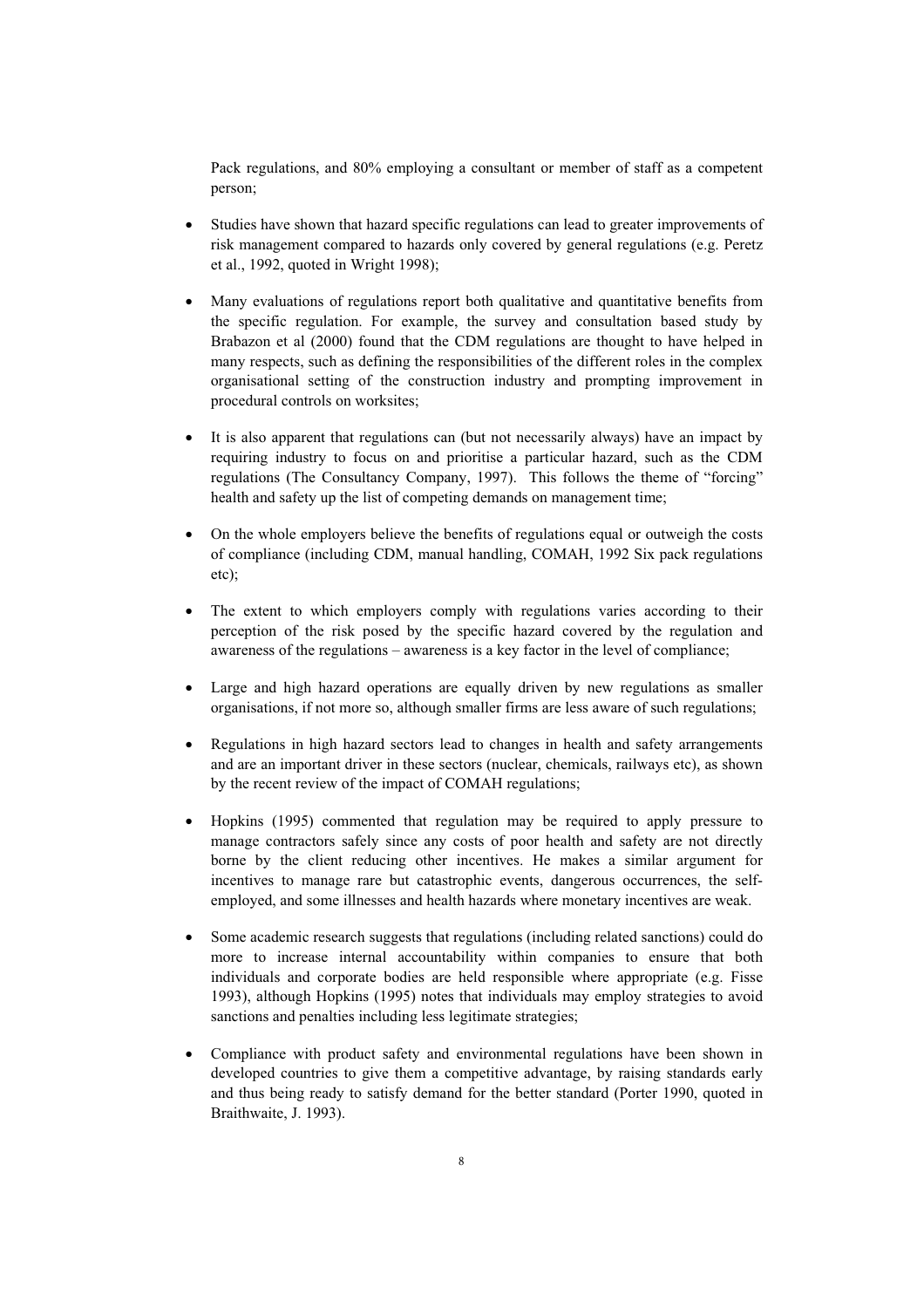The effect of safety regulations has been noted in other sectors as well. Wheelock (2001) conducted a widespread study to evaluate the impact of the butchers' Shop Licensing Regulations in Scotland. The investigation included representation from all the Local Authorities in Scotland (32), 198 butchers, and 1,893 meat consumers. The introduction of butchers' shop licensing provided a unique opportunity to examine the effectiveness of a mandatory Hazard Analysis Critical Control Point (HACCP) requirement in raising food hygiene standards in retailing environments. Anecdotal evidence suggests that the introduction of HACCP has improved hygiene standards across the sector.

The study included visits to 150 independent butchers and 48 supermarkets. Aside from finding that 98% of supermarkets and 86% of independents had acceptable or fully acceptable standards, they also noted that 49% of supermarkets and 76% of independents believed that food safety in shops had improved as a result of the licensing initiative. They also rated the support provided by Food Enforcement Officers as satisfactory or highly satisfactory.

The improvements may not be attributed solely to licensing as improvements had been made within the industry as a result of the *E.Coli O157* outbreak in central Scotland, before the Butchers' shop Licensing Regulations were introduced. These improvements were made possible by the provision of additional government funds to Scottish LA's to support recommendations for improved hygiene for high-risk premises. Also, as there was a lack of detail provided by guidance, there was confusion and inconsistency in requirements between local authorities. This resulted in a loss of confidence in the authorities.

#### **2.2.3 Factors mitigating effect of regulations**

It is clear that small firms tend to respond less to regulations due to their lower levels of awareness, and, in some cases, because they tend to operate in lower risk sectors. Indeed, some studies report low levels of regulatory awareness amongst SMEs. For example, about half of respondents had heard of each of the regulations that comprised the 1992 Six Pack.

A number of studies show a clear link between the extent of action by organisations and their perceived risk, as well as the company size. For example, the Second evaluation of the manual handling regulations found the highest levels of action amongst manufacturing, local authority, health care, agriculture and construction. Finance, services and civil service took least action. Similarly, the evaluation of PUWER and LOLER 98 found that the level of action taken in response to the regulations was linked to the possession of pertinent equipment. Both studies found that smaller organisations were less likely to take action in response to the regulations, although the evaluation of PUWER 98 found that smaller organisations were less likely to possess pertinent equipment.

Some key factors, other than awareness, that influence the extent to which individual firms respond to regulations include;

- $\bullet$  The perceived fairness of the regulation;
- Balance of costs to benefits and affordability;
- Whether organisations believe they already comply with the spirit of the regulation;
- x Whether the regulations require "unnecessary", inefficient or ineffective measures;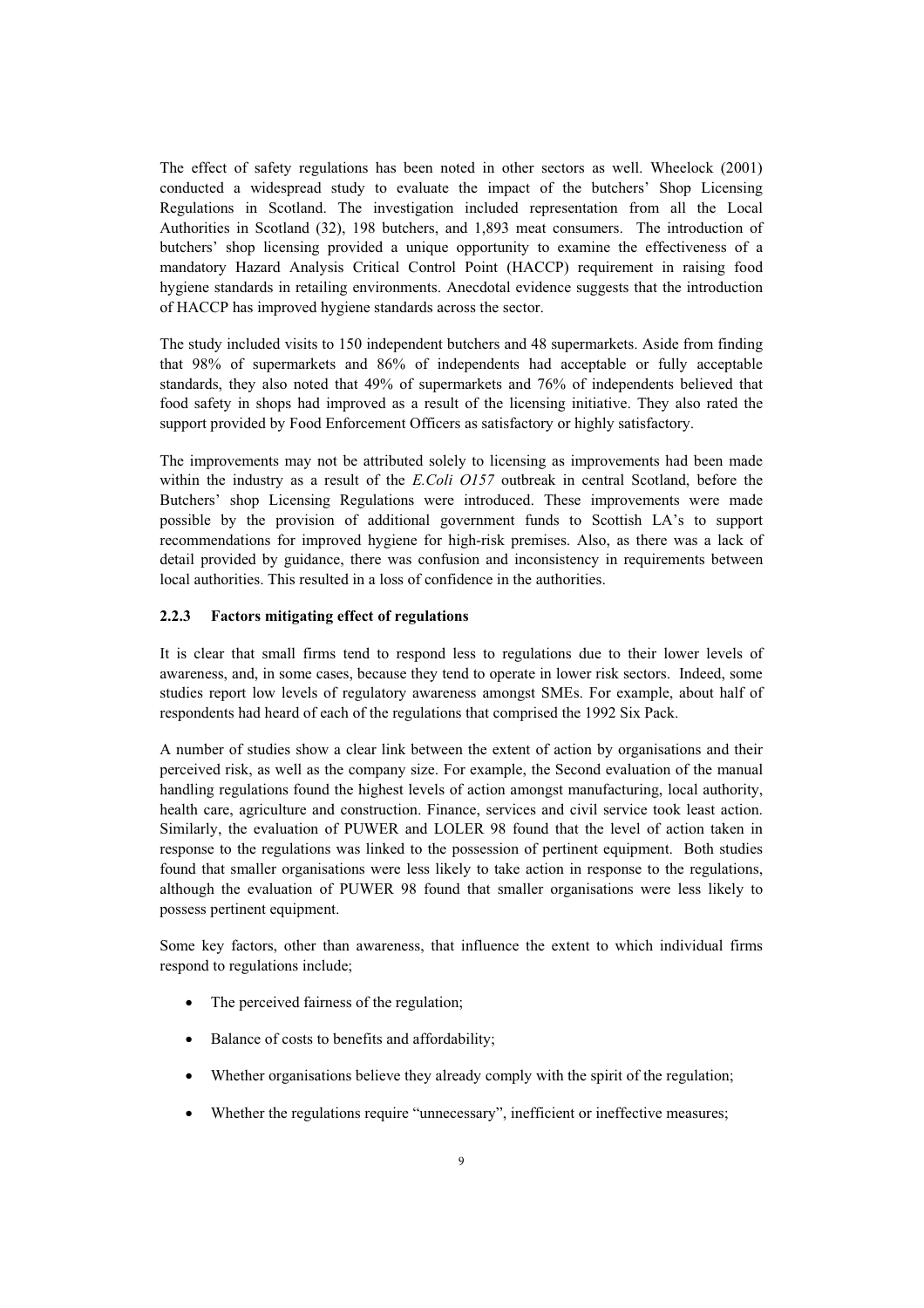- Whether some organisations use (or abuse) the regulations for their commercial advantage and hence your disadvantage – bringing the regulation into disrepute;
- Whether the regulation is "process based" or specific / hardware based;
- The perception of whether the risk posed by the hazards in question is significant enough to warrant taking steps to comply;
- The guidance, support and recognised standards in place affects compliance with performance-based regulation (Bluff 2003b:25).

There are some reports expressing concern about the complexity of regulations and difficulty in their interpretation. Small firms in particular find process oriented regulations difficult to interpret and apply, such as the Management of Health and Safety At Work Regulations (1992). They express less difficulty with regulations such as the DSE regulations. On the other hand, many employers and especially SMEs express a desire for specific guidance and advice on health and safety requirements, and agree with the need for specific regulations (Hanson et al. 1998). It could be argued that the development of hazard specific regulations and their associated guidance matches this expressed need for specific guidance. Thus, there is paradoxically a wish for less but more specific regulation.

An example of how firms can perceive regulations is given by Hodge (2003) who conducted an evaluation on the 1981 Health and Safety (first aid) FAW regulations and associated guidance. A survey was completed by 730 companies followed by 30 interviews with selected organisations. The regulations were introduced in 1982 when the UK maintained a strong manufacturing based economy. This however has significantly changed over the period, with a huge shift towards service and other industries. In addition there has been a trend away from large corporate employers towards SME's and self-employment. Given these changes towards lower risk work, the current FAW regime is not considered as offering first aid solutions that are necessarily proportional to risk.

There is a perception held amongst very small companies (less than 5 employees) that FAW as well as other health and safety regulations are not applicable, by virtue of their small size. Furthermore, the perceived cost of establishing a first aider in small and medium companies was cited as a particular issue of concern in terms of releasing valuable staff for training. This was particularly evident in SME's who believed that the apparent risk of injury in the workplace was low. In total, 29% of survey contacts did not think that FAW applied to their organisation and almost all of these were very small companies.

In general, first aid is regarded as 'good health and safety practice' and for this reason has achieved significant penetration into the UK workplaces. However, whilst there is significant compliance, many employers achieve only partial compliance. The FAW has stimulated a lot of enquiries to HSE Infoline regarding how to achieve compliance. As such, organisations appear to be looking for direct authoritative advice rather than guidance.

Thus, it appears that the impact of regulations is moderated by their design, application and ability of small firms to become aware of them as well as the employers' perception of the significance of their health and safety risks. The level of in-house health and safety expertise influences the perceived level of risk and awareness of regulations (MTS (1994)).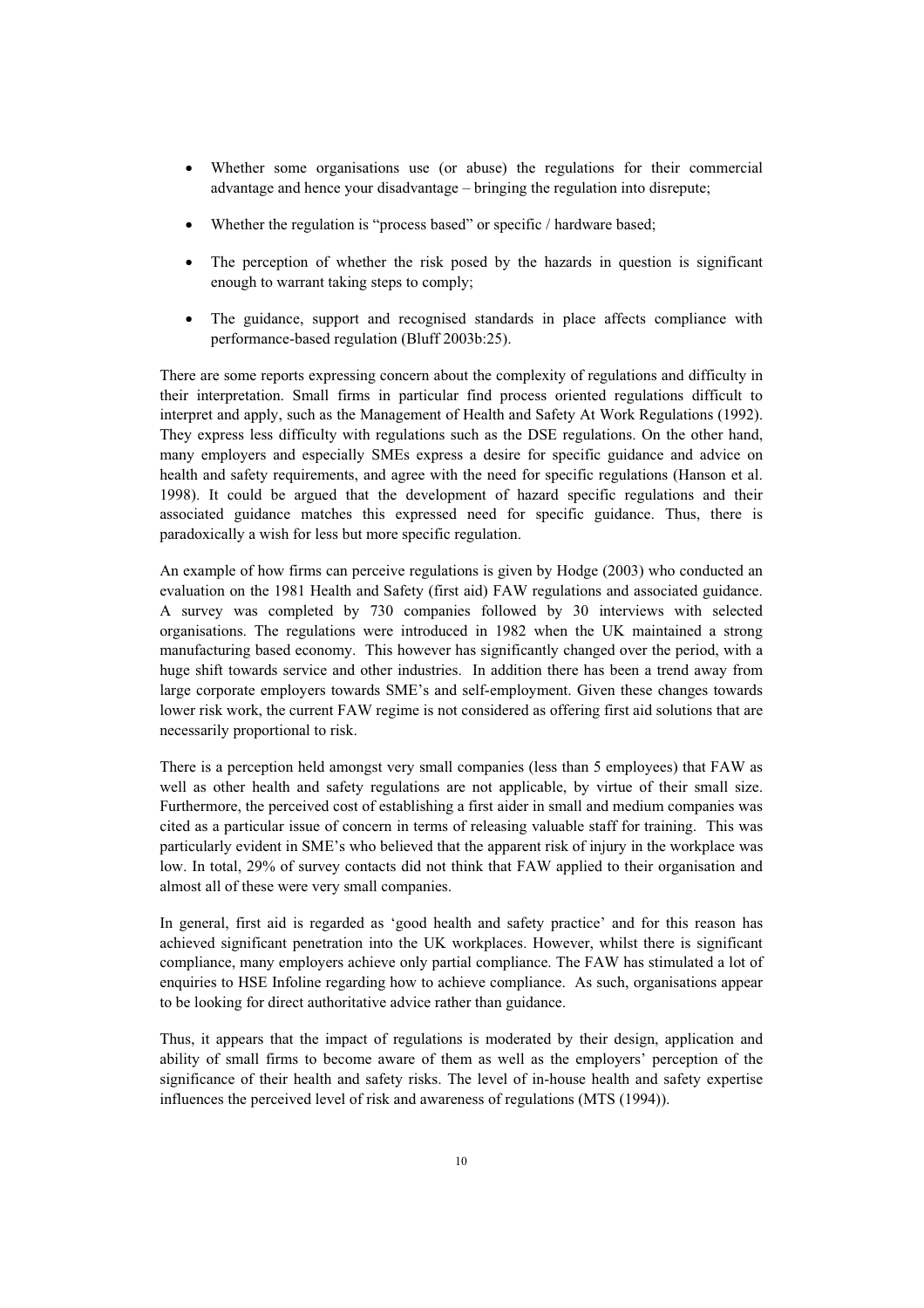It is also apparent that regulations can have an impact by requiring industry to focus on and prioritise a particular hazard, such as the CDM regulations (The Consultancy Company 1997). This follows the theme of "forcing" health and safety up the list of competing demands on management time.

#### **2.2.4 Regulation of health hazards**

There is little research exploring the applicability of standard HSE activities to "new" health and safety hazards. However it is pertinent to note that regulations such as the '6 pack' are reported to have had an effect on the management of health hazards, such as noise, manual handling, workplace smoking and health surveillance, as well as safety issues. One study, the Baseline Measurements for the Evaluation of the Work Related Stress Campaign (Pilkington et al. 2001), did report that;

- 80% of respondents felt that stress should be controlled in the same way as other health and safety issues, although they would want to tackle work and non-work related components in a holistic manner;
- 55% were willing to work in partnerships with other agencies;
- Most organisations felt they would benefit from having more guidance about how to address work related stress;
- Larger organisations believe a code of practice or specific legislation may be useful whereas smaller organisations preferred information on 'what others are doing'.
- x 40% of respondents were unaware of any resource to address work related stress, particularly small firms.

The importance of these findings is that they are very similar to the findings for other more "traditional" health and safety hazards. The Evaluation of the Work Related Stress Campaign study recommended more structured guidance, a practical risk management approach and an education process that recognises the wide range of triggers prompting firms to act on stress. These recommendations match those for other hazards, such as accidents.

#### **2.3 ENFORCEMENT ACTIVITY**

#### **2.3.1 Overview of findings**

Most studies examine enforcement in the context of inspection (with its advisory element) making it difficult to analyse formal enforcement action separately. However, most research appears to accept that enforcement action needs to be targeted and used in conjunction with other regulatory activities (including advice and education for instance).

It is clear from research that:

- Enforcement activity is an important element in securing and motivating compliance both in the individual organisation and as a deterrent to others;
- There is a consensus that a mix of both punishment and persuasion is the best policy (e.g. Hopkins 1995);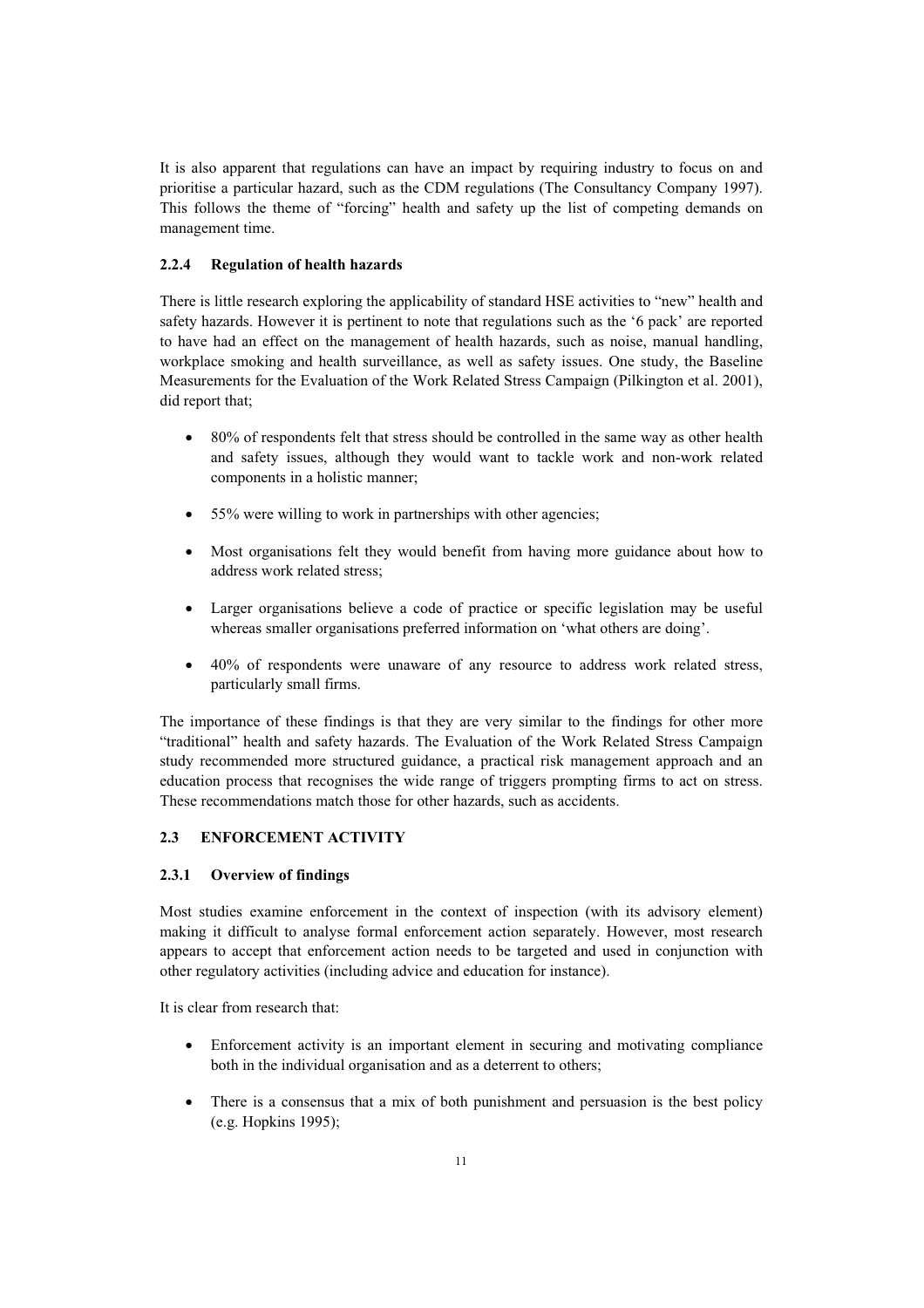• The prospect of enforcement action is a driver for large and high risk operators, as well as smaller firms.

On the latter point, it is pertinent to note that whilst there was debate about who should and how to regulate rail safety during the Ladbroke Grove Rail Inquiry (Cullen, 2000) it was agreed that an independent regulator was required. Mr Taig was quoted as saying:

"…only a publicly accountable regulator can provide the overall policy framework, determine what safety outcomes society wishes from the railways, and how these fit alongside other policy goals" (p125, part 2).

It is also possible to point to the impact of the Nuclear Installations Inspectorate's reports on BNFL, UKAEA and British Energy, each of which led to major programmes of change, as examples of where intervention in a highly mature major hazard sector was found to be necessary and effective.

Previous studies specifically on enforcement action is limited but it can be said that:

- Limited studies (but including one comprehensive research into the effectiveness of OSHA enforcements), found only a modest reduction in injury rates in all plants following an increase in enforcement activity (10% increase leading to 1% reduction in injury rates), but individual plants which were inspected and penalised subsequently experienced a drop of 22% in injury rates over the following 3 years (quoted in OECD 2000);
- There is some evidence that the fear of prosecution does have an effect to motivate compliance and for many this is via an acceptance that regulations indicate what society considers acceptable standards. However this does not have an effect across the board;
- x Studies show that the specific deterrent effect of the imposition of penalties is greater than the general deterrent effect with data suggesting reduced injury rates as a result of sanctions;
- Many consider prosecution to be a very blunt instrument for gaining improvements and bringing those to account who should be brought to account, Also, it is suggested that its tendency to focus on events, limits the effectiveness of any messages to others about the process of health and safety management;
- Some work indicates that any recommendations arising from inspections are seen by companies as "demands" whether or not the inspector considered the status of the recommendations as advice or requirement. Similarly even when there is negotiation over the detail of the recommendation this does not change this perception of the "demand".
- There is evidence that whilst enforcement action can work, it cannot be seen in isolation from other regulatory activity - the regulatory mix – as well as the response/attitudes of duty holders (i.e. the regulatory space) determining effectiveness. Thus enforcement action needs to be responsive to the situation;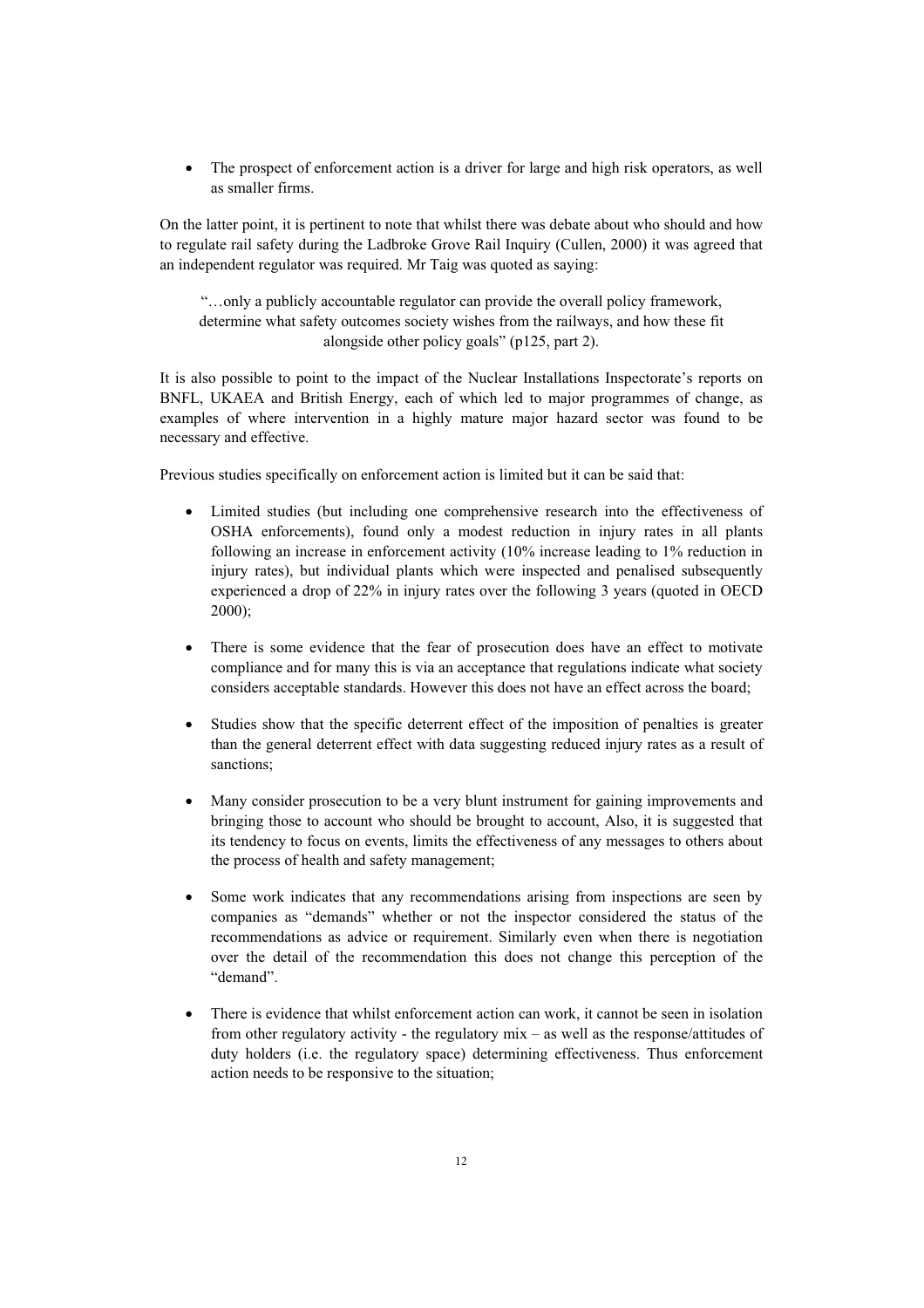There is some evidence that the minimum necessary/least powerful enforcement action is likely to lead to the most long-term internalisation of a desire to comply, perhaps in part due to the least necessary loss in confidence or trust (OECD 2000).

There are a number of gaps in the evidence base. These include:

- It is uncertain why organisations fear enforcement and how or whether enforcement action against one organisation might have a deterrent effect amongst other organisations;
- Research on the impact of enforcement in the context of home working is very limited;
- Research on the effect of the regulatory mix is limited, but enforcement is generally not examined in isolation;
- Whether the impact of enforcement is the same in the Local Authority and HSE enforced sectors;
- x Whether the priority awarded one set of regulations, such as food safety, can detract from the attention awarded other safety related regulations;
- Whether enforcement has a lasting impact on the behaviour of organisations;
- Research on non-criminal enforcement action in OHS is very limited.

#### **Evidence on how enforcement works**

A number of studies provide evidence of how enforcement works, as summarised below.

- Respondents to many survey studies (e.g. Wright 2000) indicate that the prospect of enforcement is a key reason for making health and safety improvements, and that higher levels of enforcement would prompt organisations to make further improvements;
- The prospect of reputational damage arising from poor health and safety arises in part from the prospect of enforcement action;
- The probability or certainty of detection, and subsequent enforcement action, is important, and possibly more so than the magnitude of any fine;
- There is some evidence that enforcement action can bring about a higher level of compliance than advice alone;
- The fear of enforcement, whilst being a motivator for improvement, paradoxically deters people without prior contact with the HSE to seek their advice and assistance.

Gunningham and Johnstone (1999) present a wide ranging review on regulating workplace safety that includes data from interviews with a wide range of stakeholders. Its focus was New South Wales, Australia but did extend internationally including the UK, Denmark, Sweden and the USA. Its key argument is that evidence points to there being two distinct approaches to regulation and enforcement and that the approach is an integrated one, from the possibilities of self regulation to the detail of how to inspect. The key aspect determining which "track" a duty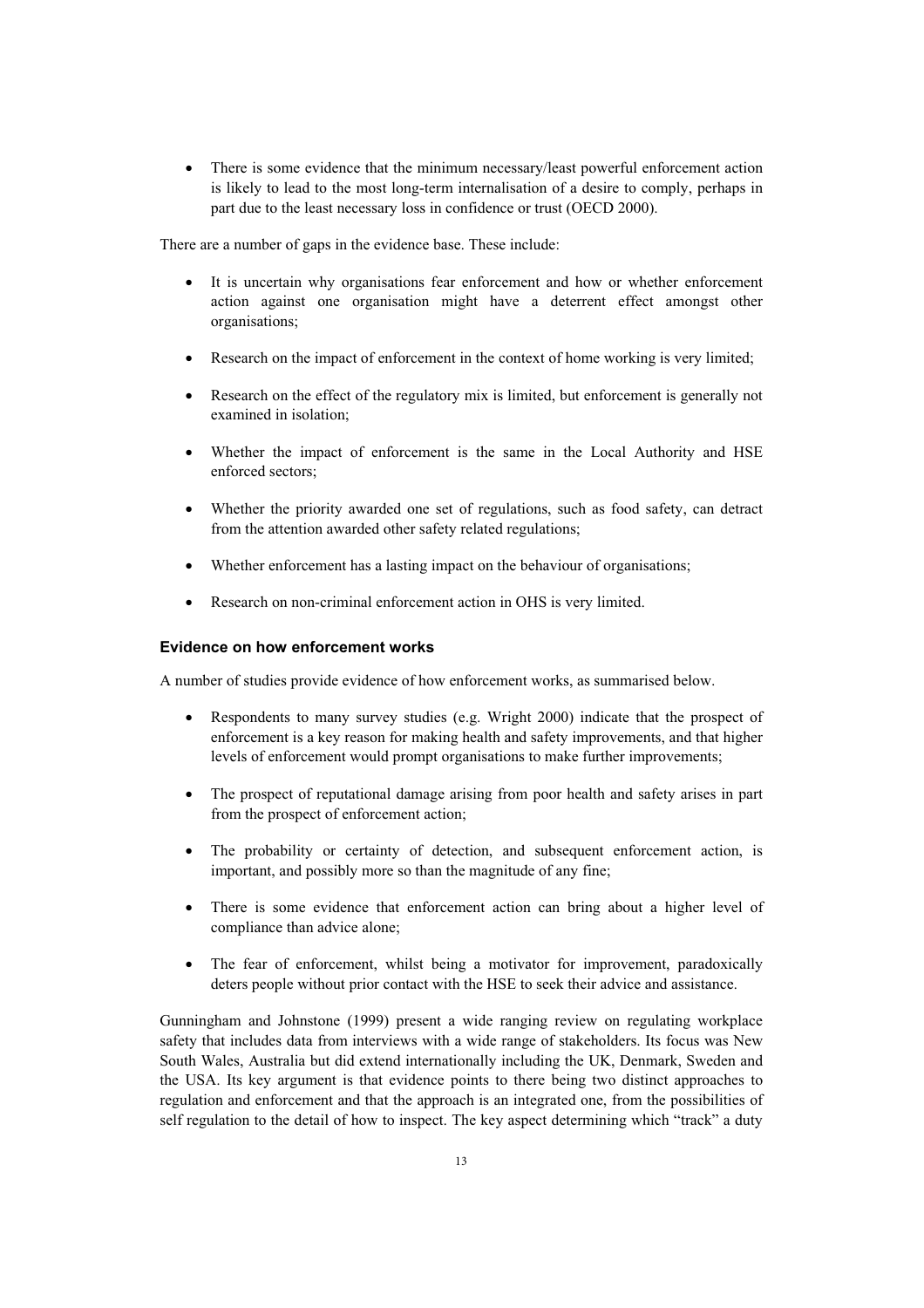holder is initially allocated to would be the existence of effective safety management systems and the ability and inclination of the duty holder to work with more objective setting regulations and inspections. The book presents evidence that safety management systems (SMSs) do work (p43), though they are not a guarantee of good outcomes, and the existence of a health and safety SMS should not simply be assumed to be enough. Thus both types of regulation are indeed needed.

Thus different inspection regimes can be applied in the differing circumstances – one example from OSHA (p108) being where an inspector finds evidence of a good SMS, they then only examine the Top 4 hazards in the particular sector being inspected. This approach to inspection can also be used to provide another incentive for organisations to implement good SMSs. For those less interested in such an approach, the inspector can apply more detailed performance standards and guidance. The review suggests that there is no evidence that the existence of performance standards inhibits the process standards (p52).

It also points out that there is not always a link between profit and good occupational health and safety management, and even where there is it is often not perceived. Writers also point to theories of bounded rationality – actors cannot behave totally rationally in economic terms because for instance there may simply be too much information or they may not have all the information they need. Indeed the costs of retrieving that information my not be seen as worth while e.g. information on the benefits of good health and safety. Many have observed that even where there is this link it is usually only relevant to long term costs and benefits and the thrust of modern day commerce is towards short term profit.

The authors find significant evidence of the limits of voluntarism – in particular SMSs are not put in place voluntarily and this was shown in a major study in the Netherlands in the area of environmental protection (Aalders and Wilthagen, 1997). Companies only took an interest in a systems approach when legislation was put in place. Thus there is evidence that there is a costbenefit argument that legislation is needed to encourage systematic management and that more broadly they find that there is evidence of mandatory requirements being effective. They also indicate that SMEs are most impressed by authority and that this could be one explanation of why inspection works. However, as inspection is not effective/efficient for very small firms they also indicate that inspection overall works best for organisations employing 100-500.

#### **2.3.2 Enforcement – where is it most required?**

Many studies show that "educational" and "persuasive" strategies have their limits. First, some sectors are generally resistant to such persuasion, either due to size, variety etc, or due to cost based competition. Also, even within the "good" sectors, it is clear that individual organisations vary in their motivation. Wright (1998) finds that where neither cost nor public image are considered important and there is no customer pressure for good health and safety management, management action is largely compliance oriented mediated by their perception of the degree of risk posed by hazards. The same study found that the motivation to manage health is reduced by a general perception that they are neither acute nor fatal and attract little public angst. Thus an organisation highly committed to safety management may not show the same degree of commitment to health management. This would suggest that an enforcement strategy should focus on "reluctant" compliers, whether these are an entire sector or specific firms within sectors.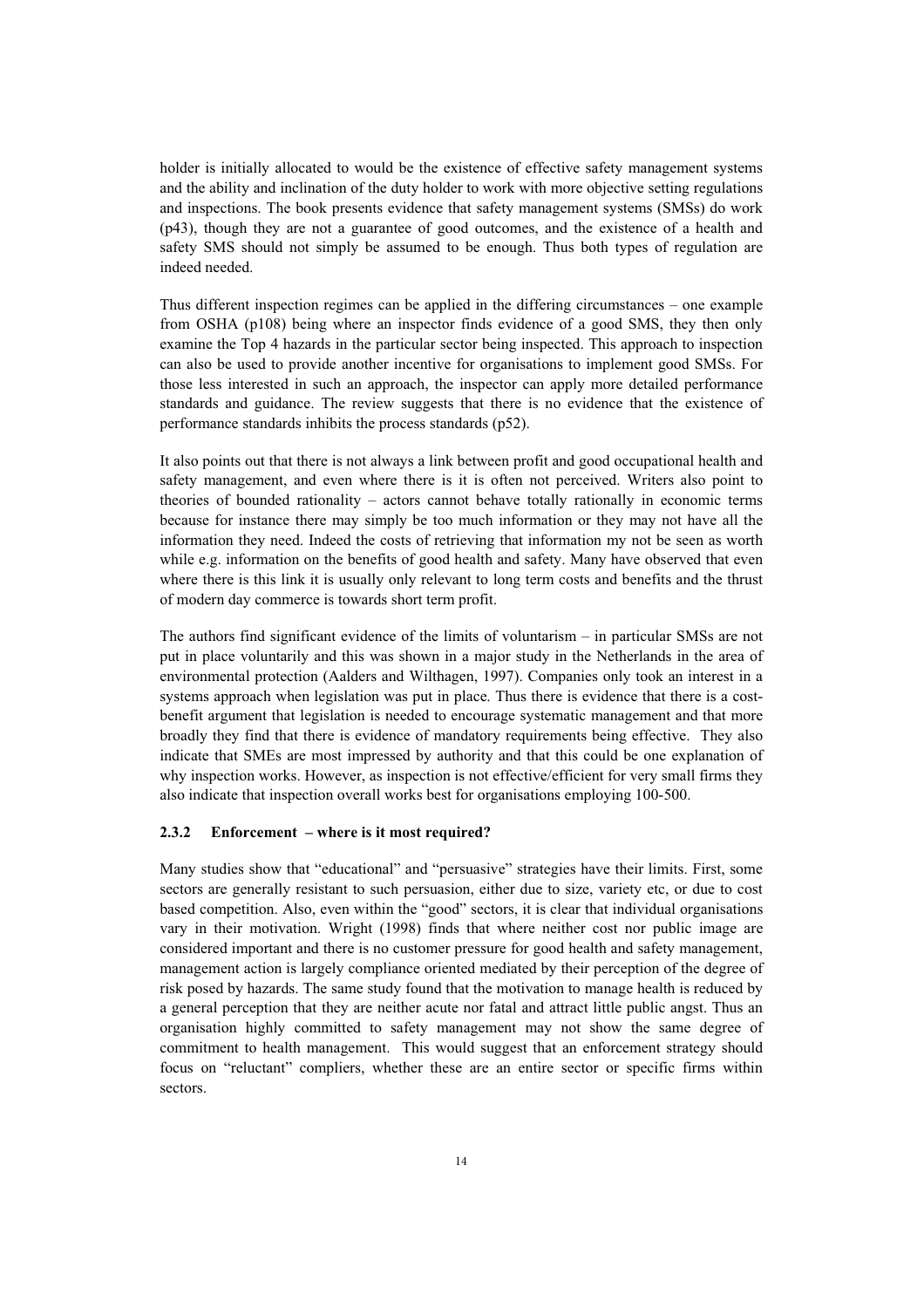Some other studies give indirect evidence that inspection-based enforcement works, pointing to lack of, or inadequate, enforcement to be reasons for failure of regulations (e.g. CDM (IES 2001: 41, Victoria Clean Air Act ). The Ladbroke Grove Rail Inquiry (Cullen, 2000) reported that under-resourcing was one of the reasons for the HMRI level of performance, with regard to regulating rail safety.

Academic research and the OECD 2000 guidance emphasises the need to use inspection to facilitate self-audit and self-regulation (e.g. Johnstone 2003, Bluff 2003). Initiatives where incentives of reduced preventive inspection are used are reported as effective in encouraging self-regulation, but there is no systematic study of such initiatives (as above and OECD 2000).

#### **2.3.3 Inspection, enforcement and occupational health and safety management**

There is very limited work in this area. In one study by Bluff (2003), it is emphasised that OHS requires a systematic approach. This need not be a formalised or proprietary system. Bluff's review of research suggests that duty holders' understanding of the need for systematic management of health and safety is critical. To be effective occupational health and safety management should develop from the needs of the organisation. Thus regulation and enforcement should be used with care, ensuring that attention is directed towards the overall assessment and management of hazards rather than focusing overly on specific aspects.

Unsurprisingly, this is a particular problem amongst SMEs who, according to Bluff 2003, are only likely to take a systematic approach to occupational health and safety management if they perceive a strong economic incentive to do so. This is despite evidence from the environmental field that small enterprises can and do benefit from adopting a systematic approach.

These findings suggest that:

- Inspection activity needs to be responsive to the situation, both in terms of the type of duty holder, but also their stage in progress towards compliance and the type of people who need to be influenced within the organisation;
- Inspection and enforcement of occupational health and safety management should take into account the need for duty holders to understand the purpose of such systematic management in order to develop arrangements relevant to their operations;
- Moving from an enforcement approach to a more cooperative approach can work to improve compliance in certain circumstances. The level of health and safety competence of the duty holder is one factor affecting this success (Braithwaite J. 1993).

#### **2.3.4 Prosecution**

There is very little research into the effectiveness of prosecution, but what there is suggests that there are mixed effects. For example:

Before September 1999 there had been no criminal prosecutions under either the manual handling regulations or under the display screen equipment regulations. In 2002 there remained none under the DSE regulations and only a few on manual handling (Pearce 2002). This would suggest that prosecution is either under-used for health issues, or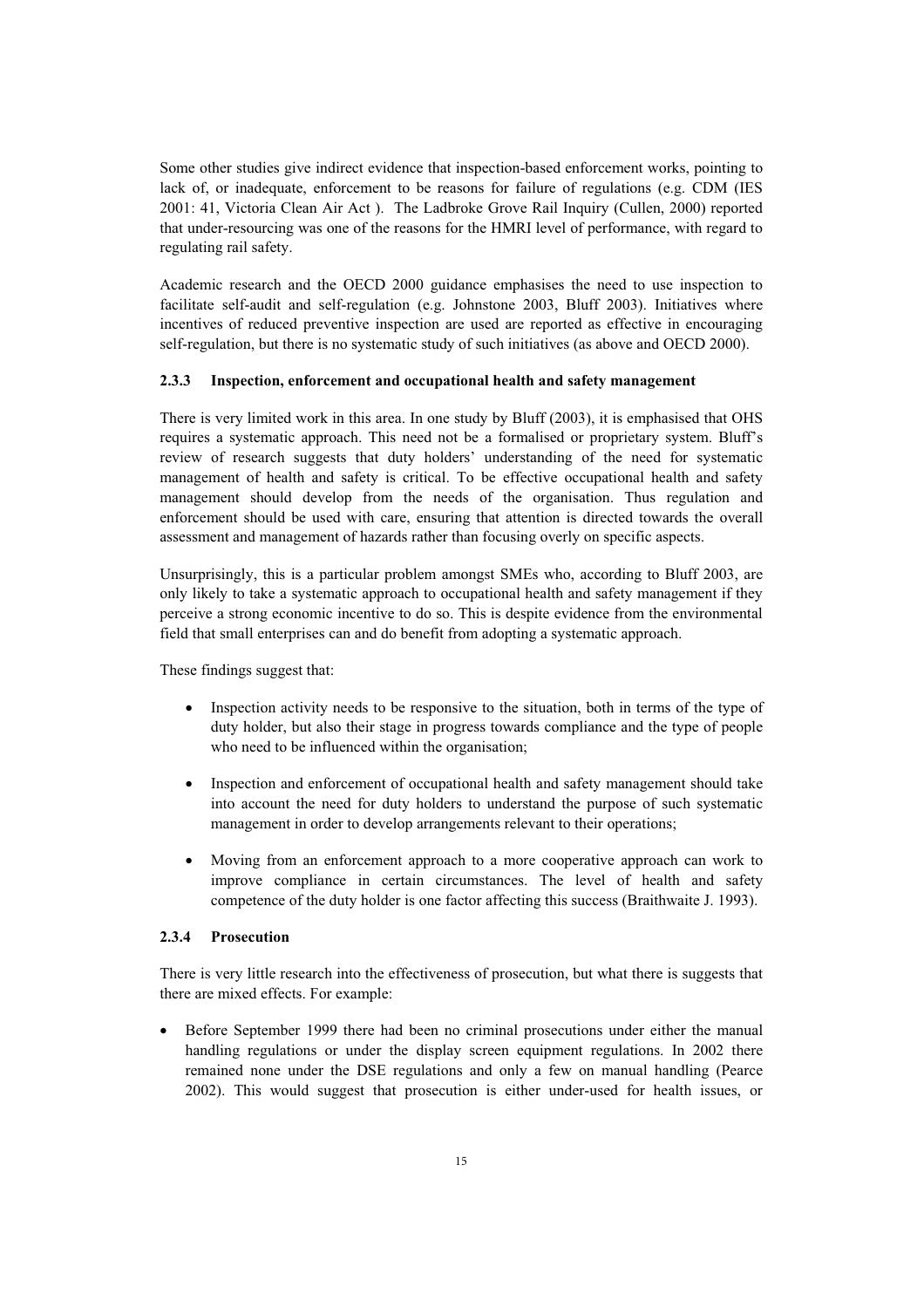criminal prosecution is not practical for the enforcers, although it could be that prosecutions are enacted under Health an Safety at Work act instead of DSE etc.

- Hopkins (1995) points to the shock/wake-up value of punishment saying that whilst there are other ways of achieving this they are generally more resource intensive. Accordingly, whilst there are limited resources for inspectorates, there will always be a need for sanctions. This study also reviews the generally held view that there are some occasions where an advisory approach will achieve compliance more effectively than a punitive approach.
- x The Research International (1998) evaluation of Killing Field II campaign noted that whilst farmers thought increased prosecutions would be a driver for improvement, it would also reduce trust in the HSE as a source of advice.
- Academic research suggests that prosecution is a very blunt instrument for dealing with offenders, often not tackling the health and safety issues in the round, and not fully addressing either individual or corporate accountabilities (Gunningham & Norberry 1993). This is also important in the messages it sends to society about health and safety compliance – the ripple effect may be compromised – see below.

#### **2.3.5 Effects beyond the defendants – general deterrence**

There is some evidence that the fear of prosecution does have an effect to encourage compliance beyond the duty holder who is prosecuted but that it doesn't work across the board (for an overview of the evidence, see Johnstone 2003). The mechanism by which this works is not yet clear. For some, usually larger companies, reputational risk of a high profile prosecution is an incentive. For some it is more to do with a prosecution reflecting their failure to do something that society expected of them. Johnstone's (2003) review states that "the imposition of penalties may result in a reshuffling of managerial priorities resulting in greater attention to OHS, extending beyond compliance with the specified standard". The OECD (2000) states that level of moral inhibition is a key factor in determining the effect of deterrence.

Evidence from the USA is growing to support the conclusion that certainty of punishment is more important than the size of the penalty (Gray  $\&$  Scholtz 1990) though there is some evidence that in some contexts this is not the case. Braithwaite and Makkai (1994) showed almost no correlation between nursing home compliance rates and perceptions of certainty and severity of punishment. Other evidence points to a cumulative effect of hearing of numerous prosecutions with little impact of isolated prosecutions.

Johnstone's review of research states that the specific deterrent effect of an imposed penalty is greater than the general deterrent effect.

In a study about noise at work MTS (1994) found that prohibition notices issued as a result of finding non-compliance with regulations during inspections, were an incentive to management provided they perceived that there was a significant risk of prosecution. This same study also gives information on the "ripple" effect of inspection; it was found that all but one participants already believed that they were doing enough to avoid prosecution and so, combined with the perception of the very limited chances of receiving a visit, there was very little incentive to improve. Thus the "ripple" is mediated by the perception of compliance and the chances of receiving a visit. However, studies on the effectiveness of OSHA reviewed by Wright (1998)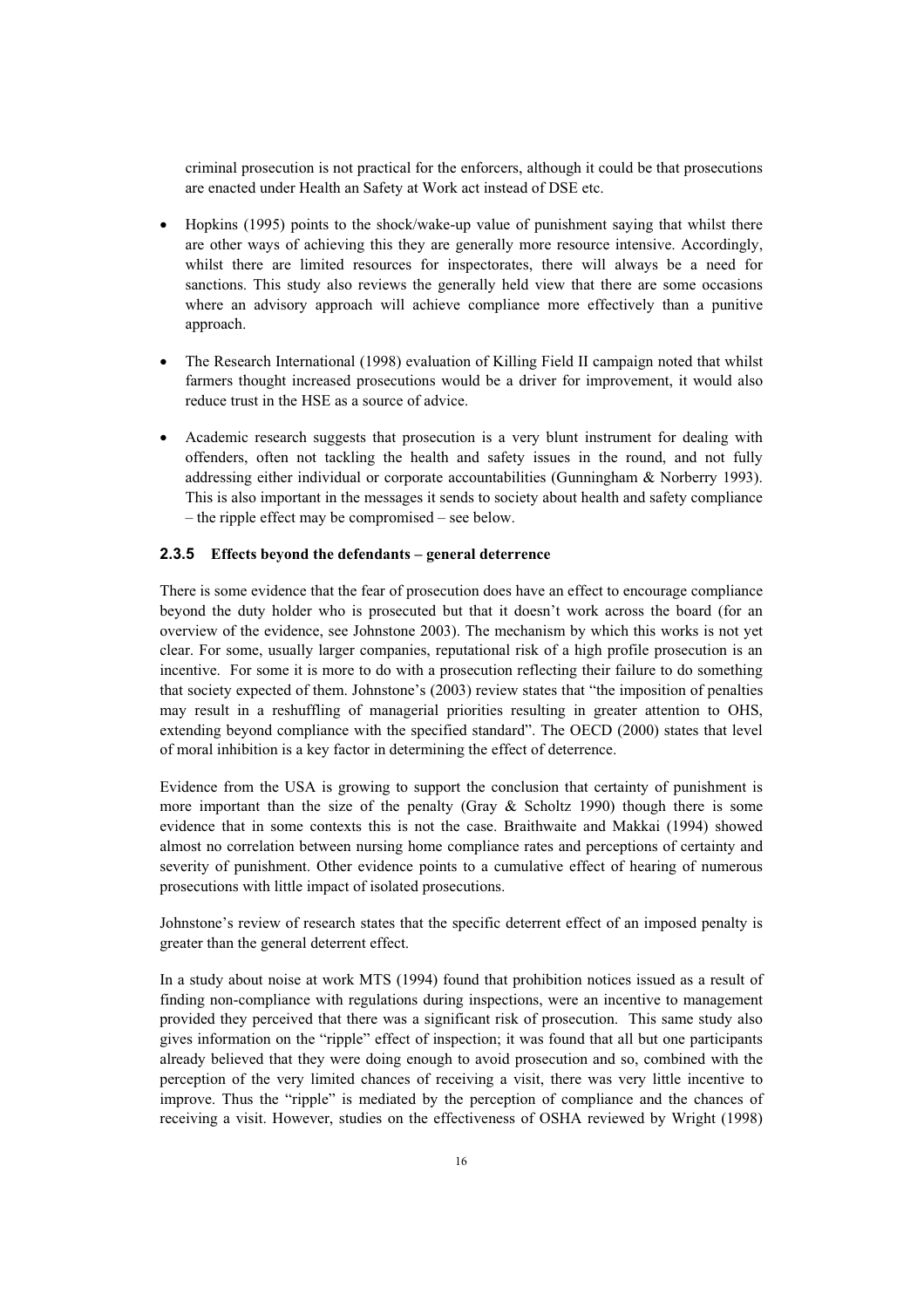suggest that there is a clear motivational effect on the "inspected", but very little evidence of a wider effect of inspection. One study which sought to quantify benefits of inspection did find that increased frequency of inspection could increase firms' willingness to comply and another that the actual probability of inspection was more important as a motivator to compliance than the level of fines.

Whilst high profile cases can have a positive effect of reinforcing the legitimacy of OHS requirements, the foundations of the criminal law on individual responsibility and *mens rea* may serve both to support a widespread attitude that health and safety crime is not a "real" crime, and to "splinter" the way health and safety offences are viewed (Johnstone 2002). Johnstone's research shows that courts in Australia have tended to examine offences in very close detail tending to lose site of the process/management failings leading to an adverse outcome event (and the offence). The defence in mitigation for the company then exploit the traditional view of the individual as responsible to reduce the perceived culpability of the company. A high proportion of Australian prosecutions remain focussed on injuries caused by machinery which may make this latter drawback less relevant to the UK. Other UK work (Pearce 2002) also shows that courts do not always support improvements in health and safety at the detailed level. The vocabulary of the court for instance does not always match every day usage, the legal definition of "injury" given as an example of where this is the case.

#### **2.3.6 Public disclosure**

Pawson (2001) reviews the policy intervention of using "public disclosure" to overcome recalcitrant behaviour – more commonly known as "Naming and Shaming" or "Naming of Offenders". No reviews are available that specifically address the efficacy of the HSE's Naming of Offenders policy.

The paper reviews the mechanisms by which it is thought that such a policy may work, for whom and in what circumstances. As a preparation for a large review of the implementation of this policy in a variety of fields it identifies the various mechanisms at work and what factors should be examined. Thus it is limited in the evidence it provides for what works but does begin to identify some the questions that needs to be asked.

Pawson identifies 3 key stakeholders – shamed subjects, responsible bodies and the wider public, and four major stages:

- 1. Identification of the unacceptable performance,
- 2. Naming disclosing the failing party
- 3. Public sanction where the broader community acts on the disclosure
- 4. Recipient response where there is behavioural change in response

Initial mapping of where such schemes fail indicates the following mechanisms

- $\bullet$  Culprit Mis-identification where the behaviour is misclassified
- $\bullet$  Dissemination mismanagement where disclosure publicity is sparse, excessive, where targeting is too restricted or over stretched, over-complexity or over-simplification in presentation, or wrangles about the meaning of the information.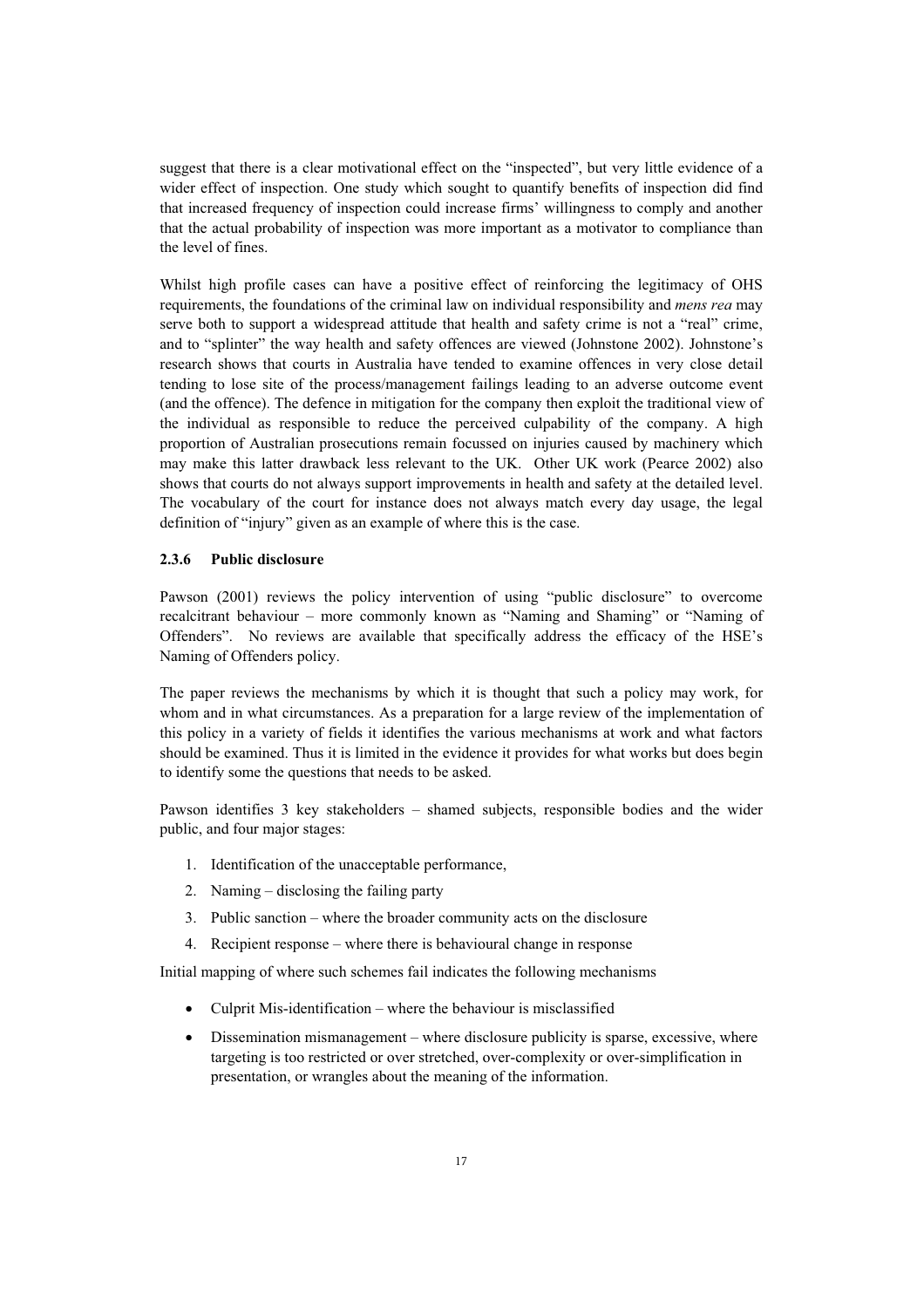$\bullet$  Sanction misapplication – where the wider public apply measure that go beyond shaming such as humiliation, vigilantism, or falls short of shaming by accepting the label and continuing existing behaviour, or reinterpreting the label and adopting perverse modification to behaviour.

Pawson reviews 6 different initiatives to draw out the differences in mechanisms and contexts in which they are applied.

On mechanisms he identifies that the nature of the sanction is rarely solely reputational and often involves some sort of "economic backlash", "increased surveillance" or "revised management" mechanisms (e.g. pressure to change hospital management in response to published waiting list data). This is an area that needs to be further developed and explored in health and safety. The nature of the routing of information can also vary – there are flows between the three key stakeholders, public bodies often being responsible for interpreting and applying sanctions but not necessarily. The nature of the disclosure can also vary, the shamed party being identified individually, in conjunction with other or in comparison with others. Disclosure may also be active publicity (general public notified through available means), directed at certain third parties, or passive (the information is there but not actively publicised). The question is what should be disclosed and how much should it be advertised and pushed.

There are also contextual differences. Moral authority and public interest determines how blameworthy a culprit is and on this turns shame. Thus the shaming possibilities will vary with the difference in the levels of public outrage/ disapproval, ranging from the "moral panic to there-but-for-the-grace-of-god". Shaming possibilities vary according to the make up of each stakeholder group and their relationship to one another. Differences include whether it's an individual or an organisation, the nature of the authority of the responsible body, who are the opinion formers (e.g. public, media, responsible body) etc. So the question here is who can be moved to shame and who can deliver the shaming sanction with the authority and magnitude. There are also differences in the misdeeds  $- e.g.$  omissions or commissions  $-$  and they may not all result in behavioural changes from the emotional challenge of "shaming".

Much of Pawson's discussion is around emotions and shame and he does point out that this is relevant to companies who often value the trust and confidence of its many publics.

#### **Emerging theories**

Pawson's brief review puts forward some tentative theories about the way this works. For instance that the more complex the behaviour categorised, the less the integrity of the notification procedure and so the less the response can be anticipated. If there are ambiguities in the information provided powerful and articulate subjects may seize on this as a first line of defence.

Also Pawson suggest that a key fourth party is the media with most success in policy areas which are deemed newsworthy and thus the information is more likely to reach the right public.

Another theory put forward by Braithwaite (1993) is that such naming policies work best when they are "re-integrative" so that there is an opportunity for restoration to ensure that the named party is encouraged to view the naming in some way as positive. A study by Fisse and Braithwaite (1983) of the response following charges of corporate offending in 17 cases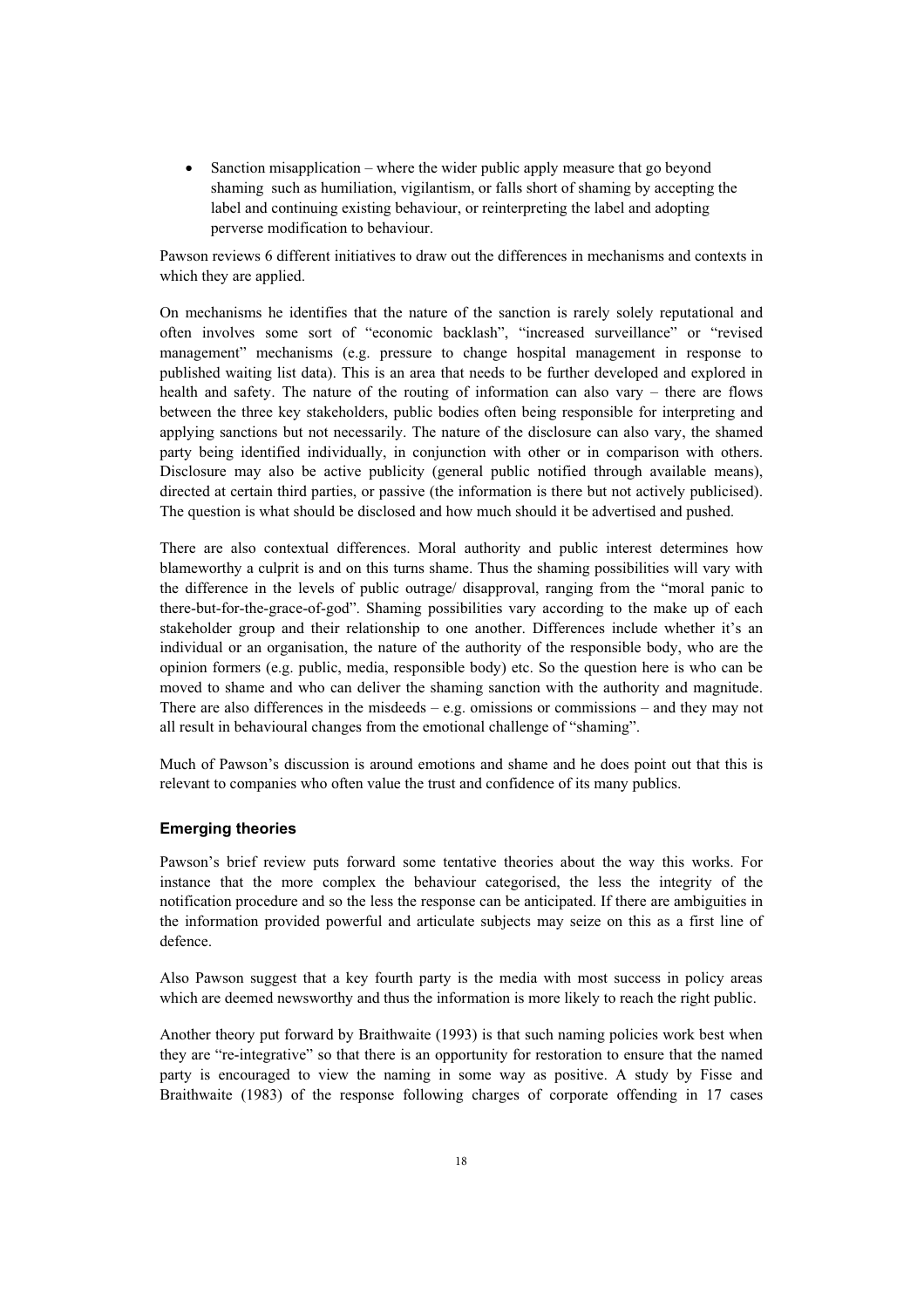supported this position with respect to corporate bodies. Having the opportunity of responding to restore reputation was found to be productive.

#### **2.3.7 Civil and other enforcement tools**

The fear of compensation claims is cited by some studies as a motivator for compliance with regulations. Civil claims often involve close examination of criminal statute and HSE guidance, and cases can hinge on what is not in the HSE guidance. Pearce (2002) suggests that the experience from argument in these cases could be usefully incorporated into guidance. However the information is rarely captured in a useful format.

Much of the academic writing also emphasises the need for a variety of enforcement tools to encourage compliance both in the field of occupational health and safety and in environmental legislation. Gunningham and Norberry (1993), in their introduction to an Australian Institute for Criminology conference on environmental crime, say that the strict evidential needs of criminal proceedings limit their effectiveness and thus make a case for more flexible civil proceedings in addition to the criminal where necessary. Gunningham, in the same proceedings, also points to evidence from the US suggests that Right to Know legislation has brought about improvements in compliance with environmental legislation though it is acknowledged that alone this would lead to uneven enforcement

#### **2.3.8 Examples of penalties and enforcement powers**

The following examples of health and safety penalties and enforcement powers are either used or have been proposed for further research in other countries, such as Australia. They are cited here to exemplify the point that there are other ways of using penalties and enforcement to secure compliance.

- Fines for late notification of injuries to the nominated body;
- Fines for the employer if they inhibit or obstruct the reporting of injuries;
- Assessment charges (equivalent to charging for work associated with improvement notices);
- Prison sentences for offences that cause death;
- Closure notices:
- Court directed administrative resolutions (ordering changes in an organisation);
- Court order publicity.

These examples suggest that there is scope for new penalties.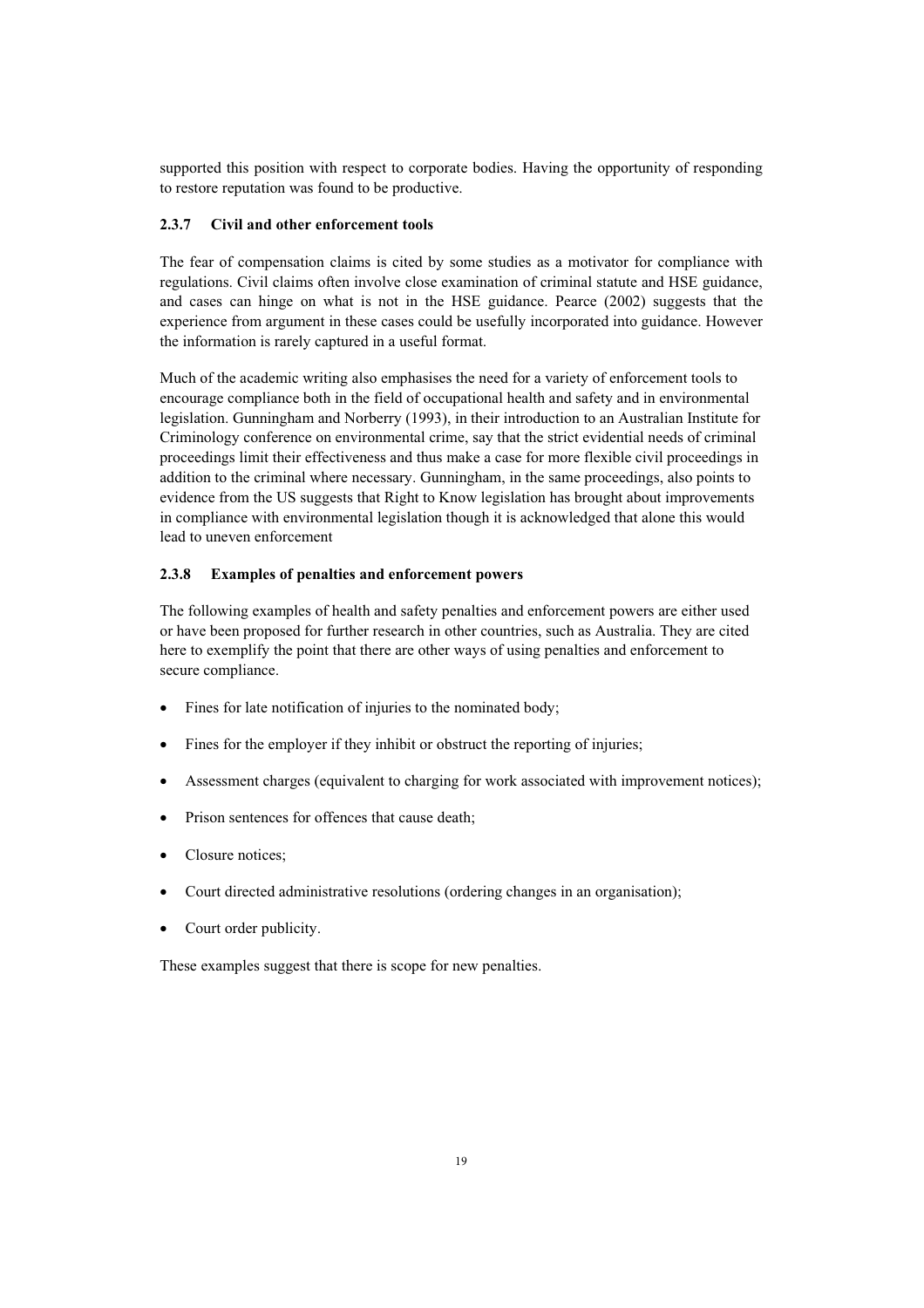#### **2.4 FINANCIAL AND BUSINESS INCENTIVES**

#### **2.4.1 Introduction**

Over many years, a large effort has been expended on demonstrating the business case for health and safety. This work was prompted, in part, in response to the perception, amongst some duty holders, that health and safety is a cost and a burden on business. Accordingly, the objective has been to demonstrate that better health and safety can improve the profitability, productivity and general fortunes of organisations. However, a series of studies in the 1990's reported that few organisations were prompted to improve health and safety due to the potential business benefits. For example, in the 1999 survey of 1,800 firms the Evaluation of the Good Health is Good Business Campaign reported that;

- Only 8% of respondents were prompted to make improvements due to business impacts/ bad PR/ customer pressure;
- Only 1% due to employers' liability claim costs.
- Only 17% of respondents reported that work related ill-health cost their organisations "a lot".
- Just 10% thought that evidence of business impacts would prompt them to do more.

Similarly studies of health surveillance and noise in the mid-1990's noted that pressure from insurance firms was not a factor influencing employer practices.

However, as discussed below, more recent research provides new evidence about how employers view the "business case" and provides more support for the potential role of financial and other business incentives. Care must be taken in assuming employers view the "business case" as a single line of argument. As elaborated below, it appears that there are a number of elements to the "business case", each of which can be appraised separately and differently by employers, sectors and employees.

#### **2.4.2 Employers' Liability Compulsory Insurance**

It is possible that recent events have changed the attitudes of organisations towards the cost of Employers' Liability Compulsory Insurance (ELCI). As documented by the DWP and Office of Fair Trading reviews, and highlighted in the media, there has been a significant increase in the cost of employers' liability premiums and a hardening of terms amongst insurers. The cost increases have been large enough to generate a significant level of concern amongst employers, leading to demands for reforms to bring the cost back down. Both in terms of data, and anecdotally, there is evidence that the cost of employers' liability is now significant in absolute and relative terms for many, but not all organisations.

The recent reaction of organisations has been surveyed by a HSE commissioned study and completed by Greenstreet Berman in the summer of 2003 (Wright et al.). It is apparent that;

x 50% of respondents report that they have taken action to improve health and safety arrangements in response to the cost and availability of employers' liability;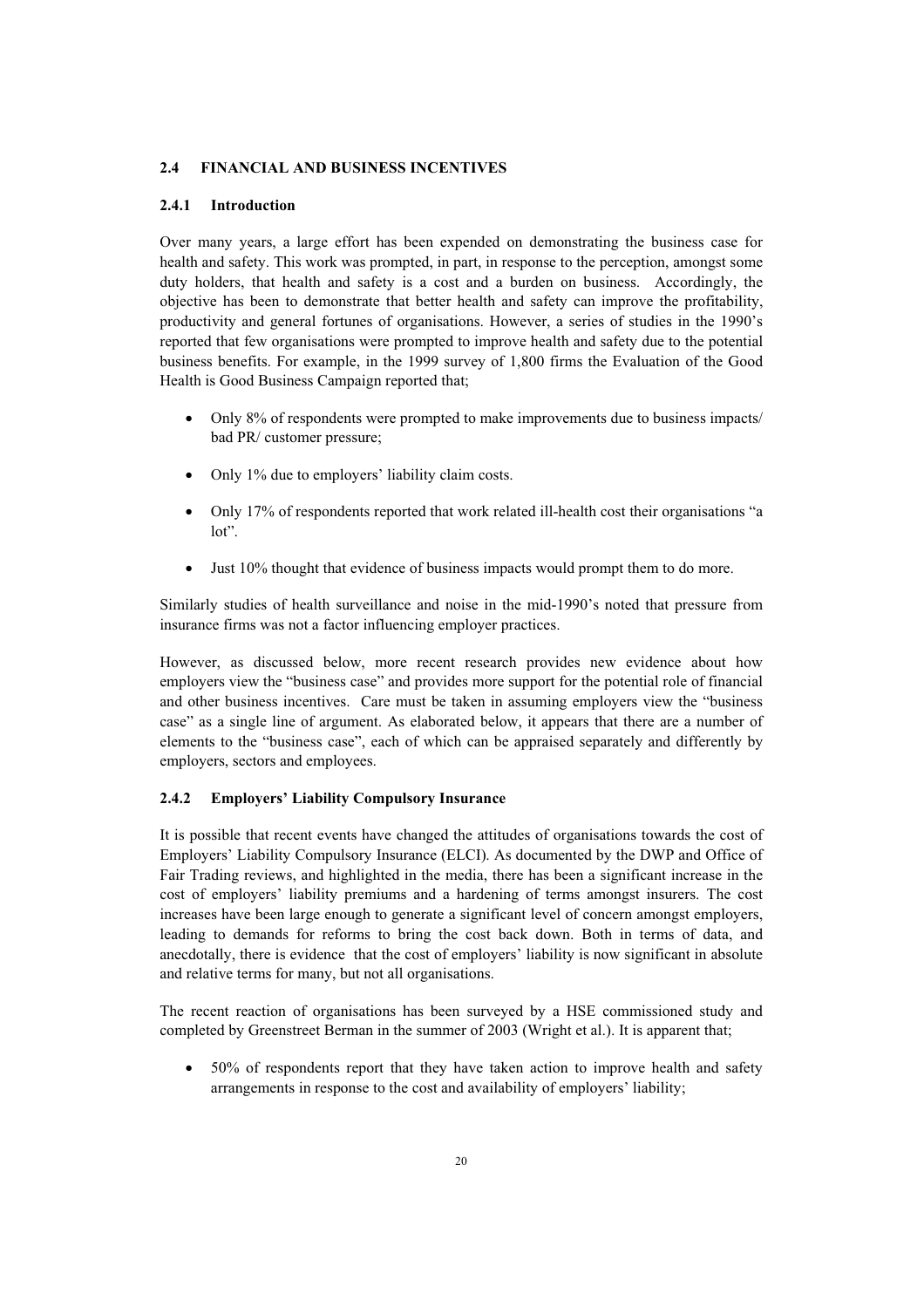• That many insurers are, for the first time, requesting evidence of health and safety management arrangements.

It was also reported in the Baseline Measurements for the Evaluation of the Work Related Stress Campaign (Pilkington et al. 2001) that the fear of litigation and the associated costs was a key prompt for improving the management of stress.

Thus, there is clear evidence that organisations have responded to the increase in cost by attempting to improve health and safety. It has been separately reported by the Association of British Insurers (2003) that some trade associations have developed health and safety schemes that, once approved by the Association of British Insurers, allows them to get preferential terms from insurers.

These actions are consistent with the expectations of another HSE commissioned study completed by Greenstreet Berman in 2000-2001prior to the ELCI "crisis" (Wright and Marsden 2002). This comprehensive study concluded, on the basis of a detailed assessment of experiences in other countries, that organisations would take action to improve health and safety if they bore a fuller proportion of the cost of injury and ill-health in the form of increased insurance premiums. The reaction of organisations was concluded to be dependent on:

- Their believing that there was a connection between their health and safety performance and their organisation specific premiums;
- Whether the absolute cost of premiums was high enough to matter;
- x Their belief that cost increases due to factors outwith their control, such as court based judgements and historical insurance fund deficits, would not cancel out their own efforts to reduce premiums by better performance.

If the latter conditions are not met, or if the absolute cost of insurance rises beyond a certain level, organisations tend to attempt to reduce costs by other means. In particular, if the insurance cost is considered unaffordable and beyond the control of organisations, this tends to lead to demands for reform. Indeed, in most countries (Australia, New Zealand, Canada and America) where the cost of insurance has been important, the system has been reformed at some point in recent history. The reforms have entailed:

- Reduction in level of compensation paid to claimants;
- A tightening of what conditions can be claimed for;
- Reduction in legal and medical costs;
- An increased emphasis on restoring the person to work through rehabilitation.

Indeed, the increased cost of workplace compensation has been the main driver for the introduction of improved standards of rehabilitation and return to work standards in America, Canada and Australia. In each case they have either mandated or promoted a greater up take of Return to work (RTW) and rehabilitation as a means of reducing or containing compensation costs, as well as achieving other benefits such as improved productivity and less social wastage.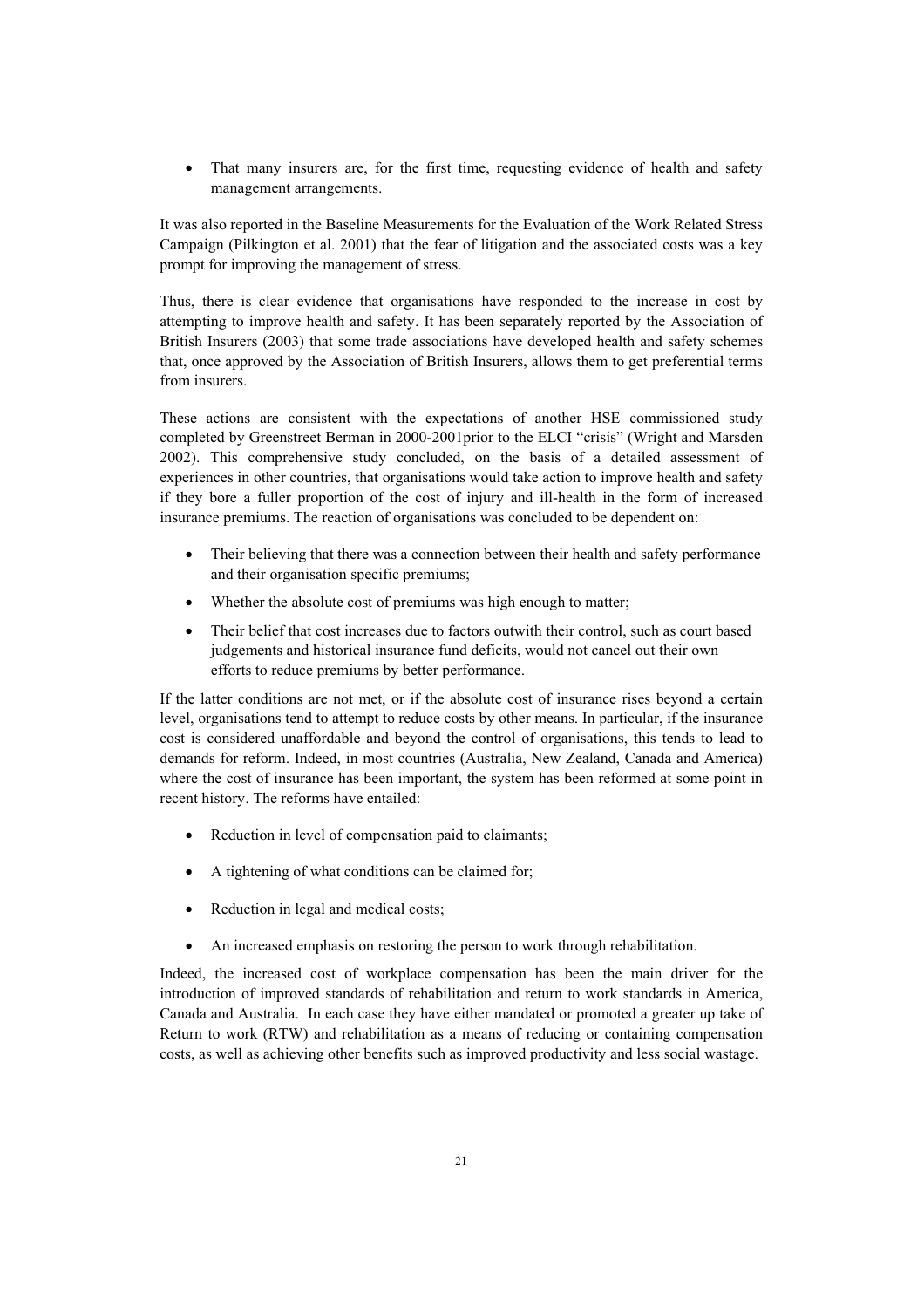However, whilst these reforms and developments have aimed to contain or reduce overall costs, the absolute cost to organisations has remained at a level that provides an incentive to manage health and safety, an average of a few per cent of payroll.

It is also clear that if the cost is regarded to be unaffordable or unfair by employers, they may take less legitimate action to reduce cost, such as suppressing claims, relocating their business, discriminatory employment and simply contesting more claims.

To ensure that organisations believe there is a link between their performance and their premiums, different experience ratings are developed. Large organisations tend to be rated on their individual claims history because they have enough claims to be statistically robust. Special rating schemes are required for smaller organisations. These tend to involve giving discounts to firms that either participate on prescribed health and safety programmes, and / or complete formal assessment schemes. Some schemes involve pooling the claims history of a group of small firms.

Thus, it appears that financial levers in the form of insurance premiums can act as an incentive to improve health and safety, and rehabilitation practices. It is pertinent to note that the DWP review envisages an increase in rehabilitation and better risk based premium rating for the UK in response to the recent increases in the cost of ELCI. The ABI are developing a low cost claims method, avoiding solicitors, for low cost claims. These developments mimic those observed in other countries.

However, it is also clear that the impact of premiums is moderated by a number of other factors. First, if the premium is borne as a central overhead in a large organisation, this may remove the incentive from local management to reduce such a cost. Secondly, there is some evidence to suggest that certain types of organisations are not cost sensitive, such as public sector organisations. Thirdly, organisations operating in lower risk sectors can still have low premiums even after the full cost of claims is borne by the insurance system. In these cases the low absolute cost of premiums may not provide an incentive.

The 2003 survey suggests this remains the case for a large proportion of UK organisations. As shown in Table 1, Figure 1 and Figure 2 those sectors that more commonly had greater difficulty in obtaining ELCI more commonly report attempting to improve health and safety, such as construction, utilities and manufacturing. However, sectors such as Local Authorities, Other Services and Telecommunications were much less likely to report having greater difficulty in obtaining and much less likely to report attempting to improve health and safety in response to the cost of ELCI.

Finally, even if the cost is a concern, there is some evidence that if the time lag between improving health and safety and securing a discount is too long, the incentive may be lost. This was reported by Wright et al 2002 to be a potential issue in the construction sector that has a particularly acute business cycle and short term project form of working. In addition, if there is a long time lag between exposure to a hazards and the occurrence of ill effects, such as latent diseases, this may break the link between current day health and safety management and premium-based incentives.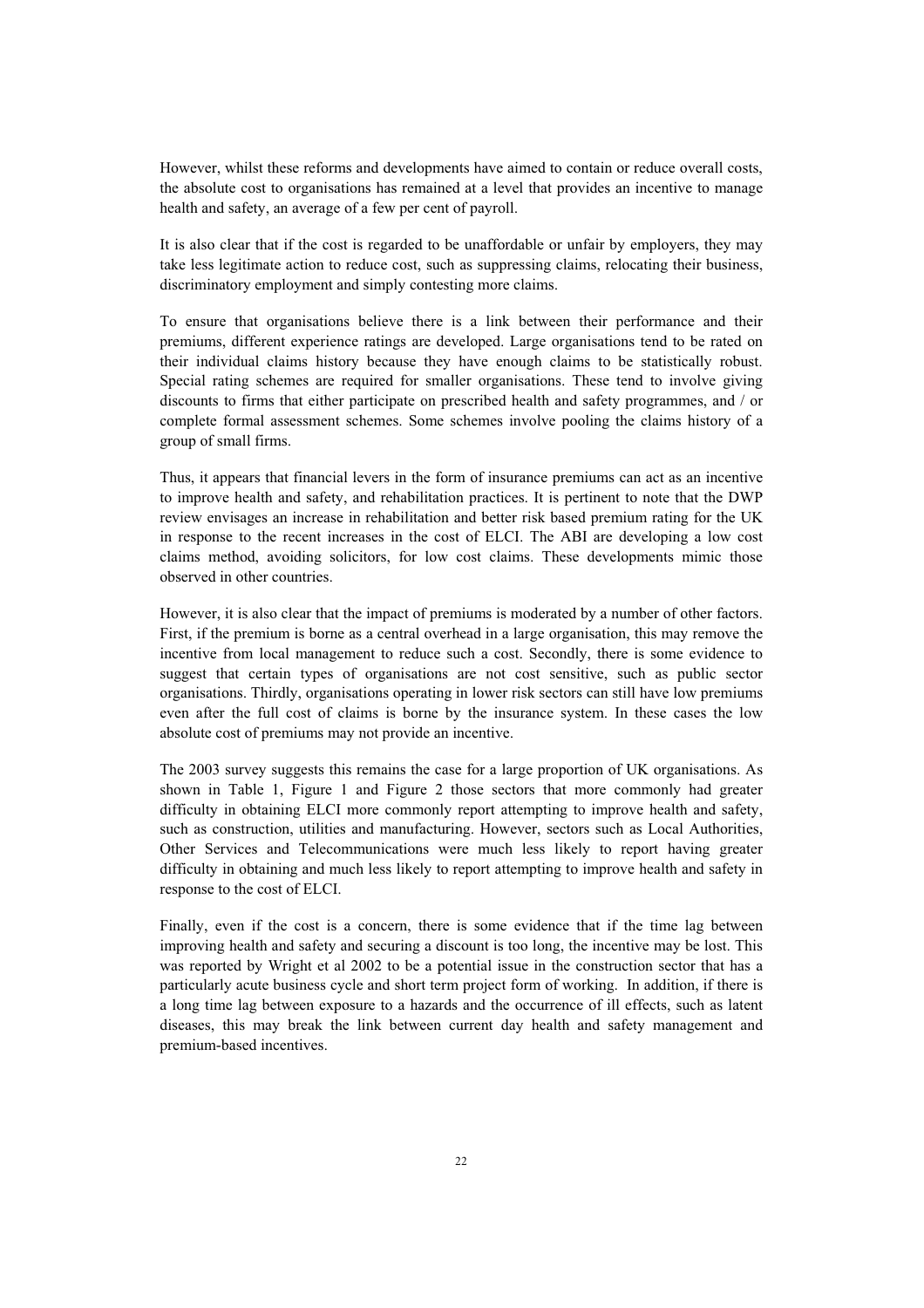| Industry Sector       | Stop ca       |       | activities  | rrying out certain types of work or |                 |       |                         | Try to improve health and safety performance |     |         | employers' liability insurance | Incurred greater difficulty in obtaining current |
|-----------------------|---------------|-------|-------------|-------------------------------------|-----------------|-------|-------------------------|----------------------------------------------|-----|---------|--------------------------------|--------------------------------------------------|
|                       | n             | Yes   | $\tilde{z}$ | Considered<br>$\ddot{=}$            | n               | Yes   | $\overline{\mathsf{x}}$ | Considered<br>i.                             | n   | Yes     | $\tilde{z}$                    | Don't know                                       |
| Utilities             | 22            | 13.6% | 59.1%       | 27.3%                               | 26              | 76.9% | 19.2%                   | 3.8%                                         | 27  | 40.7%   | 48.1%                          | 11.1%                                            |
| Construction          | 231           | 28.6% | 46.8%       | 24.7%                               | 241             | 69.7% | 24.9%                   | 5.4%                                         | 298 | 34.6%   | 65.1%                          | 0.3%                                             |
| Manufacturing         | 337           | 18.7% | 63.8%       | 17.5%                               | 353             | 60.3% | 33.7%                   | 5.9%                                         | 426 | 23.9%   | 73.7%                          | 2.3%                                             |
| Transport             | 58            | 13.8% | 62.1%       | 24.1%                               | $\mathcal{O}$   | 59.7% | 35.5%                   | 4.8%                                         | 74  | 18.9%   | 78.4%                          | 2.7%                                             |
| Health & Social       | 74            | 13.5% | 70.3%       | 16.2%                               | 86              | 54.7% | 37.2%                   | 8.1%                                         | 110 | 12.7%   | 86.4%                          | 0.9%                                             |
| Agriculture           | 126           | 18.3% | 64.3%       | 17.5%                               | 133             | 50.4% | 42.1%                   | 7.5%                                         | 153 | 20.3%   | 79.7%                          | $0.0\%$                                          |
| Retail & Repairs      | 139           | 12.9% | 75.5%       | 11.5%                               | 153             | 50.3% | 43.1%                   | 6.5%                                         | 186 | 14.5%   | 82.8%                          | 2.7%                                             |
| Education             | 231           | 5.3%  | 80.9%       | 13.8%                               | 241             | 47.1% | 47.1%                   | 5.9%                                         | 298 | 13.2%   | 84.3%                          | 2.5%                                             |
| Hotels & Catering     | 397           | 7.8%  | 81.9%       | 10.3%                               | 419             | 41.8% | 51.3%                   | 6.9%                                         | 478 | 6.7%    | 91.4%                          | 1.9%                                             |
| Banking               | 28            | 7.1%  | 78.6%       | 14.3%                               | 29              | 41.4% | 58.6%                   | $0.0\%$                                      | 33  | 12.1%   | 87.9%                          | $0.0\%$                                          |
| Local Authority       | 116           | 12.1% | 73.3%       | 14.7%                               | 121             | 39.7% | 50.4%                   | 9.9%                                         | 132 | 16.7%   | 82.6%                          | 0.8%                                             |
| <b>Other Services</b> | 272           | 14.7% | 75.7%       | 9.6%                                | 275             | 35.6% | 58.2%                   | 6.2%                                         | 348 | 10.9%   | 88.2%                          | 0.9%                                             |
| Telecommunications    | $\frac{8}{2}$ | 0.0%  | 88.9%       | 11.1%                               | $\overline{20}$ | 35.0% | 55.0%                   | 10.0%                                        | 22  | $0.0\%$ | 100.0%                         | $0.0\%$                                          |

Table 1: 2003 survey results on response to ELCI costs increases by sector Table 1: 2003 survey results on response to ELCI costs increases by sector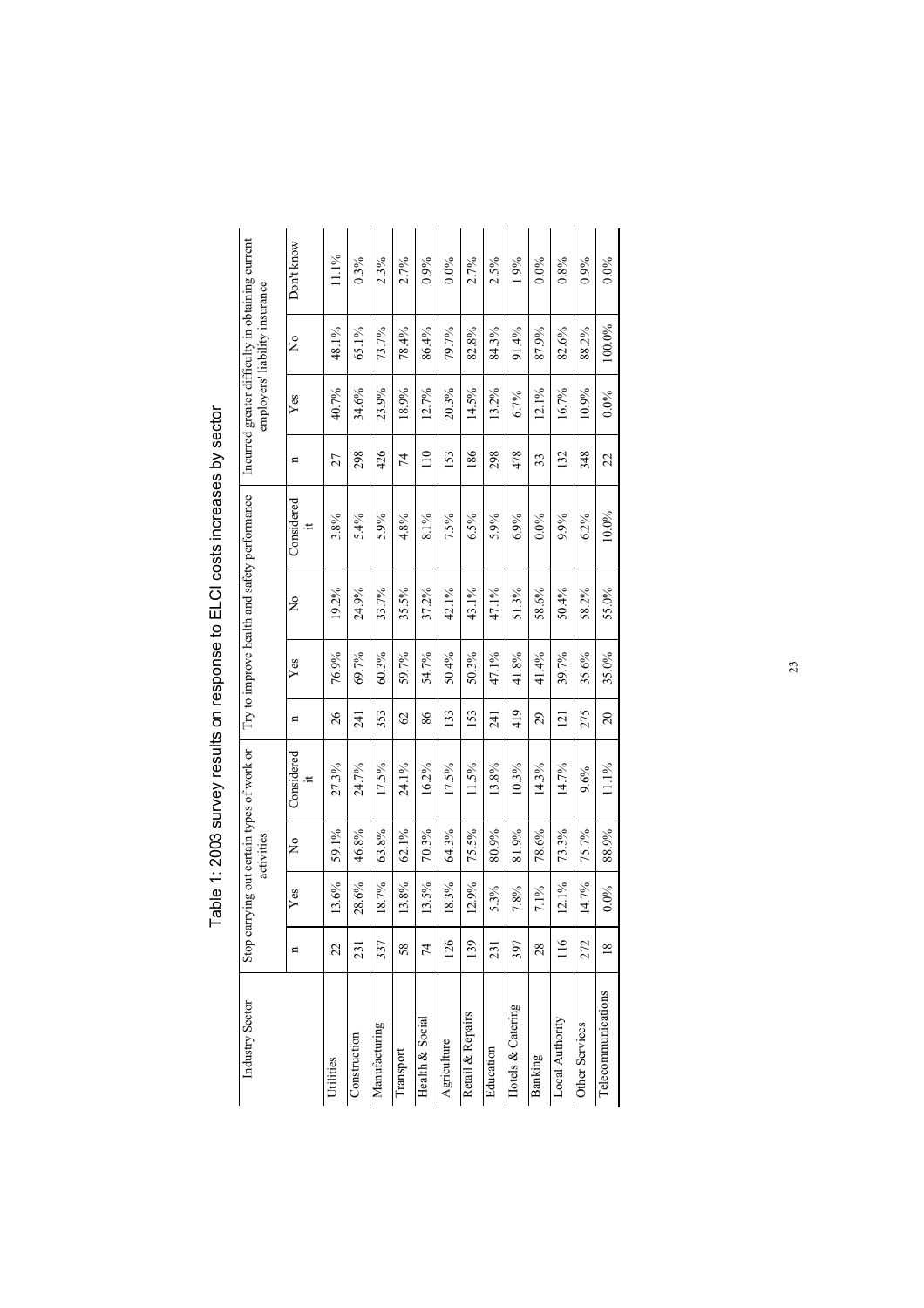

**24** 

Figure 1: Proportion of respondents in each sector experiencing greater difficulty in obtaining ELCI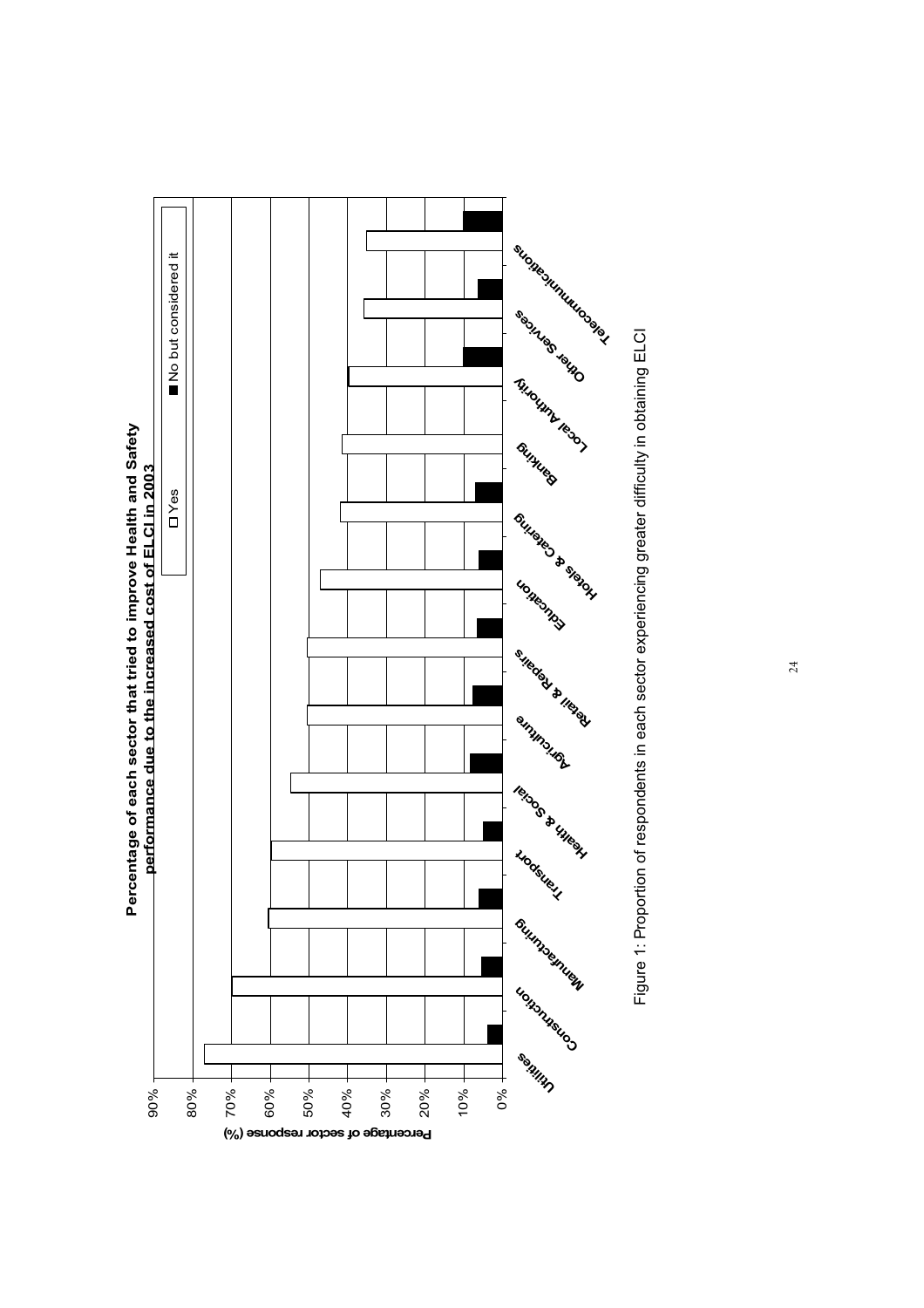

Figure 2: Proportion of respondents in each sector improving health and safety. Figure 2: Proportion of respondents in each sector improving health and safety.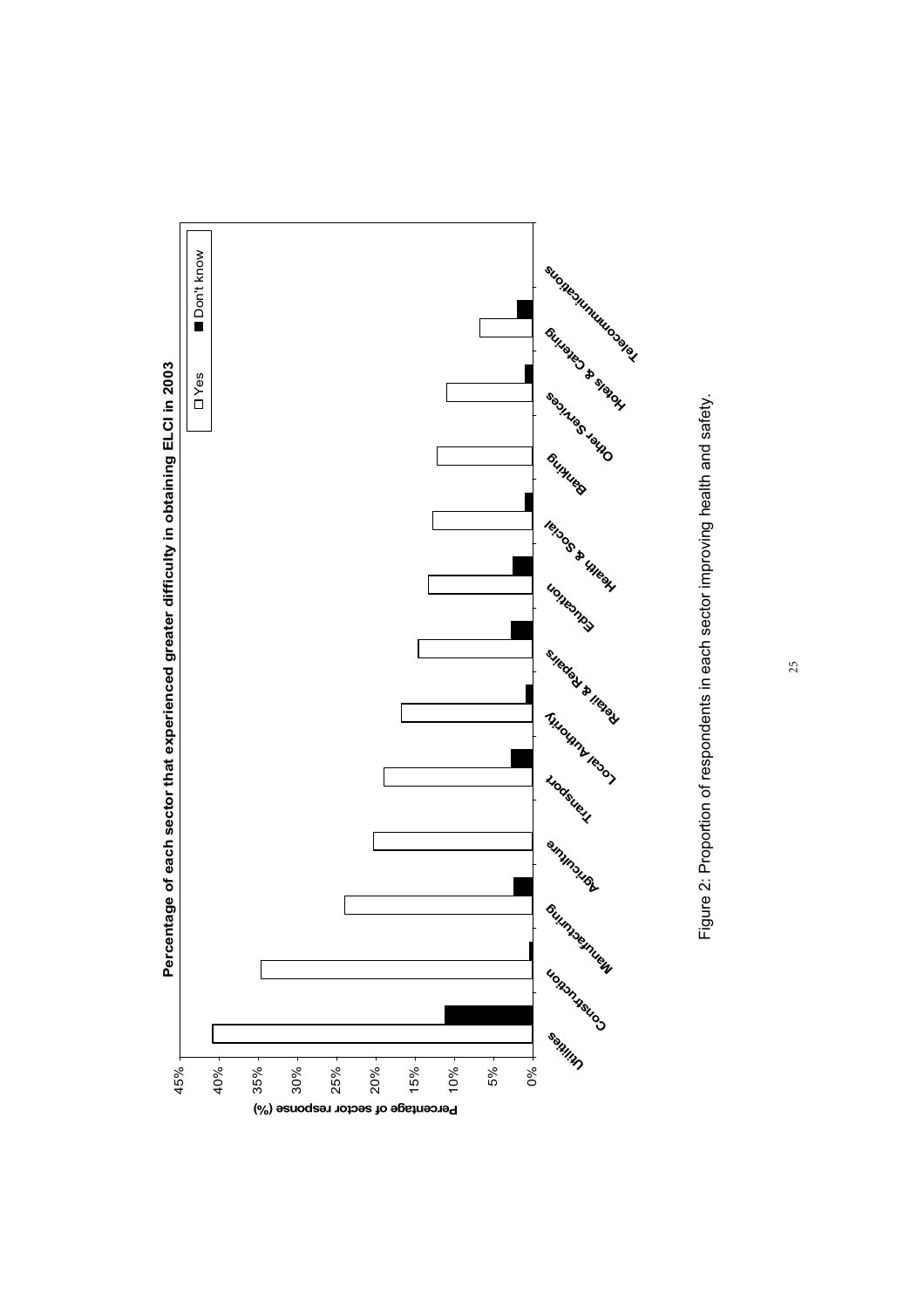#### **ELCI and rehabilitation**

It is also very clear that the cost of workers' compensation in the USA, Canada, Australia and New Zealand has been the main driver for the increased promotion and application of Return to Work and vocational rehabilitation in these countries. Accordingly, employers are offered the prospect of reduced premiums in response to fewer or less serious claims, and / or by adoption of good practices.

There are examples in the US of private insurers going further than highlighting the prospect of reduced premiums. An example of an insurer driven incentive can be seen in the Return to Work Rewards operated by Sun Life in the United States. They offer up to three months of the employee's net monthly Long Term Disability benefit if the employee returns to work within 24 months and stays on the job for 6 months. The employer must take action such as modify the employee's duties or location to qualify. Sun Life also offers Accommodation Benefit of up to \$2,000 if special equipment is needed. This scheme is clearly directed at achieving a faster return to work. The costs of the scheme are borne as part of the Long Term Disability policy premium.

Many state based workers' compensation boards also offer support in the form of:

- $\bullet$  Fully funded periods of vocational training where the board pays the wage costs of the claimant during retraining;
- Financial assistance to make workplace modifications;
- Vocational placement.

In Canada, Australia and those US states with state run workers' compensation, the Workers' Compensation Boards cover many of the costs associated with vocational rehabilitation. For example, in British Columbia the WCB pays 100% of wages of the first month of a work assessment programme, enabling the employer to have a zero financial risk when assessing the worker's suitability for the job. The WCB pays a reducing % of wages over the next 3 months of on-the-job training. The WCB may also cover expenses such as tuition and special equipment.

Some states mandate that employers must keep a person's job open for an extended period. This is intended to provide the employers with an incentive to secure the individual's early return to work. For example, Victoria, in Australia, require employers to provide suitable employment when a worker is fit to return to work, or the same equivalent position if the worker is fully fit to work within 12 months of becoming incapacitated.

As ever, the extent to which employers implement return to work or rehabilitation varies by company size. For example, in Ontario, an Institute of Work and Health 1997 study of 1,500 workers found that 31% of workers who had suffered work related soft tissue injuries, in firms with 5 to 19 employees, were offered arrangements to help them return to work. This rose to 41% of firms with 20 to 99 employees and 48% of firms with over 1,000 employees.

More generally, the extent to which the business case for return to work is accepted appears to be related to at least two factors. First, concern for return to work is linked to the absolute cost of workers compensation. When the absolute cost of workers compensation or absence rose, then employers took a greater interest in seeking cost-effective ways of reducing these costs.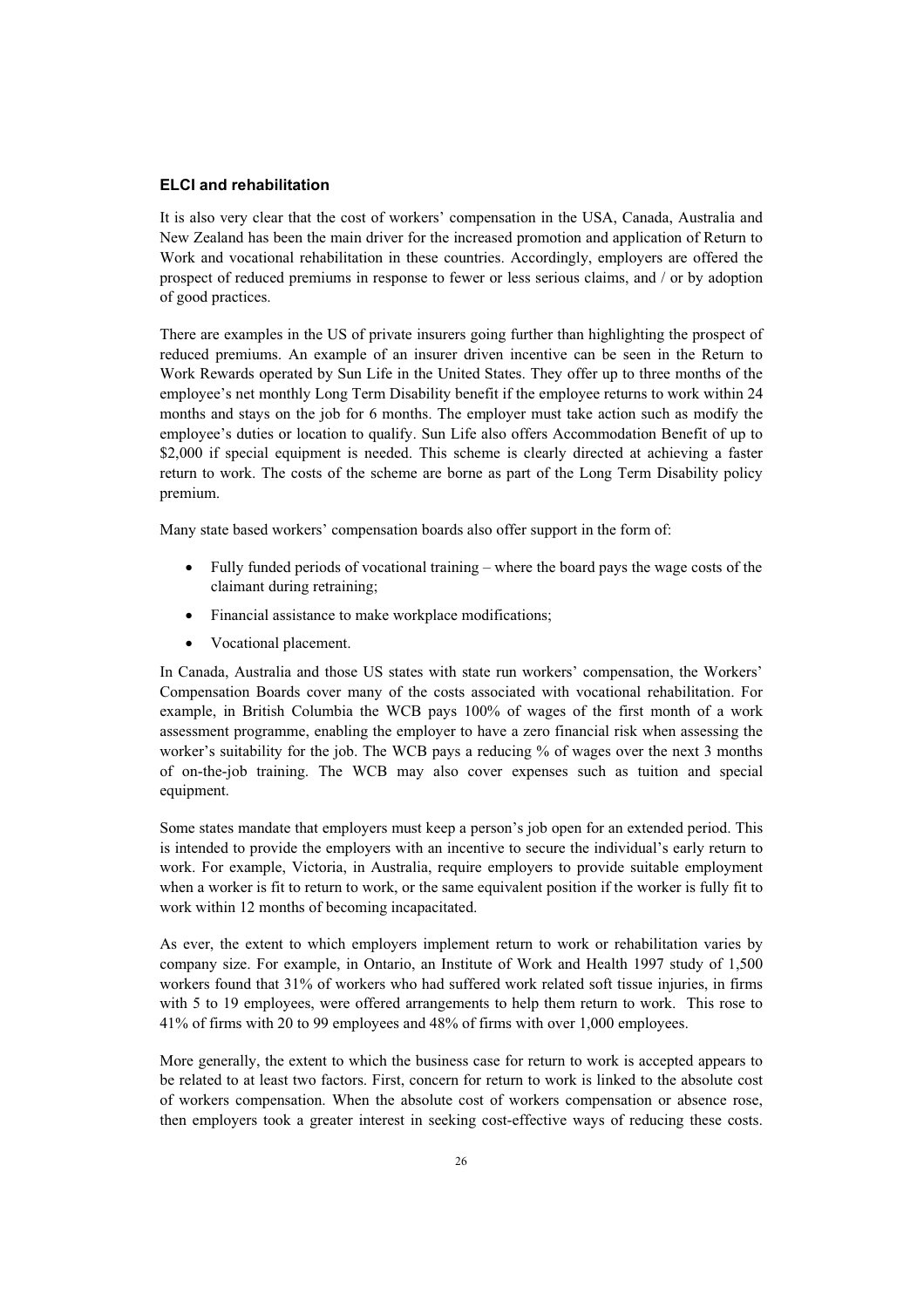Inversely, if the absolute cost is perceived to be low, then cost reduction methods are of little interest, even if savings outweigh expenditures. Also, concern for reducing workers' compensation costs can be outweighed by other issues such as rising health care costs. Thus, the business case for return to work can be "overlooked" when other avenues of cost reduction or savings appear to offer greater potential.

In the case of Australia, a greater emphasis has been placed on the mandating of employers' rehabilitation arrangements, in addition to promotion of the business case. There have been a number of drivers for change in Australian rehabilitation practices. These include;

- The rapid rise in workers' compensation costs in the first half of the 1990's led to a major review of the system in  $1996<sup>2</sup>$ . It was noted that lengthy claim decision processes and high caseloads contributed to delays in rehabilitation and *ad hoc* service provisions.
- x A commission review pointed to the ineffectiveness of their centralised rehabilitation system in the period up to 1991.
- The Grellman Report (1997) identified short comings in rehabilitation, principally the impact of late referral to rehabilitations in New South Wales – leading to a focus on proactive management and early intervention strategies.

These drivers led to the implementation of rehabilitation obligations on employers and employees, in part because they were thought to have high potential to reduce overall employer, worker and system costs to reduce overall costs. For example, the Workcover Queensland Act 1996 requires, amongst other things, that employers with 30 or more employees appoint a trained rehabilitation coordinator and have written rehabilitation in place approved by Workcover. Rehabilitation had previously been provided by a heavily centralised rehabilitation system which was thought to have largely excluded employers and been "captured" by service providers. The central agency had total responsibility for rehabilitation plans, services and providers. The reforms made employers responsible for workplace return to work arrangements.

However, as noted by Hawkins (2000), the reforms of 1996 have not yet achieved their potential for cost savings. Moreover, there is some evidence that workplace rehabilitation has been poorly implemented in Australia, either because of the perception that rehabilitation is a burden, or as a cause of these reactions. Indeed, a 1998/99 national survey (Workplace Relations Ministers' Council 2000) found that in Queensland, for example, only 30% of injured workers with over 10 days absence had a return to work plan. Many employers have adopted a minimalist approach, introducing rehabilitation solely because it is the law. Kenny (1996 and 1999) reports that many employers have adopted a compliance reaction to the rehabilitation regulation, with the exception of large firms.

It is also been reported that the Australian adversarial workers' compensation systems (wherein you have to prove you are ill) remains a barrier (O'Donnel, 2000), whilst the return to work activities of employers, medical people and insurers is uncoordinated (Kendall et al, 2000). These findings were reinforced by a NSW Workcover Authority commissioned study, completed by PricewaterhouseCoopers, of 600 claimants (PwC, 2001). The claimants reported

<sup>&</sup>lt;sup>2</sup> Report of the Commission of Inquiry into Workers' Compensation and Related Matters in Queensland, 1996.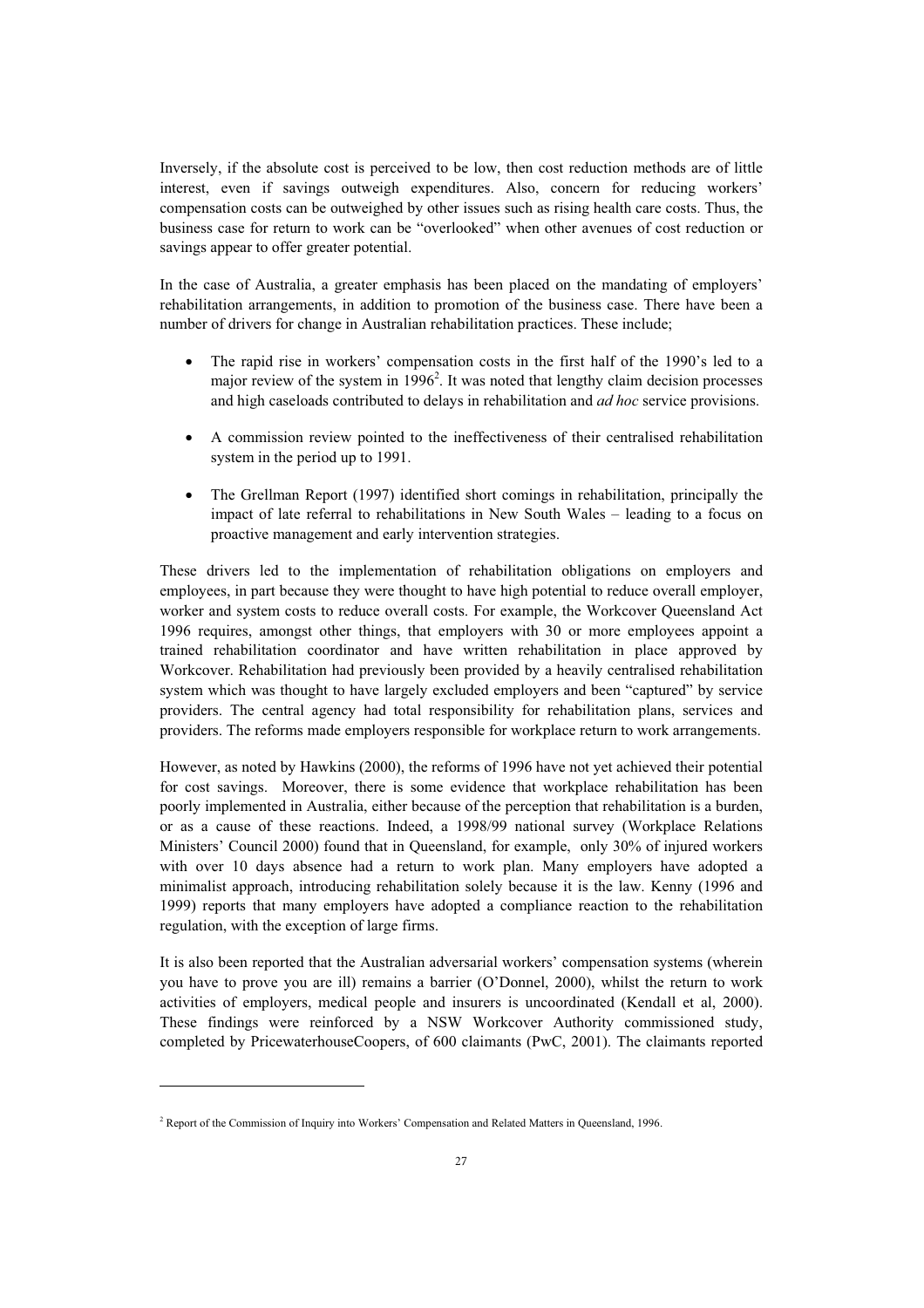many problems with their rehabilitation treatment, including employers failing to provide suitable treatment, insurers being slow in paying bills, and rehabilitation providers showing a lack of interest and being perceived they were acting on behalf of the insurers.

Thus, it appears that in the case of Australia, that whilst firms who effectively implement return to work practices report a very positive benefit to cost, the regulation driven approach to rehabilitation has enjoyed mixed fortunes. A similar message is found in the USA, where some states have moved away from regulatory prescription of clinical rehabilitation due to the experience of such requirements driving up health care costs, and instead have focused on regulating and promoting workplace return to work schemes. On the other hand, in the US it has been reported that the uptake of rehabilitation is far lower in New York state, where it is voluntary, than in states such as Florida where it is mandatory.

However, it is also vital to consider the incentives and disincentives for claimants. Numerous studies have shown that the success of rehabilitation is strongly influenced by the desire, or lack of it, of the employee to return to employment. The need to address the financial incentives and disincentives of the claimants has been addressed in other countries by linking benefit payments to cooperation with rehabilitation plans. In Germany and Sweden individuals cannot qualify for permanent benefits without a rehabilitation or return to work assessment. In many states claimant's benefits may be withheld or reduced in the event that they do no participate or fulfil return to work plans.

### **Concluding remarks**

The UK is at a relatively early stage in how it uses insurance premiums as an incentive for health and safety. The evidence from overseas and from recent events in the UK suggests that this does provide a new "lever" to influence employers. Other countries have developed sector specific schemes and schemes tailored to small businesses. It appears that there could be further scope for innovation in this area in the UK. It is pertinent to note that NHS costs for treating work related injuries and ill-health are not charged on to employers/insurers. Other countries also allow employers to have "excess" and, if firms are large enough, self-insurance. There have also been suggestions that there is scope for increasing the role of ELCI as an incentive by changing court civil guidance and judges guidance, such as giving greater weight to the offer and acceptance of rehabilitation or increasing awards for pain and suffering, and by the DWP providing more directive advice to benefit claimants about their right to litigate for compensation (instead of relying on state benefits). Hence, there remains scope for increasing the ELCI financial incentive.

There is also a debate to be developed about the arguments for and against regulation of rehabilitation. Whilst regulation can be an effective prompt to improve the level of rehabilitation it can also meet with concern about cost and effectiveness.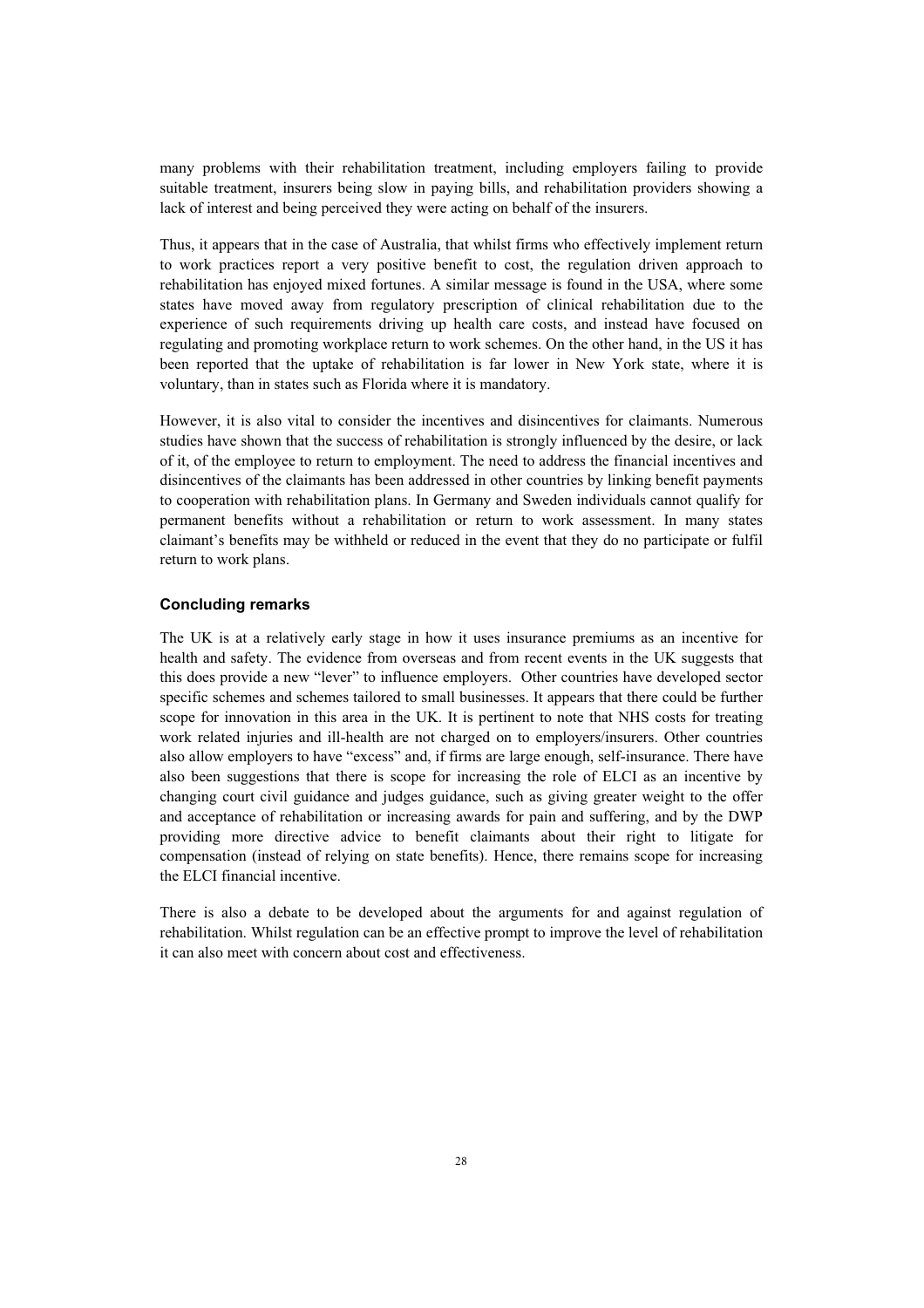### **2.4.3 Reputational risk and Corporate Social Responsibility**

#### **Overview**

If you exclude single person proprietorship, the majority of the British workforce remains employed by large firms. There are a number of studies that show that firms are sensitive to their public image in respect of the perceived level of internal governance (internal business risk management) and social responsibility. Many studies have reported that organisations manage health and safety due to the perceived social and moral case. This is manifested by the emergence of terms such as "Corporate Social Responsibility", "reputational risk" and "Corporate Governance". It is also clear from research that firms with "high street" names are driven by the need to maintain their public image or "brand" to proactively manage health and safety. There are emerging signs that pressure group activity is adding to the concern about brand and reputational risk.

It is thought that this offers a number of opportunities:

- Promoting health and safety as part of CSR;
- x Highlighting the reputational damage to organisations who have adverse publicity due to poor health and safety;
- Prompting firms to apply pressure to their contractors.

This has led to a number of HSC initiatives, including;

- The development of a Health and Safety Performance Index for use by investors and insurers;
- A challenge to the top 350 FTSE firms to report their health and safety performance, and;
- The publication of an Offenders database.

It has also been suggested that the promotion of the social and moral case for health and safety could be implemented in the form of promotional activities that focus on the pain and suffering of work related injuries and ill-health. Such work could target all sections of society. There have also been arguments that education on health and safety should start within schools, framing and improving societal expectations from an early age. These ideas aim to increase the level of societal concern and hence condemnation of poor health and safety practices. Again this is lent support by the finding from surveys that companies are also motivated to improve health and safety by the need to ensure good staff relations and morale, by demonstrating a caring attitude to their health and well being. It is possible to interpret this to mean, in this context, it is important for employers to manage those aspects of health and safety on which their staff may judge them.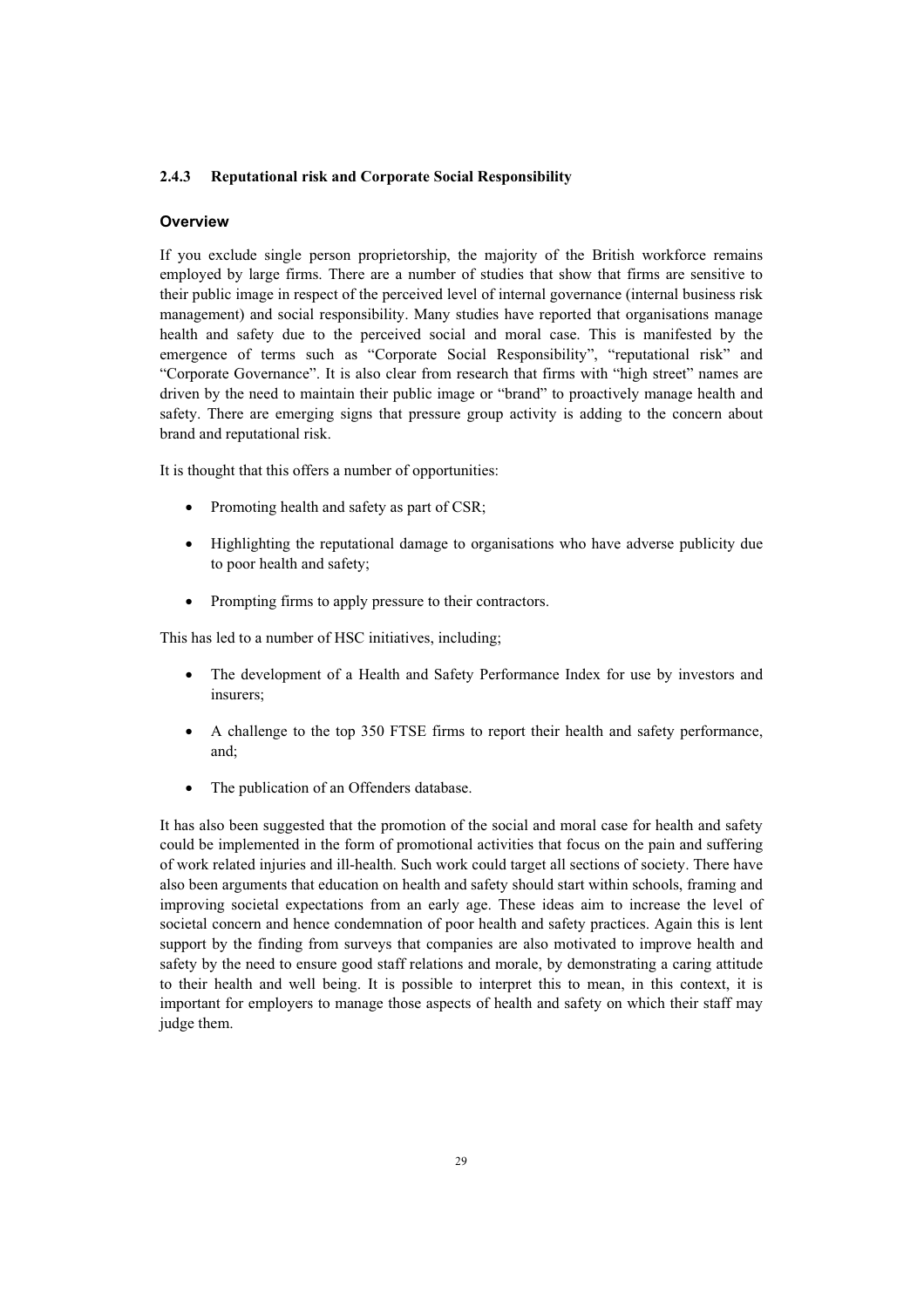### **Research findings**

A series of studies have reported that many large organisations (but not some much smaller firms) are prompted to manage health and safety due to the perceived reputational risk as well as the social and moral case.

- x Smallman and John (2001) found in a survey of 102 senior directors that 79% cited health and safety as currently having a great or fair amount of tangible impact upon corporate reputation, with 58% seeing the impact on protection of the brand;
- Wright, Marsden & Holmes (2003) found that concern about corporate responsibility and ethical image was the second top ranked influence, following general concern about health and safety, for boards taking a directorial interest in health and safety;
- Wright et al (1998) reported on research regarding what motivates both SMEs and large enterprises to initiate health and safety improvements. The research suggests that there are two main factors, namely the fear of loss of corporate credibility and a belief that it is necessary and morally correct to comply with health and safety regulations. The vast majority of the research has been undertaken within the private sector, hence there is little research upon which to conclude that these factors are applicable within the public sector services.

There is evidence that large organisations, especially those in higher risk sectors, have responded to these pressures. For example:

- The Smallman and John (2001) study found that health and safety legal responsibility was assigned to a company director by 57% of respondents, and to another manager, by 20%.
- x Wright and Marsden (2001) and with Holmes (2003) reported that the proportion of organisations that report health and safety at board level increased from 58% to 66% between their 2001 and 2003 studies.
- Peebles et al  $(2002)$  found that there has been a large increase from 47% to 91% of FTSE 100 companies publicly reporting health and safety issues, and an increase from 47% to 78% amongst UK "top companies". They also found from a sample of 42 public bodies that 79% made reference to health and safety.

These studies consistently indicate that (1) reputational risk is a driver for large firms and (2) that this pressure leads to health and safety being directed more proactively at board level. Moreover, these studies have also reported that the HSE/C initiatives to capitalise on these drivers have had effect. Peebles et al. (2002) study noted that the improvement in reporting was associated with the HSC "Challenge" whilst Wright, Marsden & Holmes (2003) found that the HSC guidance on director's responsibility was a significant influence on board level responsibilities.

These studies do stand in marked contrast to the finding of the 1999 survey completed as part of the Evaluation of Good Health is Good Business that found only 2% of respondents (including large firms), made improvements mainly due to the wish to improve the company image and reputation. This rose to 5% when the second main reason for making improvements was asked.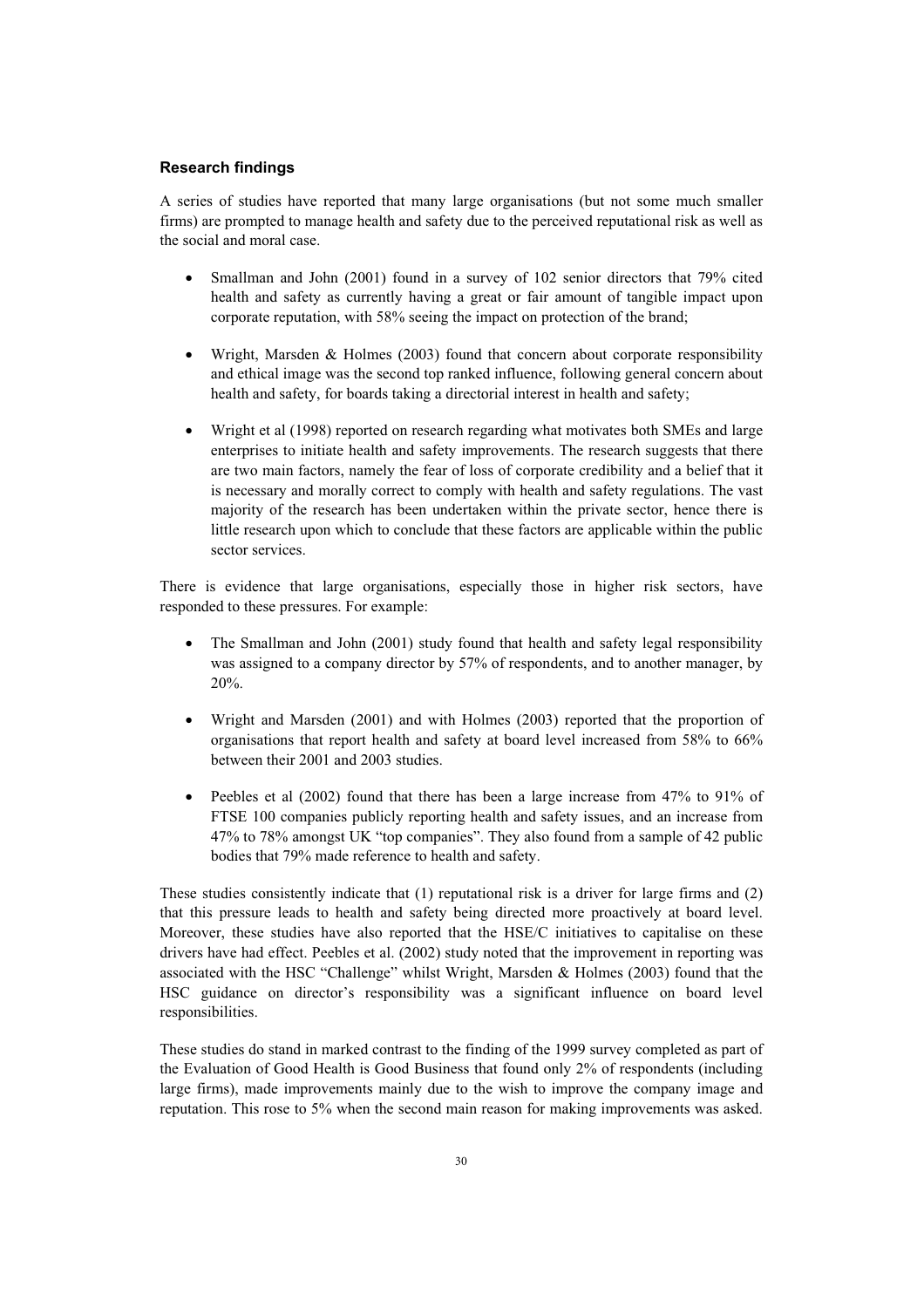Shareholder and bank pressure, and public pressure were cited by just 1% of respondents. The difference in results may be ascribed to any of three things:

- The Evaluation of the GHGB used a different question set that may not have explored the role of reputational risk so explicitly;
- The Evaluation of the GHGB focused on occupational health, which might be perceived to be less of a reputational risk;
- The Evaluation of the GHGB covered all large organisations whilst Smallman and John, and Wright, Marsden & Holmes (2003) focused on the Top 350 and other large organisations – the different samples may have given different responses;
- The Evaluation of the GHGB was completed in 1999, predating the other two studies.

There is evidence that the fear of reputational damage is a real one. A number of studies have shown that stock market values can decline and remain below trend if a major incident causes a sustained loss of confidence in the management of an organisation (Mitchell and Maloney, 1989, Chalk, 1986). The impact of major accidents on high profile organisations such as Railtrack and Jarvis is commonly known. It is important to note that firms only suffer a sustained loss of share value if the incident(s) leads to a loss of confidence in the organisation. There are also examples of where share value recovers if investor's faith is restored in the management of the firm. Further examples include where a parent company does not suffer after a subsidiary has a major disaster, such as Bhopal and the Moura Mine disaster in Australia (Hopkins 2000). The Moura Mine was a small part of the parent company's BHP holdings. This combines with the finding from the evaluation of the Good Health is Good Business campaign that few employers are prompted by shareholder pressure to improve health and safety management. It should be noted that the vast majority of UK organisations are either ownermanaged or public sector, with only a minority of publicly limited companies.

Also, the Wright, Marsden & Holmes (2003) study reported that the level of board direction of health and safety varied moderately between types of organisations. Public sector (especially education) and voluntary organisations were less likely to have board level direction of health and safety than either Top 350 firms or other large private firms. The voluntary sector respondents were less likely to cite concern for their ethical image, as well as generally rating other reasons for managing health and safety as less influential. Peebles et al. (2002) did not report any significant difference in the levels of reporting between private and public organisations, but they do not report on voluntary organisations. However, they did note that Local Authorities and NHS trusts had a higher level of reporting than Government departments and agencies.

In addition, Wright, Marsden & Holmes (2003) found that the minority of organisation that did not direct health and safety at board level were less likely to have heard of the HSC guidance or to report being influenced by it. This is judged here to be another example of where HSE/C guidance has the greatest impact on receptive organisations and less impact on organisations that lack high level direction of health and safety or concern for health and safety.

One possible flaw in the use of "reputation risk" as a lever is that organisations may focus their attention on a sub-set of health and safety risks that they believe their reputation may be damaged by. Alternatively they only manage those aspects of health and safety that they believe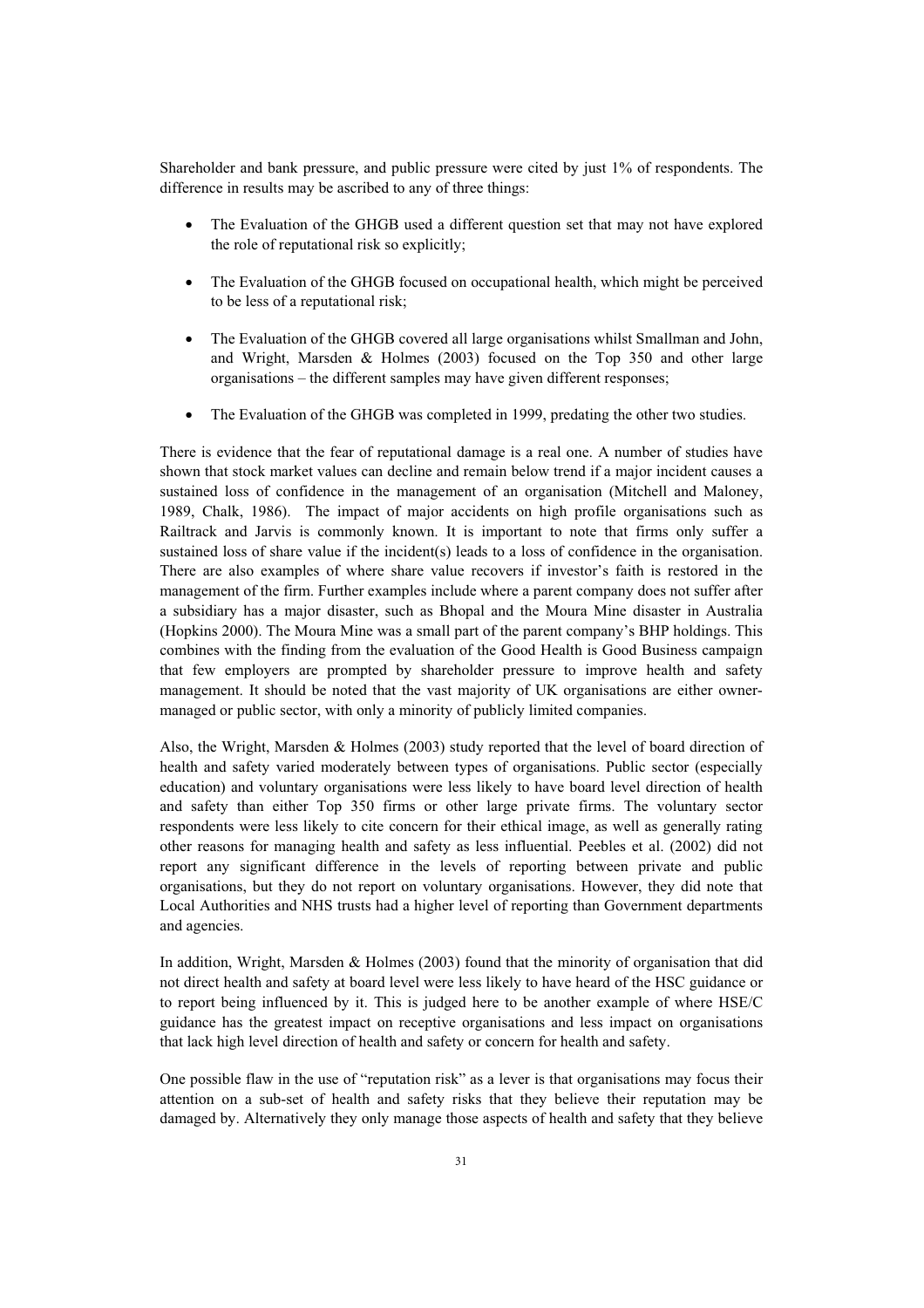they will be judged on. That these risks may not match might be identified by a more objective assessment. Indeed, there are examples of;

- Major hazard organisations managing down occupational injury rates whilst overlooking the control of less frequent major accident hazards – believing that they are judged by their reported injury rate rather than the absence of major accidents;
- x Organisations with nuclear operations focusing on radiological risks without applying adequate attention to conventional occupational health and safety risks.

It is possible that, if left unmanaged, "reputational" driven health and safety management may lead to an incongruent / skewed allocation of effort. An important mediating factor is the organisations level of awareness of their full range of hazards/risks and their perception of the likely consequence for the organisation of under-performance in the management of any one of these risks.

In addition, some studies note that some firms fail to capitalise on reputation as an intangible resource due to a preoccupation with managing tangible assets, and unfamiliarity with how to exploit the value of a good reputation (Petrick et al. 1999). Finally, Smallman & John (2001) argue that occupational health and safety currently can only have a negative impact on corporate reputation. That is, whilst poor performance can disadvantage a firm, good performance may go unnoticed.

The belief that reputational risk/ concern about image of corporate responsibility is a driver for health and safety has led to a number of HSE developments, including a draft health and safety index for use by external stakeholders such as investors and the aforementioned reporting challenge. The evidence from previous studies clearly indicates that large organisations are responding to pressures to publicly report health and safety performance and to demonstrate a board level commitment. It is apparent that top firms do see poor health and safety to be a corporate risk to their performance and reputation and that this offers opportunities for levering health and safety into large organisations.

It is important to note that reputational risk is, partly, created by a fear of adverse regulatory / enforcement action. Corporations and other organisations do not wish to be seen or perceived to be in breach of regulations. Thus, the existence and enforcement of regulations is a key aspect of creating reputational risk. This may explain some of the differences between surveys where some cite regulations as the main driver whilst others cite reputational risk. That is, it is possible that the respondent may be thinking about the reputational damage of non-compliance when citing the role of regulations.

# **Concluding remarks**

Whilst it is clear that reputational risk is an important driver from which the HSE can profit, current research does not yet provide a full understanding of where and how reputational risk influences organisations. In addition, whilst the HSE has pursued some avenues for exploiting or enabling this effect, further opportunities have yet to be explored. For example, in Australia it has been suggested that courts should be enabled to have court directed publicity of corporate offences. There has also been the suggestion that health and safety should be drawn into the concept of CSR. Research on CSR indicates that this is a developing concept. Dti commissioned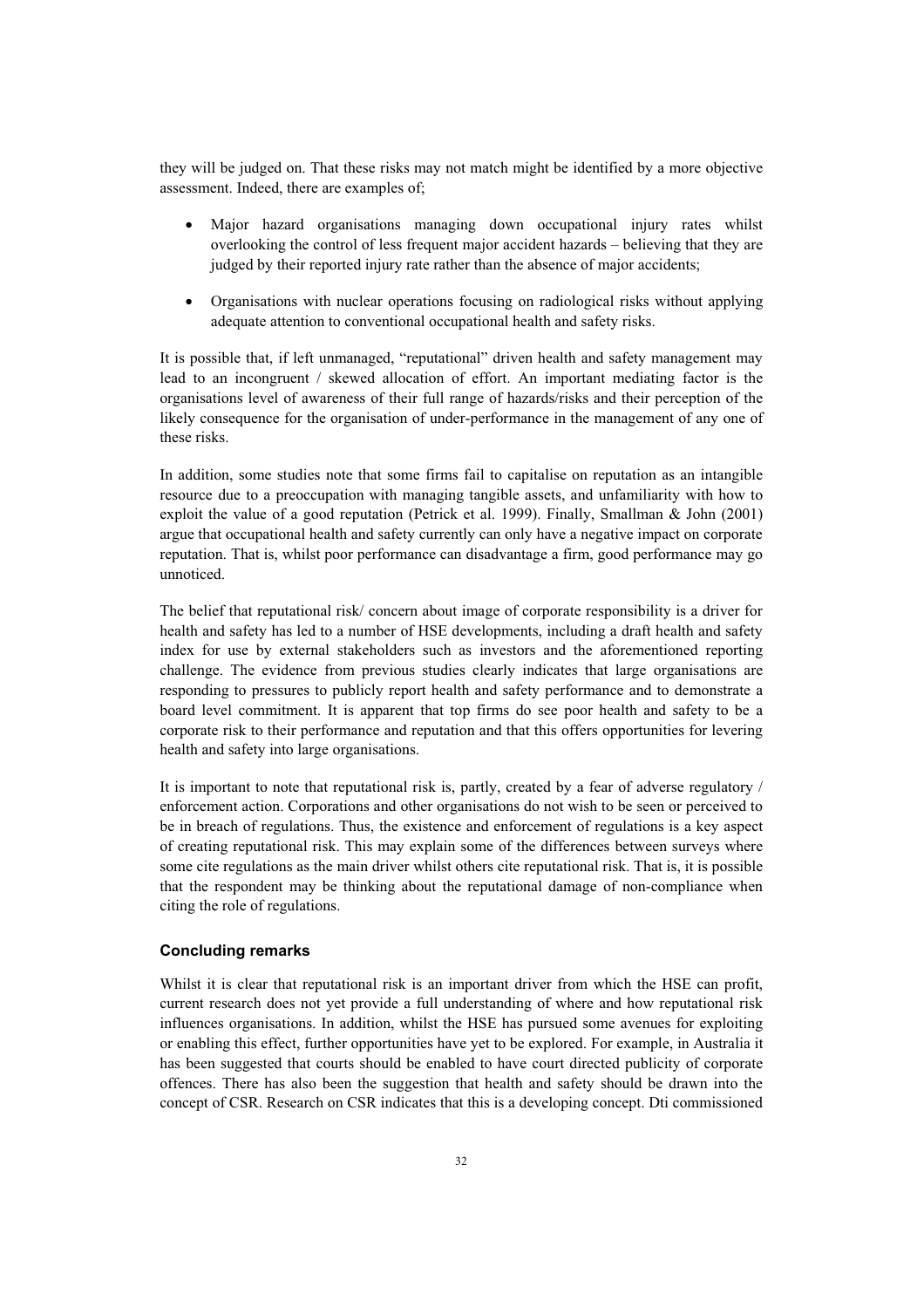research indicates that only a small number of firms have a formal CSR policy although large firms are well represented in this group (Corporate Culture, 2002). These firms are said to be "early adopters" and that their policies are still in formation. Notwithstanding this, there is firm evidence that the majority of large organisations have or are developing some form of corporate code, whether this is termed corporate ethics, corporate governance or CSR, into which health and safety could be incorporated.

#### **2.4.4 Supply chain pressure**

There are mixed messages about the role of supply chain pressures in health and safety. On the one hand, it is reported that when clients make health and safety a precondition for their suppliers, this does have a significant impact on the suppliers. On the other hand, there is evidence that many clients do not yet effectively exert this pressure. A clear example of this is found in the construction industry (Brabazon et al. 2000). They found that:

- x Whilst clients have a significant influence, they are not using this to the full;
- Clients working in the highly regulated areas such as chemicals and the prison service set high standards and expect these to be matched by other companies in the construction chain, and;
- The perception of health and safety falls through the civil engineering sector to house building sector and office refurbishment, with Local Authorities named as poor clients (unrealistic schedules and resources), Brabazon et al (2000), despite the point that Local Authorities were the first to implement construction vetting scheme.

Perversely though, it is also reported that clients can have an adverse impact on safety by creating cost and schedule based pressures on suppliers. Brabazon et al (2000) reported that many clients see health and safety as a cost and not their concern, believing that contractors use it as an excuse to raise prices. The main response by clients is to try to delegate health and safety responsibilities through the Planning Supervisor or Client Agent. Brabazon et al (2000) were unable to find any examples of other countries resolving these issues.

The suggestion that clients do not yet exert widespread pressure on employers is reinforced by other surveys, such as the Evaluation of Good Health is Good Business which reports few firms citing this as a prompt for improving health and safety.

Thus, it appears that whilst supply chain pressure can be influential if exercised, it is unclear if clients currently exert this pressure outside of the more highly regulated sectors such as chemicals.

#### **2.4.5 Other business benefits: Cost reduction, productivity and profitability**

In contrast to the evidence of organisations' response to ELCI costs, supply chain and reputational risk, there is less evidence that there has been a change in organisations perceptions of the "productivity" case for health and safety. As previously mentioned, whilst it is apparent that large firms are incentivised by concerns about reputational risk and some sectors by client demands, there is mixed evidence that organisations more generally are incentivised by the "business case" to initiate improvement in health and safety. For example, the Evaluation of the GHGB found that, on average, respondents report that work related ill-health costs between "a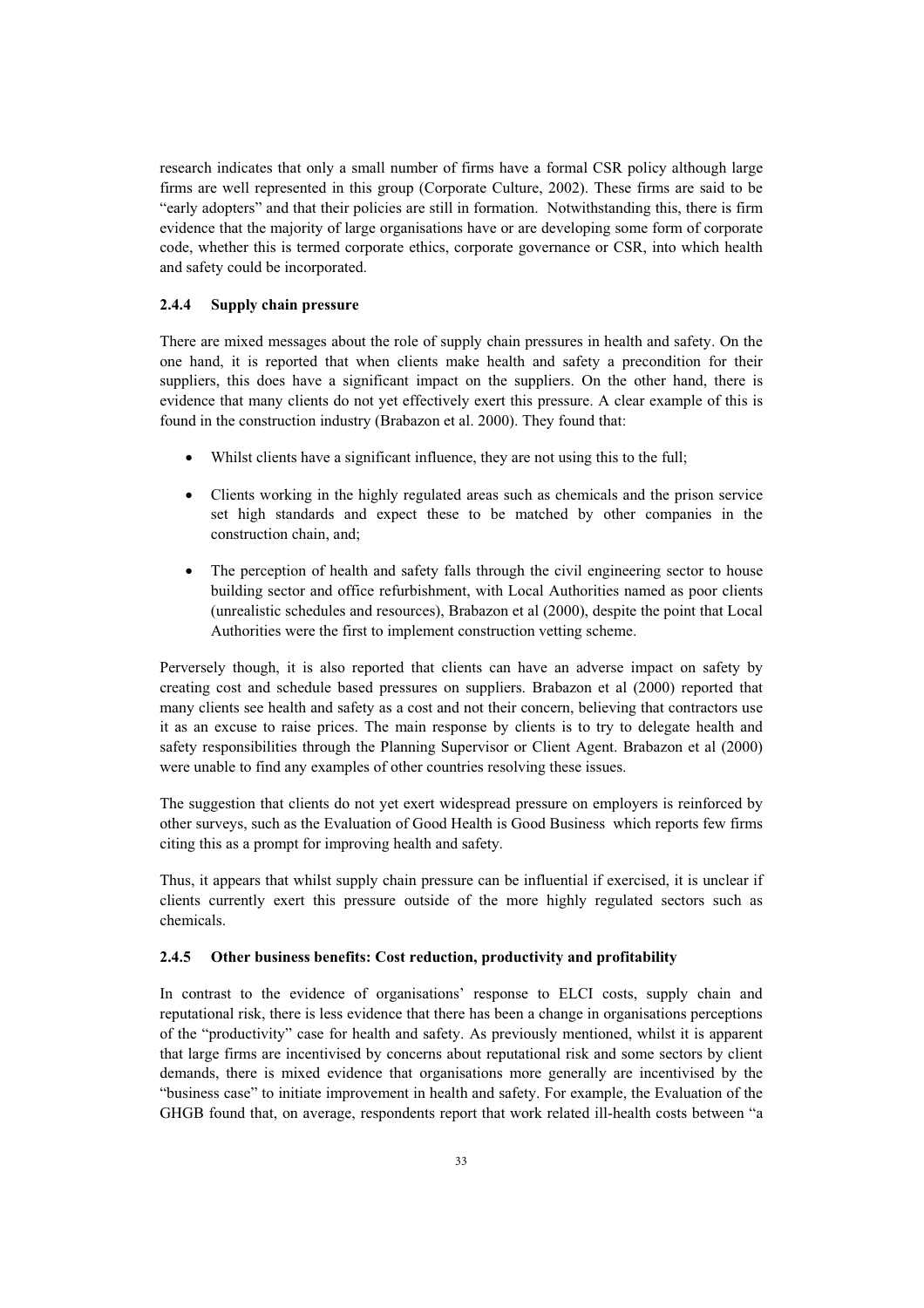little" and "nothing significant". Indeed, 42% reported that work related ill health cost nothing significant, 33% a little, and 17% a lot, and only 10% cited "business impacts" as a prompt for possibly doing more to improve health risk management.

A number of factors are thought to limit the impact of these aspects of the "business case":

- Few organisations track or account for the costs of injury, ill-health and sub-standard performance associated with poor health and safety – the internal costs borne by organisations of poor health and safety are not recorded;
- $\bullet$  The relative cost of poor health and safety may be low compared to other costs so that even if it is cost-effective to improve health and safety, other avenues may offer greater return on investment of time and money;
- Some organisations, especially small owner-managed ones, are not necessarily motivated to maximise profit by minimising costs.

O'Dea and Flinn (2003) found from a review of recent literature that:

- Company managers have imperfect cost information;
- They assess the costs of regulation against benefits over too short a period, and;
- They do not know either the total costs, nor understand the link, associated with broader performance.

Indeed, Hopkins (2000) argues that managers do not necessarily apply a financial optimisation line of thinking to expenditure. He contends that, firstly, managers focus on short-term costs (usually one year) rather than the longer term savings from health and safety expenditure. Secondly, employers may not be interested in evidence that the savings achieved by health and safety exceed the costs, if the savings are relatively small in absolute or relative terms compared to other activities. He makes the point that health and safety must compete with other ways of improving profits and productivity, such that health and safety may be down rated even if it is cost-effective. This is supported by the evaluation of the GHGB campaign which found that whilst profitability and customer care were the highest business priority amongst 63% of respondents, few spontaneously mentioned cost reduction or health and safety as their highest business priority.

It has also been argued by Cutler and James (1996) that as accidents that only cause equipment or property damage cost more than accidents which cause injury, the safety pays argument may lead firms to focus and prioritise non-injury accidents.

It is also apparent from the evaluation of the GHGB campaign that the perception of costs varies between sizes and sectors of organisations, as follows;

- Larger organisations rate the cost of work related ill health to be more than medium or small firms;
- Services, retail, education, agriculture and finance rated the cost of ill health lower than other sectors.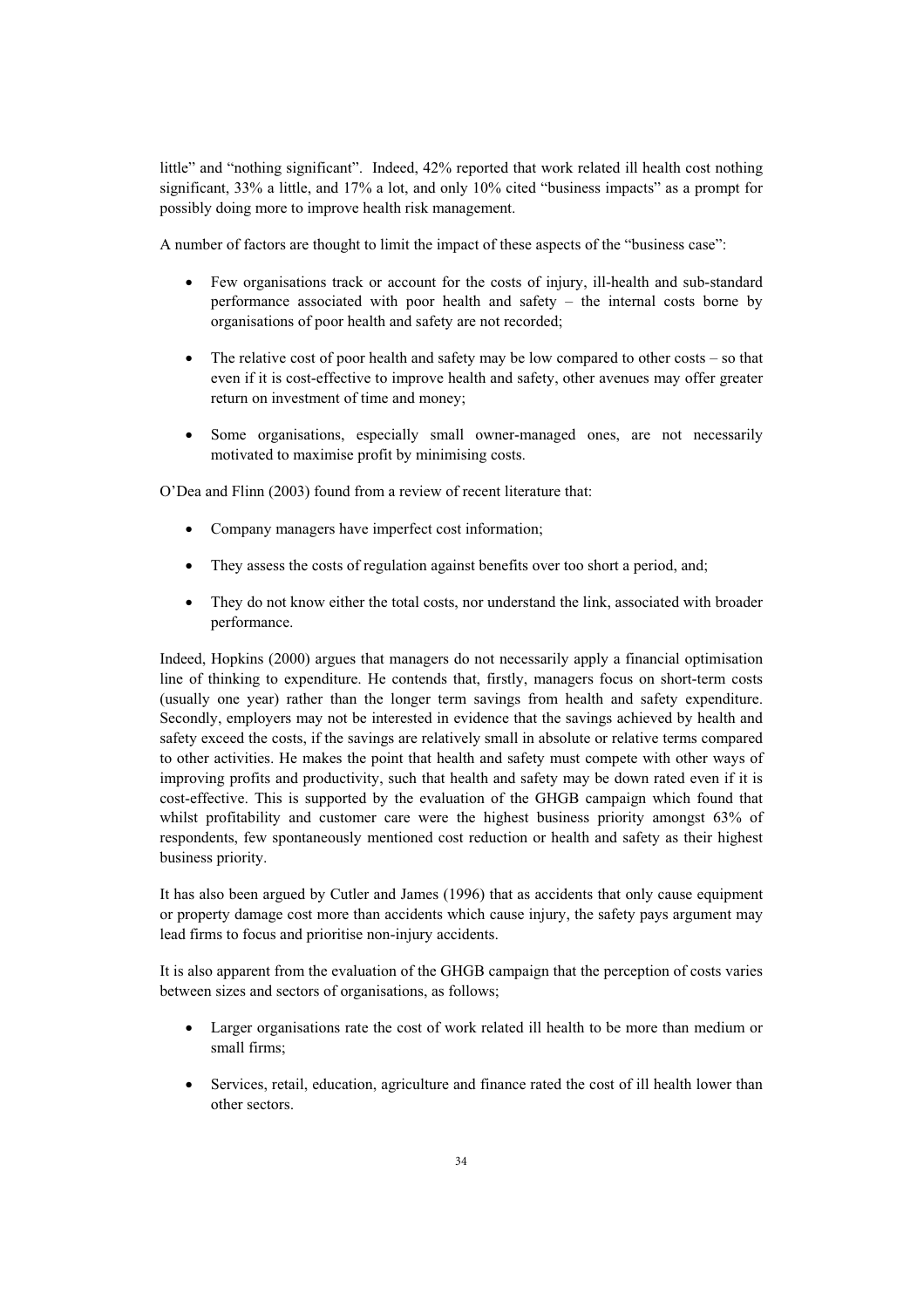• Retail, health, education, hotels and catering, finance and post were less likely to rate health and safety as their highest business priority than sectors such as manufacturing, construction, utilities and transport.

In contrast to these findings, there is some evidence that;

- Larger organisations accept the link between health and safety and productivity (Smallman and John 2001);
- More 'sophisticated' firms view health and safety to be an integral part of productivity and profitability (Warrack and Sinah 1999). These firms view building a safer and healthier workplace environment as part of achieving excellence in quality and productivity.

Thus, it does appear that the "safety pays" argument has been accepted by a section of organisations, particularly larger and organisations in higher risk sectors.

Moreover, whilst the value of promoting the financial cost-benefit case as a prompt for improvement is unclear, it is clear that it is essential to demonstrate the business benefits of health and safety to justify the cost of health and safety improvements. Studies have shown that both the perceived affordability and proportionality of improvements is important. Thus, whilst organisations are less inclined to initiate health and safety improvements for the sake of the business benefits, the acceptance of improvements is to some degree influenced by the belief that the business benefits of health and safety improvements outweigh the costs.

Also, the occurrence of high profile 'safety related' collapses of organisations such as Railtrack, has heightened the perceived business risks of health and safety failures. As previously noted, large firms concern for their image, and the potential impact of adverse publicity on their business fortunes, is thought to be leading firms to see a "reputational" health and safety risk to their business. This is particularly so in the high hazard sectors where the firms clearly recognise the potential for catastrophic reputational damage and loss of confidence in the event of a major accident. However, there is little evidence of these pressures pervading in those sectors that do not perceive themselves as having such health and safety risks, e.g. public sector (who are not so vulnerable to financial losses or reputational damage because they are monopolies etc) and "low" risk activities such as financial services.

#### **Concluding remarks**

It could be argued that care must be taken in over-interpreting the negative findings about the impact of the "safety pays" argument on employers. The apparent mixed results of studies could be interpreted to mean that this is either a less effective motivator or that new and more effective ways of presenting the business case are needed. The latter point is supported by the outcome of the Evaluation of the Good Health is Good Business campaign, wherein some respondents did indicate that they thought the business case could be better presented. For example, it has been suggested that more individual company case studies are needed, as opposed to less personalised survey based evidence. Also, the impact of recent developments, such as the publication of the Ready Reckoner and the increased cost of ELCI on the perceived business case have yet to be assessed.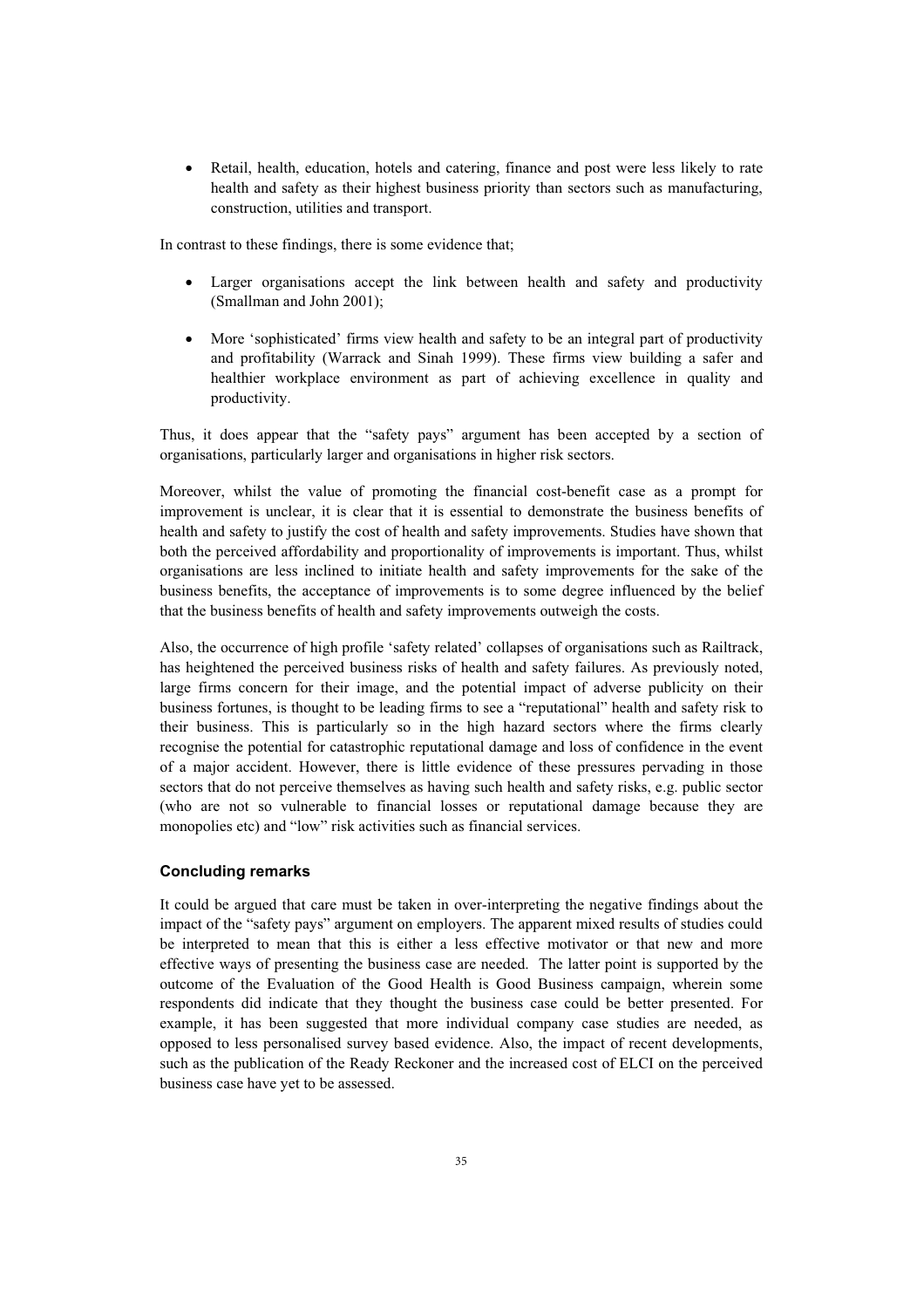It is also possible to conclude that the impact of the business case and safety pays argument varies between employers according to their size, sector and perceived risk.

# **2.5 ADVISORY AND INFORMATION ACTIVITIES**

### **2.5.1 The effectiveness and role of advisory activity**

Education and advice forms a key part of the HSE's, and in some cases LA's work. They have formulated and launched numerous campaigns, guidance and forms of advice. With a few exceptions, numerous UK evaluations have indicated such work is effective in raising awareness, and awareness is an important factor in improving health and safety precautions (Wright, 2000; Bunt, 1993; Fairman and Yapp, 2003). Numerous Studies in the United States, Canada and Australia have also found that education and advice is a critical element of securing compliance and improvement in health and safety. All of the authorities in these countries cite "education" and information as a key element in their strategies. The benefit of such awareness raising extends to "new" hazards such as stress, for which the 2001 baseline study (Pilkington et al 2001) reported that the HSE raised awareness / changed attitudes to stress amongst 41% of respondents.

Education and advice is found to be important in order to:

- Raise awareness of hazards and the risk they pose;
- Ensure duty holders correctly understand the risk posed by hazards such that they will be willing to take action;
- Improve understanding of how to control risks, and;
- Improve understanding of legal duties.

There is a significant body of evidence that indicates that the propensity of firms, large and small, to take action is influenced by their perception and recognition of whether or not their health and safety standards meet latter day expectations. Hence any work that helps firms recognise whether they are out of sync is beneficial – whether this is in the form of seminars, joint working, road shows etc.

Hence, the value of educational work is not doubted. The evaluations of educational and advisory initiatives have illustrated that the effectiveness of education is dependent upon a number of variables, including;

- The size of the workforce;
- The industry sector;
- The "before" standard of health and safety (good firms are more receptive but less responsive);
- The motivation to comply;
- The level of in-house health and safety expertise;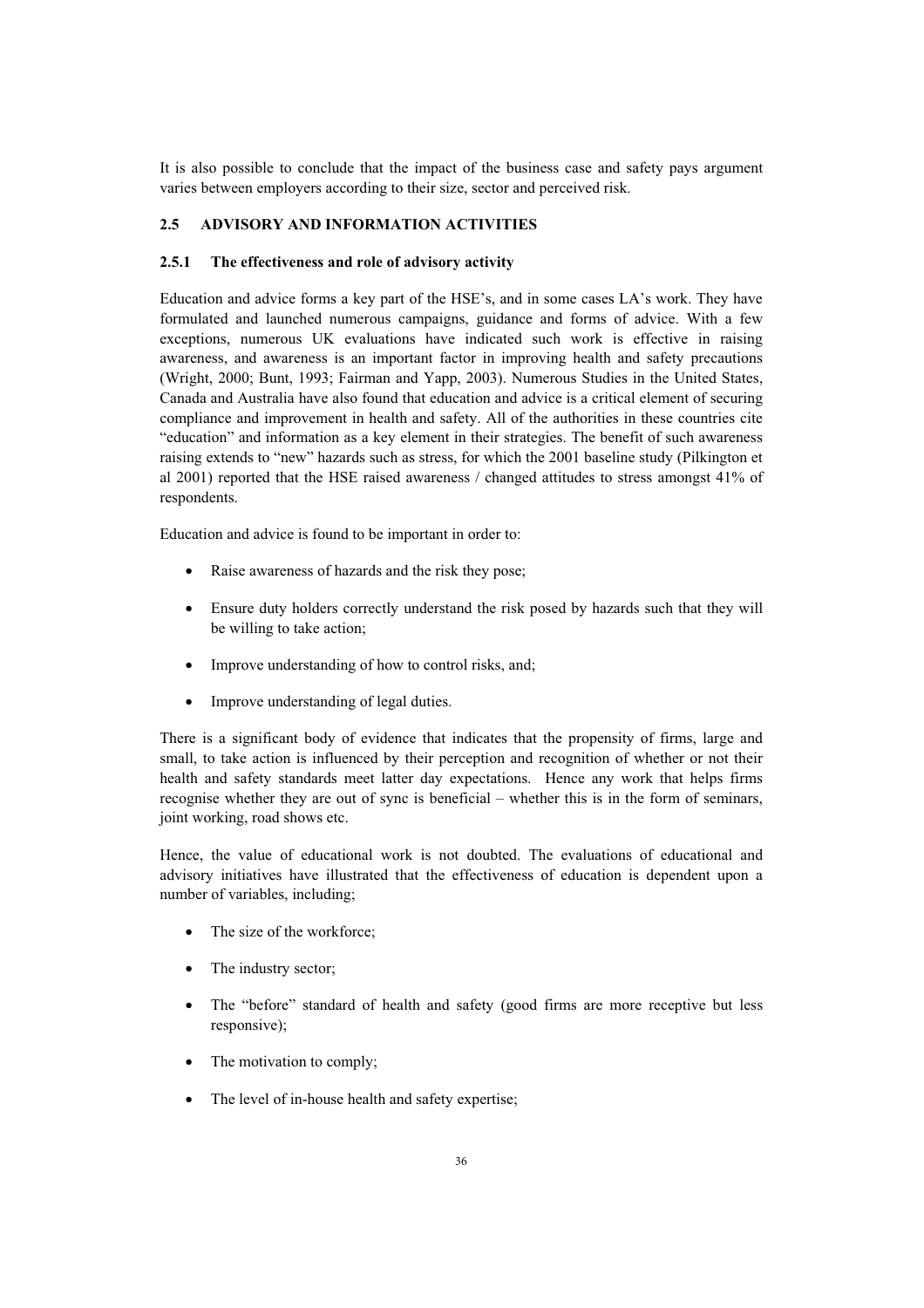- The organisation's perception of the level of risk posed by health and safety;
- The level of support / advice from intermediaries (trade unions, employers etc) and;
- The type of medium used to educate.

Pertinent research studies have been collated and are reviewed in relation to the following points;

- What evidence is there to support the separation of advice from enforcement within the HSE's work?
- What evidence is there about the relative success of alternative forms of "education" such as workplace advisory visits by HSE/LA officers versus help lines vs college courses etc?
- What evidence is there that "education" (such as promotional public campaigns, college based modules, advisory packs, help lines etc) works for small as well as large firms, new vs established firms, different sectors etc?
- What evidence is there about the role of access to competent advice and support in gaining compliance, and the different forms of such support (e.g. in-house staff, consultants, good neighbours etc)?
- What evidence is there that raising awareness of risks and providing evidence of their prevalence helps to secure compliance?

# **2.5.2 The HSE as a source of advice**

# **Positive evidence about the role of the HSE as a source of advice**

A number of studies indicate that duty holders perceive the HSE and LA's to be a source of authoritative advice and information, and expect the HSE and LA's to provide support. The HSE, specifically HSE Books, is cited as the most common source of information on health and safety by a number of studies (Horbury et al 2000, Wright et al 2003). For example:

- $\bullet$  In the study by Horbury et al (2000) of 791 small, medium and large firms from across all sectors, the HSE was quoted as the first port of call;
- $\bullet$  IFF found that 73% of designers obtained information from the HSE, along with 61% of clients and 33% of contractors in the construction sector (IFF 1996);
- In a study of 141 major hazard organisations in the onshore and offshore hazardous industries, Wright et al (2003) found that other than the occurrence of major accidents, the HSE was one of the main prompts for, and sources of information on, the human factors of major accident prevention. Respondents recommended that the HSE increase the promotion of human factors.

Many studies note that a key prompt for seeking information and advice is to keep up to date with regulations and regulatory requirements, leading organisations to approach the HSE.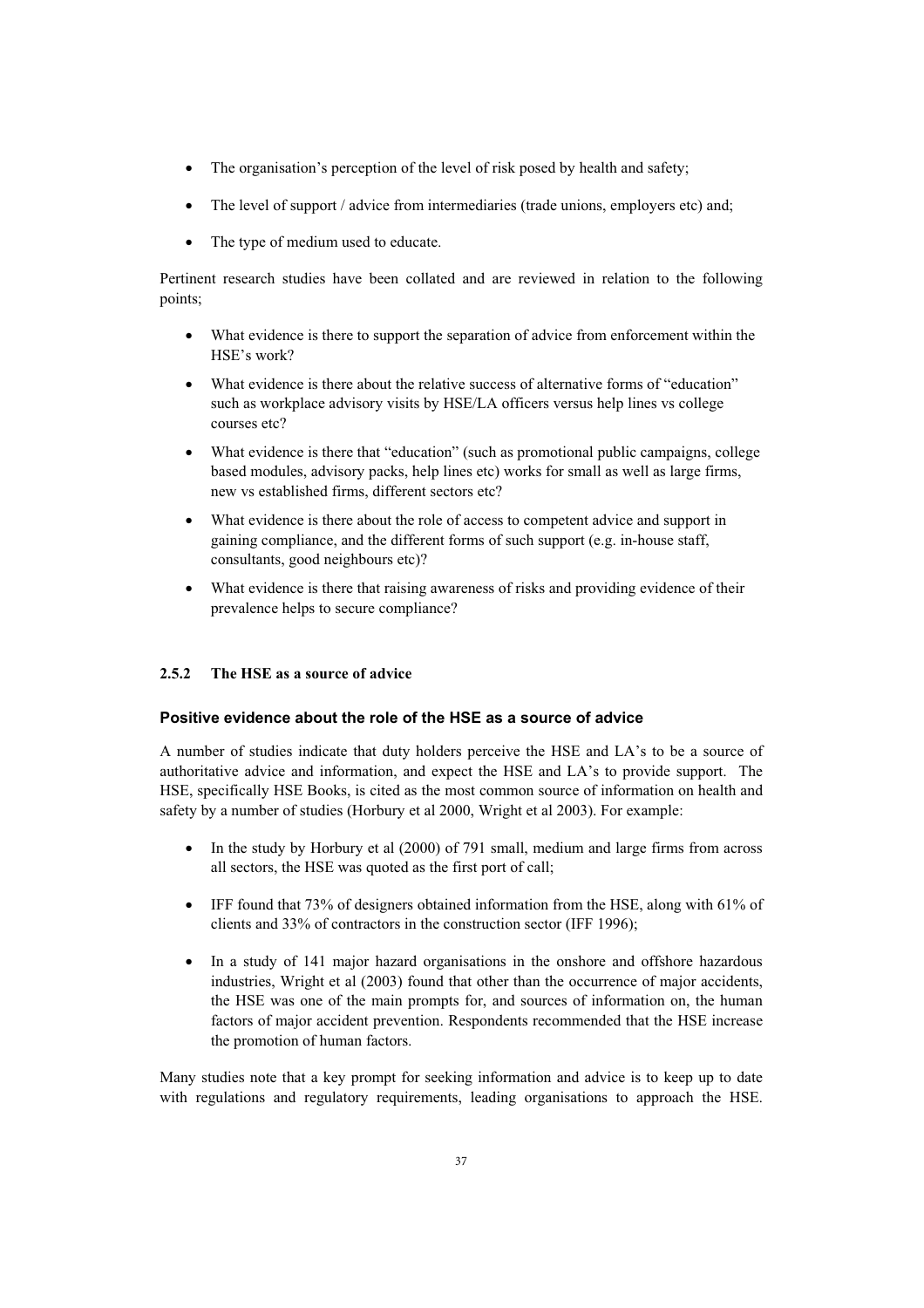Unsurprisingly a series of studies such as those quoted above report that HSE books, HSE website and HSE Info Line are extensively used.

Also, many studies report high levels of satisfaction with HSE advice and information. For example;

- The BMG Research evaluation of HSE Infoline reported 95% caller satisfaction. Indeed, many studies have found that employers would welcome a higher level of advice and support from the HSE.
- $\bullet$  EuroView (2001) found that the vast majority of 14,000 customers thought HSE videos were good or very good.
- NPD (1998) found that the 'Essentials of health and safety a route map' proved very popular amongst SME customers.

#### **Negative findings about the role of the HSE as a source of advice**

However, a number of studies provide conflicting findings. Namely, that the HSE is not a trusted source of advice amongst some employers, such as farmers (Research International), some ethnic minority businesses ( Vickers et al, 2003) and some respondents to the Davies and McKinney (2001) study on how to expand HSE's ability to communicate with small firms. The latter two studies report that some respondents fear that calls to HSE InfoLine would not be confidential or that if they ask for advice the HSE may take enforcement action.

It is pertinent to note that the latter two studies both relied on small samples: 100 farmers by Research International, and 22 intermediaries and 10 focus groups by Davies and McKinney (2001). Those studies reporting a more positive attitude to HSE advice and information have involved larger samples with thousands of respondents. It is also pertinent to note that respondents to Davies and McKinney (2001) also expressed a preference for the HSE to take on a more advisory role and for inspectors to help firms comply with regulations. Thus, there are mixed results about the willingness of organisations to see the HSE as a source of advice and information. It is possible that the fear of approaching the HSE for advice may be greatest amongst "first timers" than those who have had contact with the HSE. As stated by Vickers et al. (2003);

"Some businesses which had not experienced inspection indicated that they would welcome being visited by someone who could advise them on health and safety but that they would rather this was not somebody who also had an enforcement role"

(p68)

### **The impact of different research methods**

The mixed findings about employers' perception of the HSE as a source of advice may be related to the different research methods. Those studies that report a positive view of the HSE tend to (1) include large and medium sized firms as well as small and (2) use self-reporting techniques such as postal or telephone questionnaires. It is possible to speculate that there is a degree of self-selection in these studies, with a skew towards employers who have a positive or more neutral view of the HSE. Indeed, some studies have intentionally focused on HSE 'customers', such as employers who have bought HSE books. In contrast, those studies that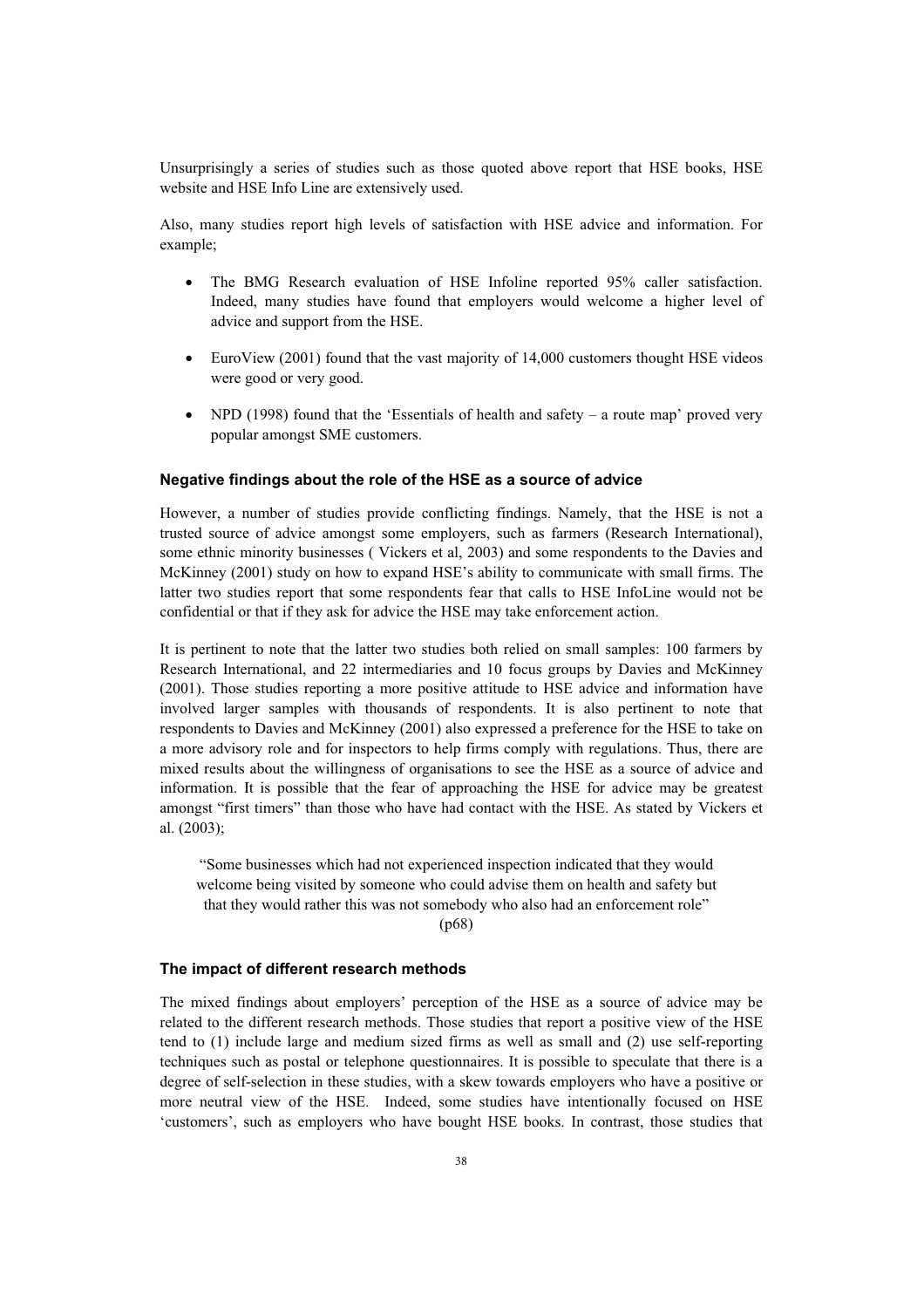report a negative view of the HSE have tended to use focus groups techniques and intentionally solicited opinion from hard to reach employers. These studies may be skewed towards those employers who do not normally respond to questionnaires and who may represent a specific sub-set of employers.

Neither research technique is right or wrong. The importance of this point is that;

- Decisions regarding the role of the HSE as an educator should not be based on any one study or sub-set of studies, and;
- The mixed findings about employers' perception of the HSE probably reflect the differing attitudes of sub-sets of employers – which require different research techniques to elucidate.

### **Advising SMEs**

Education and external advice is considered to be of particular importance in the context of SMEs who tend to lack the in-house health and safety staff and may not be able to afford external consultancy support. Some studies, such as Pilkington et al, (2001), have reported that small firms do not tend to see external experts, such as consultants, as their first step. Rather, they tend to use their own knowledge and talk to staff, small business advisors and the HSE. A variety of reasons are given for this including a perception that consultants are costly, a belief that they might take advantage of their insecurities and a lack of awareness of health and safety (Vickers et al. 2003). On the other hand, some SMEs reported that their experience of using consultants was positive in helping them understand and comply with regulations.

The majority of SME studies also suggest SMEs in particular would welcome a higher level of "prescriptive" or "specific" advice (Horbury et al. 2000, Wright et al. 2000, Wright et al. 2003, Vickers et al. 2003, Davies & McKinney 2001). The desire for "prescriptive/specific" advice arises from the point that SMEs often lack the in-house expertise to interpret goal based (nonprescriptive) health and safety regulations and thence determine how best to apply such requirements to their specific activities. Small firms would like one document that "tells them everything they need to know about their business" (Wright et al 2003) although they recognise that they may need more than one document if they have a wide range of activities and hazards. The research indicates that small firms want specific information, which is widely at odds with the risk assessment approach, which by its nature relies upon a level of competence and conversance with health and safety as a subject that may not be present within a small firm. As such, HSE information needs to be pitched at a lower level to ensure clarity of guidance, thus encourage compliance. However, there is a general level of agreement amongst small firms that publications needed to be 'hard hitting', concise, free, sector or hazard specific, and updated only when new information specifically applies to their sector or hazards.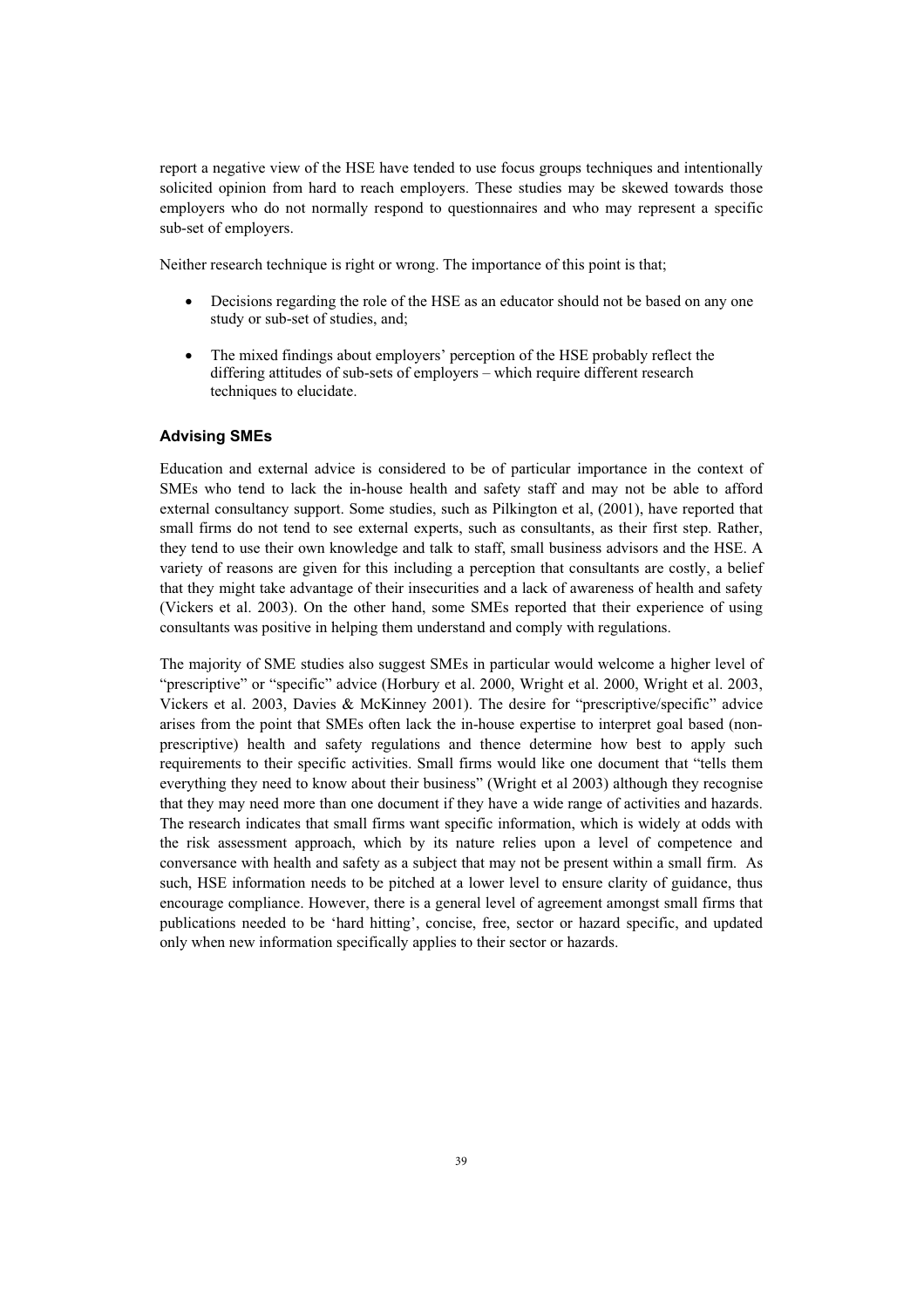| Issue                                             | Positive                                                                                                                                                                               | Negative                                                                                                                                                                                                                                                                                                                                                                                                                | $\mathfrak{b}$<br>Level of evidence<br>issue                            |
|---------------------------------------------------|----------------------------------------------------------------------------------------------------------------------------------------------------------------------------------------|-------------------------------------------------------------------------------------------------------------------------------------------------------------------------------------------------------------------------------------------------------------------------------------------------------------------------------------------------------------------------------------------------------------------------|-------------------------------------------------------------------------|
| Value of advice and<br>information                | Authoritative and useful                                                                                                                                                               | Perception amongst some SME's that seeking<br>advice will instigate inspection.                                                                                                                                                                                                                                                                                                                                         | Many studies                                                            |
| influence<br>$\mathbf{c}$<br>attitudes<br>Ability | Can increase perception of business case for<br>Regulatory status of HSE/LA gives advice<br>greater weight and probability of application.<br>H&S and bring about change in behaviour. | Some employers report adverse reactions and<br>perceptions of contact such as overly regulatory,<br>don't take account of SME needs etc                                                                                                                                                                                                                                                                                 | Many studies                                                            |
| Level of penetration                              | employers. High levels of penetration<br>amongst large and medium firms.                                                                                                               | Seen as the first pott of call by many Level of penetration varies between sectors,<br>Majority of EMBs in some ethnic groups have<br>Employers without prior contact with HSE or<br>an enforcer and focused on major<br>incidents by some sections of population, e.g.<br>never heard of the HSE (Vickers et al 2003)<br>LAs may fear the consequences<br>some new immigrant groups<br>lowest amongst SMEs.<br>Seen as | Jut<br>evidence about specific<br>studies<br>sectors is limited<br>Many |
| Perception of advice                              | Il received source of advice<br>by those employers who<br>and information<br>Reportedly a wel<br>have had contact                                                                      | HSE and LA are resource limited                                                                                                                                                                                                                                                                                                                                                                                         | Many studies                                                            |

Table 2: Summary of pro's and con's of the HSE and LA's as sources of advice Table 2: Summary of pro's and con's of the HSE and LA's as sources of advice

 $40$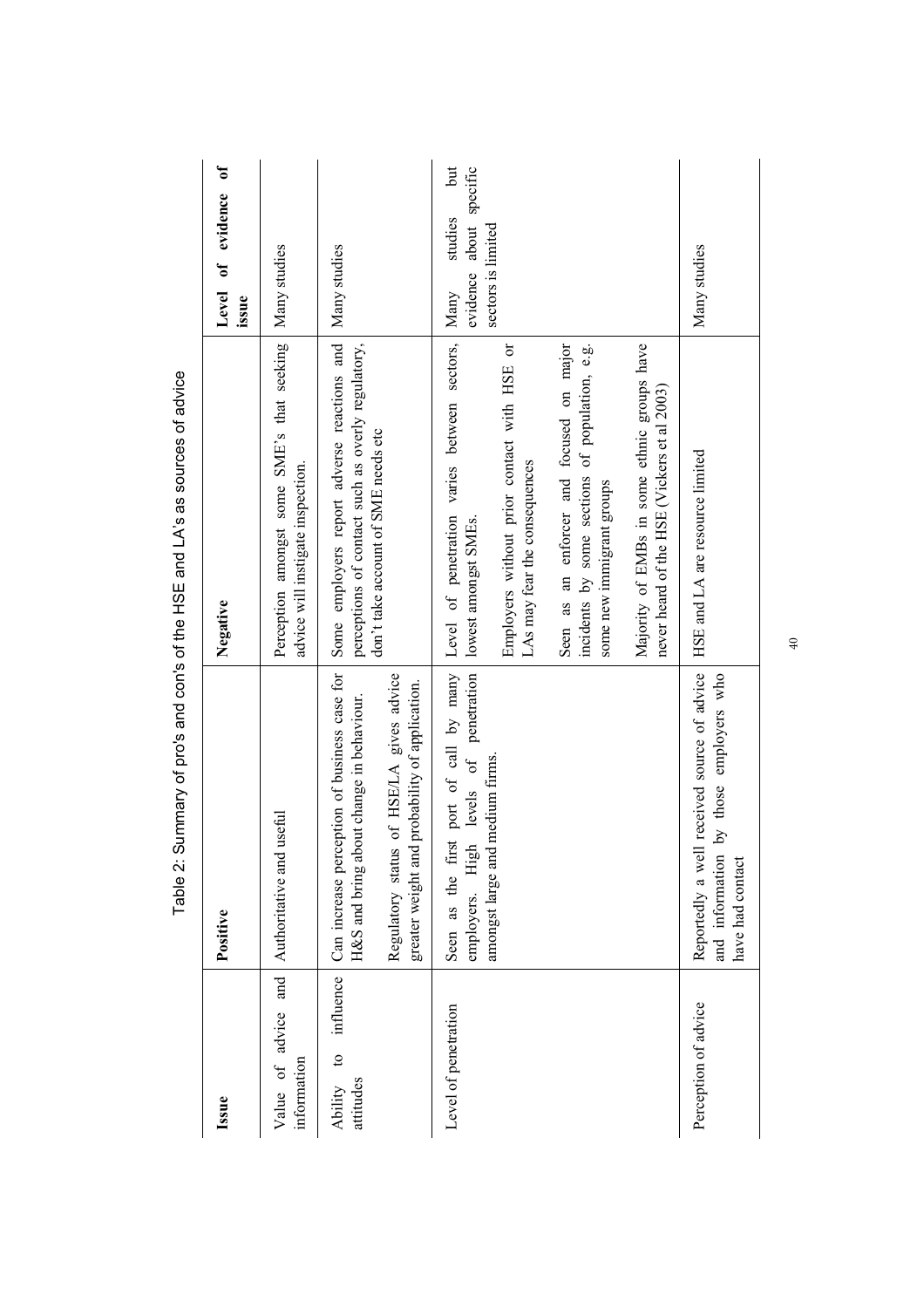### **2.5.3 Lessons from overseas**

#### **America, Canada, Australia and New Zealand**

There are examples overseas (America, Canada, Australia and New Zealand) of an increased level of priority being placed on the provision of advice and information by state bodies. In order to understand why greater priority has been awarded advisory activities, it is necessary to recognise the role of workers' compensation. In all four cases the cost of workers' compensation increased to a level that caused concern amongst employers and government, with demands to reform the system so as to reduce or contain the cost. In response to these concerns an increased emphasis was placed by state bodies on the provision of advice, information and financial incentives (to reward implementation of advice) as a means of helping employers improve health and safety and hence the cost of workers' compensation. Thus, the main driver for increased advisory activity was concern about the cost of workers' compensation rather than concerns about the virtues of enforcement or as an alternative to enforcement.

The organisational structures vary. However, given the link between workers' compensation and the desire for advice, the advisory role has been taken on by the state based workers' compensation boards or otherwise named state bodies in Canada, some US states and Australia. Indeed, these state bodies also take on the role of providing occupational health and rehabilitation services, as well as promoting and advising on employer implemented return to work schemes. The rationale is that the insurance, advice and support are provided by the same body.

For example;

- Canada has always had insurance, advice and rehabilitation services provided by state workers' compensation boards;
- In America, advice, rehabilitation and insurance are merged in some states (where the state worker compensation board runs the insurance scheme). In other states insurance is provided by competitive private insurers;
- In Australia Workcover provides insurance, advisory and rehabilitation services whilst championing employer based return to work schemes

However, enforcement arrangements vary. In Australia whilst Victoria merged enforcement into its Workcover body, Queensland purposefully retained enforcement within a separate body (the Department of Training and Industrial Relations). Also Australia mandated the creation by employers of rehabilitation plans and co-ordination, enforced by the state. In America enforcement is in the hands of OSHA and state bodies. In Canada, the Workers' Compensation Boards also enforce health and safety regulations.

The reported injury and rate of workers' compensation claims have declined in all of these countries. However, the increased focus on advice coincides with a raft of other reforms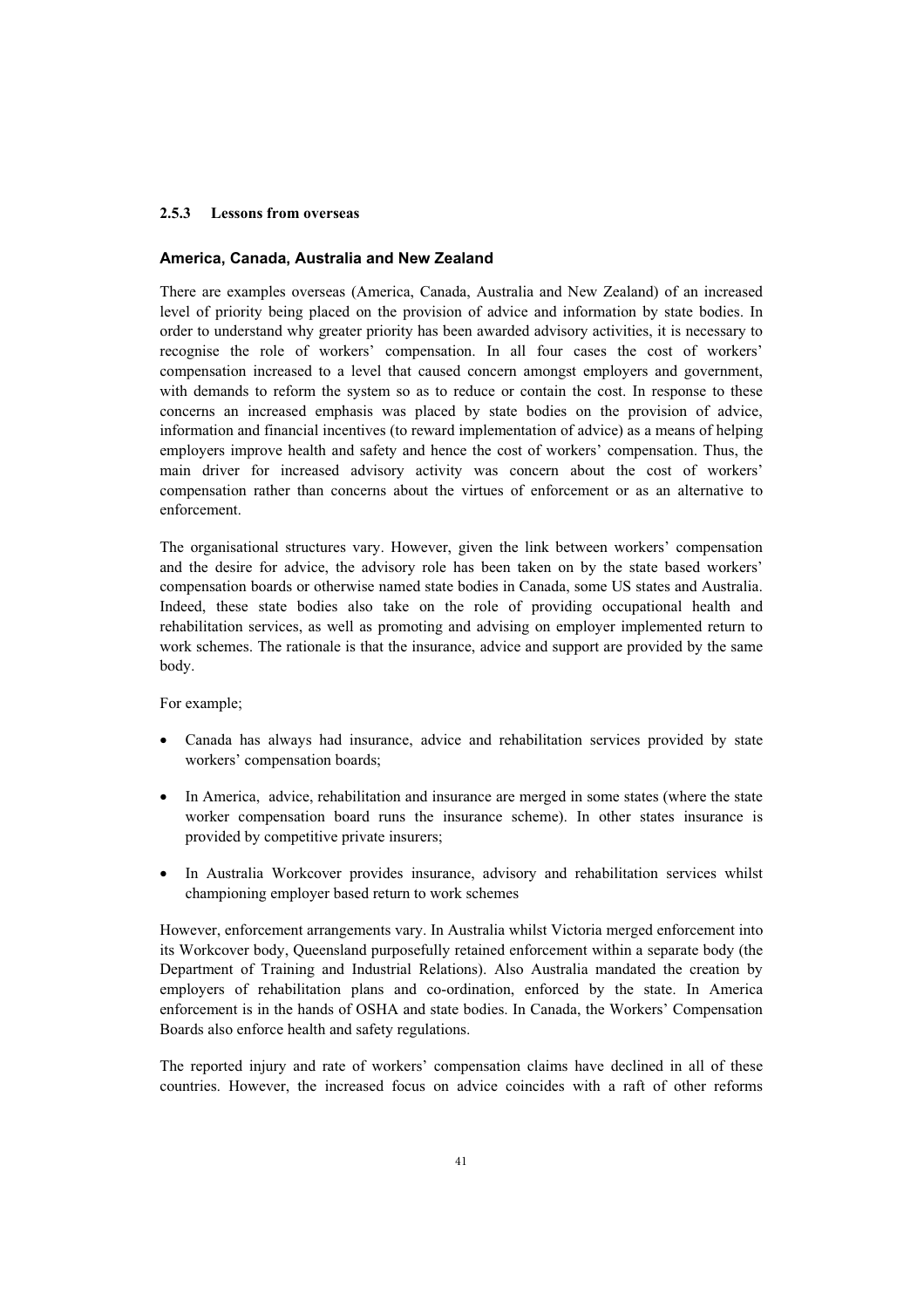including reformed benefits, reformed insurance rating schemes and incentives. Hence it is difficult to isolate the impact of improved advice.

One study in Oregon (Gardner et al. 1996) did separate out the workers' compensation cost reduction resulting from reforms. An initial round of reforms in 1987 included restrictions on the acceptability of stress claims, limited vocational rehabilitation, and limited the appeals process in 1987. A further round of reforms was enacted in 1990, including stricter definitions of compensability, encouraged comprehensive return to work and use of managed care organisations, amongst other changes. The 1990 reforms led to significant falls in premiums and the number of claims. Gardner et al. attributed;

- One to two thirds of the cost reduction to changes in safety and return to work;
- The majority of the remainder of the cost reduction to more active claims management and more frequent denials:
- Just  $1/10^{th}$  to changes in employment mix and statutory limits on compensability.

It has also been reported that the incidence of more severe injuries has declined from 3 per 100 workers in 1992, to 1.7 per 100 workers in 2000, whilst the number of persons on restricted activity days has increased. It is thought that increased job safety and faster return to work accounts for these trends (Ruser, 1999). As the rate of claimants for disability insurance (many are age related impairments) rose before and during this period, the decline in severe workers' compensation claims was probably unconnected to economic cycle.

Thus, it does appear that the increased focus on prevention by state bodies along with the incentive of reduced costs was associated with safety improvements.

### **2.5.4 The influence of culture, size and sector on the effectiveness of advisory activities**

It is clear that the level of penetration and response to HSEs advice and information varies greatly between sizes of organisations, cultural influences and industry sectors. The penetration, impact of advice and education has been found to vary between sectors according to a number of variables including;

- Whether the sector is "tight knit" with a bigger impact amongst tight knit sectors such as agriculture;
- Whether there is a strong professional or trade association, such as dentistry:
- The before level of health and safety wherein sectors that already display adequate standards may take note of HSE information but take less action because they are "good enough" already;
- Perceived risk- with less interest in seeking and applying advice amongst organisations that do not perceive themselves as high risk;
- Size Paradoxically it appears that large firms are more likely to be aware of HSE advice/information and to act upon such advice due, it appears in part, to the presence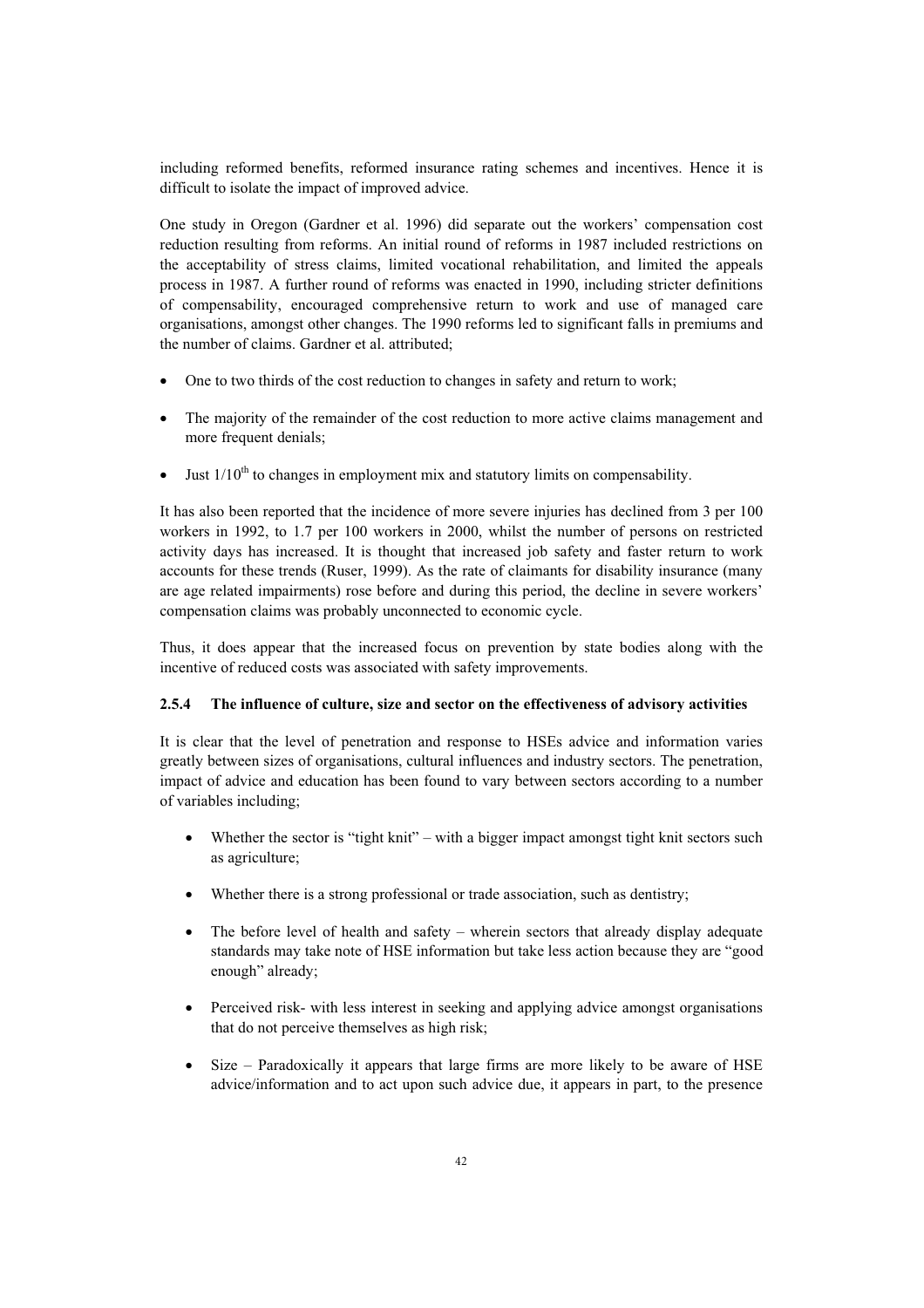of in-house professional health and safety staff and a clear organisational structure with defined roles.

The findings from evaluations present a consistent picture about the impact of company size and employment of health and safety staff. Larger firms and those with health and safety staff (typically larger firms) are more likely to be aware of and to respond to HSE advice and information.

# **Sectors**

The findings about the relative penetration of sectors are less consistent, with a few exceptions. It is apparent that;

- The retail sector is reported by many studies to have a low level of awareness and response to advice and information (it should be noted that the retail sector has a very high proportion of small firms);
- The "traditional" higher risk sectors such as manufacturing, construction and utilities commonly, but not universally, display higher levels of awareness of advice and information, along with public sector organisations;
- The level of penetration of advisory and information initiatives is less consistent amongst surveys for other sectors, such as services and health.

An unpublished assessment (Horbury, Jones and Wright, 2000) of the HSE's noise at work publications found that respondents operating in what were classed as lower risk sectors had far lower ownership of noise publications. This was related to company size, such that micro sized high risk firms were 3 times more likely to own a noise publication than a low risk micro firm, but the difference in ownership levels was just 10% between high and low risk large firms. Firms classed as low risk were also far less aware of what information was available.

# **Cultural influences**

In relation to ethnic minority businesses (EMB's), Vickers et al (2003) reports that health and safety inspectors (HSE and LA's) are currently the most commonly used and preferred sources of information and advice on health and safety issues for most small businesses, and are contributing to improved awareness particularly in ethnic minority businesses, and some improvement in health and safety practices in many cases (Vickers et al 2003). There is however a perceived need for more frequent inspections.

Inspectors are successful in undertaking an educative role in relation to highlighting the financial benefits of investing in health and safety improvements for both white-owned and ethnic minority owned businesses. However, these findings may reflect the targeting criteria of the inspectors, who tend to visit higher-risk businesses more frequently. As such, lower risk companies may not report the same benefits.

One in three surveyed businesses had made some use of external sources of information and advice about health and safety, with the propensity increasing with business size. The construction and hospitality sectors were more likely to have used external sources. South Asian groups were the least likely to have used external sources.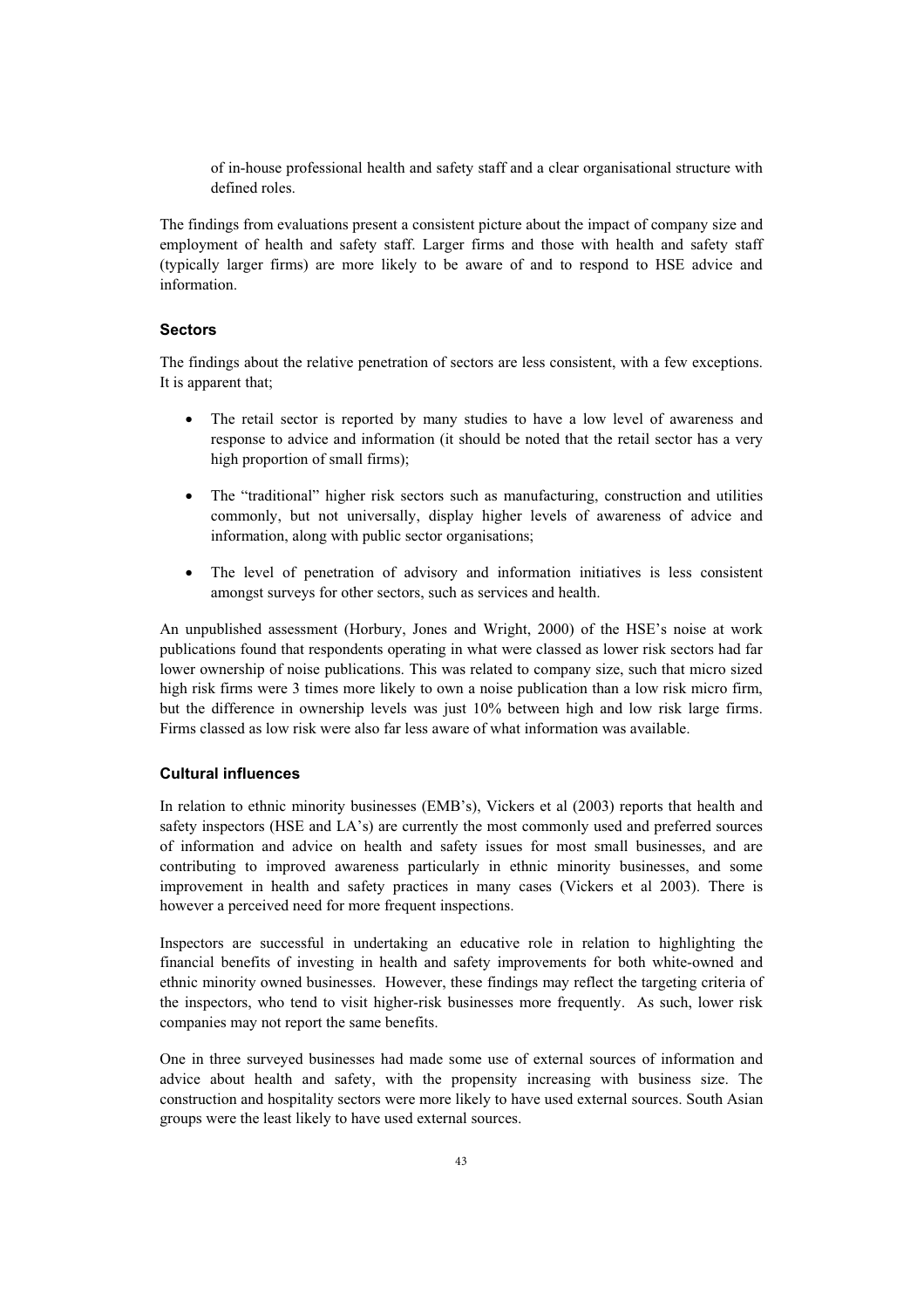Very few respondents reported experiencing difficulties in accessing information, however this may be correlated with the low level of perceived need for it. Approximately 50% of respondents identified that their preferred source of information was either inspectors or local authorities, however some indicated that they were wary of health and safety inspections.

With regard to using consultants, mixed reports were given in relation to the service that had been offered. Some companies were positive about their experience, whilst others believed that the consultants had taken advantage of their insecurities and lack of awareness of health and safety.

#### **2.5.5 The medium**

Education, awareness raising and advice can be provided in many forms, including direct contact inspection, mailshots, seminars, website based, college based, TV adverts. In can also be provided directly by the HSE or through intermediaries, such as Trade associations and professional bodies.

The advantages and disadvantages of each medium as noted by previous studies are summarised in Table 3 and discussed after Table 4.

Overall, comparative studies indicate that:

- x Seminars and direct contact by inspectors in the form of inspection-based advice are the most effective medium, some studies ranking direct contact as much more effective than seminars (such as the evaluation of GHGB Wright et al 2000, Vickers et al 2003)
- Seminars are less likely to be attended by small firms than large ones;
- Mailshots have limited effectiveness and should be targeted on specific industries;
- Hard copy leaflets and books remained the preferred form of publication, along with internet based material, rather than electronic formats such as CD ROMs and videos;
- The internet is a growing and often preferred means of acquiring information.

It appears that whilst larger organisations are more likely to incur costs and time in seeking out and attending events, smaller organisations prefer advice and information to "come to them".

Table 4 below shows examples of some of the key communication channels for SMEs in a sample of industry sectors. These findings have been collated from a number of research papers including Davies & McKinney (2001).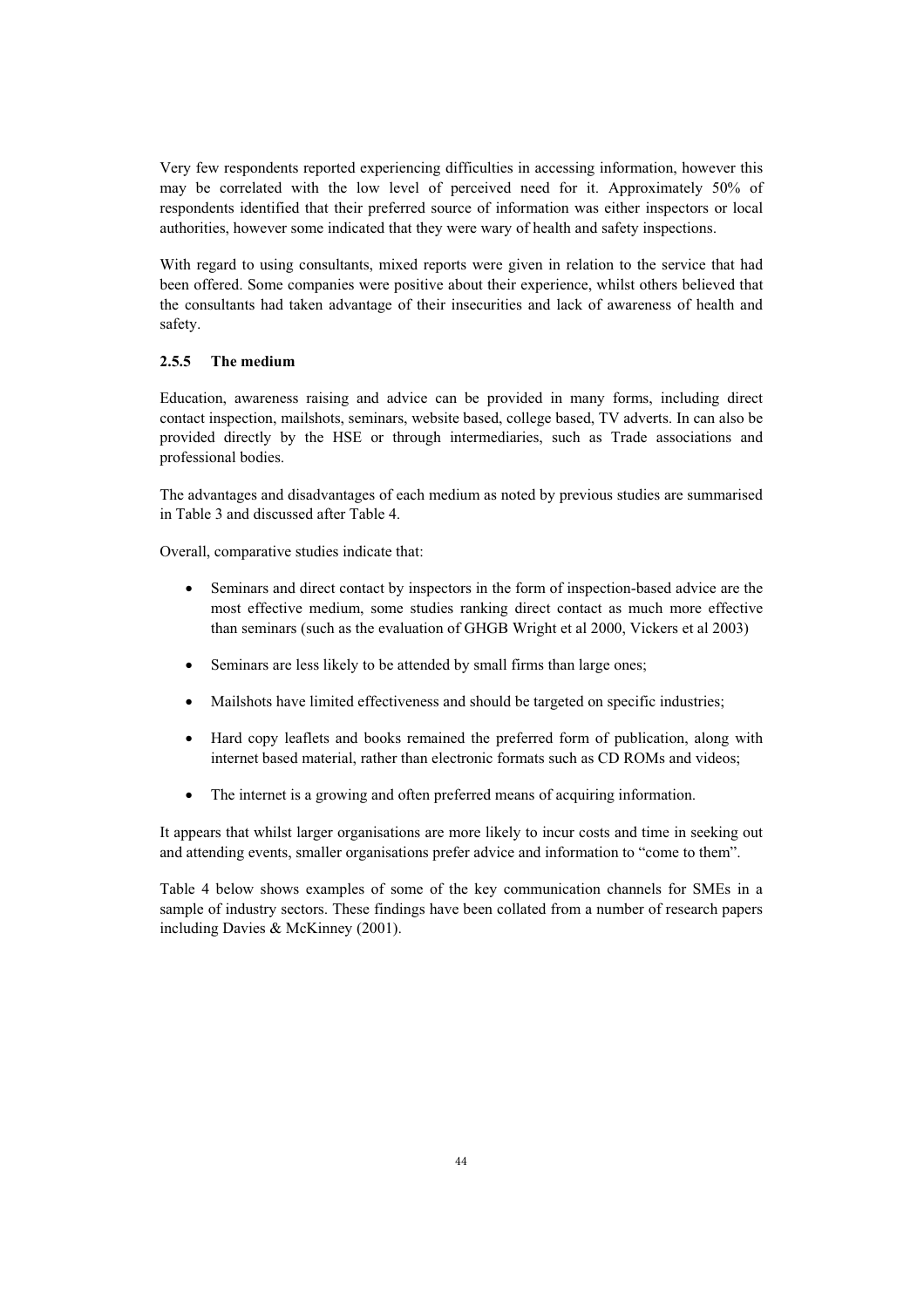| Medium                                |            | Pro's                                                                             | Con's                                                                                                                    | Level of evidence             |
|---------------------------------------|------------|-----------------------------------------------------------------------------------|--------------------------------------------------------------------------------------------------------------------------|-------------------------------|
| $\text{contact}$<br>Direct<br>visits) | (workplace | $\sigma$<br>the most effective form<br>communication and influence.<br>Reportedly | Lower level of penetration of SMEs<br>Resource intensive.                                                                | Well researched, many studies |
| Seminars                              |            | Reportedly an effective form of communication<br>and influence                    | performers or reluctant<br>Unclear if poor<br>compliers attend.                                                          | Well researched               |
|                                       |            |                                                                                   | Requires employers to be motivated enough to<br>attend                                                                   |                               |
| Internet                              |            | used source of information by<br>An increasingly<br>employers.                    | Relies on employer going to the website, $A$ few studies of an emerging and<br>requiring prior knowledge and interest.   | new form of communication     |
|                                       |            | Ease of access.                                                                   | Lower levels of penetration of SMEs and EMBs                                                                             |                               |
|                                       |            | High volume of information can be provided.                                       |                                                                                                                          |                               |
| Mailshots                             |            | in agriculture than any other<br>More effective<br>sector                         | Reportedly low levels of penetration and<br>influence                                                                    | Well researched               |
|                                       |            | Wide reach                                                                        | Resource intensive                                                                                                       |                               |
| Telephone helpline                    |            | being a valuable source of<br>information desired by organisations<br>Reported as | Employers with no prior contact with HSE may<br>fear using the line. Doubts raised about the<br>level of confidentiality | Well researched               |

Table 3: Summary of pro's and con's of each form of advisory communication Table 3: Summary of pro's and con's of each form of advisory communication

QR=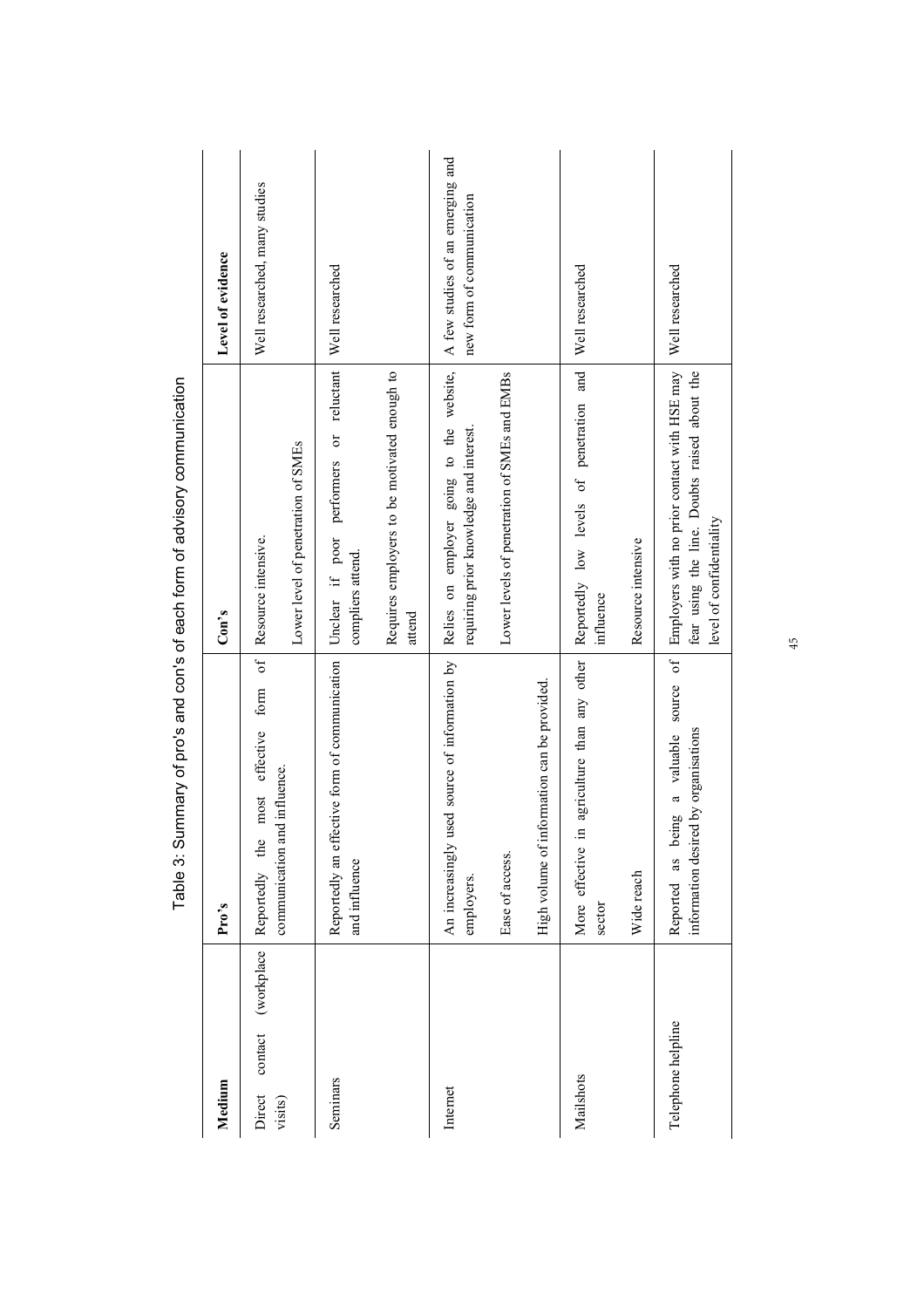| Medium                                                       | Pro's                                                                                                                                                                                                                           | Con's                                                                                                                                                                           | Level of evidence                               |
|--------------------------------------------------------------|---------------------------------------------------------------------------------------------------------------------------------------------------------------------------------------------------------------------------------|---------------------------------------------------------------------------------------------------------------------------------------------------------------------------------|-------------------------------------------------|
| Publications (leaflets, guides,<br>books etc)                | source of information, well<br>Reportedly a good<br>used and received.                                                                                                                                                          | $\overline{c}$<br>specific<br>sectors/hazards, concise, and free.<br>ತಿ<br>$\beta$<br>Information needs                                                                         | A series of evaluations have been<br>completed. |
| journal<br>advertising and articles<br>$1$ trade<br>Magazine | be a key prompt in seeking<br>Numerous sub-sector specific trade journals and<br>magazines enables highly targeted approach.<br>Helps to reach 'hard to reach groups'.<br>out information by organisations<br>Often reported to | Numerous sub-sector specific trade journals and<br>Role limited to raising awareness of (e.g.) new<br>magazines implies high cost of gaining general<br>regulation<br>coverage. | Reasonable                                      |
| TV advertising                                               | Wide reach                                                                                                                                                                                                                      | Low level of penetration if non-peak hours<br>Expensive                                                                                                                         | Reasonable                                      |
|                                                              |                                                                                                                                                                                                                                 |                                                                                                                                                                                 |                                                 |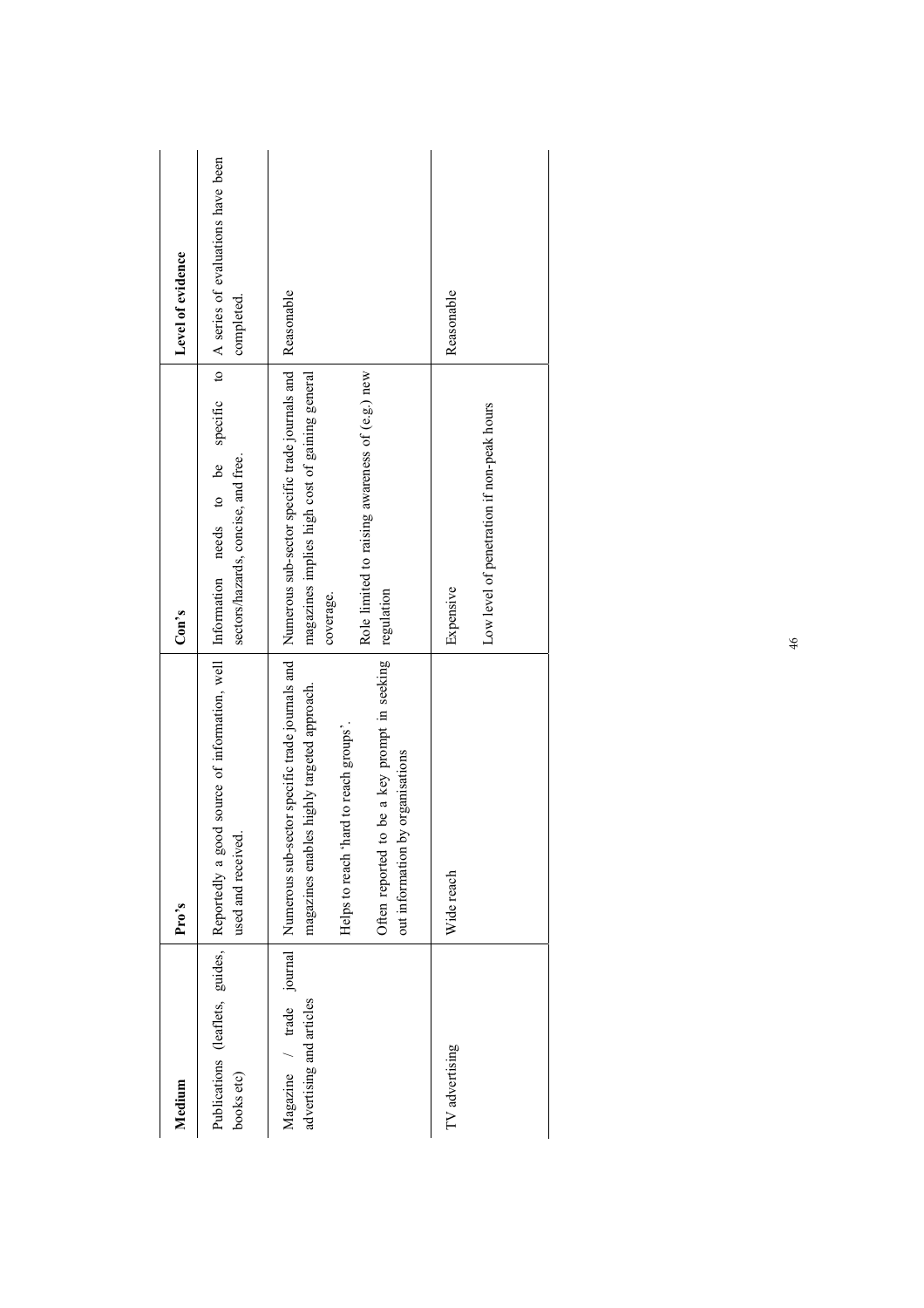|                    |                                                                                                                                                                                                                                               |                                                                                                                               | l sall provided a control in the control of the control of the control of the control of the control of the control of the control of the control of the control of the control of the control of the control of the control o |                                                                                                             |                                    |                                                                                                                                                   |
|--------------------|-----------------------------------------------------------------------------------------------------------------------------------------------------------------------------------------------------------------------------------------------|-------------------------------------------------------------------------------------------------------------------------------|--------------------------------------------------------------------------------------------------------------------------------------------------------------------------------------------------------------------------------|-------------------------------------------------------------------------------------------------------------|------------------------------------|---------------------------------------------------------------------------------------------------------------------------------------------------|
| Industry<br>sector | with<br>Direct communication<br><b>HSE</b>                                                                                                                                                                                                    | associations<br>Trade                                                                                                         | business<br>support organisations<br>Local                                                                                                                                                                                     | Trade press                                                                                                 | Other traders                      | Internet                                                                                                                                          |
| Plastics           | confidentiality. Would benefit<br>for fear of initiating a visit by<br>HSE InfoLine is low, caution<br>by being visibly independent<br>expressed about the level of<br>Little direct communication<br>an inspector. Awareness of<br>from HSE. | Very good source<br>of small firms are<br>because majority<br>however, limited<br>communication,<br>not members<br>$\sigma$ f | Chamber of Commerce<br>provide useful business<br>advice, however not<br>Business Link and<br>provide advice on<br>currently used to<br>health and safety                                                                      | of communication<br>as a large number<br>Effective channel<br>of SME's receive<br>copies of trade<br>press. | communication<br>channel<br>Strong | communication, however<br>plastics sector would be<br>small firms within the<br>even more beneficial.<br>a web site specific to<br>Good source of |
| Catering           | Lack of awareness concerning<br>preferred route for receiving<br>HSE InfoLine. EHO is the<br>advice                                                                                                                                           | trade membership<br>Limited use as<br>is low                                                                                  | Limited use for H+S<br>advice.                                                                                                                                                                                                 | of communication<br>effective channel<br>Far reaching and                                                   | communication<br>channel<br>Strong | Limited                                                                                                                                           |
| <b>MVR</b>         | provision of H+S information.<br>General lack of awareness<br>concerning HSE InfoLine<br>First point of contact for                                                                                                                           | $20-30\%$ of small<br>Very good source<br>limited to approx<br>communication,<br>membership is<br>however<br>firms<br>ЪÓ      |                                                                                                                                                                                                                                | Far reaching and<br>communication<br>effective<br>channel.                                                  |                                    | communication for those<br>that have internet access<br>within the workplace.<br>Limited source of                                                |

Table 4: Examples of effectiveness of communication channels by industry sector (SME's) Table 4: Examples of effectiveness of communication channels by industry sector (SME's)

 $47$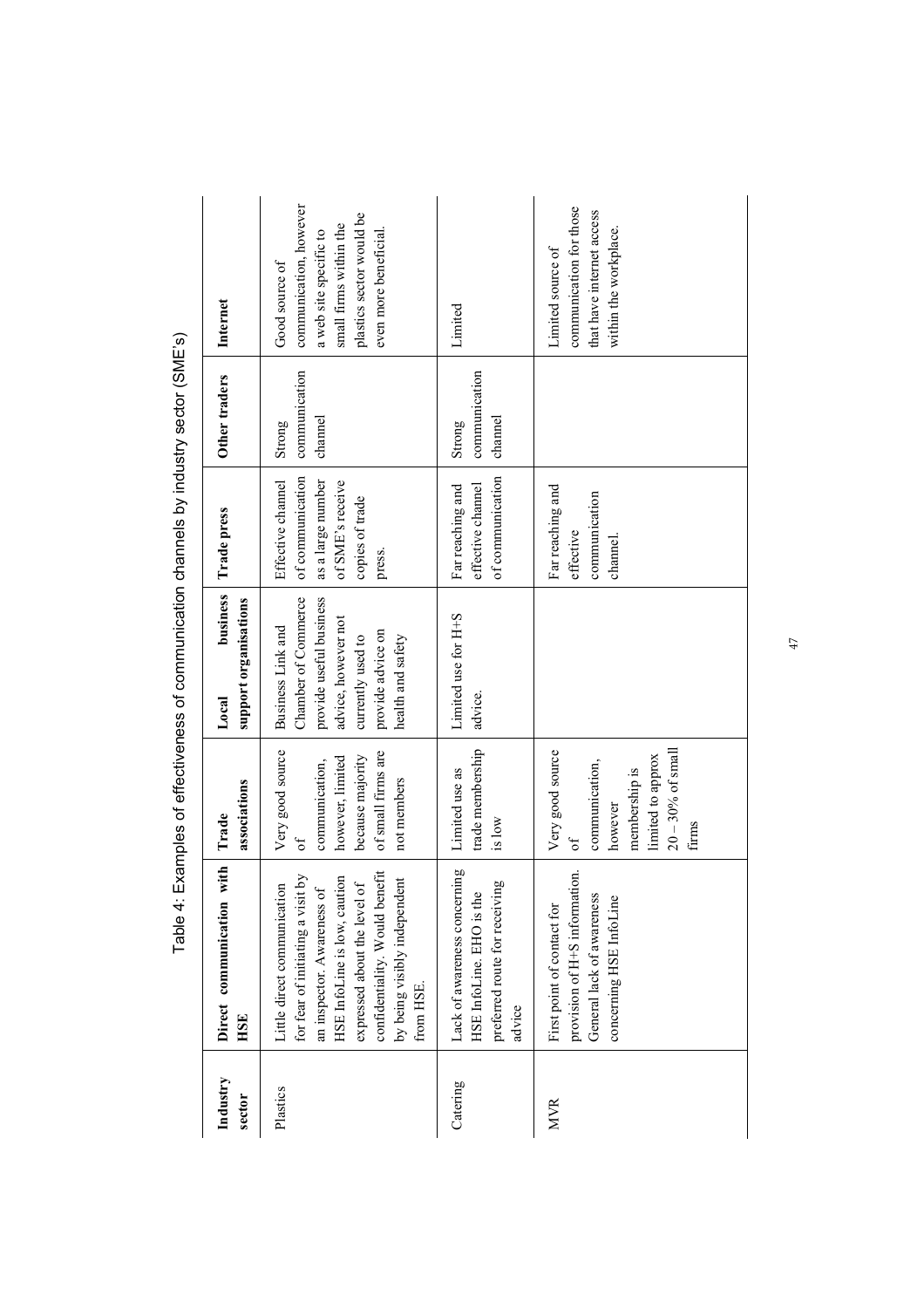|           | with<br>Direct communication<br>HSE                                                                                                                         | associations<br>Trade                                                      | support organisations<br>Local                                                                                                               | business   Trade press                                     | Other traders | Internet                         |
|-----------|-------------------------------------------------------------------------------------------------------------------------------------------------------------|----------------------------------------------------------------------------|----------------------------------------------------------------------------------------------------------------------------------------------|------------------------------------------------------------|---------------|----------------------------------|
|           | information to be given face to<br>provision of advice. Preferred<br>face from inspectors. General<br>ack of awareness of HSE<br>first point of contact for | source consider it<br>utilised, however<br>Currently under<br>to be useful | not use local business<br>support organisations<br>firms that use this   majority of firms do<br>Ineffective route for<br>information as the | Far reaching and<br>communication<br>effective<br>channel. |               | Growing source of<br>information |
| infoLine. |                                                                                                                                                             |                                                                            |                                                                                                                                              |                                                            |               |                                  |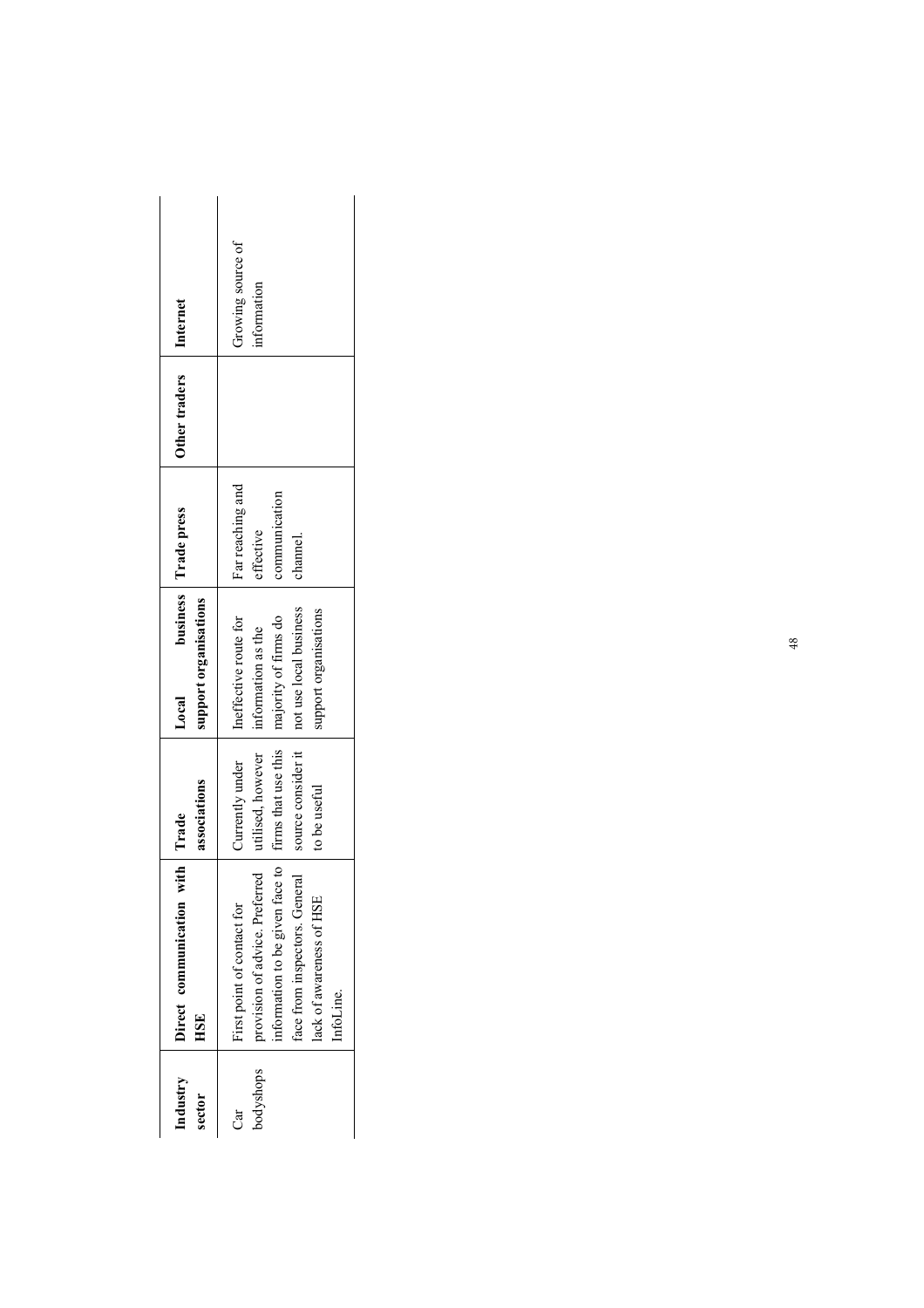#### **Mailshots, seminars and inspections**

Rakel et al (1999) conducted research '*evaluating the impact of contact techniques*'. The hypothesis being tested was 'that a mailshot or seminar stimulates change leading to improved health and safety performance by dutyholders'. The research was conducted over a two-year period and involved a total of 991 small and medium sized enterprises (SME's). The FOD assessed the effects of a programme (in terms of quantity and quality of change) of 43 mailshots and 22 seminars that covered a wide range of health and safety topics in many different kinds of workplaces. The University of East Anglia acted as an independent reviewer, undertaking a critical analysis of the methodology and assessing the validity of the findings.

Although the research methodology was rigorous, one potential limitation of the study relates to the consistency of the evaluations by the inspectors. Despite the use of expert evaluators from the same institution, there was ambiguity pertaining to measuring and judging standards. As such the findings may have incorporated individual and regional biases.

Overall, inspections and seminars were found to induce considerably more action in companies than mailshots. As such, the effectiveness of mailshots is questioned.

Mailshots were found to work considerably better in agriculture than in most other sectors. This was explained by the 'close knit' community that farmers belong to. In essence, any information that is forthcoming is discussed within the farming community. Furthermore, farmers perceived that information contained within leaflets and magazines was the most sensible way of keeping people up to date. However, the information needed to be concise and relevant to their industry sector.

In contrast, mailshots to dentists, Motor Vehicle Repairers (MVR) companies and scrap dealers did not have much impact. This interpretation should reflect the background that over 80% of dentists visited were evaluated as having 'good enough standards' with or without having received a mailshot. This may be accounted for by the strong professional affiliation within dentistry which sets industry standards. In relation to the MVR and scrap dealer sectors, no explanation was given as to why this form of contact was ineffective in changing behaviour.

Overall, the proportion of assessments associated with action was only 9% for mailshots. The findings support the view that mailshots should be targeted to certain business sectors, rather than to all. Furthermore, it is reported that the inspectors engaged in organising mailshots found the activity to be much more complicated and time consuming than originally envisaged. As such, the process is more costly in terms of time and finance than originally perceived, but with limited effectiveness.

Seminars produced a much better response than mailshots, but once again the results varied between different industry sectors. Agriculture, construction and MVR appeared to be more inclined to take action after having participated in a seminar than other sectors, such as nursing homes. For agriculture and some other very specialised business sectors, this was explained by the higher degree of interaction between these tightly knit groups.

Although it was reported that seminars are less effective within nursing homes, the results illustrate that there was still a degree of impact. In fact, although the quantity of action taken was less than for other sectors, the quality of action was greater.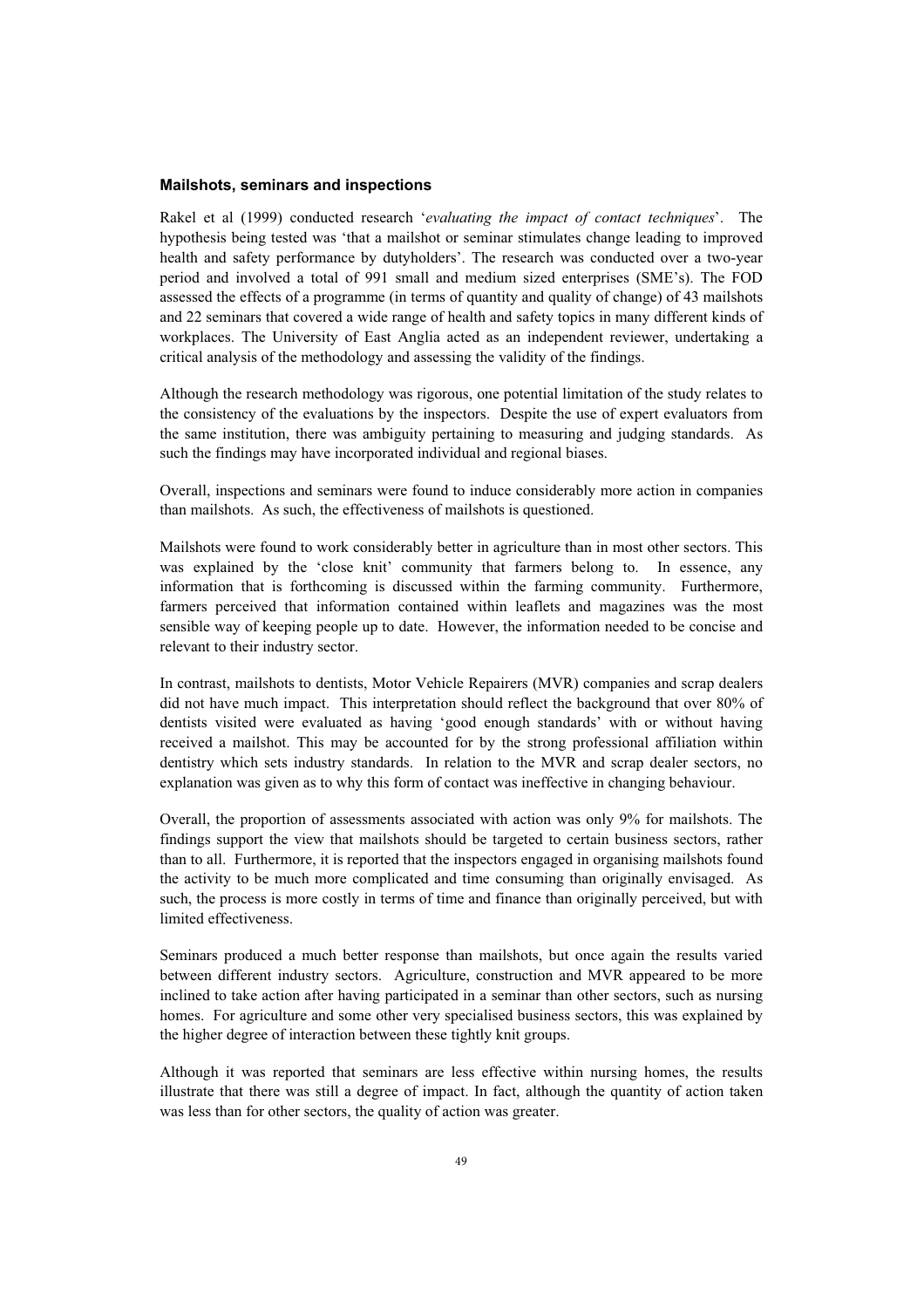Overall, the proportion of assessments associated with action was 47% for seminars. However, a difficulty acknowledged with seminars is that they tend to attract businesses that are motivated to comply. Therefore, it is difficult to assess the true impact of seminars because the reluctant or non-complier is unlikely to attend such events.

Direct contact in the form of inspections was shown to create a large impact in stimulating action in all the businesses that participated, although seminars appeared to be able to generate a similar response rate. However, questions remained pertaining to whether the action taken as a response to inspection is of the quality one would expect. In essence, businesses may be taking action for actions sake, without truly understanding why a particular measure was necessary. As such, it is difficult to assess the durability of the enforcement action and whether behavioural changes continue once the inspection is completed.

The study concluded that;

- Mailshots are most effective when targeted to specific 'close knit' industry sectors such as agriculture. They are least effective in industries where standards are already very high, perhaps as a result of trade / professional affiliations, or in contrast, in industry sectors that are historically reluctant or not motivated to comply.
- Seminars are effective forms of contact for influencing compliant organisations, however, reluctant compliers are the least likely to attend seminars, hence another contact technique such as inspection is needed.
- Direct contact in the form of inspections impact upon stimulating action in all businesses, however, the longevity of the change in terms of behaviour is still questioned. Inspection should incorporate education so that businesses understand the reasons why action should be taken rather than just being told it should.

# **Leaflets**

In general, the research findings illustrate that leaflets provide a valuable source of information for businesses, providing the information is clear and concise. This medium has proved particularly successful in penetrating industry sectors that have historically proved 'hard to reach'.

The 'Absolutely Essential Health and Safety Toolkit – for the small construction contractor' has been reported as providing clear and specific information relevant to this high risk sector (Atkins, 2003).

Davies, (1998) reported on the results of a market research project in measuring the impact and effectiveness of the Introduction to Health and Safety leaflet within the SME sector. This approach was found to be more effective than mailshots in raising awareness of issues that impact upon small businesses. Furthermore, it was reported as being particularly useful because it provided clear signposting to other relevant publications.

HSL (2002) reported that home workers would appreciate brief leaflets as a form of educating and raising awareness of health and safety issues that they face. Considering that there are approximately 650,000 home workers equating to 2.3% of the workforce, this sector appears to be overlooked.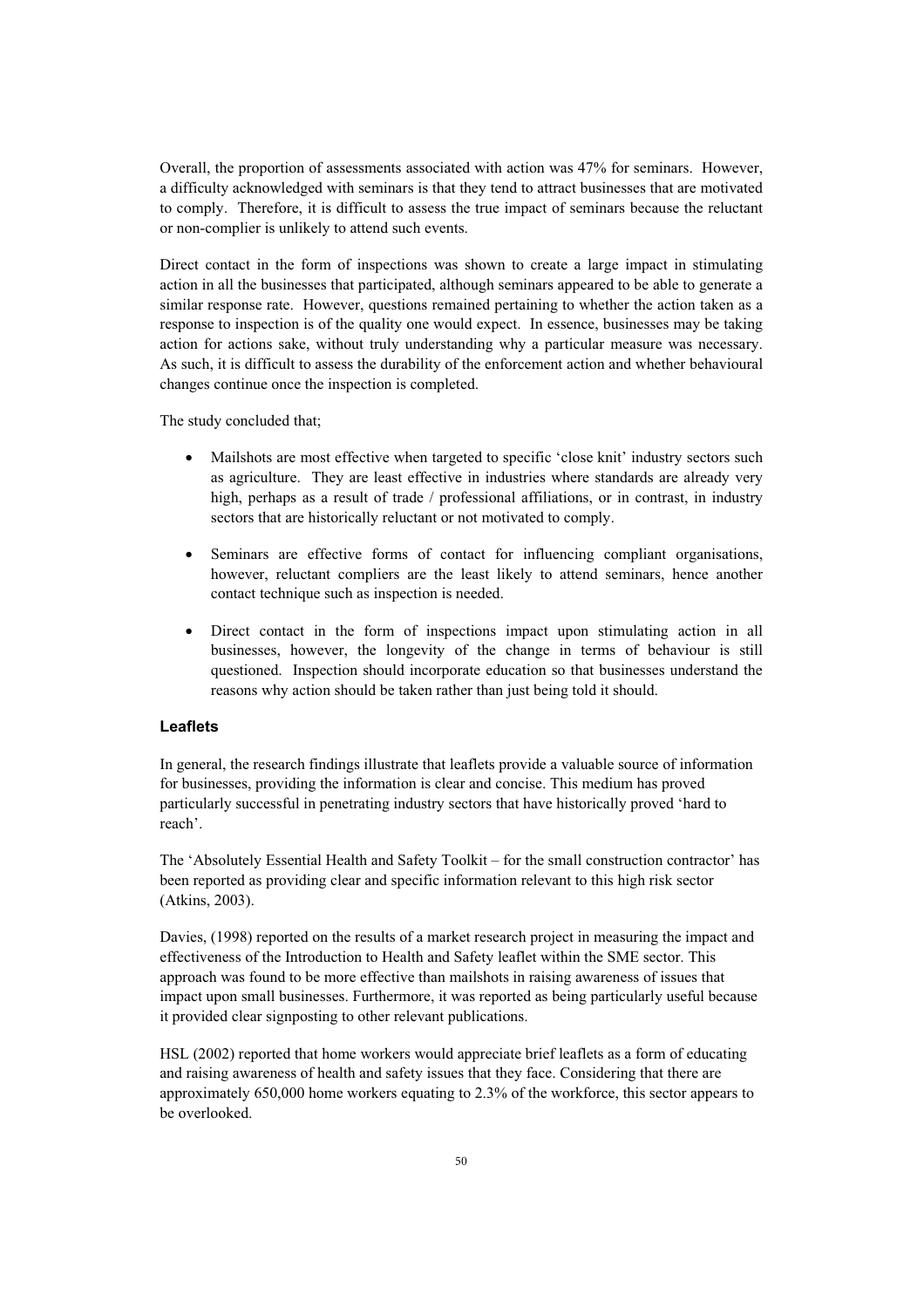# **Mixed media campaigns**

Wright et al (2000) evaluated the impact of the HSE's Good Health is Good Business (GHGB) campaign on the attitudes and behaviours of organisations. Comparisons were made of the attitudes and behaviours of employers who were or were not 'aware' of the GHGB campaign and between small, medium and large organisations.

The key findings of the study included;

- The penetration of the campaign varied greatly according to the size of the organisation. 73% percent of large organisations could recall promotional materials etc compared to only 28% of small organisations. As such, future campaigns should aim to reach smaller organisations more successfully.
- In relation to specific industry sectors, the percentage of surveyed organisations that recalled the campaign varied greatly between sectors. 85% of utilities, 72% of telecoms, 60% of manufacturing, 55% of construction, 64% of health, 59% of transport and 65% of local authorities recalled the campaign. A minority of respondents in other sectors recalled the campaign, only 36% of retailers, 39% of hotels/catering and 41% of other services – which together account for about 40% of UK employment.
- x The report claimed that 'aware' organisations made more changes in health risk management. Furthermore, 'aware' organisations were more likely to apply the types of methods advocated by the GHGB campaign, such as risk assessment and audits.
- The most effective form of contact that brought about increased awareness that led to change in views was cited as visits by the HSE or local Environmental Health Officer changing views in 33% of firms contacted by the HSE. This was followed by literature and training by consultants.
- Seminars were attended by 8% of respondents.
- The campaign had an effect primarily by 'educating' employers' about occupational health risks, regulations and their management, thus increasing their competence.
- x Respondents indicated that the campaign could have been improved. Examples of proposed improvements include;
	- o Presenting the business case in a more powerful manner by showing the cost of individual cases of ill health or accidents. Profitability was cited as the highest business priority across the majority of industry sectors who were both aware and unaware of the GHGB campaign, thus any link that could be made between the cost of ill health or accidents upon profit could prove to be a powerful medium.
	- o Using more direct methods of communication, such as internet, trade journals and mail shots.
	- o Ensuring that information is presented in a cohesive manner.
	- o Making the guidance short, simple and more industry specific.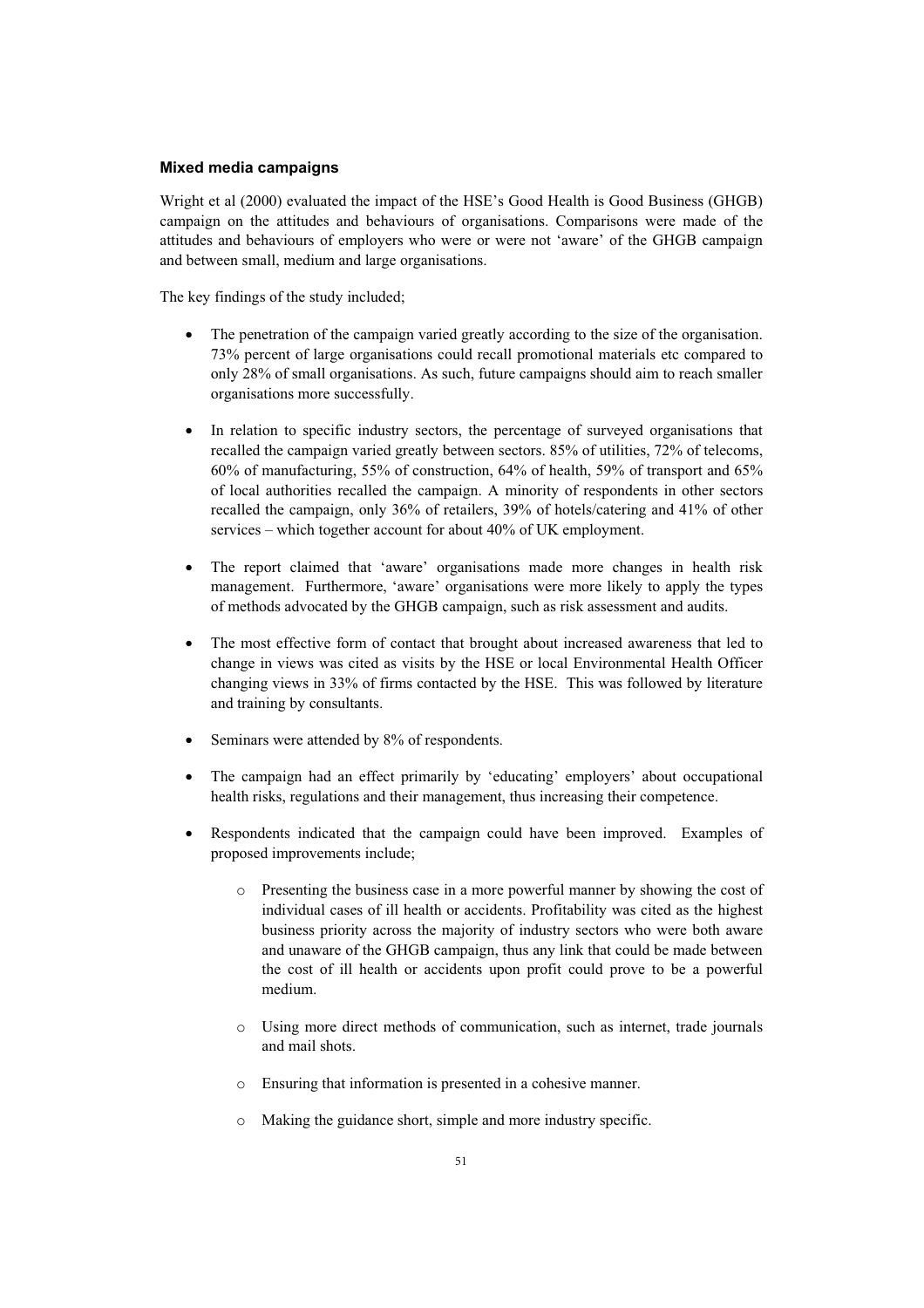The study concluded that:

- Campaigns such as GHGB can make a significant contribution to improvements in occupational health. However, future campaigns should aim to attract the attention of 'unaware' organisations, particularly SME's that do not have health and safety personnel in-house.
- x Occupational health should be included in general education and training to improve employers' competence before they enter business, and also to increase the general societal concern for health.
- Improvements should be made with regards to presenting the business case and increase the fear of individual prosecution. It was proposed by respondents that the latter would most effectively be achieved by increasing the number of inspections and prosecutions.

These findings were supported by research such as that conducted by Aspect Marketing (2000), Kovacs (1995), and Bunt (1993) in their evaluations of other campaigns and studies.

It has also been noted that the receipt of training by other organisations, such as NEBOSH courses, can also prompt action and improve understanding in firms. This reflects the finding from studies that the presence of an informed individual in an organisation is associated with greater awareness and action on health and safety risks (such as Thomson-MTS and Building Use studies, 1993). Training sources such as consultants, colleges and training boards such as Agricultural and Construction Industry have been cited.

### **Television adverts**

Television adverts have more mixed results. The Research International assessment of the Killing field II campaign found a high level of spontaneous recall but an ambivalent attitude, such as it happens to others. The evaluation of the GHGB found low levels of recollection of TV adverts although other studies found that they had an impact amongst the audience it did reach.

### **The internet**

Care must be taken in the above findings as many studies predate the increased use of the internet. The recent study of Wright et al 2003 found an increased interest in internet based support from the HSE. This was supported by Business and Market Research (2000) who predicted that the internet would become increasingly important in meeting small firms needs, providing that the information presented needed to be clear, easy to understand and tailored to meet immediate needs.

There is strong evidence to support that small companies are increasingly using ICT. In 2000, approximately 25% of small firms did not have access to computers and did not envisage that this would change in the immediate future (Business and Market Research Ltd, 2000). However, this figure is now reported to be reduced to approximately 15%, thus indicating that 85% of small companies do have access to this medium (Wright et al, 2003).

In a recent study, Wright (2003) reported that out of a total 802 companies surveyed, 56% use the internet to access health and safety information. Furthermore, 87% of the respondents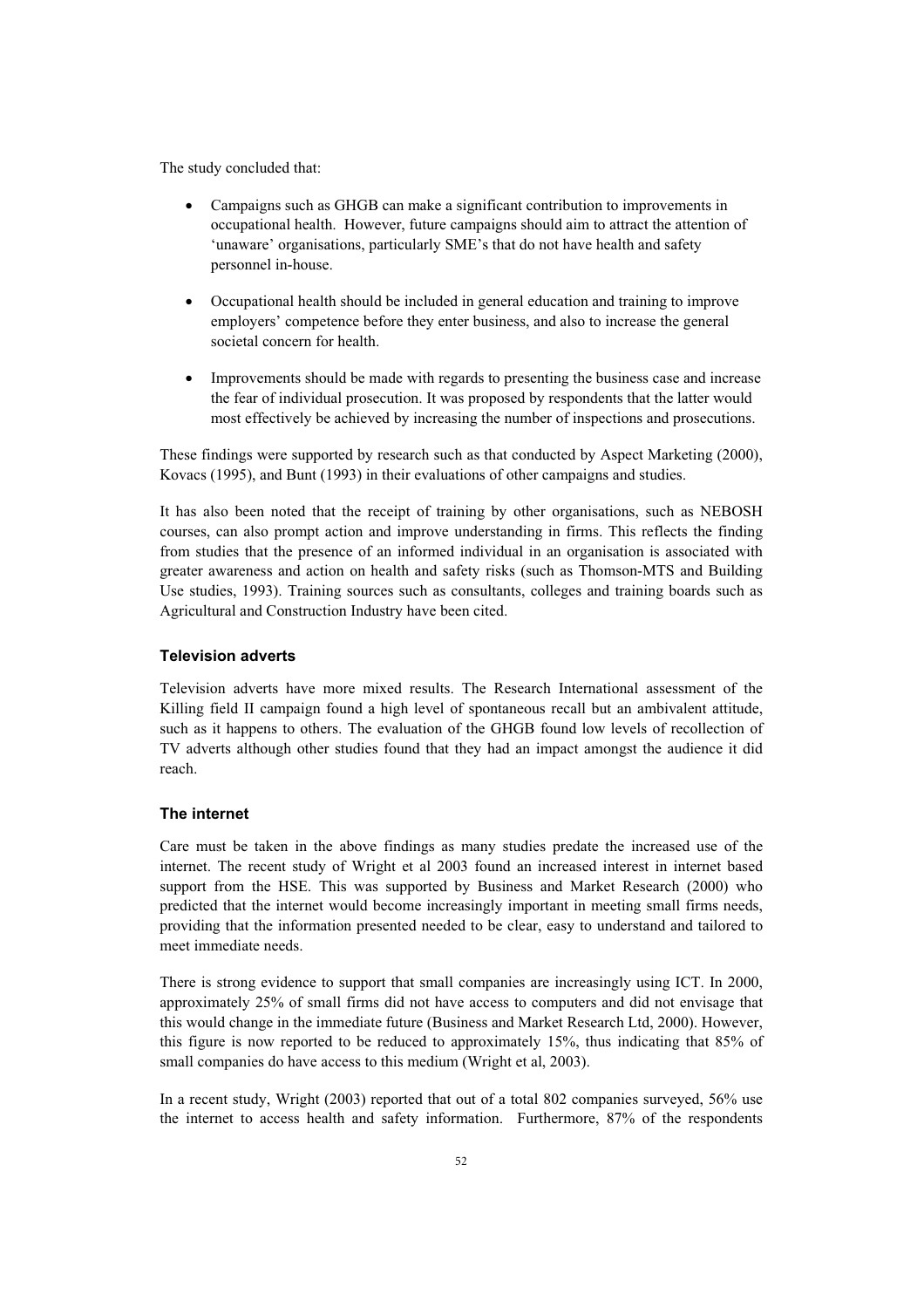indicated that they would be happy to be placed on a mailing list in order to receive information and 71% would be happy to receive e-mail updates.

With regard to small companies, Davies & McKinney (2001) reported that the HSE website did not provide obvious links to the small firms pages, and this was reported as an obstacle in accessing relevant information by smaller companies.

The study by Wright et al (2003) identified many ways in which the HSE's website could be further developed to meet the growing expectations and requirements of organisations.

### **Videos**

Videos can be used as a powerful medium to educate. However, this medium is more applicable to larger organisations who are more likely to have the resource in terms of time and facilities to show these. However, smaller companies are less likely to have video recorders at work, or be willing to allocate the time during working hours to watch them (Davies  $\&$ McKinney, 2001).

# **2.6 WORKING WITH AND VIA NON-GOVERNMENTAL INTERMEDIARIES**

### **2.6.1 Overview**

Given that there is a plethora of sectors and firms, especially small firms, this line of thinking leads to the conclusion that the HSE needs to work via other organisations, especially those that have direct contact with a specific sector of organisations, e.g. Business Link, DTi Small Business Service, trade associations etc. It is thought that the HSE can achieve more influence by working with and/or via other organisations.

Accordingly, there has been a series of pilot studies and national initiatives aimed at improving the knowledge base of SMEs and providing access to advice through intermediaries. In each case, the evaluations have demonstrated that such schemes are effective, to varying degrees, and welcomed by SMEs, with many reporting improvements enacted in response to such advice and information. Few studies have compared the relative benefits of intermediaries.

The key findings are:

- There are a wide range of intermediaries who are willing and able to work with the HSE;
- Working with intermediaries is clearly an effective way of amplifying the effect of the HSE, it can bring about change in attitudes, awareness and employer behaviours;
- The level of interest shown by intermediaries varies greatly;
- The ability of intermediaries varies greatly, with some having greater penetration of their constituencies than others;
- Research on the benefit of working with each type of intermediary is at an early stage in some cases;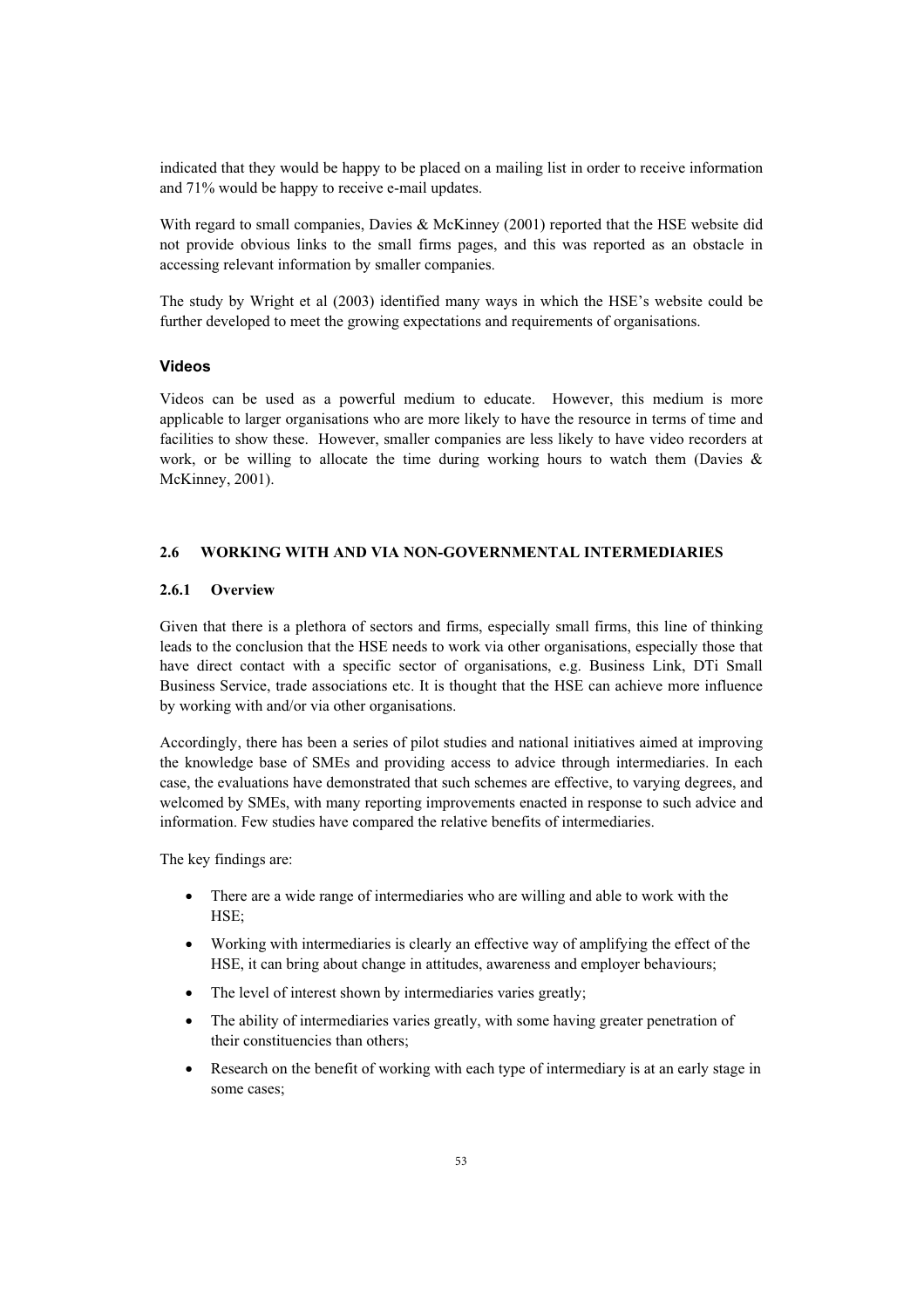- $\bullet$  There have been few comparative studies of the relative benefits of working with each type of intermediary, so it is difficult to conclusively state which ones offer the best partnership opportunities;
- $\bullet$  Work with partners is useful for all sizes of organisations and sectors;
- Working with intermediaries is particularly needed in the context of reaching the large number of SMEs, but paradoxically SMEs are represented by a large number of intermediaries and have variable level of contact with intermediaries;
- The HSE's resourcing and systems need to be developed to support working with intermediaries.

Table 5 provides a summary of the research on the advantages and disadvantages of working with each type of intermediary. From this it is apparent that the factors which influence the relative advantages of intermediaries include;

- Penetration and degree of representation of organisations;
- Intermediary's level of interest in and attitudes towards health and safety;
- Level of activity and resources possessed by the intermediary;
- $\bullet$  Employers attitudes towards the intermediary, i.e. it is a respected source.

It appears that the following types of intermediaries offer value, in no particular order;

- Trade associations, such as Paper Federation, Chemical Industry Association, Food and Drink Federation;
- Training and enterprise organisations;
- Trade Unions and worker safety advisors;
- Professional bodies.

Little empirical research has been completed on the potential role of the DTI's Small Business Service in promoting health and safety.

It is also clear that the arrangements and resourcing within the HSE are a key factor. Haslam and James (2001), as part of a wider study on working with intermediaries, found that for example, a more clearly defined role for Workplace Contact Officers is important and that the systems in FOD for working with intermediaries are also important. Similarly studies such as that by the Small Firms Enterprise Development Initiative (2001) notes that the HSE need to produce a body of information and products for use by intermediaries.

Furthermore, it has been proposed that the requirement for small businesses to register with HSE or local authority would provide an opportunity to establish an information exchange, and potential relationship with new businesses. This opportunity is not currently exploited.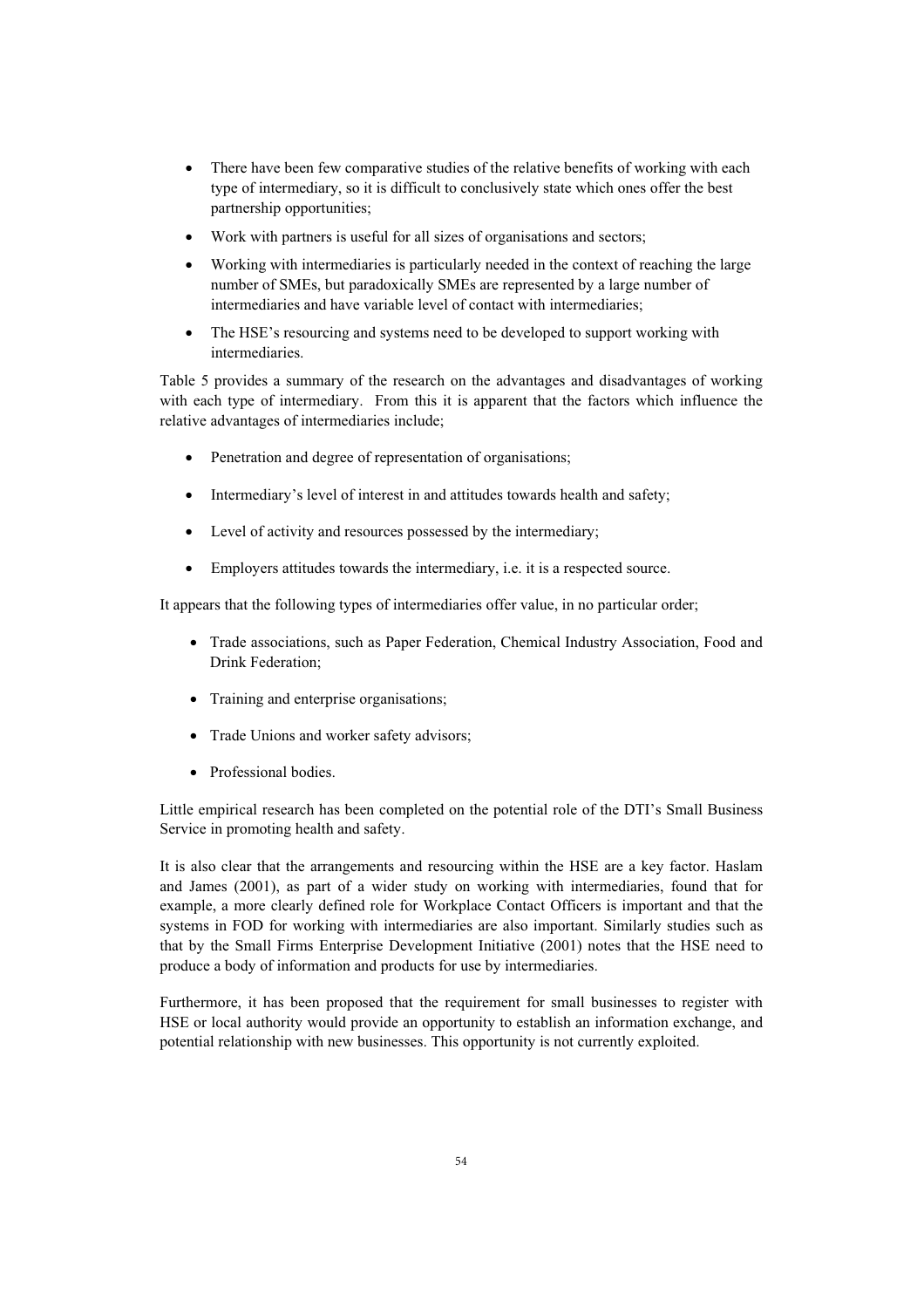| Intermediary               | Pro's                                                                                                                                                                                           | Con's                                                                                                                                                                                                                                                                                 | Level of evidence                             |
|----------------------------|-------------------------------------------------------------------------------------------------------------------------------------------------------------------------------------------------|---------------------------------------------------------------------------------------------------------------------------------------------------------------------------------------------------------------------------------------------------------------------------------------|-----------------------------------------------|
| DTI Small Business Service | advisory bodies e.g. Ethnic Minority<br>Business Forum and Small Business Council<br>Works with key<br>Nationwide                                                                               | Role lacks definition and sense of priority Limited in respect of health<br>(Fairburn and Patel, 2003)                                                                                                                                                                                | and safety                                    |
| <b>Business Link</b>       | Potential source currently under-utilised                                                                                                                                                       | H&S not seen as a priority by clients in start up<br>Reported to offer limited opportunity (Fairburn<br>and Patel, 2003)<br>businesses                                                                                                                                                | Limited                                       |
| Trade Associations         | Can achieve good level of penetration in tight nit<br>Help to develop common sets of standards and<br>and cross sector<br>Able to facilitate networking<br>initiatives<br>guidance.<br>sectors. | Variable level of membership across sectors &<br>Low level of ethnic minority representation<br>(40% of white firms vs. 24% of EMBs, Vickers<br>Variable level of association interest in H&S<br>Variable level of association activity.<br>only 28% of enterprises<br>et al $2003$ ) | $\sigma$<br>level<br>Reasonable<br>evaluation |
|                            | Manufacturers and suppliers Achieves common standard for all new machinery                                                                                                                      | Limited to safety of equipment and materials                                                                                                                                                                                                                                          | Reasonable                                    |

Table 5: Pro's and con's of intermediaries as sources of advice and influence Table 5: Pro's and con's of intermediaries as sources of advice and influence

55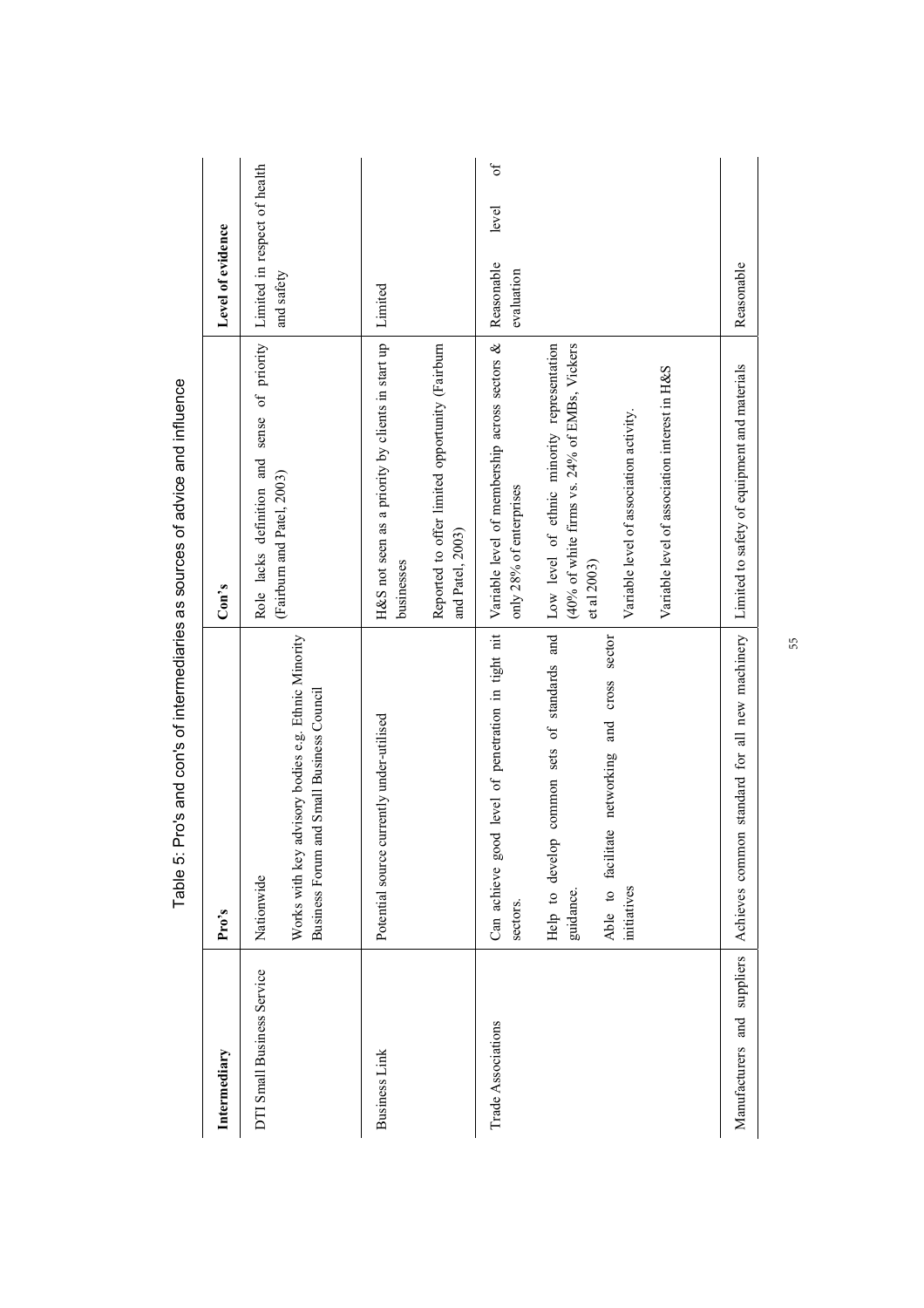| Level of evidence |               | Limited                                    |                                                                                             | Reasonable                                          |                                                                  |                    |                                          | Limited                                                                                                                          |                                                                   |                                                    | Limited                                            |                                                 |    |
|-------------------|---------------|--------------------------------------------|---------------------------------------------------------------------------------------------|-----------------------------------------------------|------------------------------------------------------------------|--------------------|------------------------------------------|----------------------------------------------------------------------------------------------------------------------------------|-------------------------------------------------------------------|----------------------------------------------------|----------------------------------------------------|-------------------------------------------------|----|
| Con's             |               | Variable level of activity across regions. |                                                                                             | Level of interest and commitment to health and      | safety varies between areas                                      |                    |                                          | Limited to specified roles                                                                                                       |                                                                   |                                                    | H&S not seen as a priority                         | Reported to offer limited opportunity (Fairburn |    |
| Pro's             | and materials | Nationwide                                 | Most common business organisation (61% of those<br>Vickers et al 2003<br>who belong to one, | Can achieve good level of penetration within SME's. | High level of trust from SME's                                   | Can be influential | training expertise<br>Have high level of | Examples of licensing of safety critical workers, e.g.<br>signal engineers, train drivers, radiation protection<br>advisors etc. | Provides assured level of in-house health and safety<br>expertise | Administered and enforced by the professional body | only<br>SME's<br>High level of penetration. May be | contact with intermediary                       | 56 |
| Intermediary      | of equipment  | Chamber of Commerce                        |                                                                                             | Enterprise<br>and<br>Training                       | Skills<br>councils, agencies and trusts,<br>and<br>e.g. Learning | Council            |                                          | Railway Signal<br>e.g.<br>bodies,<br>Institute of<br>Professional<br>Engineers                                                   |                                                                   |                                                    | Banks and accountants                              |                                                 |    |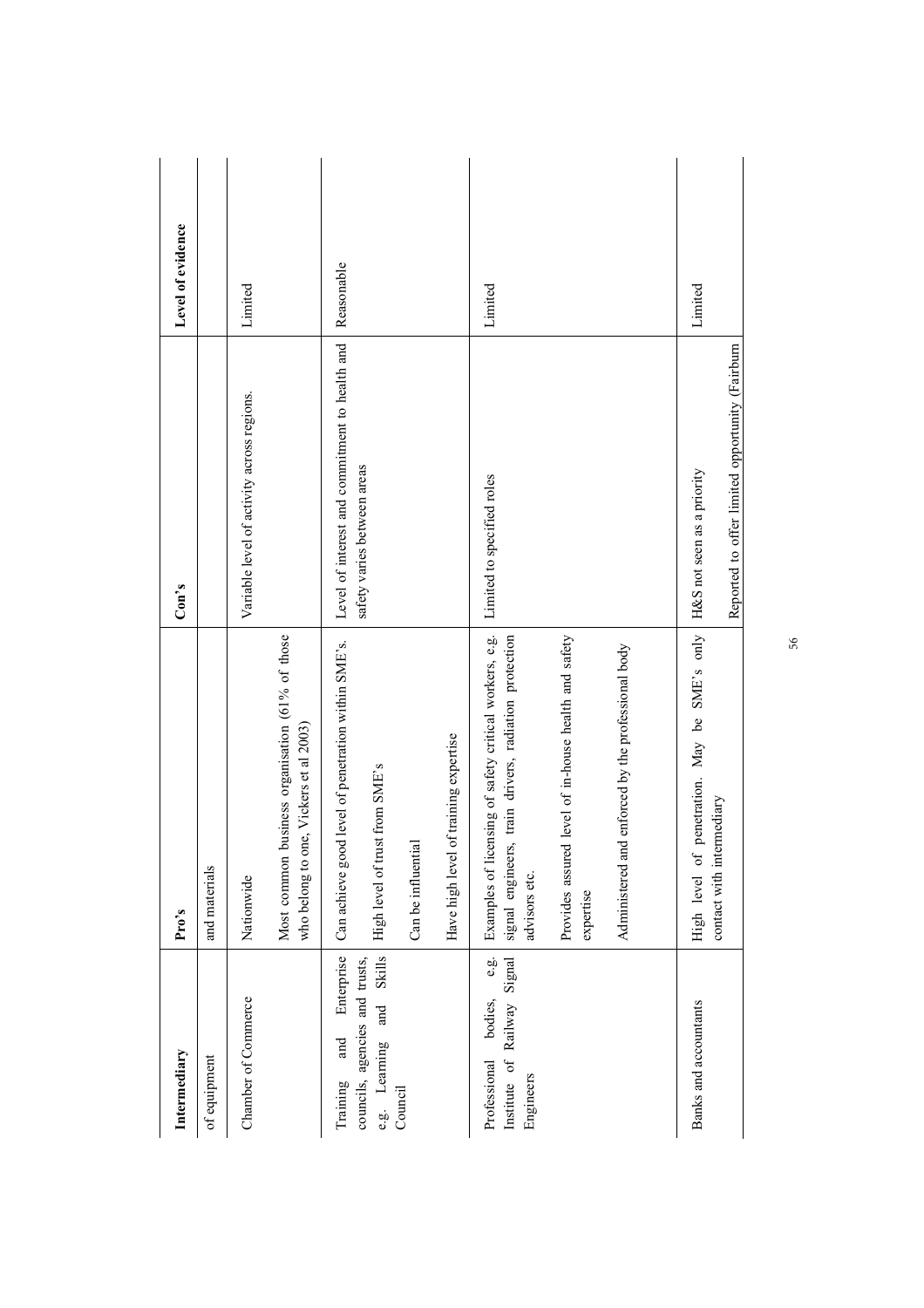| Intermediary                                             | Pro's                                                                      | Con's                                                                                                   | Level of evidence                                          |
|----------------------------------------------------------|----------------------------------------------------------------------------|---------------------------------------------------------------------------------------------------------|------------------------------------------------------------|
|                                                          |                                                                            | and Patel, 2003)                                                                                        |                                                            |
| Trade unions                                             | Highly motivated and interested in health and safety<br>Can be influential | Low levels of representation in some sectors<br>and SMEs                                                | Reasonable                                                 |
|                                                          | Many trained safety representatives                                        | Only represent 7.5 million workers out of 28.5<br>million                                               |                                                            |
|                                                          | National network                                                           | employee-employer<br>$\overline{\mathbf{c}}$<br>depends<br>relationship<br>Success                      |                                                            |
|                                                          |                                                                            | Can be problems in getting staff to volunteer to<br>be safety representatives                           |                                                            |
| Worker safety advisors                                   | Provides representation for non-union firms covering<br>21 million workers | employee-employer<br>$\overline{\mathrm{m}}$<br>depends<br>relationship<br>Success                      | One successful pilot                                       |
| Consultants, ROSPA, etc                                  | High level of contact with larger and high risk sectors                    | Cost and affordability limits use amongst SMEs                                                          | Limited                                                    |
| Insurers                                                 | contact with all sectors and sizes of<br>High level of<br>firms.           | Level of interest amongst employers and<br>Cost and affordability limits use by SMEs                    | Reasonable, but very recent<br>post-ELCI potential role of |
|                                                          | Some examples of proactive health and safety<br>requirements and advice    | insurers depends on cost of insurance.                                                                  | insurers is uncertain due to<br>currency of events         |
| Forum<br>Neighbour<br>Good                               | contact between SME's within the<br>High level of                          | Advice may not be accurate.                                                                             | Reasonable                                                 |
| helping<br>${\rm \tilde{f}rms}$<br>neighbours)<br>(large | same sectors                                                               | that<br>improvements in H&S are made as a result<br>illustrate<br>$\frac{1}{2}$<br>Very little evidence |                                                            |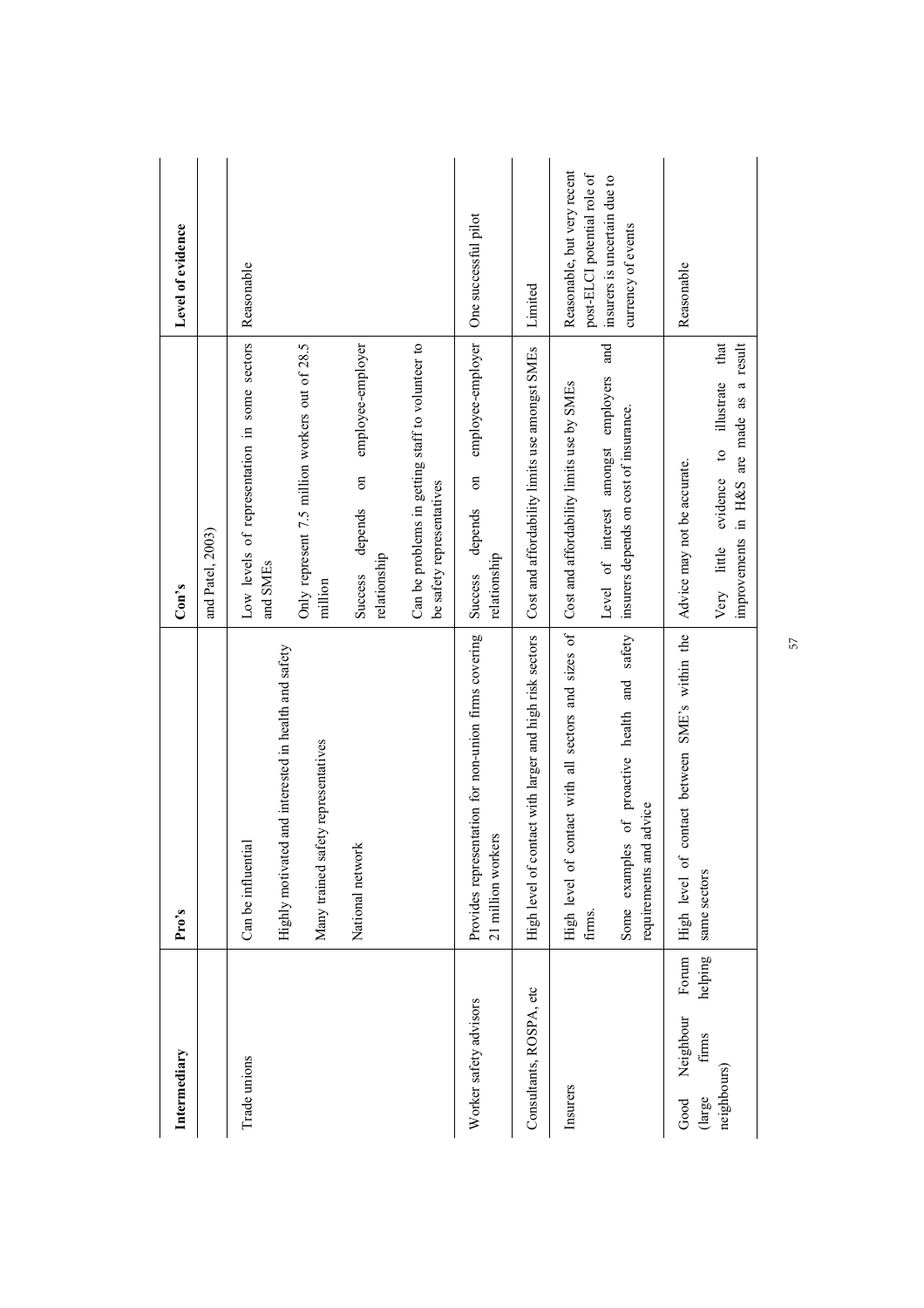| Intermediary               | Pro's                                   | Con's                       | Level of evidence    |
|----------------------------|-----------------------------------------|-----------------------------|----------------------|
|                            |                                         | (Fairburn and Patel, 2003). |                      |
| Safety Information Centres | Advice did lead to improvements in SMEs | Mixed results               | One pilot evaluation |
|                            |                                         | Minimalist approach         |                      |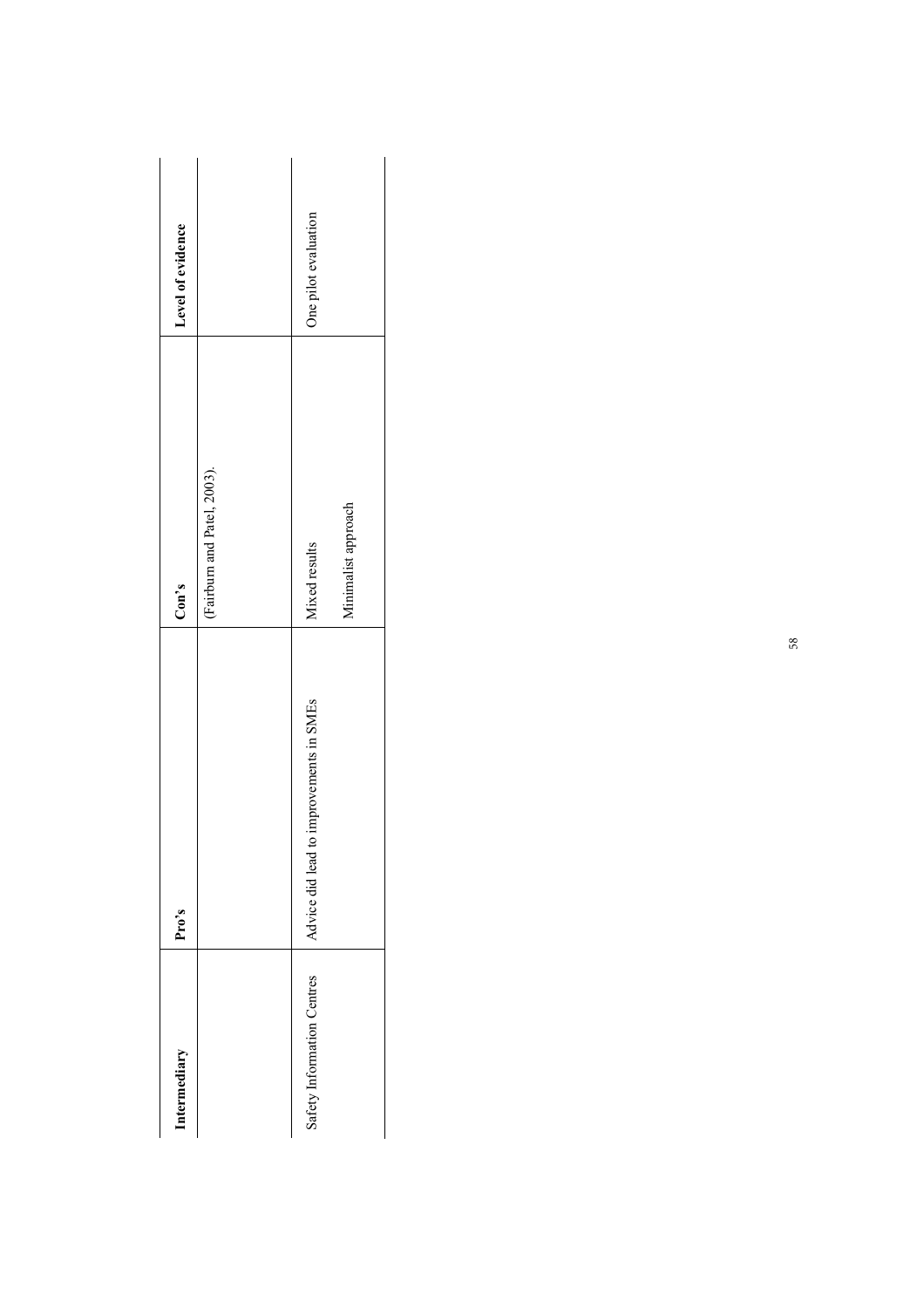### **2.6.2 Collaborative sector initiatives**

There have been a number of sector specific "collaborative" initiatives, including Recipe for Safety for food and drink, PABIAC for paper and board and the Step Change initiative for offshore sector. In each case there is a strong body of evidence that these initiatives have met with significant success in a number of respects, including;

- Significant quantitative improvements in injury rates;
- Audited improvements in health and safety management arrangements;
- Improved understanding of health and safety expectations, and;
- Improved levels of worker participation.

It is reported that these initiatives succeeded due to a combination of factors, including;

- The HSE provided leadership and guidance, and secured the commitment of senior management amongst industry;
- Employers and employee representatives (trade unions in particular) agreed to work together;
- The use of injury rate benchmarking to promote improvement and measure progress against targets;
- The active involvement of workers.

There is strong evidence that trade associations and professional bodies can have a significant beneficial impact on organisations. However, successful studies are related to those sectors which are tight knit, have a single association and common activities.

However, it is thought that the effectiveness of this approach is influenced by the nature of the sector. In particular, previous evaluations suggest that they are most effective where;

- There is a tight knit industry with one or two employer associations and one or two trade unions that represent the majority of members;
- The operations carried out by organisations are very similar, and perceived to be so, such that it is feasible to develop common health and safety standards and systems;
- It is accepted by the industry that there is a need to improve health and safety –because they are relatively poor compared to other sectors.

One particular initiative introduced by the Glass and Glazing Federation involves businesses submitting a safety improvement plan and details of accident statistics. In return, members receive best practice guidelines, training and access to information and advice, all of which is free. No evaluation of this initiative is available for comment yet.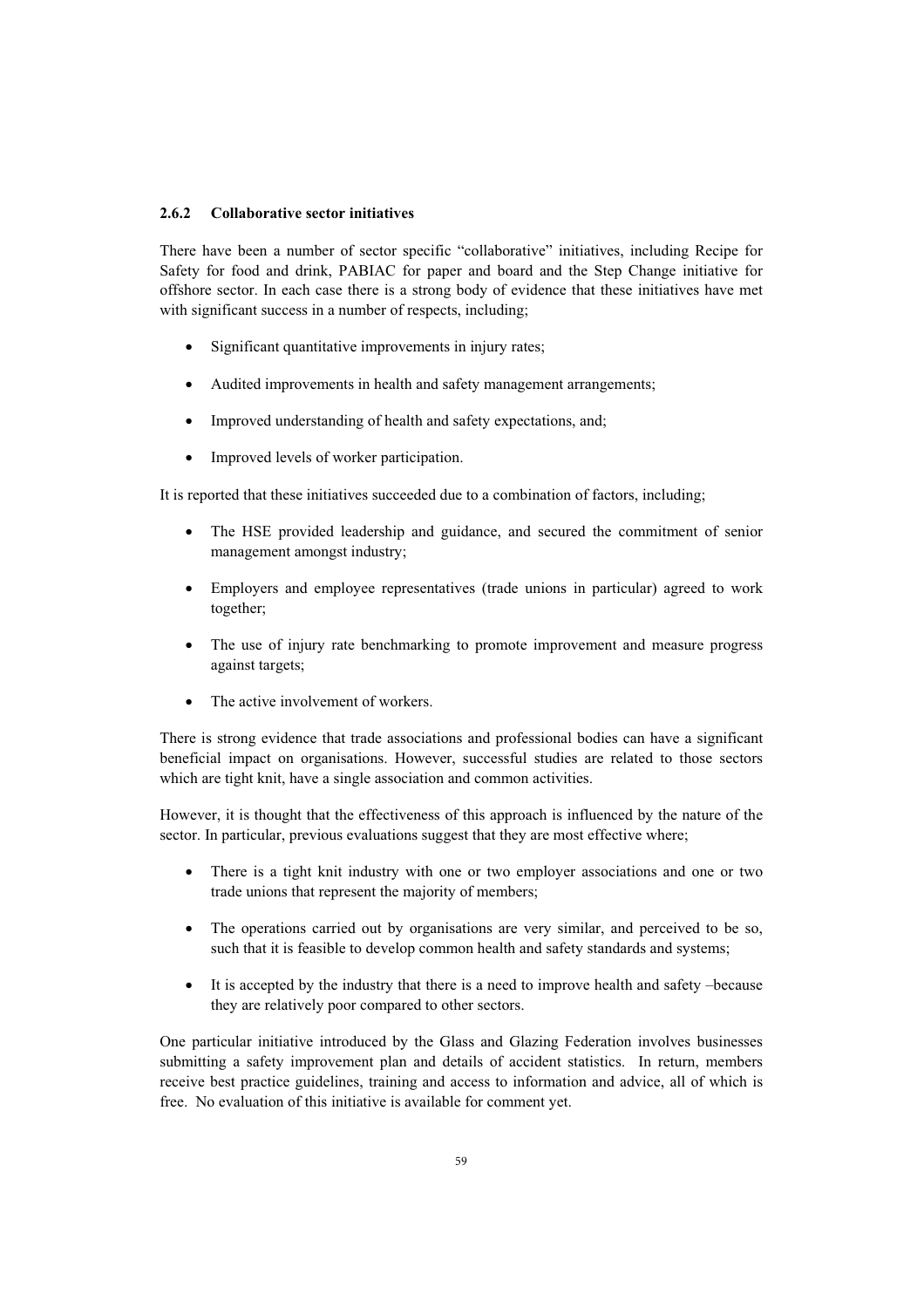It is uncertain whether such initiatives would operate so effectively in less homogenous sectors or sectors that perceived themselves to be low risk. It is also apparent that in some sectors the majority of organisations do not belong to a trade association, such as plastics manufacture and catering.

#### **The 'Recipe for Safety' initiative**

The initiative began in the early 1990's following the Safety Commission's concern that injury rates in the food and drinks industry were too high. The initiative involved consultation with the Food and Drink Federation and the main trade unions represented in the food industry. The HSE's actions included;

- Agreeing with the food and drink industries how injuries might be reduced, then publishing industry-specific and sector-specific guidance;
- Securing agreement with trade associations and working groups on the priority health and safety issues;
- Getting all players to sign up to change over a prolonged period;
- Negotiating standards and promulgating these through industry specific guidance;
- HSE working with key players on specific issues;
- Raising awareness through joint national conferences, seminars and trade exhibitions and through trade publications, media and trade union/trade association networks;
- x Keeping inspectors informed of strategy, agreed actions and co-ordinating field activity.

The core publication was 'A recipe for safety' booklet.

The success of the initiative has included:

- Fatal injuries have more than halved over the ten-year period 1991 to 2001.
- The total number of injuries reported each year to HSE has decreased by 27%;
- The major injury rate dropped by 21% between 1995 and 2000.

The success of this initiative was attributed by the HSE to the high level of trade union support, the high level of specific guidance, and by adopting a partnership approach towards addressing the problems. It should be noted, however, that no evaluation has been undertaken to date to confirm this.

### **The PABIAC initiative**

The PABIAC initiative was introduced as a result of the unacceptably high level of injury rates within the paper industry, in particular, the fact that 10 mills accounted for approximately 30% of the major injuries. The Graphical, Paper and Media Union, and the Paper and Board Industry Advisory Committee sponsored the research to investigate both the high injury rate and the apparent disparity between mills.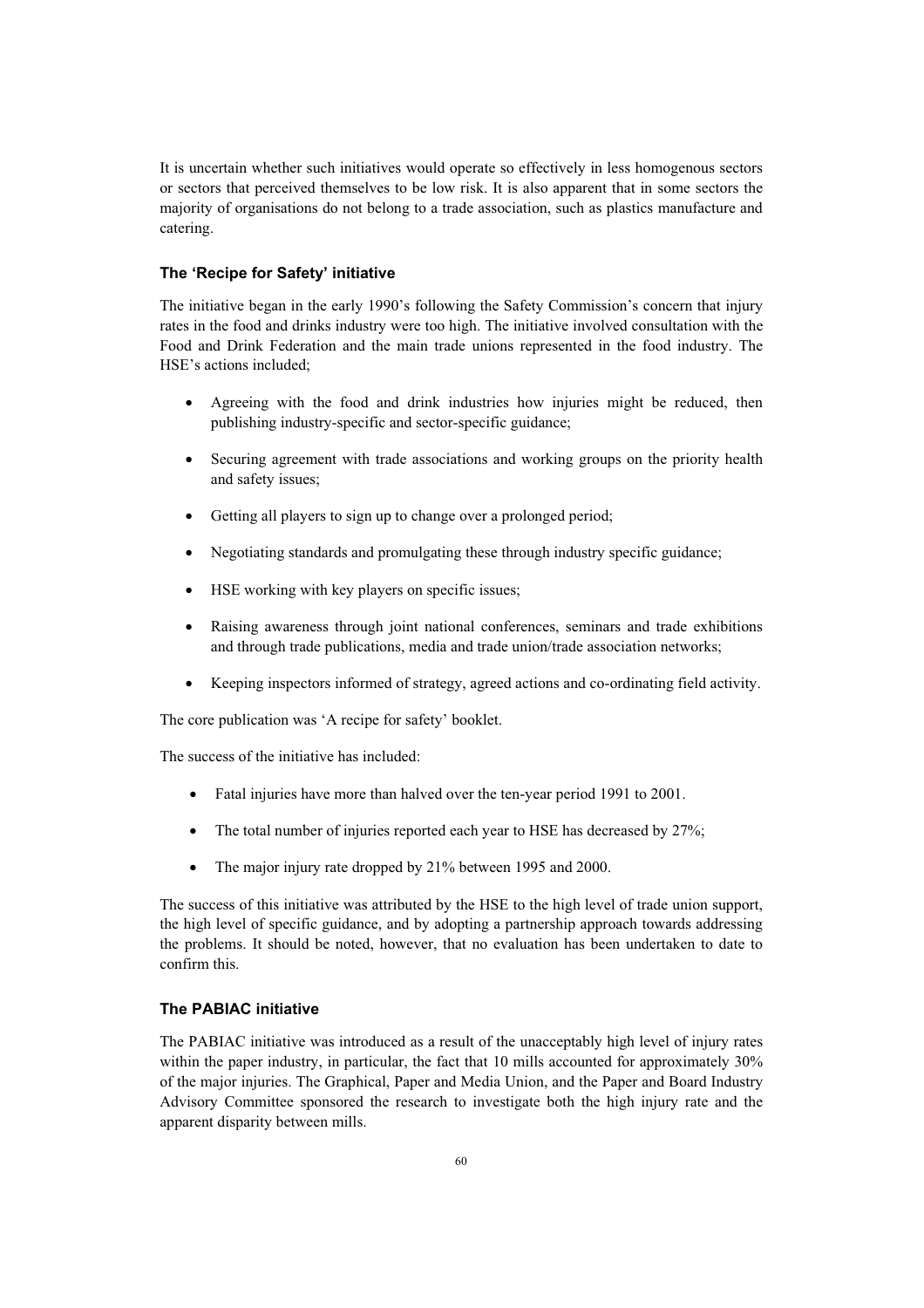Horbury et al (2002) reported on the outcomes of the initiative in terms of improving safety performance across the industry.

The PABIAC initiative was considered a success in terms of improvement in the standards of safety culture and safety management. The success was in part attributed to the following:

- Recognition by the entire paper industry of the imperative to improve;
- x A clear statement from both the HSE and the trade unions that they considered the industry's safety performance to be unacceptable;
- A shared vision across the industry that facilitated improvements.

#### **2.6.3 Employee and trade union representatives**

The vast majority of research indicates that the involvement of employee and trade union representatives in safety initiatives is a positive one, such as the work by Litwin (2000). The evidence pointing to the beneficial impact of worker involvement has been summarised in a paper by Neal Stone and Matthew Holder of the HSE (Stone and Holder, 2003). The beneficial impact of trade union activity on accident rates is 'masked' by the improved level of accident reporting in unionised workplaces and the higher level of union representation in higher risk sectors. It is important therefore to note that the Litwin study was a cross sectional analysis that indicated that trade unions gravitate to "accident prone" workplaces and then reduce injury rates.

Also, not only was the involvement of unions essential for the success of the aforementioned sector initiatives, but other studies have shown that trade unions can generally have a positive role in promoting workplace health and safety.

However, the beneficial role of unions implicitly relies on several factors;

- Firstly, that the relationship between employers and trade unions is sound;
- Secondly, that the trade union is strong enough to have an influence trade unions represent 60% of the public sector employees but only 20% of the private sector;
- Thirdly that the industry is in agreement regarding the requirement to improve  $-$  as witnessed by the successful collaborations in the paper and food and drink initiatives.

The importance of sound employee-employer relationships was demonstrated by the 1995/96 TGWU project aimed at providing roving safety representatives in the agricultural industry in south and south-east England. Walters (1997) reported that whilst it was a small project, thereby requiring caution in over playing the conclusions, it was reported that in general the representatives were unable to gain access to farms. This was attributed to a lack of support from the NFU.

Walters (2001) conducted research to establish the significance of trade union training in stimulating and supporting the workplace activities of trade union health and safety representatives. The methodology employed was predominantly a postal questionnaire that stimulated response from 1,400 health and safety representatives. The majority of the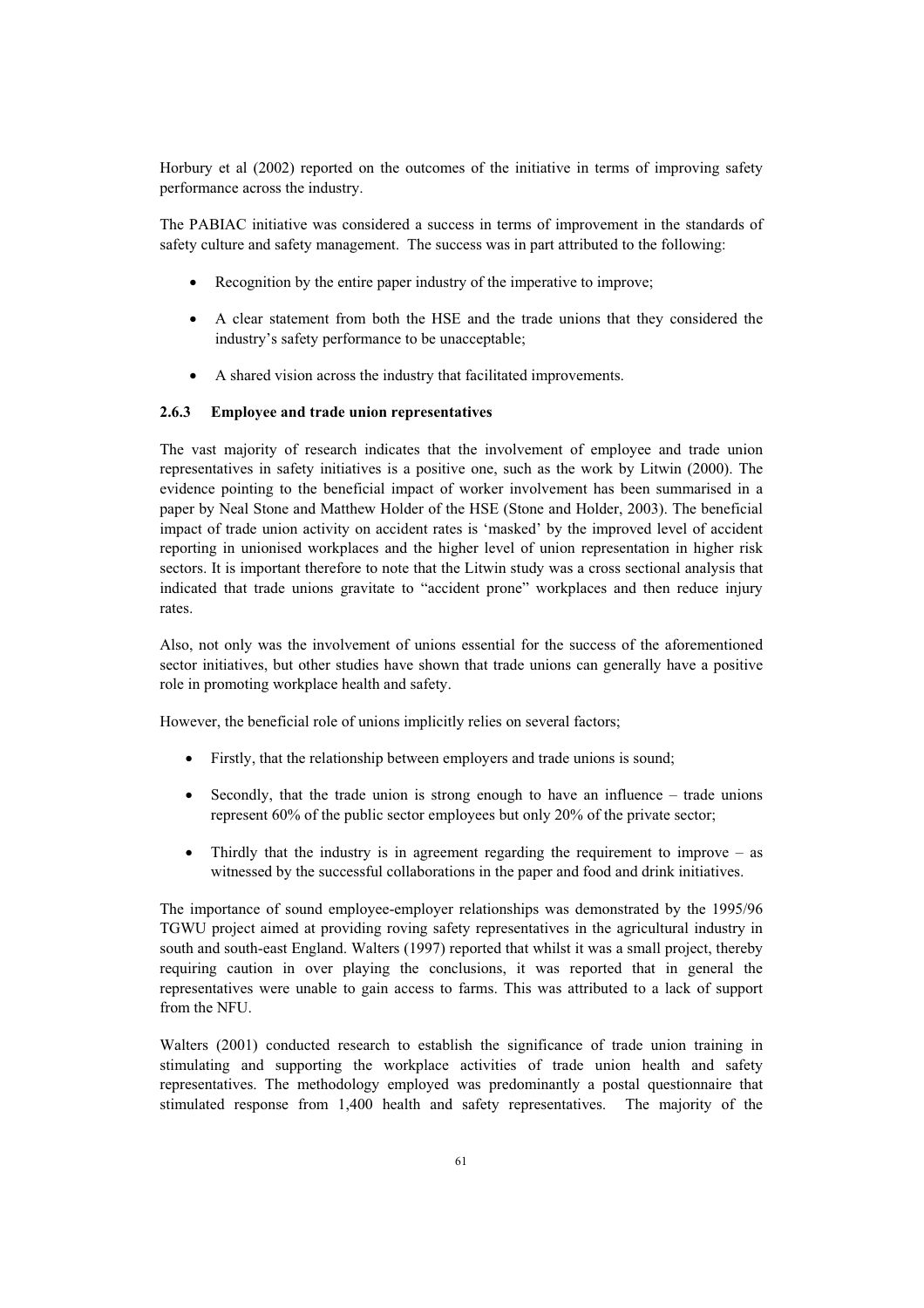respondents worked in the public sector and for employers with more than 1,000 employees, hence the research findings may not be applicable to the private sector or SME's. The findings provide powerful evidence of the extent to which trade union training supports workplace activities and achievements of health and safety representatives. The results demonstrated the positive impact of trade union health and safety training in several ways:

- x Training had encouraged representatives to undertake health and safety activities within their workplace. In essence, training was put into practice.
- Training had restored representatives' confidence and enthusiasm and developed their skills to tackle problems at the workplace.

Alder et al (2000) reported on examples of best practice drawn from small and large firms, contractors and clients, manufacturers, storage and haulage operations in the chemical sector. The sample included 10 sites representative of the above. Workforce participation has been found to have a wide range of benefits within the petro-chemical industry for both small and large firms. Demonstrable results were claimed to be achieved in six months to two/three years. These results include:

- Improved health and safety performance;
- Improved health and safety culture;
- Improved communication/relations between management and staff in the area of health and safety;
- Reduced onus of professional safety staff to manage day to day health and safety problems, and;
- The benefits far outweigh the costs;

Work by Reilly et al. (1995) also found that organisations with union safety committees have lower (50% lower) injury rates, but also that organisations with non union safety committees have lower (40% lower) injury rates. This reinforces the point that employee involvement is beneficial in both union and non-union workplaces.

### **2.6.4 Insurers**

A series of studies in the 1990's, such as the Evaluation of the Good Health is Good Business Campaign and the Thomson-MTS and Building Use Studies study of noise management (1993), found that few employers regarded insurers to be a significant influence on their behaviour. Few insurers took an interest in the health and safety arrangements of firms, especially small firms. The 2002 study by Wright et al found that the average cost of ELCI premiums did not justify the cost of company specific assessment, except for larger and higher risk firms. As discussed in the next section of this report, this position may have now changed due to the increased cost of ELCI. It is probable that insurers could now take a greater role in helping to promote health and safety, in a number of respects;

• Requiring employers to demonstrate they have a minimum standard of health and safety management to be granted an ELCI policy;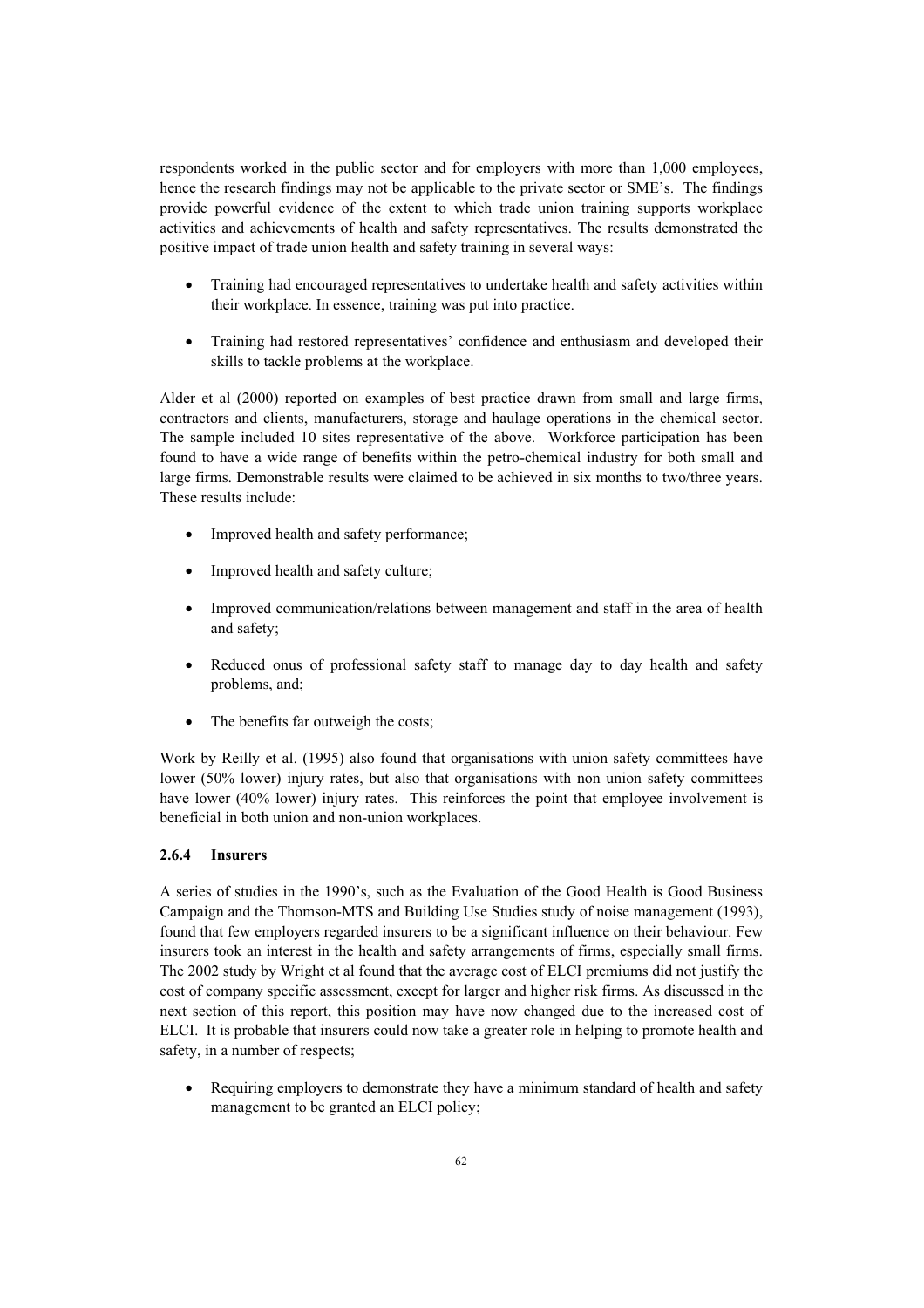- Introducing more risk-based premium rating, especially amongst small firms;
- Promoting rehabilitation and return to work amongst employers as a means of containing costs – and offering such services to their clients.

As discussed in the next section, the most recent study (Wright et al 2003) has found that insurers have sought greater information from firms on how they manage health and safety, and firms are responding to these demands.

# **2.6.5 Manufacturers and suppliers of equipment**

There are some examples of working with manufacturers to produce inherently safer workplace equipment. This includes the regulation driven improvement in the design of machinery required by the Supply of Machinery Regulations (1992), and the Provision and Use of Work Equipment Regulations (1998) – where the HSE worked with trade associations to advise and agree on the appropriate design of (for example) lifting equipment and mobile equipment such as fork lift trucks (Wright et al 2003, Raafat and Nicholos 1999).

### **2.6.6 Safety information centres**

Tait, R (2000) conducted a project to assess the effectiveness of an intervention designed to help small businesses establish and operate a simple health and safety management system. Two RoSPA affiliated Safety Information Centres operate the intervention. It is based on the introduction of a health and safety policy statement and on a risk assessment. The project took the form of assessment of the health and safety management systems of 24 companies that had been assisted by means of this intervention. The assessments were carried out between February and June 2000.

The sample size is small (24), therefore the findings may not be representative of all small firms. Furthermore, the research findings have been based on companies that were willing to participate, therefore they may have above average awareness of health and safety. However it does not allow evaluation of this approach with companies who were unwilling to participate, and may have below average awareness of health and safety. The bias that their absence might give to the findings is difficult to assess.

The study found that the safety centre approach is more successful for giving help to small businesses with preparing a policy statement and carrying out a risk assessment. Furthermore, it enables small businesses to develop a more coherent understanding of health and safety management. In particular, this approach has proven most effective in the following circumstances:

- x Within small companies where the senior management / owners are unfamiliar with UK legislation but are motivated to comply;
- Within companies who have recently been involved in an accident and civil claims have been either made or threatened against them.
- When intervention and advice is given in the early stages of the development of the health and safety management system.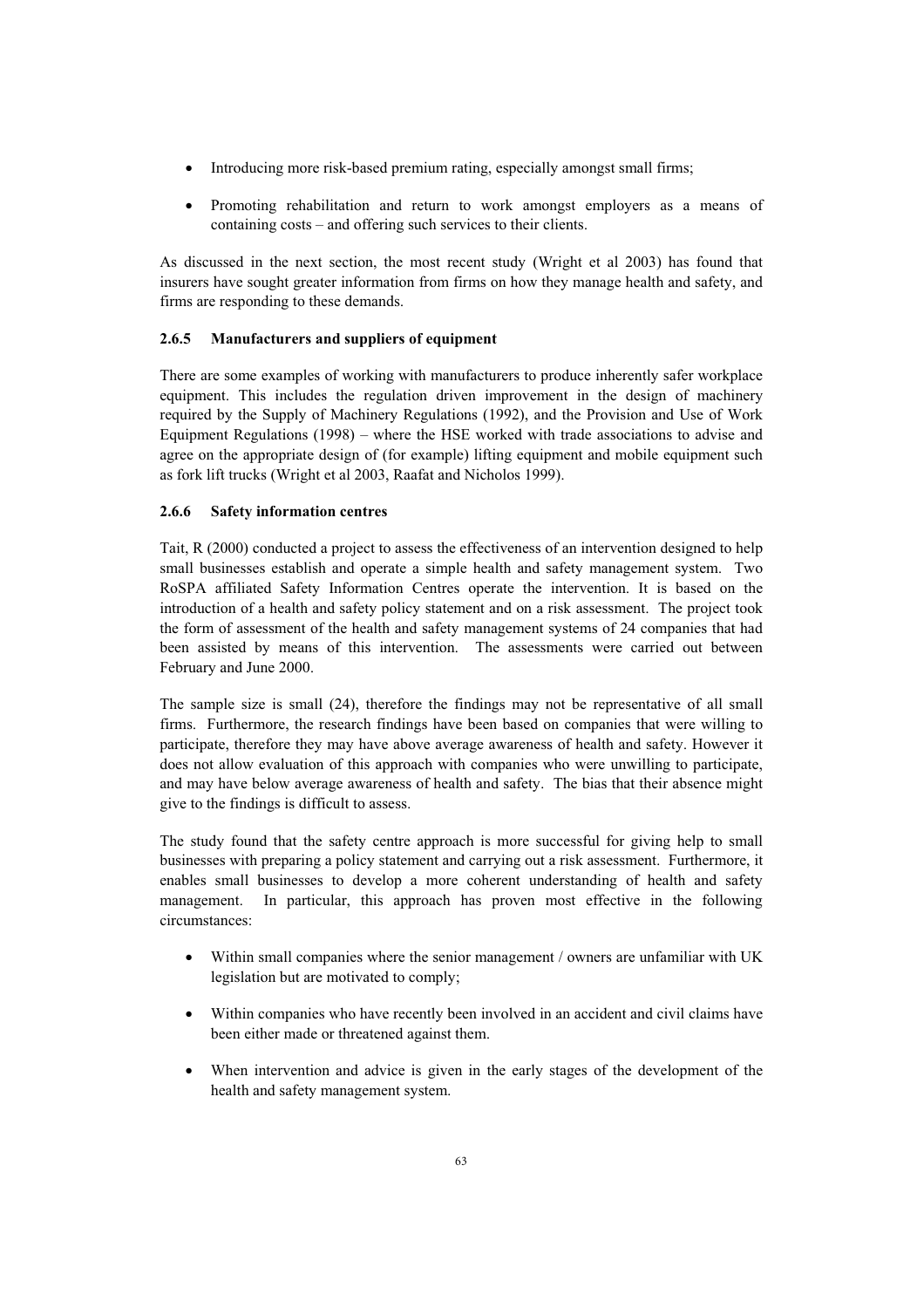- When specific targeted advice is sought.
- Within companies who have received improvement notices.

This approach has proved least effective in the following circumstances:

- When Owners / Senior management are not motivated to comply;
- In larger organisations where a designated health and safety representative has been appointed;
- In most organisations where the owner/manager has previous knowledge of health and safety.

### **2.6.7 Business Links and TECs**

A number of studies (see Fairburn and Patel, 2003) found that;

- Business Links represent only a limited opportunity to influence large numbers of small firms because they focus on growth companies, and health and safety is very low on their agenda;
- In contrast, the Training and enterprise council (TEC) represents largely untapped potential to multiply HSE influence amongst small firms. Training programmes such as NVQ and LiP are currently not exploited as vehicles of health and safety messages. TEC's have a strong interest in developing and maintaining mailing lists.

### **2.6.8 Ethnic minority business intermediaries**

The evidence suggests that some ethnic minority business intermediaries have a potentially valuable role to play in some localities in reinforcing health and safety messages. This is particularly evident in respect to ethnic groups who tend to be more mistrustful of authority and experience most difficulty around compliance as a result of a lack of familiarity with the UK system and language barriers. With regard to language barriers, these findings are supported by COI Communications (cited by Atkins 2003). More specifically, some ethnic minority businesses requested that leaflets be translated in their language, and that helplines in mother tongue would be useful.

#### **2.6.9 European Agency for Safety and Health at Work**

The European Agency for Safety and Health at Work (2001, 2002, 2003) have collated and published a series of studies and conferences (e.g. THE WIND OF CHANGE – New Approaches and Strategies in Safety and Health at Work, A+A 2003 Congress, Düsseldorf) regarding how to best support and advice firms, especially SMEs.

Some examples of European schemes are noted below. It is pertinent to note that many of the initiatives are sector specific and involve partnership with trade associations. The agency concludes that:

x "Social dialogue between employers, employees or their representatives at the enterprise levels, and unions and employers' associations at the sector, regional or national levels, is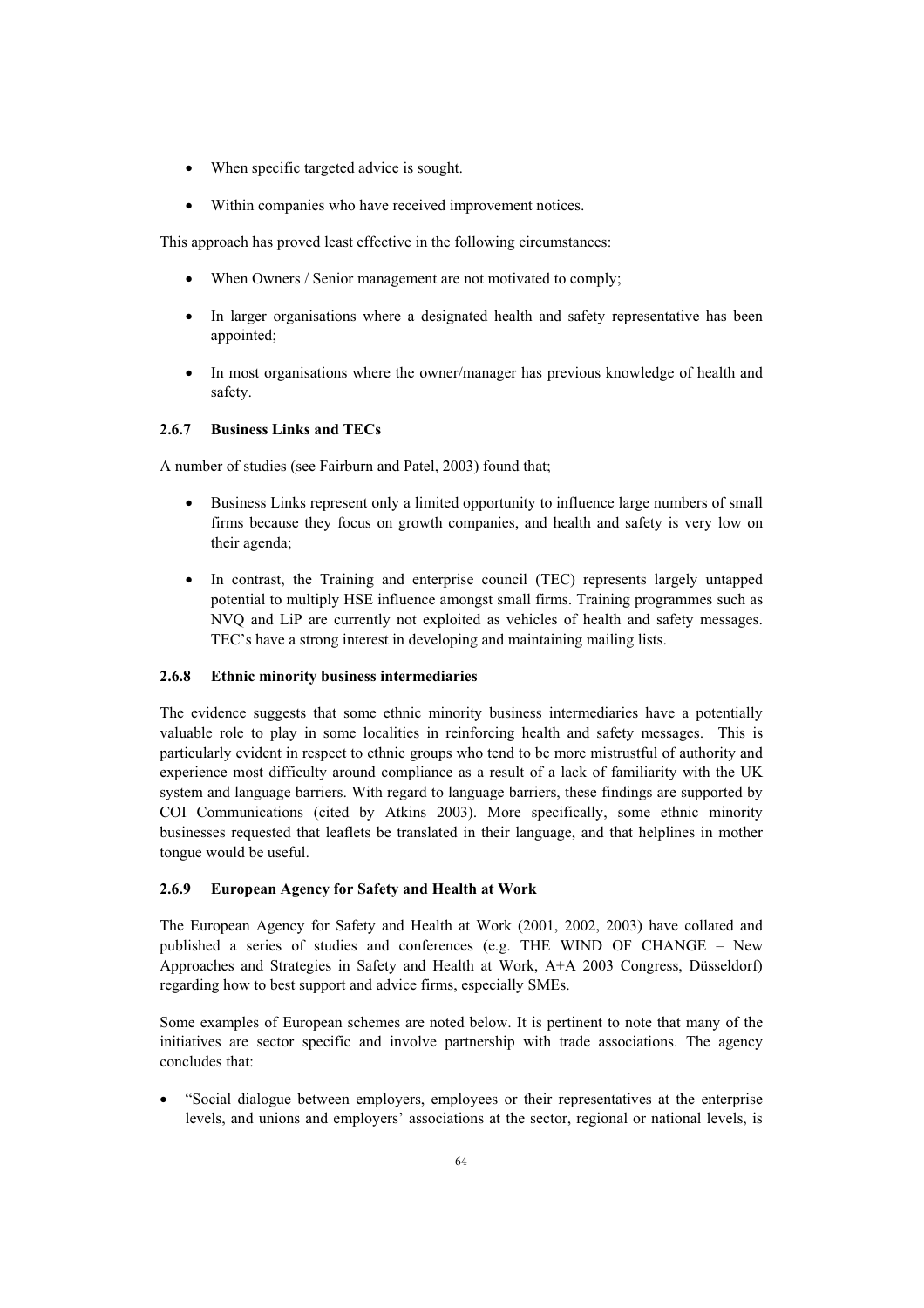an important condition for success" (p19, 2001), citing the UK's Recipe for success as an example.

These approaches are applicable to all sectors, but require adaptation to the means and capabilities of each sector.

These conclusions tend to support and reinforce the findings from evaluations of UK partnership initiatives.

#### **Dutch covenants**

Henk Schrama, a Member of the Board of the European Agency for Safety and Health at Work and Dutch Ministry of Social Affairs and Employment, reports that Sector Agreements in the Netherlands (Covenants) have been effective, greatly reducing the figures for sickness and absence in the different sectors in the Netherlands. The covenants cover a very wide range of sectors such as childcare, construction, graphical media, hospitals or even the furniture industry.

Occupational Health and Safety covenants are agreements that are made between the government, employers' organisations and trade unions for a certain sector. Initially agreements were informal, but since 1999 Holland has agreed Occupational Health and Safety covenants in a 'new style'. These have a task setting nature with measurable targets, for example that sickness absence must be reduced by 20% and that the influx percentage for Disability Benefits must be reduced by at least 20%. By October 2003 a total of 45 Occupational Health and Safety covenants had been signed.

### **French sector specific schemes**

The European Safety and Health Agency report two sector specific schemes covering concrete production and meat processing, the former of which is reported to have helped reduce the severity of injuries. As with Holland the schemes involves sector level agreements and partnership between employers and employees.

### **Alliance for work safety in German dry cleaning industry**

An alliance between the trade federation and an OSH organisation provided technical support, exchanges of ideas and experiences. Companies have to comply with certain standards to be awarded a label and regular checks are carried out by the alliance.

# **2.7 WORKING WITH OTHER GOVERNMENTAL BODIES**

#### **2.7.1 Overview**

There are a number of pressures on the HSE and HSC/E goals that lead to the idea that they could achieve more by working with and via other governmental bodies. These pressures and objectives include;

• The objective of improving the level of occupational health advice and support, and, more recently vocational rehabilitation;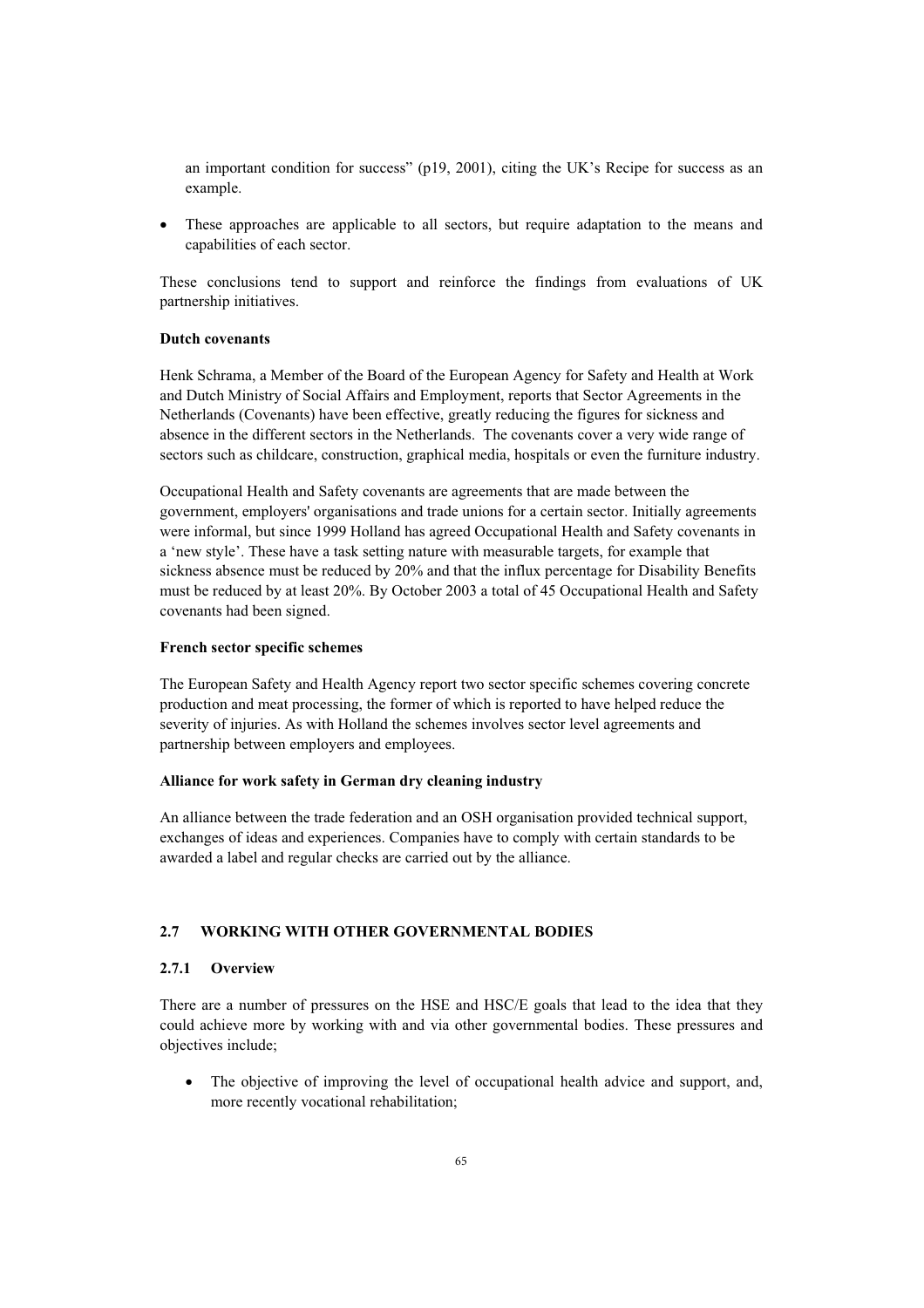- Improved implementation of current goals, such as prosecutions;
- Calls for involvement in new areas such as clinical error and work related road traffic accidents.

To date the HSE has worked with the police, local authorities, DWP and Department of Health. RHS also promotes the idea of the government using its influence as a client to promote health and safety via the supply chain.

In many respects, whilst the occupational health and rehabilitation strategy is supported by a series of in-depth and comprehensive scoping and planning studies, many of the proposed arrangements are relatively new and as yet comprehensive post-implementation or pilot projects evaluations are not available.

In the case of the HSE work the police and Crown Prosecution Service on the work related deaths protocol, it does appear that this has been followed by a significant change in the number of manslaughter prosecutions (Centre for Corporate Accountability, 2003).

It appears that the idea of working with other government bodies is of great benefit but whose potential has yet to be fully explored and evaluated. Other potential areas of involvement that have been mentioned include;

- x Working with the Lords Chancellor to develop the way in which the work of the courts influence the provision of rehabilitation by employers/insurers and its acceptance by claimants in work related compensation claims, and collaborating on the guidelines pertaining to the level of damages awarded to claimants (especially for pain and suffering)
- Working with the legal profession on the same point as above;
- Working with the police services on work related traffic accidents.

# **2.7.2 Working with Local Authorities**

It has also been proposed to develop the way of working with Local Authorities in respect of enforcing health and safety. There are a number of points of evidence related to this point;

- Employers report that the application of inconsistent standards by enforcing officers undermines the legitimacy of health and safety regulations, caused confusion and resentment;
- The co-ordination of HSE and Local Authority work made a positive contribution to the Recipe for Safety initiative;
- Local Authorities enforce in many of those sectors which are dominated by SMEs, who are obviously a priority area;
- Surveys have found that employers give a positive report on their contact with Local Authority environmental health officers.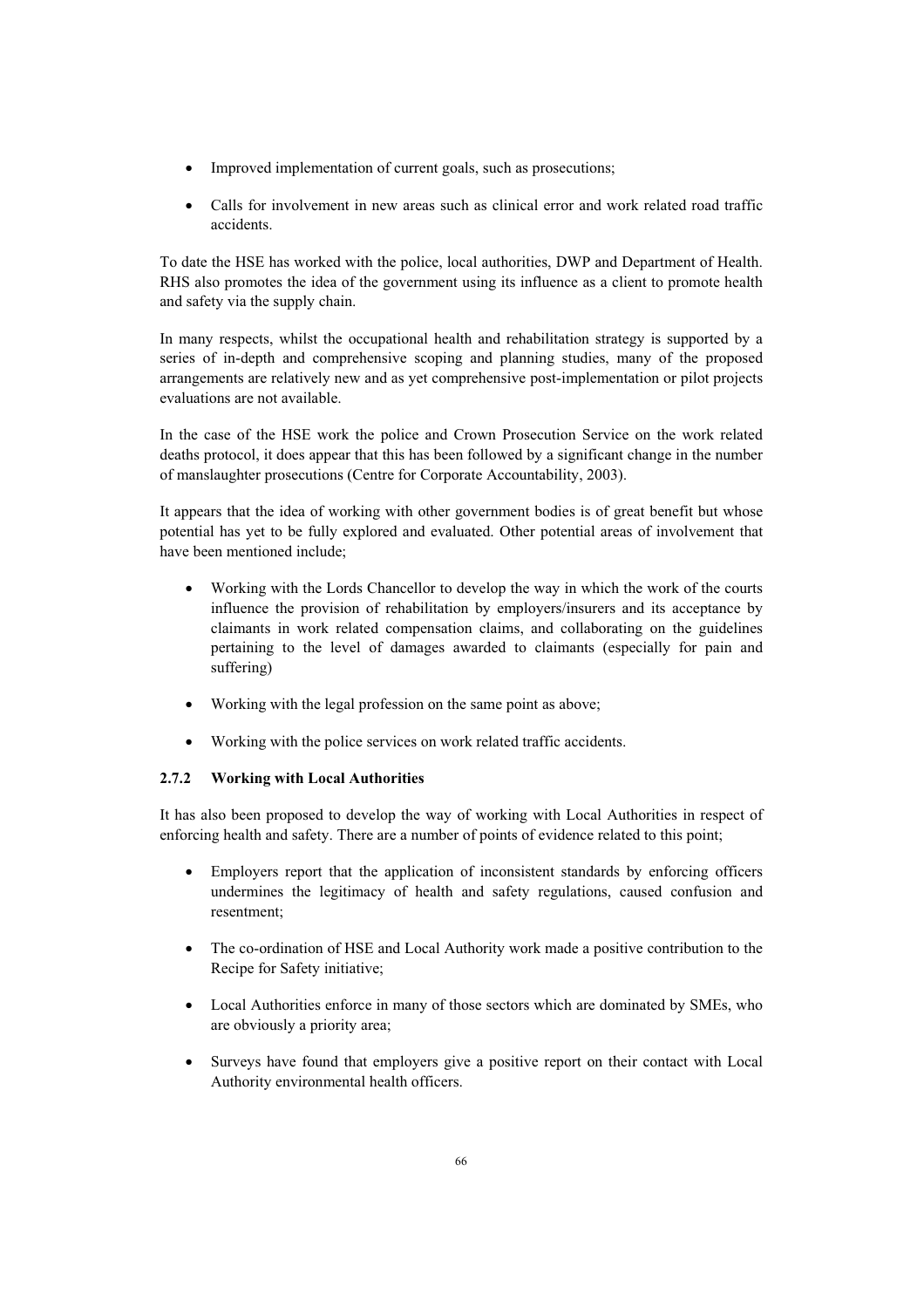Moreover, initial feedback from synergy projects is positive (Fairburn and Patel, 2003), wherein the HSE provided central support, information and training, whilst LAs dealt with local delivery of initiatives. It is also pertinent to note that Wright et al (2003) in their evaluation of the HSE website and published material noted that a large body of sector specific guidance (local authority circulars) was available via the HSE website but were not presented or promoted for use by employers. This was considered to be an example of where the HSE could better support the information needs of specific Local Authority enforced sectors.

#### **2.7.3 Occupational health**

It is clear that the resource implications of increasing the level of competent occupational health advice and support requires the involvement of health care organisations such as NHS Plus and primary care organisations. A series of studies have identified, assessed and scoped out the need for a major increase in the provision of occupational health advice and support, such as;

- The Survey of Use of Occupational Health Support (Pilkington et al 2001):
- The Occupational Health Advisory Committee Report and Recommendations on Improving Access to Occupational Health Support in 1999;

In addition, there are a series of reports laying out, in detail, the proposed strategy, including the initial feasibility study for the construction industry (Amey Vectra 2002) and the HSE 'Developing an occupational health strategy for Great Britain' which has been consulted on.

NHS Plus has been further developed as a way of encouraging NHS Occupational Health departments to sell services to the private sector or other parts of the public sector, thereby helping to make OH services more widely available. Obviously Securing Health Together has been pursued, as has the Scottish 'Safe and healthy working' scheme. A number of Cities have City Occupational Health Projects.

It is difficult to provide a view of the evidence about the effectiveness or impact of these schemes as they have either just been launched or have not been fully evaluated. Indeed, the construction industry occupational health support pilot scheme was only launched in March 2003. The Securing Health Together report on 'A vision for health, safety and rehabilitation support in work for Great Britain' was only issued in October 2003.

The studies used to develop the strategy and pilots consistently identified the need for access to low cost advice and services. For example, a study of SMEs prepared by the Focus Group Business Consultants (2001) quoted in the HSE's OH strategy report found that;

- Most respondents would welcome an OH service:
- SMEs will always need external help due to lack of resources and are cost sensitive.

A MORI study quoted in the HSE's OH strategy report on improving SME access to OH support confirmed the need and desire for OH support.

Hence, it is unsurprising that the strategy and pilots are designed to meet these expressed needs.

The need for evaluation of the success of these pilots and schemes is also clear. For example, consultation responses to the HSE proposed strategy identified potential obstacles such as;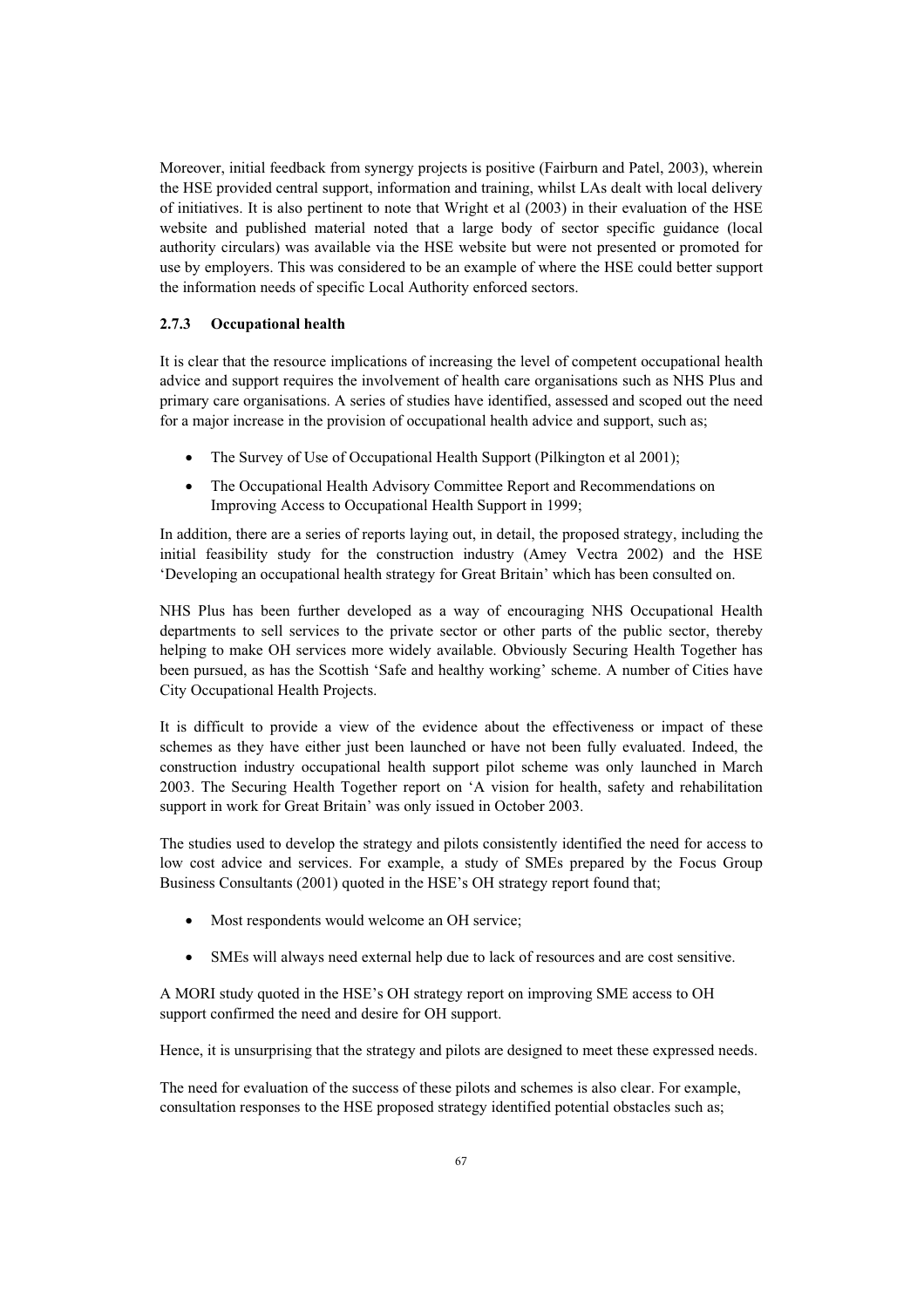- There is a need to demonstrate the business benefits of OH to secure commitment and financial incentives would help;
- Some respondents felt that it should be mandatory for employers and employees to have access to OH advice;
- SMEs either cannot afford to buy OH advice or do not recognise a need for it;
- Concern was expressed about the variation in OH services between trusts and authorities;
- Hard to reach employees such as home workers may be at a disadvantage.

It has also been noted that primary care organisations, such as GPs, do not always possess occupational health expertise or resources. Training for GPs contains little or no OH content.

Whilst the strategy has been developed with these concerns uppermost, there is little evidence available to date on which to evaluate the success of the strategy in achieving a greater uptake of OH advice and support. Some examples though are noted below;

- It is reported that the DoH is developing a portfolio of OH services and that there has been a good response from trusts, thereby providing confidence in the level of service availability and capability – indicating that the level of service is increasing;
- x The Staffordshire University's evaluation of the Workwell project in Sandwell. (May 2000 to April 2002) shows that Workwell has developed from a modest sized project in 2000, into a distinctive occupational health service provider catering for small and medium sized enterprises (SMEs) and their workforces in Sandwell. Workwell has delivered on key performance results in line with the plans agreed by the HAZ, Steering Group and Project Team and has gained national recognition for its work.
- $\bullet$  Burnett and Hawkins (2001) reported on the evaluation of provision of a nurse practitioner-led health service to the farming community of North Lancashire and South Cumbria. The results illustrated that 100% of users found the service useful and 51% commented favourably on ease of access compared to conventional GP consultation.
- There are dozens of documented examples of NHS trusts/primary care organisations and NHS Plus assisting firms with occupational health matters, quoted as part of the Back in Work initiative and Securing Health Together work, including documented examples of NHS Plus helping small firms. The examples cite improved health performance such as reduced absence, less long term absence and fewer reportable cases of (for example) musculoskeletal disorders.

There is evidence that the higher levels of occupational health and rehabilitation in other countries are associated with improved rates of return to work. In particular, the IUA-ABI bodily injury study of 1999 found higher rates of return and reviews of return to work schemes overseas (Wright et al 2003) have found significant improvements subsequent to the implementation of new arrangements.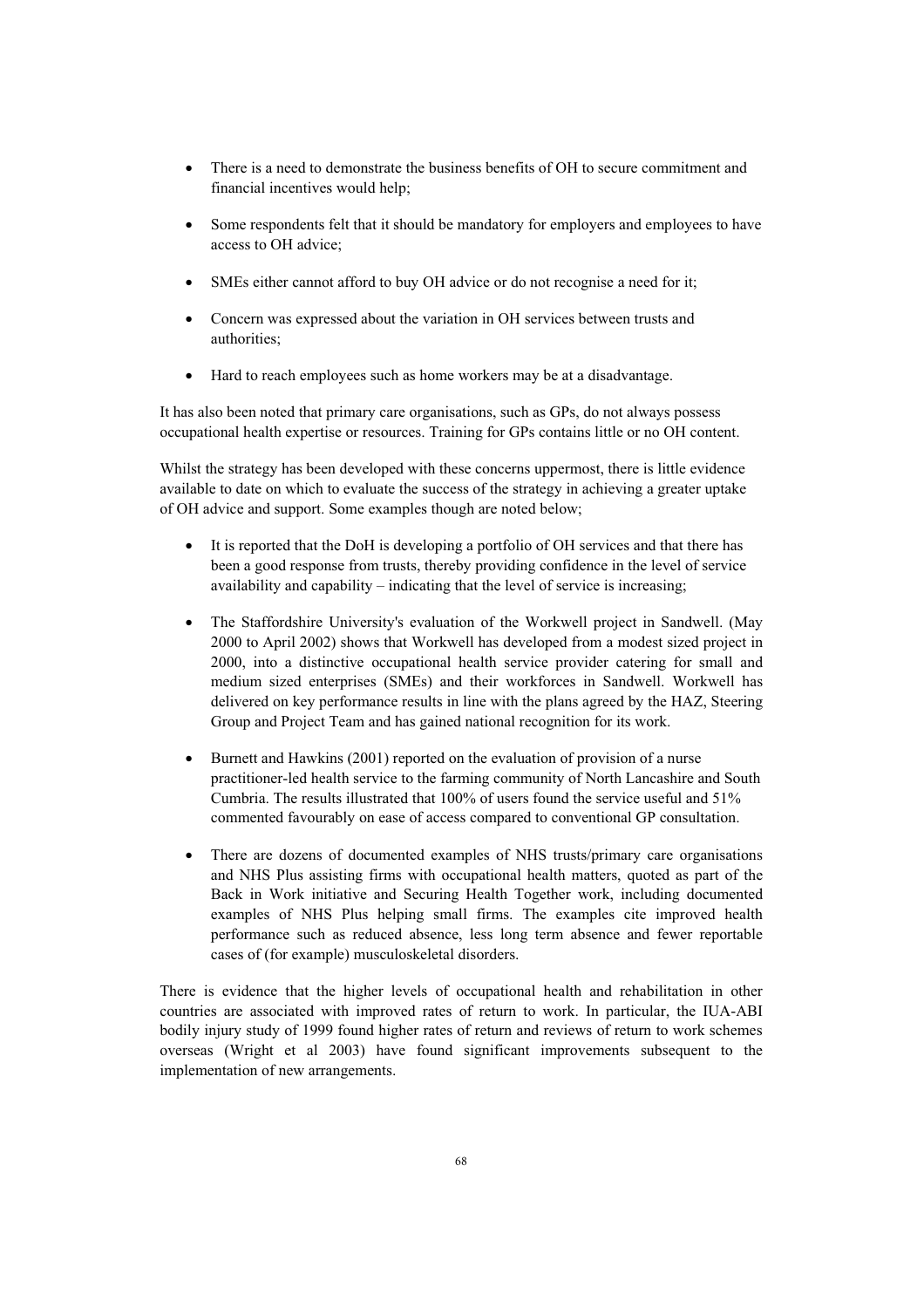It is pertinent to note that two of the emerging lessons from the Scottish Safe and Healthy Working scheme launched in July 2000 (over 3 years) were;

- It took 18 months to set up the structures for the scheme, and;
- Clear objectives for evaluation need to be put into place before the service rolls out in order to assess the impact of the service.

A number of evaluations projects are due to report, including The Evaluation of Occupational Health Advice in Primary Care and an evaluation of the City OH Projects.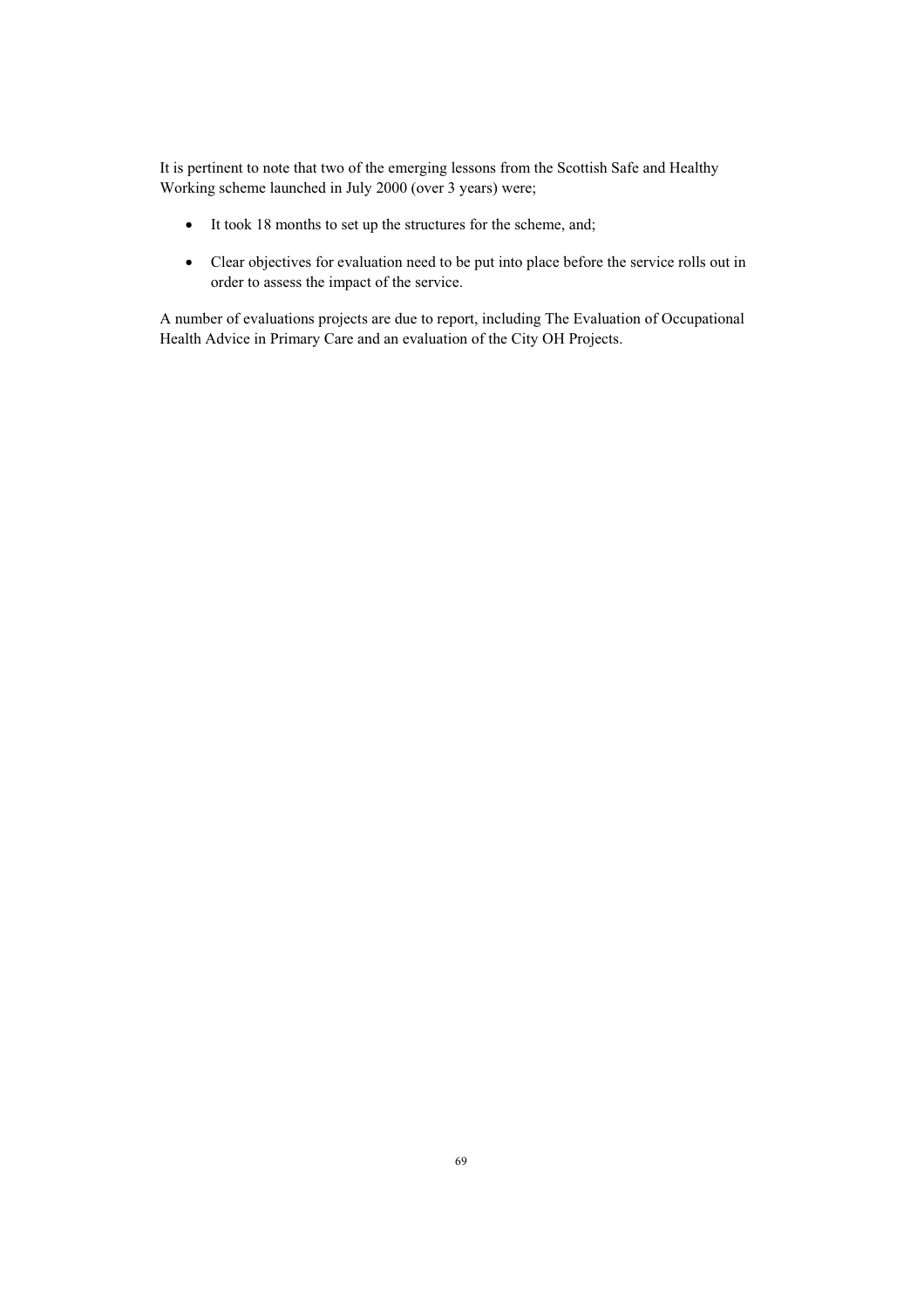# **3 APPLICATION OF EVIDENCE BASE TO THE HSC'S STRATEGY FOR 2010 AND BEYOND**

## **3.1 GAPS AND UNCERTAINTIES IN THE EVIDENCE BASE**

There is a strong evidence base to support the continuation of established HSE and LA activities. This is in part because such activities have been in effect for long enough to be the subject of research and evaluation. Unsurprisingly, there is a weaker evidence base on which to evaluate new HSE / LA activities. In many cases they have been limited to one pilot and initial evaluations.

Some specific gaps and uncertainties are;

- Little research on the role of prosecutions as a deterrent to others, as a precedent setting activity or as an awareness raising activity;
- Little research on the role of preventive enforcement, such as Improvement Notices, as a deterrent to others, as a precedent setting activity or as an awareness raising activity;
- The extent to which financial, reputational and supply chain levers influence employers in higher versus lower sectors, and how reputational risk impacts employers in the public sector;
- How to influence health and safety amongst home workers;
- Whether the impact of enforcement is the same in the Local Authority and HSE enforced sectors;
- x Whether the priority awarded one set of regulations, such as food safety, add or detract from the attention awarded other safety related regulations;
- x Whether enforcement has a lasting impact on the behaviour of organisations;
- The relative benefits of working with alternative intermediaries to amplify the HSE's awareness raising work, and whether working via intermediaries could water down the HSE brand;
- How best to amplify the impact of prosecution and preventive enforcement activities;
- There is little evidence on which to gauge the relative effect of alternative mixtures of education, incentives and enforcement, although it is clear that all three are mutually reinforcing rather than mutually exclusive;
- It is very uncertain whether self-regulation occurs without the proactive direction, support and real prospect of enforcement by the regulator even amongst major hazard organisations that recognise the business consequences of major accidents;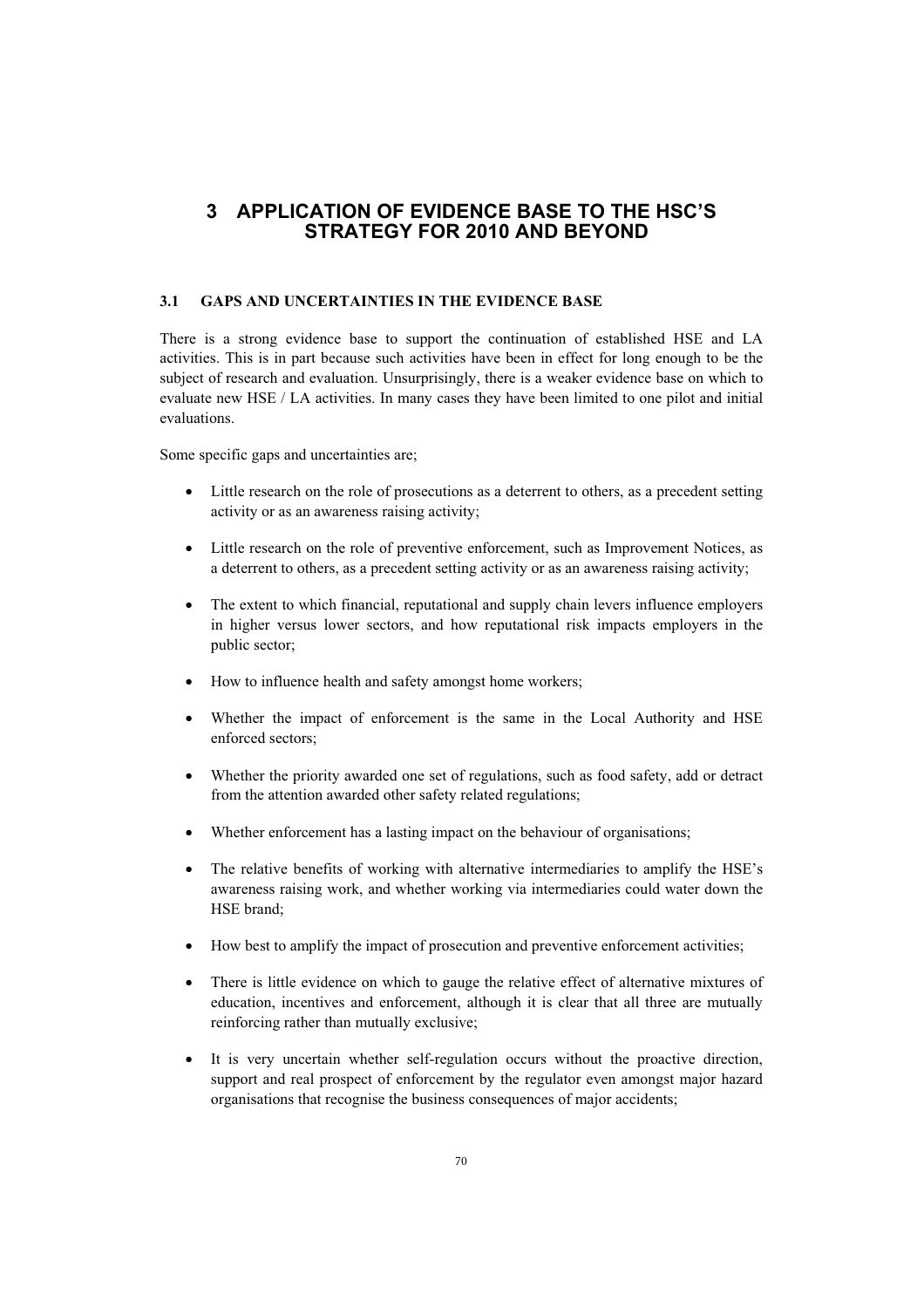• There has been little research into the role of employment law provisions, tax rules, regulation and subsidies etc for promoting rehabilitation in the UK.

Whilst it is clear that there are benefits of working with intermediaries, the current evidence base does not provide definitive pointers of which intermediaries offer the best opportunity or to what extent these intermediaries can help to amplify the impact of the HSE. Similarly, whilst it is clear that new drivers such as the cost of ELCI and reputational risk offer significant potential, these phenomenons are at an early stage of development. It is clear that the potential role played by certain "levers", such as ELCI and reputational risk, is currently evolving and developing. It is unclear at this stage exactly what role and how important a role such levers could play. Evidence to date though indicates that they have more to offer.

# **3.2 RANKING OF INITIATIVES IN TERMS OF THEIR RELATIVE EFFECTIVENESS**

It is difficult to suggest a ranking of awareness raising, incentives and enforcement as the research indicates that these three activities are mutually supportive and reinforcing. Regulations tend to not be complied with if employers either lack awareness, do not believe the business or safety case, or if there is little prospect of enforcement. On the other hand, awareness of risks alone does not necessarily lead to action in the absence of regulatory, financial or other motives.

However, it is clear that SMEs have a relatively lower level of awareness and that such awareness is a pre-requisite to compliance. Hence, in the case of SMEs it is apparent that awareness raising is a prior requirement. However, it is also SMEs who reported (prior to the ELCI cost increases) that the absence of a financial incentive is a problem and that the lack of tangible business benefits is a demotivator. Hence the need to create and advertise the financial incentives is greatest amongst SMEs. It is also SMEs that report the greatest need for specific advice and direction on what they need to do to comply with regulations, and who report that more inspection would be a benefit. Thus, it is again difficult to rank any one type of intervention above another, even for SMEs.

It is also apparent that education, advice and information initiatives may have less impact on individual "reluctant" compliers, especially for those mediums that require the duty holder to "go to" the HSE for advice and information. There is some evidence that advice and information is of less benefit to organisations that do not take a proactive approach to health and safety responsibilities, and which do not perceive a great need to comply. HSE advice, information and campaigns are more likely to penetrate those organisations that have in-house health and safety staff.

## **3.3 LESSONS FROM OVERSEAS**

A large body of research has been completed in Europe, USA, Canada and Australia on the effectiveness of health and safety regimes. These studies support the view that a mixture of enforcement, financial incentives and awareness raising are required. The European Agency for Safety and Health at Work's review of member states regimes indicates that all states have a mixed regime and that each element plays an important role. However, whilst a mixed regime is generally supported, some countries or individual states have adopted an alternative balance. It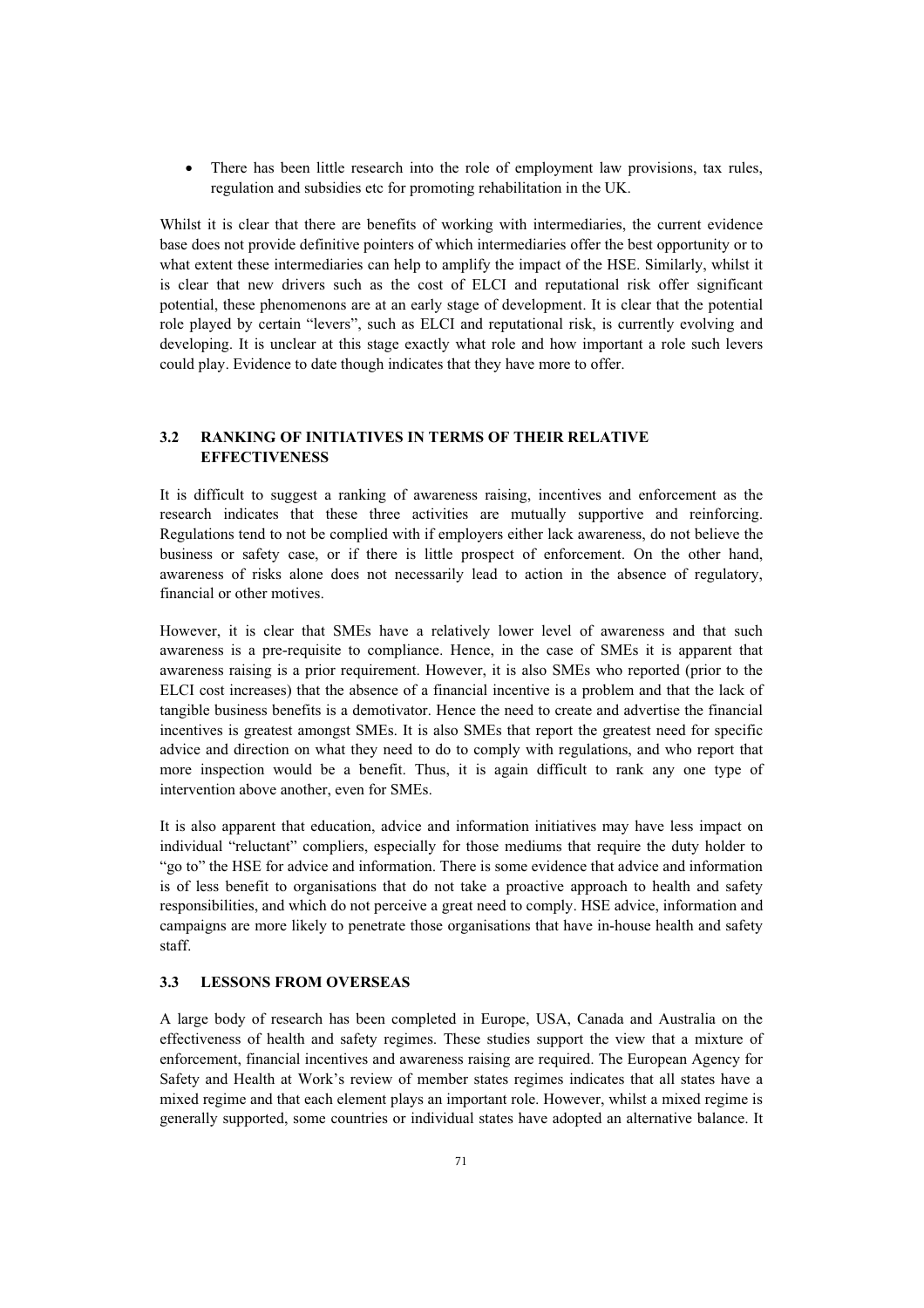is difficult though to provide firm conclusions about the relative impact of alternative balances of enforcement, incentives and education because, in the case of USA, Canada and Australia, reforms of the health and safety regime have been accompanied by changes in the structure and level of workers' compensation benefits. It is important to realise that injury statistics are based on workers' compensation claims. Hence, when benefits levels are changed, usually downwards, and claims criteria are tightened, it is unsurprising that the reported number of cases also fall. Indeed, in some cases certain categories of claims, such as chronic stress, are entirely excluded. Thus, it is difficult to partition out the impact of reforms and the impact of workers' compensation benefit changes.

In addition, all of these countries report a fall in injuries despite adopting different balances of awareness raising, incentives and enforcement. For example some Australian states have merged insurance with enforcement and advice, whilst enforcement is separate from insurance / advice in the US. Both countries report improved health and safety performance.

It is apparent that other countries place a greater emphasis on the role of financial incentives, particularly workers' compensation, than the UK. Care must be taken in interpreting this point. In all cases, worker' compensation forms a much higher proportion of employers' payroll than in the UK. Furthermore, in all cases these countries operate no fault compensation schemes into which a far higher proportion of costs are borne. Hence, it is possible that due to the higher absolute cost of workers' compensation, greater reliance can be placed on it as a financial incentive.

### **3.4 TARGETING OF INTERVENTIONS**

It is perhaps paradoxical that those sectors that are least aware of health and safety and least receptive to HSE advice tend to be those sectors generally characterised as lower risk, such as retailing and other services. Thus, if interventions are prioritised only on the basis of current levels of awareness this could lead to lower risk sectors gaining top ranking. This comes about due to the point that organisations' interest in health and safety appears to be linked to their perception of the significance of the health and safety risks.

This could also be interpreted to imply that organisations that wrongly perceive the risk to be low require top priority, and / or that hazards wrongly perceived by organisations as low risk require cross sector prioritisation, such as focusing on assault risks in those high street businesses otherwise regarded as lower risk. In these situations employers may show inadequate interest in comparison to the measured risk, and hence warrant action to realign their level of action with the level of risk.

It is also problematic that SMEs display the greatest need for support, due to their relative lack of in-house expertise, but whom also present the greatest challenge in respect of contact techniques. Direct contact is challenged by the number of SMEs. Working via intermediaries is challenged by the variable level of contact SMEs have with intermediaries.

Whilst larger and high risk organisations present an easier challenge in terms of access, receptiveness and in-house competence, they nonetheless seek out, require and welcome HSE advice, direction and support. Larger and higher risk organisations tend to make more use of HSE advice and guidance and present less of a challenge in respect of contact. Targeting only on the basis of which organisations will respond the most to HSE advice would lead to the prioritisation of large and higher risk organisations/sectors.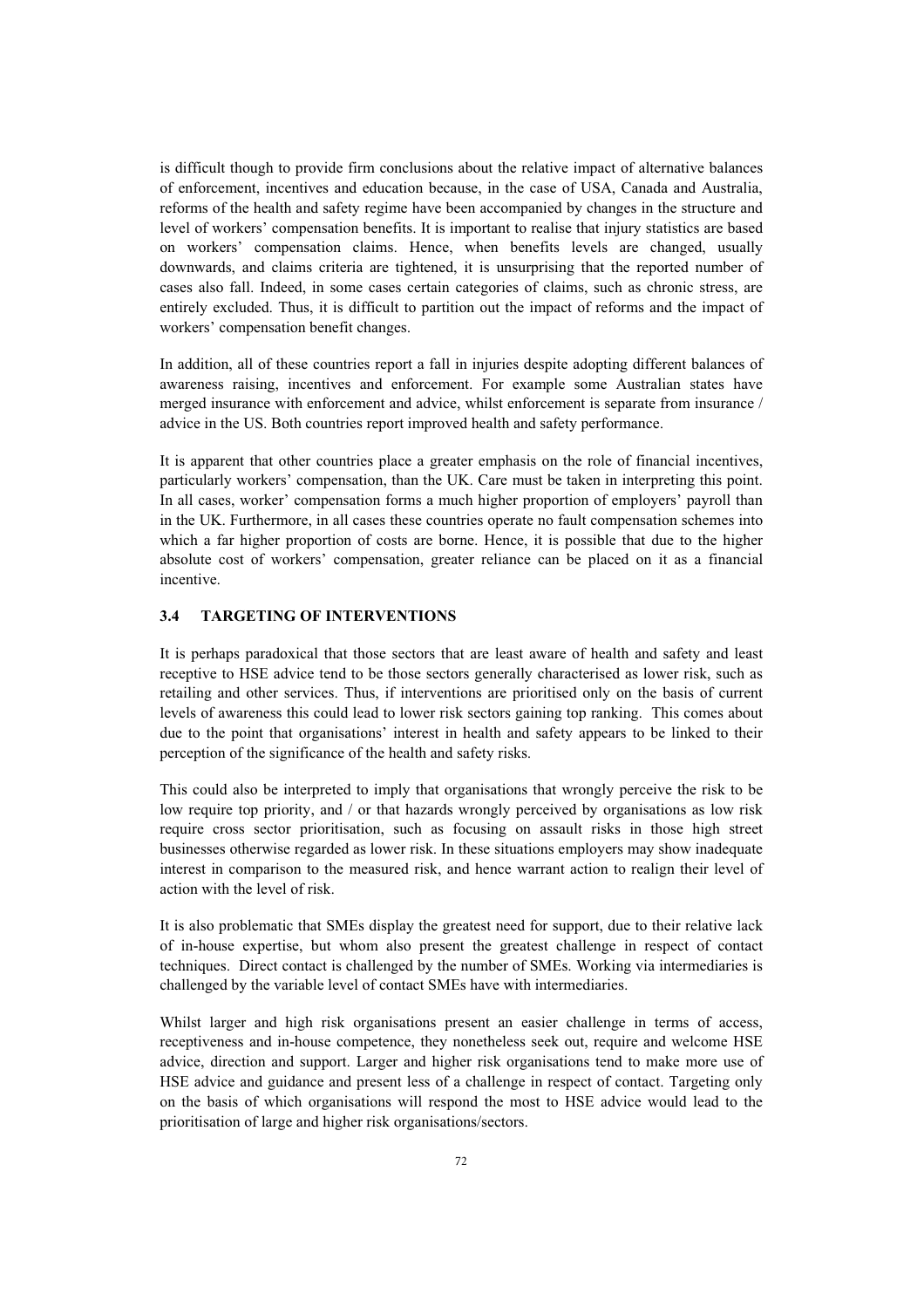# **3.5 SME'S**

It is reasonable to conclude that none of the research indicates that any one activity (education, incentives, reputational risk, supply chain pressure or inspection/ enforcement etc) meets the needs of small firms, or is particularly effective in the context of small firms. Much of the research indicates that small firms are hard to reach, less receptive to awareness raising activities, too numerous to secure compliance via inspection and often unreceptive to the business case for health and safety due to the intangibility of the costs and benefits. This can be interpreted to mean that a multi-dimensional strategy is needed for small firms. It can also be interpreted to mean that such activities may have a lower 'return' amongst small firms than large firms, and that a higher level of activity is required per small firm than per large firm to prompt the same level of compliance. There is no research that any one strategy will solve the issue of how to secure compliance amongst small firms. There is evidence that the relative (to larger firms) awareness, motivation and health and safety capability of small firms is low.

Whilst a multi-dimensional strategy is also argued for large firms by the research, it is reasonable to conclude that education, incentives, reputational risk, supply chain pressure or inspection/ enforcement etc enjoy a greater impact amongst large firms.

# **3.6 INCENTIVES AND DRIVERS**

#### **3.6.1 The role of enforcement and regulations**

It is apparent that:

- The application of enforcement and regulations is an effective means of securing compliance, creating an incentive for self-compliance and a fear of adverse business impacts such as reputational damage in all sectors and sizes of organisations, including major hazard sectors.
- As the fear of enforcement is a significant motivator for organisations, there may be value in exploring new types of penalties, charging regimes and enforcement strategies so as to maximise the deterrent effect of enforcement, such as court ordered publicity.
- There is evidence that enforcement and HSE and Local Authority leadership is an important element in prompting major hazard firms to manage health and safety, including major accident prevention.
- Enforcement supported by advice and guidance is considered to be of equal benefit to health hazards, such as noise, passive smoking, manual handling and stress, as it is to safety risks.
- New regulations are reported to have had an effect on the management of health hazards, such as noise, manual handling, workplace smoking and health surveillance, as well as safety issues.
- x Studies have shown that hazard specific regulations can lead to greater improvements of risk management compared to hazards only covered by general regulations.
- There is some evidence that advice and information is less effective in the absence of the possibility of enforcement.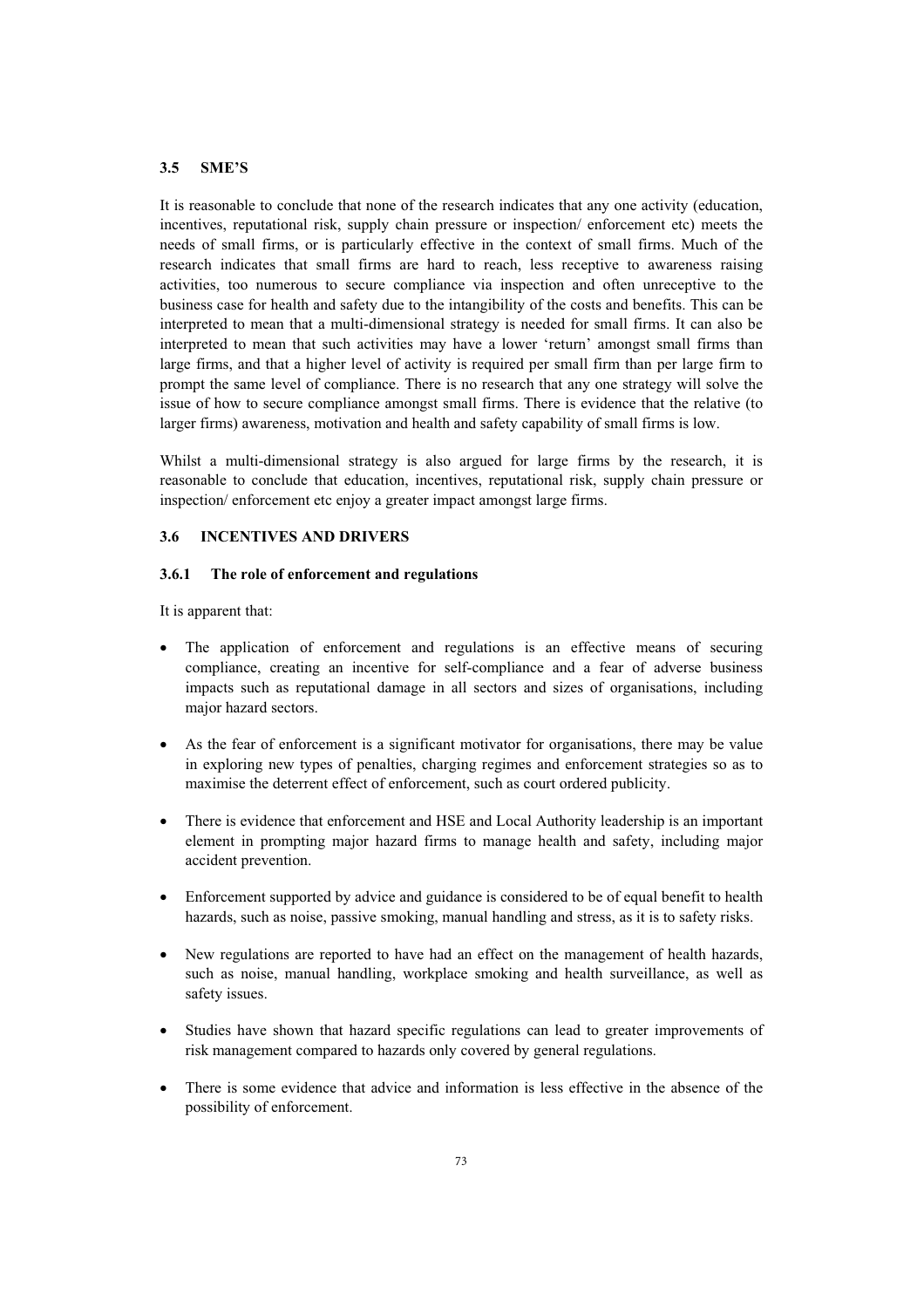The HSE is an active actor in the creation of reputational risk for organisations, including its enforcement work and the published findings of audits and reviews.

On the matter of regulation, whilst our review did not aim to spot any particular gaps in UK regulations, there is one area where this review does highlight a possible area for further review, namely vocational rehabilitation. It is pertinent to note that Australia, which based its health and safety regime on the UK's, has recently introduced specific rehabilitation regulation. We are unaware of any regulations covering occupational rehabilitation for work related injury or ill-health in the UK. Given that there is evidence that regulation and inspection works, and that there is scope for a major improvement in rehabilitation in the UK, this may be one area of regulation that warrants further consideration.

## **3.6.2 The role of financial and other business incentives**

Whilst earlier research provided mixed messages on the effectiveness of financial incentives, there is emerging evidence that with the increased cost of insurance that some organisations are starting to respond to insurance premiums by trying to improve health and safety. Research has also found that small firms would be more likely to be incentivised if they saw a clearer link between their premiums and their health and safety performance. This provides support for the idea of developing a more risk based method of setting SMEs insurance premiums, and for further developing the role of insurance as an incentive for better health and safety.

This may also facilitate an expanded role for insurers in advising their clients on health and safety, or at least setting standards for their clients. As these events and developments are recent, there remains uncertainty about the potential scope for this type of incentive.

However, it is clear from other countries that, once the cost of insurance reaches a certain level, that it does lead organisations to initiate health and safety improvements. Moreover, it is apparent that the main incentive and driver for other countries (Australia, Canada, USA and New Zealand) introducing Return to Work and Vocational Rehabilitation has been the wish to contain or reduce the cost of insurance. Thus, there is a strong case for exploring the role of ELCI premiums as an incentive for greater uptake of Return to Work and vocational rehabilitation amongst employers.

Notwithstanding the latter, it is also clear that many organisations are not motivated by the business benefits to improve health and safety, and that many organisations do not improve rehabilitation in response to the cost of insurance. There are many reasons for this. The implications though, is that financial incentives alone do not assure universal adoption of (for example) rehabilitation. On the other, it is also clear that increased regulation does not assure universal compliance in the absence of a convincing business case. The lessons from other countries is that a combination of persuasion, financial incentives and regulation is applied to achieve adoption of new arrangements, commonly without achieving universal compliance.

Thus, in summary;

- x Whilst it appears that progress has been made in convincing organisations of the business case, the results are mixed and hence further work in promoting the business case is needed.
- It is also clear that certain aspects of the business case, specifically the financial cost of Employers' Liability Insurance and reputational risk, are emerging as powerful and widely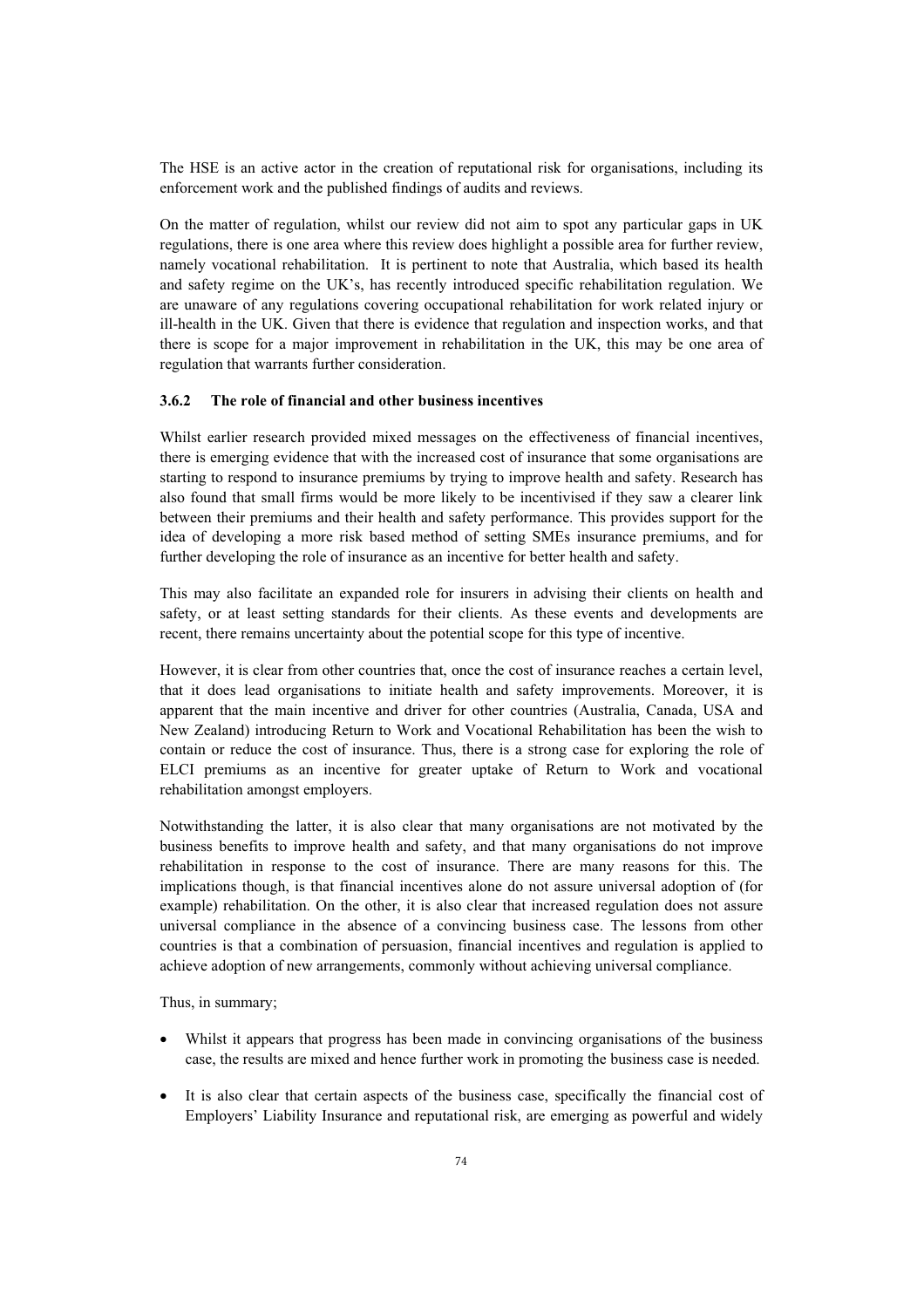recognised incentives. Greater use could be made of financial and reputational incentives to promote both better health and safety management and better rehabilitation. Indeed, there is evidence that the financial cost of insurance can act as a powerful motivator for organisations to seek out and act on health and safety and rehabilitation advice.

It is also clear that, when exercised, supply chain pressure can have a significant effect on suppliers and contractors. However, there is mixed evidence about whether such pressure is being exerted by clients. Further work to increase the exercise of client pressure appears warranted. Such pressure is currently most apparent in the highly regulated sectors, reinforcing the benefit of continued regulation and enforcement in the major hazard sectors.

### **3.6.3 The social and moral case**

It is apparent that the social and moral case is important in many respects, including justifying regulations, creating reputational risk and increasing society's (employees, customers and members of the public) expectations, in the arena of health and safety. Public awareness and perception of risks, such as stress, leads to and facilitates an expectation of improved health and safety amongst all stakeholders.

It is apparent that the HSE is an actor in the creation of societal concern and awareness of health and safety issues. There is little evidence to date of societal concern for occupational health and safety being created by consumer or other non-governmental organisations with the exception of employee representatives (trade unions), civil suits (solicitors) and health and safety professionals/ bodies such as ROSPA.

# **3.7 ADVISING AND SUPPORTING**

### **3.7.1 The role of intermediaries and the HSE as sources of advice**

The research on the role of intermediaries, and whether the HSE need to develop an advisory service that is perceived to be independent of the HSE. is principally aimed at addressing the expressed fear of the HSE amongst those smaller organisations and new organisations that have not had prior contact with the HSE, and at amplifying the impact of the HSE.

It is clear that working with intermediaries can effectively amplify the impact of the HSE and that this is particularly needed amongst the large number of SMEs. It is also clear that there is a range of intermediaries that the HSE could work with, but the relative effectiveness of each type of intermediaries is less well researched. The effectiveness of some intermediaries has been subject to limited research and / or a single pilot. Whilst this provides an initial indication of their potential role, uncertainties remain.

Whilst there is some evidence that some SMEs fear to approach the HSE, it is also clear that numerous SMEs and large organisations do approach and then welcome the HSEs advice and information. Indeed, many studies indicate that organisations go to the HSE and are satisfied with their advice and information.

However, there remain a significant proportion of organisations who do not "go to" the HSE for advice and are not aware of HSEs promotional activity. It is clear that the HSE need to reach out to these organisations and develop new ways of doing this.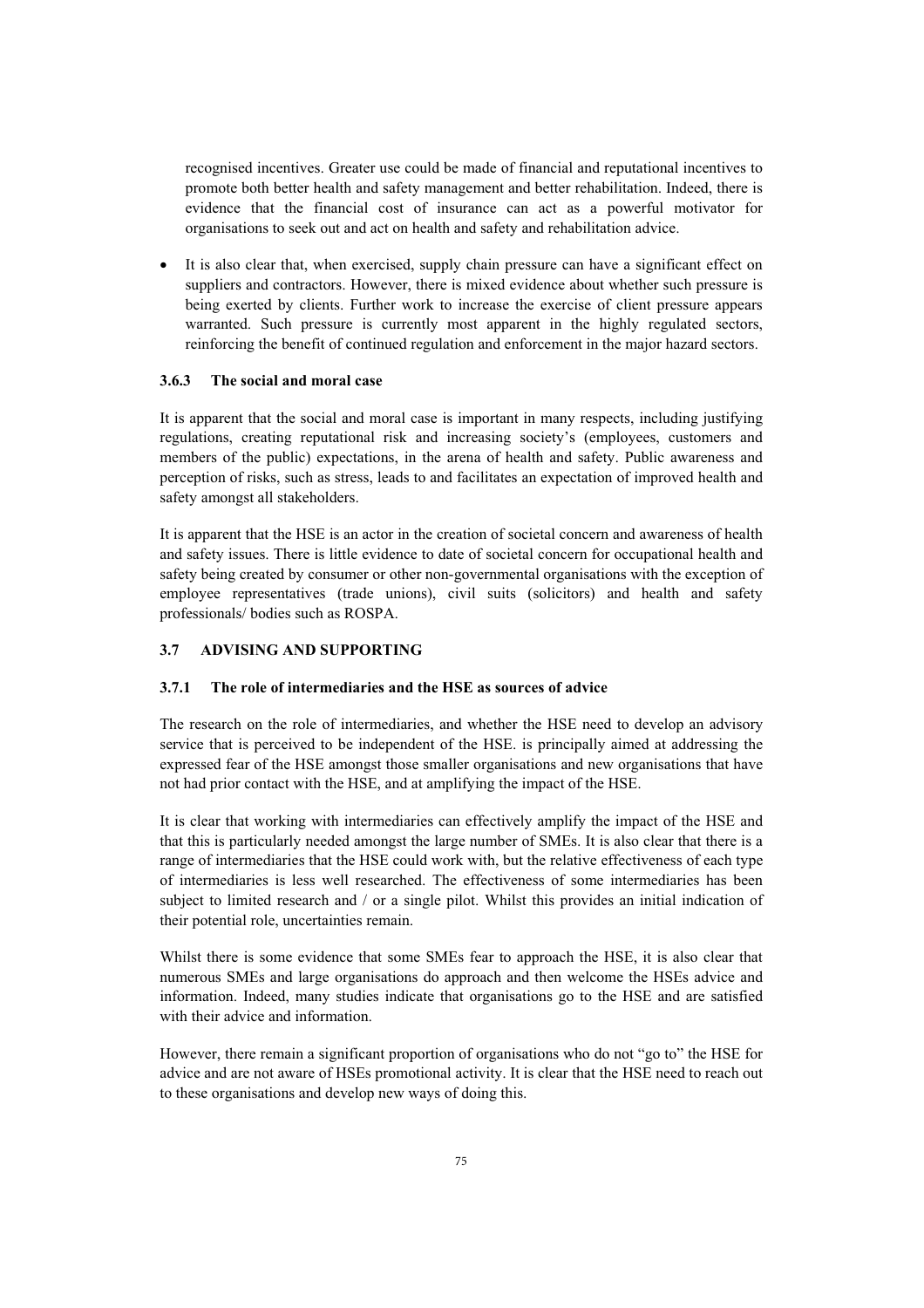In summary it appears that;

- x Advisory, awareness raising and educational work is of great importance for all sizes and sectors, but particularly SMEs.
- There is a need to amplify the effect of the HSE by working with and via intermediaries, especially in the case of SMEs. A wide range of intermediaries have been identified as probable "good" partners but further larger scale trials and assessment would help confirm which partners offer the best prospect, such as trade associations, clients, business advisory bodies (e.g. Business Link), professional bodies, educational and training bodies, etc. There is evidence that working with intermediaries is effective. The resource implications of working with intermediaries are uncertain.
- As the representation of SMEs by intermediaries is varied within and between sectors, it is likely that multiple avenues are needed to reach SMEs.
- x A number, as yet unknown, of SMEs do not approach the HSE for advice and are not receptive to HSE awareness raising activities, possibly due to their fear of the HSE. The characteristics of these firms are uncertain but probably include firms that have not had prior contact with the HSE. This indicates there is a need to either identify new ways of providing advice for these organisations such as via intermediaries and / or allaying their fears of the HSE through promotional activity or the creation of a "virtually" separate advisory service for organisations.
- The high level of usage of HSE advice and information, the positive reviews of HSE/LA advisory work and the expressed desire for authoritative advice from the regulatory bodies provides support for the continuation, or expansion, of HSE advisory activities in all sizes and sectors of organisations. Many organisations actively seek out HSE advice because of the wish to secure authoritative information and guidance on how to comply and best manage health and safety.
- Small firms prefer "specific" advice and information that they do not need to interpret in order to apply to their activities and which identifies the control measures they need to take (without having to carry out a risk assessment to identify what they need to do). Direct contact in the workplace is preferred.
- It is clear that employee involvement is beneficial and that new ways of facilitating their involvement would particularly benefit the non-union sector, although facilitating increased uptake of safety representatives roles would also be beneficial. The Worker Safety Advisor pilot project was a successful example. It would be useful to have examples of analogous work or larger scale trials on which to judge how best to expand schemes such as WSA.

#### **3.7.2 Provision of occupational heath and rehabilitation advice and support**

There is clear evidence that there is significant scope for improvement in the provision of occupational heath and rehabilitation advice and support in the UK. A number of potential providers have been identified and incentives such as the cost of ELCI are emerging.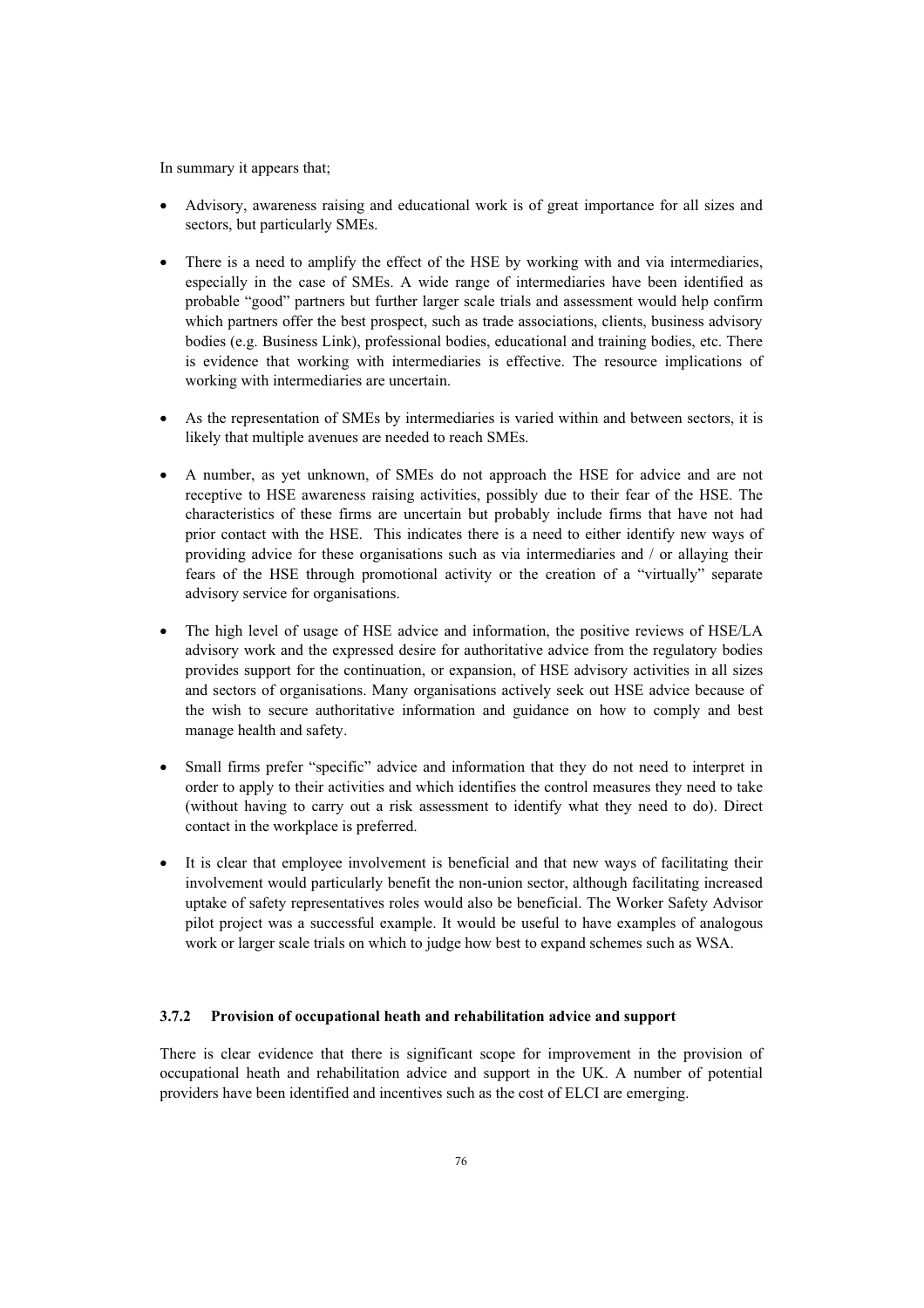- It is also clear from overseas experience that employers have a critical role in initiating, supporting and facilitating early return to work by people injured or ill. Workplace focused return to work schemes initiated by employers, with professional health care support, are the principal means of reducing work related absence in many countries. However, it is also clear that there are challenges in securing employer commitment to RTW.
- It is also clear that employee incentives (and disincentives), such as linking compensation to participation in rehabilitation, are critical as the motivation of employees to return to work greatly influences the success of such schemes.
- There are also many other methods of influencing the implementation of rehabilitation, such as employment law provisions, tax rules, regulation and subsidies etc. The value of these options for the UK could be usefully explored.

# **3.8 AMPLIFYING HSE'S INFLUENCE**

### **Working with Local Authorities**

There is evidence that nationally co-ordinated sector based initiatives are effective in some sectors. There is also evidence that inconsistency in enforcement practices creates confusion and diminishes respect for the law. Hence there is evidence supporting the idea of greater national co-ordination of health and safety enforcement.

#### **Working with other government bodies**

There is some evidence that the HSE can successfully bring about change by working with other government bodies, as witnessed by the success of the work related deaths protocol with the police. Opportunities exist with the NHS, DWP, Lord Chancellors Department, Department of Health, Food Standards Agency, Environment Agency and others for the HSE to extend its influence by working with others bodies. It is essential for the HSE to work with the DoH/NHS to achieve its occupational health goals.

# **3.9 OVERALL CONCLUSIONS**

The evidence available from current studies does indicate that there is a range of new ways of accessing, contacting and influencing employers, including the hard to reach SME sector. Accepting that there is a need to affect greater influence on SMEs, these avenues offer opportunities for the HSE to amplify its effect. The exact balance and composition of these methods requires further research, piloting and evaluation, before definitive conclusions can be reached on the benefit to be gained from specific types of new interventions. This is inevitable given the novel nature of some of these interventions.

There is, at the same time, evidence to support the continuation of current advisory, enforcement and regulation based activities.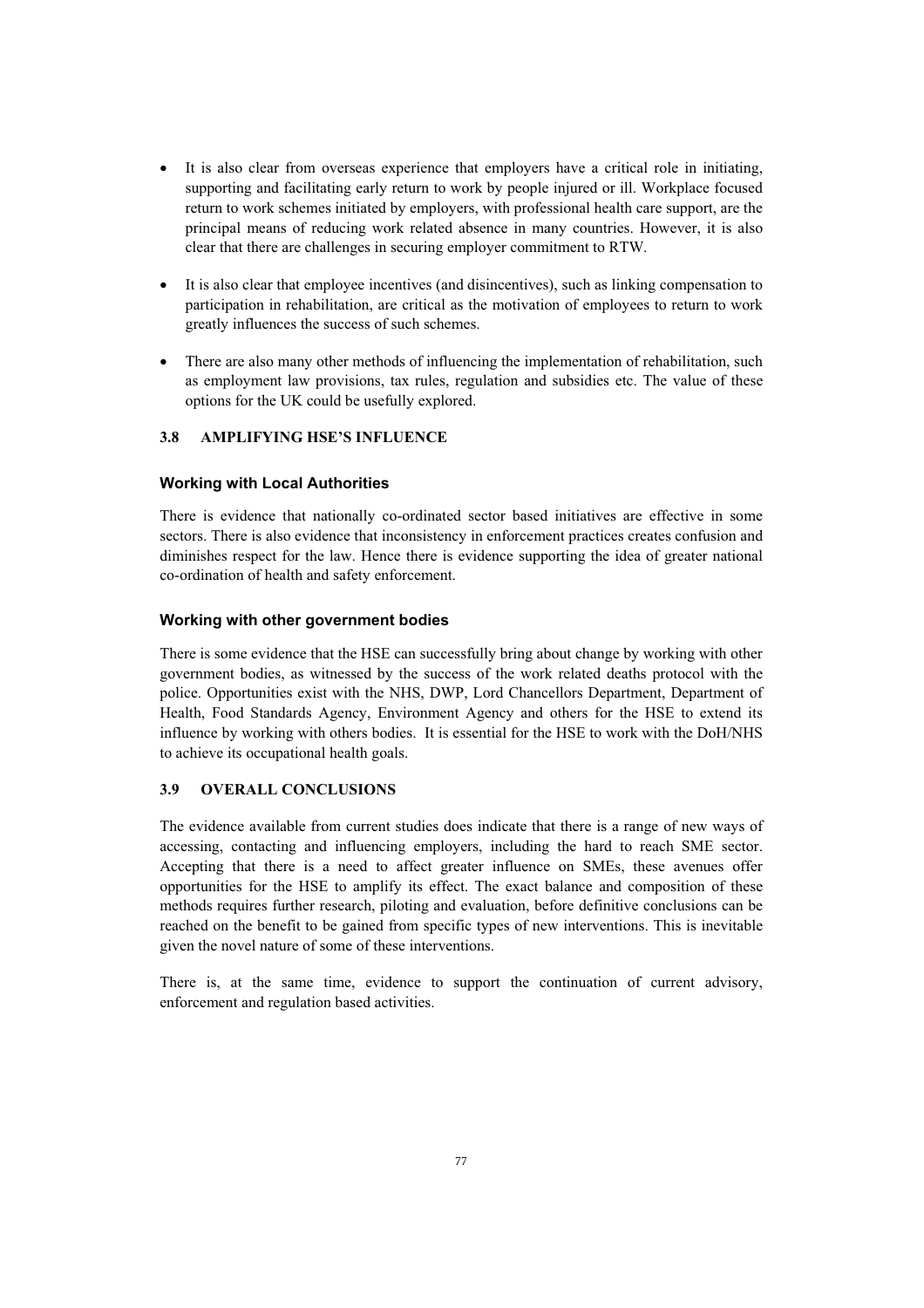# **4 REFERENCES**

Aalders, M. Wilthagen, T. (1997) *'Moving beyond command and control: Reflexivity in the regulation of occupational safety, health and the environment'*. 19(4) Law and Policy 415-44.

ABI (2003) *Initiative for the Assessment of Trade Association Health and Safety Schemes*. London.

Alder, A., Tipping, A. Meldrum, A. (2000) *Examples of effective workforce involvement in health and safety in the chemical industry.* HSE CRR 291/2000.

Amey Vectra. (2002) *Measuring the Health and Safety Executive's Field Operations Division inspection effectiveness.* HSE CRR 046/2002.

Aspect Market Research. (2000) *Working well together* – Attitude Research, Manchester.

Atkins (2003) *Health and safety management in small businesses: A review of HSE's progress and proposed future activity.* Atkins Process Report No. 5019674-R1

Biswas, S., Boulton, R., Ellis, P., Falcone, M., Gibson, L., Howard, S., Rispens, H., Seago, W., Senator, I. (1999) *UK Bodily Awards Study*. Giro conference paper.

Bluff, L. (2003) *Systematic Management of Occupational Health and Safety*. National research centre for OHS regulation. Australia.

Brabazon P, Tipping, A and Jones J. (2000) *Construction health and safety for the new millennium.* HSE CRR, 313/2000.

Braithwaite, J. Makkai, T. (1994) *Trust and Compliance*. Vol (4). Policing and Society. Pp.1- 12.

Braithwaite J (1989) *Crime, shame and reintegration* Cambridge University Press: Cambridge.

Braithwaite J (1993) "Responsive Regulations for Australia" in Grabosky, P & J Braithwaite (Eds.) *Business Regulation and Australia's Future,* Canberra: Australian Institute of Criminology 1993.

Braithwaite, V. (1993) *The Australian government's affirmative action legislation: Achieving social change through human resource management.* 15(4) Law and Policy, 327-354

Bunt, K. (1993) cited by Entec UK Ltd. *Evaluation of the Good Health is Good Business*  Campaign. HSE CRR 272/2000.

Burnett, T and Hawkins, D.(2001) *Pioneering a health service for farmers*. In; Report of a conference on occupational health in agriculture. Organised by the Health and Safety Commission and the Royal Agricultural Society of England at Soneleigh on 11<sup>th</sup> October 2001.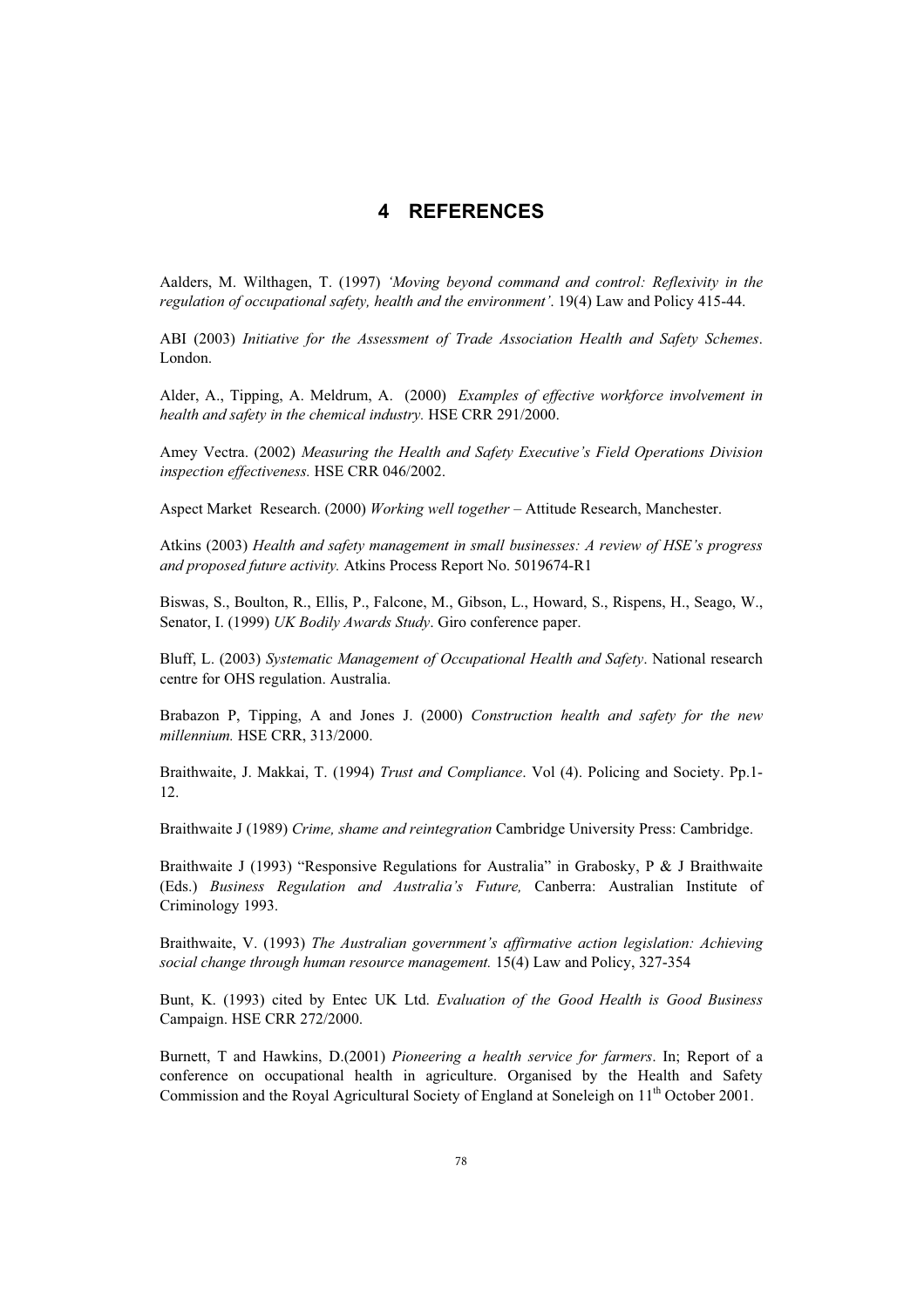Castles, H., Ford, N.J., Murphy, R.G. with Green, L.M. and Rennie, D.M. School of Environment and Life Sciences, University of Salford (2000) *Evaluation of alternative training provision for local authority health and safety enforcement officers*. CRR 312/2000 HSC.

Centre for Corporate Accountability (2003) *Manslaughter Cases* available at http://www.corporateaccountability.org/manslaughter.htm

Chalk, A. (1986) *Market forces and aircraft safety: the case of the DC-10*. Economic Inquiry, vol. XX1V, January, 1986.

Corporate Culture, (2002) *CSR Project on Managing and Communicating CSR for Value*. Final Report. Dti.

Cullen, The Rt Hon Lord, PC (2000) *The Ladbroke Grove Rail Enquiry*.

Cutler, T, James, P. (1996). *Does safety pay? A critical account of the Health and Safety Executive Document: "The Costs of Accidents"*, Work, Employment and Safety, 10(4): 755- 765.

Davies, P. (1998) *Research into the audience reaction to 'An Introduction to Health and Safety'*.

Davies F. McKinney, P. (2001) *Expanding HSE's Ability to Communicate with Small Firms – A Targeted Approach.* AEA Technology, Oxford.

Davies, R. and Elias, P. (2000) *An Analysis of Temporal and National Variations in Reported Workplace Injury Rates.* IER.

Entec UK Ltd. (2003) *Safety report regime - evaluating the impact on new entrants to COMAH*, HSE CRR 092/2003.*,* ISBN 0 7176 2173 1.

European Agency for Safety and Health at Work. (2003) *Improving occupational safety and health in SMEs: examples of effective assistance.* ISBN 92-9191-043-0.

European Agency for Safety and Health at Work.(2002) *Recognition schemes in occupational safety and health.* ISBN 92-9191-011-2.

European Agency for Safety and Health at Work.. *Priorities and strategies in occupational*  safety and health policy in the member states of the European Union. ISBN 92-828-2007-6. No date.

European Agency for Safety and Health at Work. (2001) *How to reduce workplace accidents*. ISBN 92-95007-42-5

Euro View (2001). *Report on Market Research Project on Customer Perceptions of HSE Videos.* Unpublished report for the Health and Safety Executive.

Fairburn J and Patel V. 2003 (unpublished).*Health and safety management in small businesses: A review of HSE's progress and proposed future activity*. Atkins report to HSE.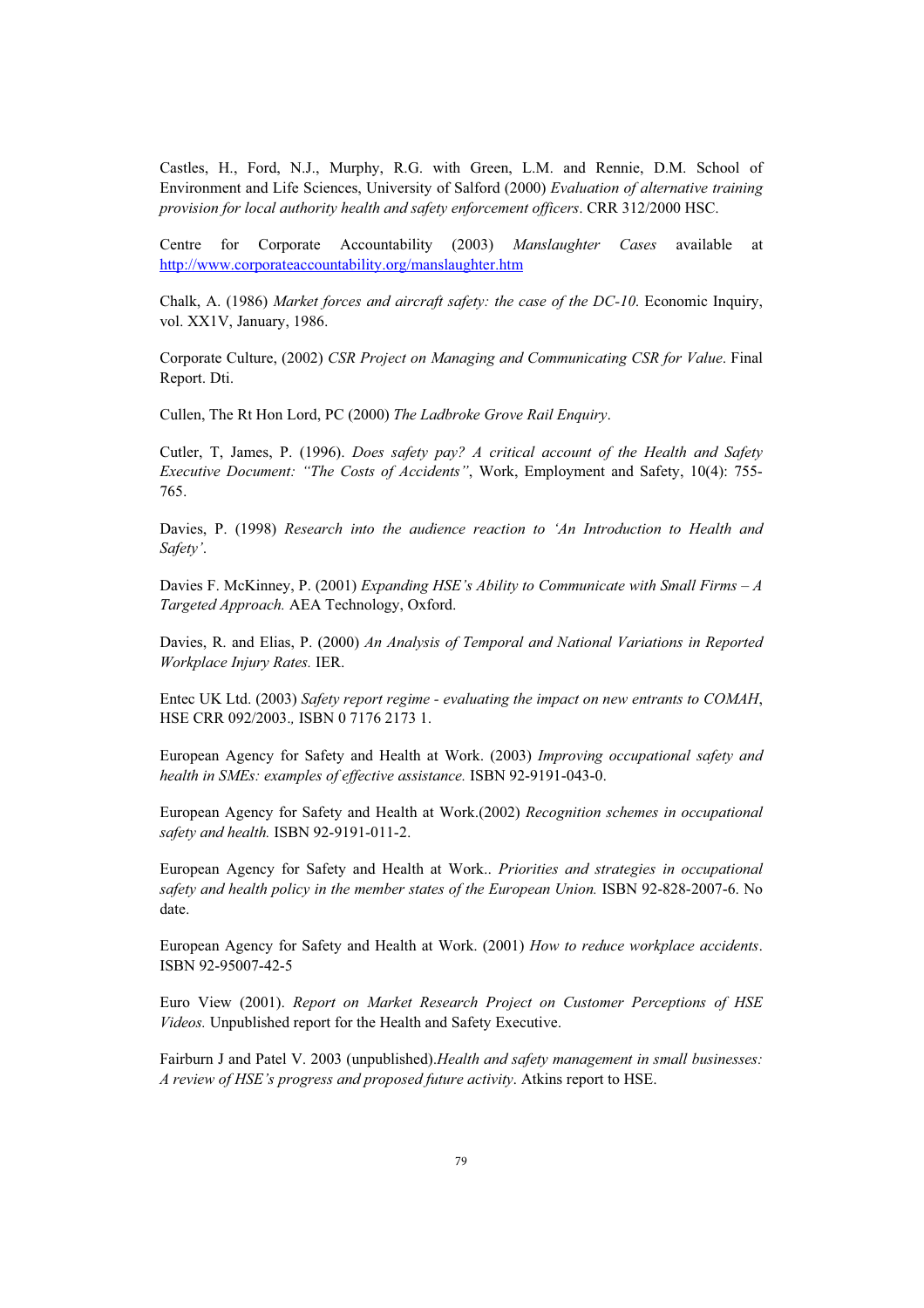Fairman, R and Yapp, C.(2003) *Education or enforcement?* Environmental Health Journal, p 16 -19. January 2003.

Fisse, B., Braithwaite, J. (1993) *Corporations, Crime and Accountability*, Cambridge University Press, Cambridge.

Fisse B, and Braithwaite J (1983) *The impact of publicity on corporate offenders.* Cambridge University Press, Cambridge.

Gardner, J. (1988) *Vocational rehabilitation in Florida Workers' Compensation: Rehabilitants, Services, Costs and outcomes.* Workers Compensation Research InstituteWC-88-1.

Gardner, J., Telles, C. and Moss, G. (1996) *The impact of Oregon's cost containment reforms*. Workers Compensation Research Institute. WC-96-1.

Goldstone, C. (2002) *Barriers to Employment for Disabled People*. Department of Work and Pensions.

Gray, W., Scholz, J. (1990) *OSHA enforcement and workplace injuries: A behavioural approach to risk assessment.* Vol.3. Journal of Risk and Uncertainty.

Grellman R.J. (1997) *Inquiry in to workers' compensation system in NSW: final report*. Sydney: KPMG. http://www.aph.gov.au/house/committee/ewr

Gunningham N. & R. Johnstone (1999) *Regulating Workplace Safety: System and Sanctions*  Oxford University Press

Gunningham N. and Norberry, J. (1993) *Introduction. In AIC Conference proceedings No 26: Environmental Crime:* proceedings of a conference held 1 -3 September 1993, ISBN 0 642 21348 8.

Gunningham N (1993) "Thinking about Regulatory Mix: Regulating Occupational Health and Safety, Futures Markets and Environmental Law" in Grabosky, P & J Braithwaite (Eds.) *Business Regulation and Australia's Future,* Canberra: Australian Institute of Criminology 1993.

Hanson, M., Tesh, KM,. Groat, SK., Donnan, PT., Ritchie, PJ., Lancaster, RJ. (1997) *Evaluation of the Six-Pack Regulations 1992*. Contract Research Report 177/1998

Haslam, S. James, J. Bennett, D. (1998) *Developing proposals on how to work with intermediaries.* HSE Books, Norwich. Contract Research Report 185/1998

Haslam, S and James, J. (2001) *Working with local intermediaries: An evaluation of HSE's Field Operations Directorate pilot project*. Contract Research Report, 389/2001.

Hawkins, R.J. (2000) *Active rehabilitation management: A core business strategy*. 8<sup>th</sup> Annual SIA conference..

Health and Safety Commission (1999) *Occupational Health Advisory Committee Report and Recommendations on Improving Access to Occupational Health Support in 1999*. Available at http://www.hse.gov.uk/hthdir/noframes/access.htm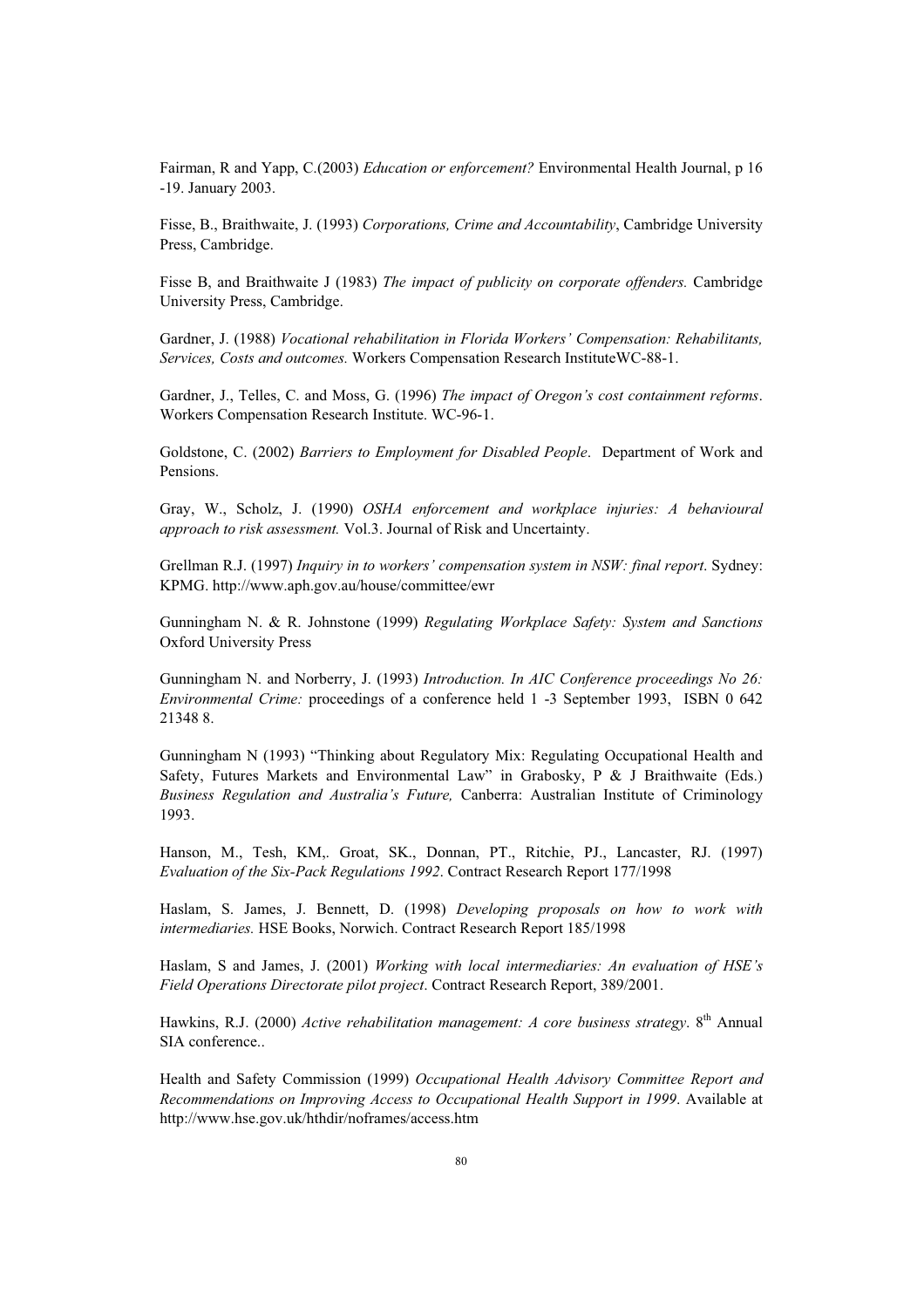Health and Safety Commission (2003) *Securing Health Together: A Vision for Health, Safety and Rehabilitation Support for Work in Great Britain*. Available at http://www.hse.gov.uk/campaigns/securinghealth/supportpagreport.pdf

Health and Safety Executive (2003) *Strategic Thinking* – Work In Progress Consultation Document available at http://www.hse.gov.uk/consult/disdocs/strategicthinking.pdf

Hillage, J., Tyers, C, Davis, S and Guppy, A. (2001) *The impact of the HSC/E: A review*. HSE CRR 385/2001*.* 

Hodge, S.E. & Winton, C., (2003) *Evaluation of the Health and Safety (First-Aid) Regulations 1981 and the approved code of practice and guidance.* HSE CRR 069/2003

Hopkins, A. (2000) *Managing major hazards. The lessons of the Moura Mine Disaster*. Sydney: Allen and Unwin.

Hopkins, A. (1995) *Making safety work*. Sydney: Allen and Unwin.

Horbury, C., Jones, R., Wright, M. (2000) *Noise at work marketplace and related HSE publications*: Report on a survey. Unpublished.

Horbury, C., Collier, D., Wright, M., Hawkins J., Rakow T. (2002). *The effectiveness and impact of the PABIAC initiative in reducing accidents in the paper industry.* HSE contract research report 452/2002

HSL (2002) *Scoping exercise for research into the health and safety of homeworker.* HSE, Norwich. http://www.hse.gov.uk/research/hsi\_pdf

Johnstone, R. (2002) *Safety, Courts and Crime*. Australian Institute of Criminology. Paper presented at the Current Issues in Regulation: Enforcement and Compliance Conference.

Johnstone, R. (2003) *From fact to fiction – rethinking OHS enforcement. In proceedings of 'Australian OHS regulation for the 21<sup>st</sup> century'*. Held at Ana Hotel & Conference Centre, Gold Coast, 21-22 July 2003.

Kendall, E, Murphy P, O'Neill V and Bursnall, S.(2000) *Occupational stress: Factors that contribute to its occurrence and effective management.* August 2000. A report to the Workers' Compensation and Rehabilitation Commission, Western Australia.

Kenny, D., Kable S, Kroon, M, Quinn, S and Edwards S.(1999) *Employer compliance with rehabilitation.* Journal of Occupational Health and Safety – Aust NZ, 1999, 15(3): 253-262.

Kenny, D.(1999) *Occupational rehabilitation assessed: the verdict of employers*. Journal of occupational health and safety – Aust NZ, 1999, 12 (2): 145-153.

Kovacs, M, Ochojna, S. (1995) *Management of health risks tracking survey- baseline study*, The Harris Research Centre, 169519. Study for the Health and Safety Executive.

Litwin, A.S.(2000) *Trade unions and industrial injury in Great Britain*, LSE centre for Economic performance.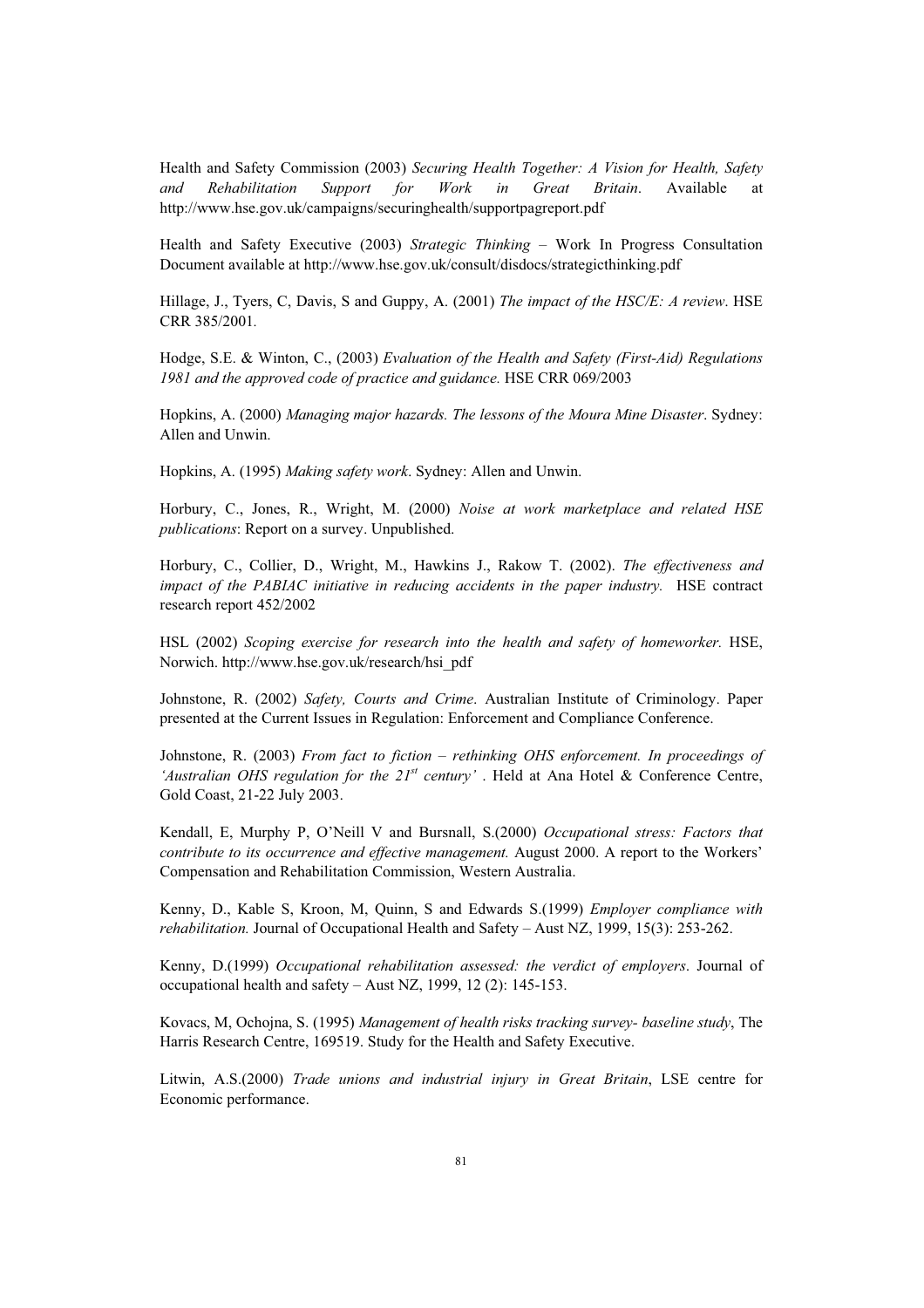Mitchell, M.L., Maloney, M.T. (1989) *Crisis in the cockpit? The role of market forces in promoting air travel safety*. Journal of Law and Economics. Vol. XXX11, October 1989.

MTS (1994) *A Study of Attitudes to Occupational Noise and Industrial Deafness*. Contract HSE CRR 54 and 55/1994.

NPD 1998. *Results of a market evaluation of the latest version of 'Essentials of health and safety – route map'*. Unpublished report for the Health and Safety Executive.

O'Dea, A and Flinn, R(2003). *The role of managerial leadership in determining workplace safety outcomes.* HSE CRR 044/2003.

Organisation for Economic Co-operation and Development (2000) *Reducing the Risk of Policy Failure – Challenges for Regulatory Compliance*.

O'Donnel, C.(2000) *Motor accidents and workers' compensation insurance design for high quality health outcomes an cost containment.* Disability and rehabilitation, Vol.22, 88-96, 2000.

Pawson, R (2001) *Evidence and Policy and Naming and Shaming* ESRC Centre for Evidence Based Policy and Practice

Pearce, B. (2002) *How the Courts are interpreting HSE guidance and health and safety regulations.* HSE CRR 010/2002.

Peebles, L., Heasman, T., Robertson, V. (2002). *Analysis of compensation claims related to health and safety issues.* HSE Books.

Peretz, c., Goldberg, P., Derazne, E. Kahan, E. (1992) *Assessment of the Extent of implementation of the Recommendations made in Occupational Hygiene Survey Reports*. Ann. Occupational Hygiene, Vol.36, 3, 229-238

Petrick, J.A, Scherer, R.F, Brodzinski, J.D, Quinn, J.F. and Ainima, M.F.(1999) *Global leadership skills and reputational capital: Intangible resources for sustainable competitive advantage.* Academy of Management Executive, 13 (1), 58-69. 1999.

Pilkington, A., Mulholland, R., Cowie, H., Graham, MK., Hutchinson, P. (2001*) Institute of Occupational Medicine. Baseline measurements for the evaluation of the work-related stress campaign.* Contract Research Report 322/2001.

Pricewaterhouse Coopers,(2001). Report completed for Workcover Authority of NSW.

Raafat, H and Nicholos, R. (1999). *Analysis of the degree of machinery suppliers' compliance with relevant EU requirements.* Journal of the Institution of Occupational safety and health, Vol 3, Issue 1.

Rakel, H., Gerrard, S., Langford, I., Shaw, K. (1999) *Evaluating the impact of contact techniques.* HSE CRR 212/1999.

Reilly, Paci and Holl (1995). "Unions, Safety Committees and Workplace Injuries". *British Journal of Industrial Relations*, June 1995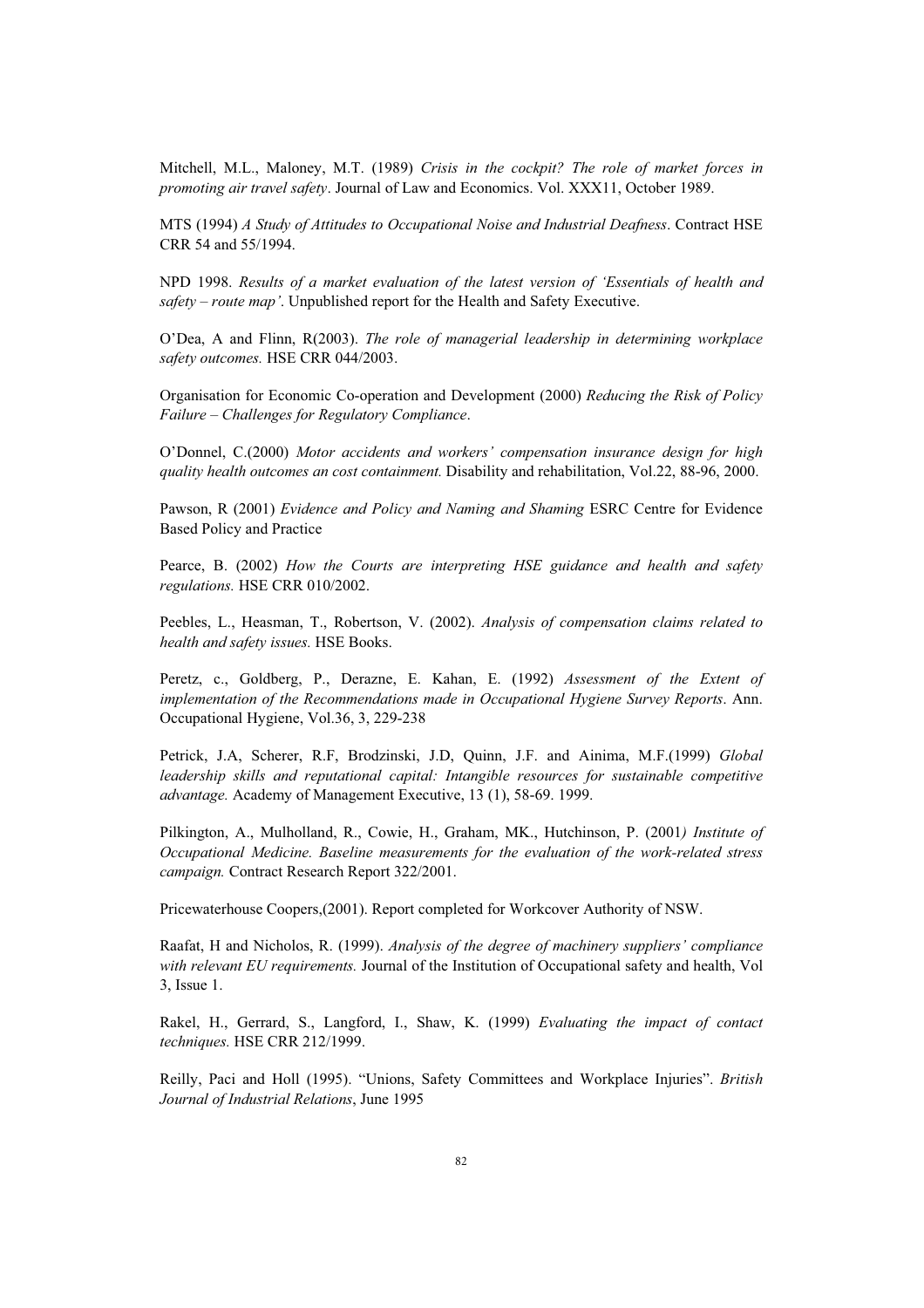Research International (1988) *Health and Safety on the Farm*. Unpublished evaluation report for the Health and Safety Executive.

Ruser, (1999). Quoted in Workers' Compensation: *Benefits, coverage and costs 2000*. New Estimates 25.

Smallman, C and John G (2001) *British directors perspectives on the impact of health and safety on corporate performance.* Safety Science, 38, 227-239.

Stone, N and Holder, M.(2003) *Draft statement on principle on worker involvement and consultation on occupational health and safety.* HSC/03/143, 2003.

Tait, R., Walker, D. (2000) *An Evaluation of the Safety Information Centre Approach in Providing Health and Safety Advice to Small Firms*. CRR 308/2000

The Consultancy Company (1997). *Evaluation of Construction (Design and Management) Regulations (CDM)* 1994 HSE CRR 158/1997

Thomson-MTS and Building Use Studies (1993) *Attitudes towards noise as an occupational hazard.*HSE CRR 54/1993.

Unison / Centre for Corporate accountability. (2003) *Safety Last? The under-enforcement of health and safety law.* Full Report, London.

Vickers, I., Baldock, R., Smallbone, D., James, P., Ekanem, I. (2003) *Cultural influences on health and safety attitudes and behaviour in small businesses.* HSE Books, Norwich. HSE CRR 150/2003.

Walker, D., Tait, R., (2001) *Evaluating the new flexible and trade partnerships within HELA's Lead Authority Partnership Scheme: One year on*. Contact Research Report 347/2001

Walters, D., Kirby,P., Daly,F. (2001) *The impact of trade union education and training in health and safety on the workplace activity of health and safety representatives.* HSE CRR 321/2000

Walters, D. (1997) *The role of regional health and safety representatives in agriculture: an evaluation of a trade union initiative on roving safety representatives in agriculture*. HSE CRR 157/1997.

Warrack, B. J and Sinah, M.N. (1999). *Integrating safety and quality: building to achieve excellence in the workplace.* Total Quality Management, 10(4&5), S779-S785.

Wheelock, J.Verner (2001) *The Evaluation of the Butchers' Shop Licensing Initiative in Scotland.* Prepared for the FSA - Scotland

Workplace Relations Ministers Council, Comparative Performance Monitoring (2000) *The Second Report into Australian and New Zealand Occupational Health and Safety and Workers Compensation Programs.* Dept of Employment, Workplace Relations and Small Business, April.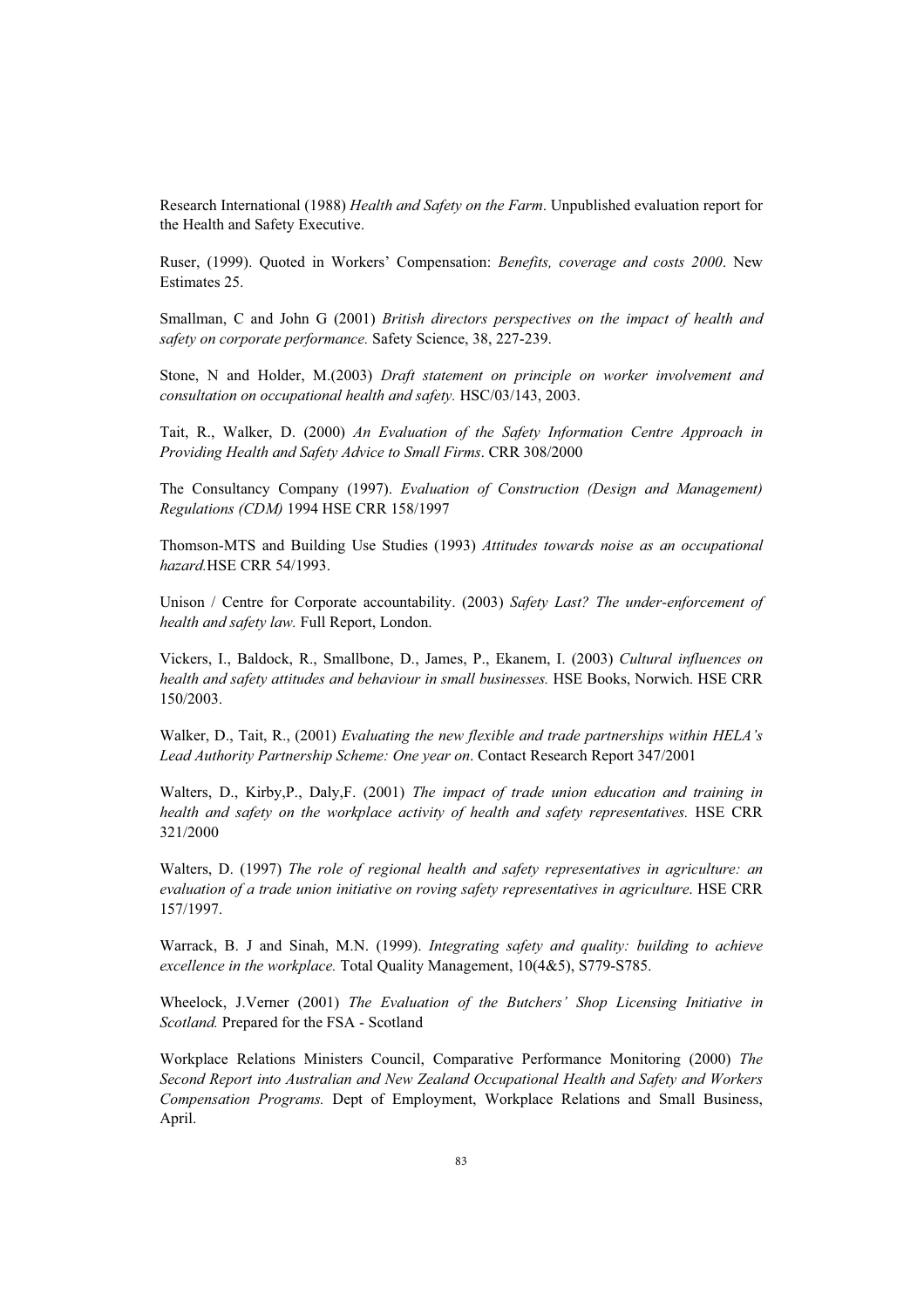Wright, M. (1998) *Factors motivating proactive health and safety management*. HSE CRR 170/1998

Wright, M. Lancaster,R. Jacobson-Maher, C. (2000) *Evaluation of the Good Health is Good Business campaign*. HSE CRR 272/2000.

Wright, M., Marsden, S. (2002) *Changing business behaviour – would bearing the true cost of poor health and safety performance make a difference?* HSE CRR 436/2002.

Wright M., Marsden, S. & Holmes J. (2003) *Health and safety responsibilities of company directors and management board members*, Research report 135 (RR135)

Wright, M., Marsden, S., Collier, D., Hopkins, C. (2003) *Identification of Industry Sectors in which employers perceive their business operates.* HSE CRR 109/2003.

Wright, M, Marsden, S, Hopkins, C, Collier, D and Turner D. (2003) *Evaluation of the implementation of the use of work equipment directive and the amending directive to the use of work equipment directive in the UK*. HSE Research report, research report 125 (RR125).

Wright, M, Marsden, S, Turner D and Genna R.(2003) *Survey of compliance with Employers' liability compulsory Insurance.* HSE Research Report, 2003 (in press).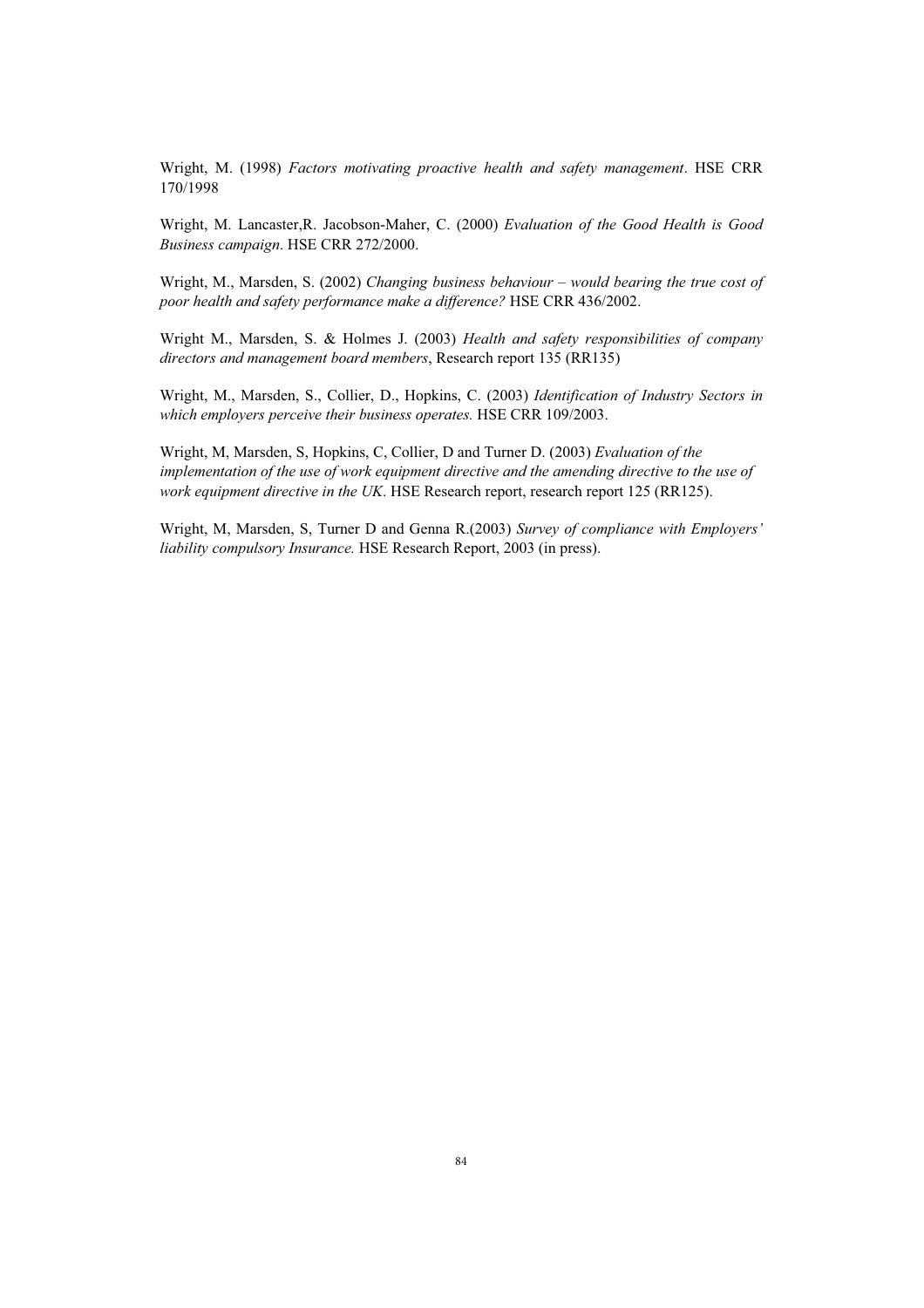Printed and published by the Health and Safety Executive C1.10 02/04